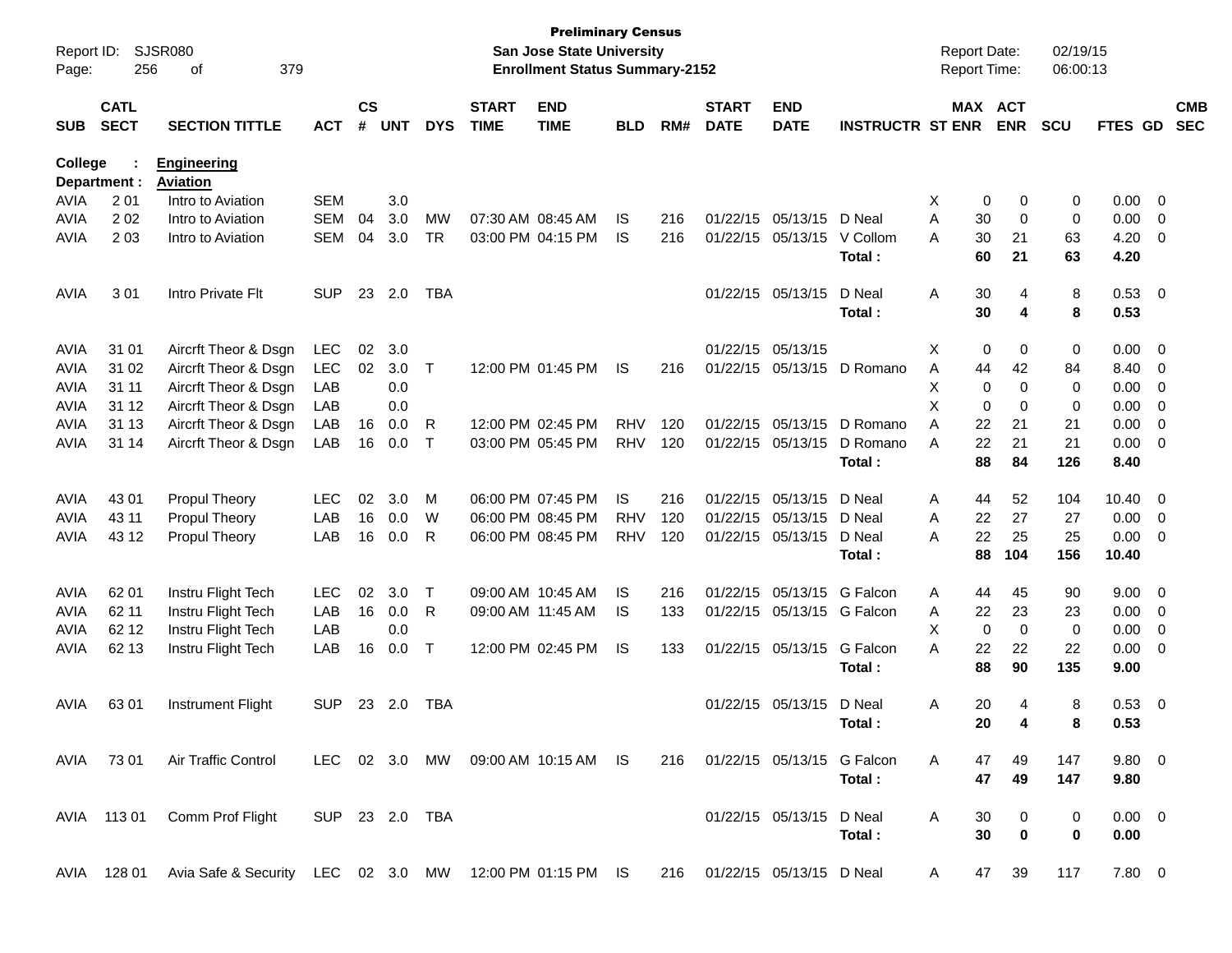| Page:               | Report ID: SJSR080<br>257  | 379<br>of                                              |                          |                |            |                          |                             | <b>Preliminary Census</b><br>San Jose State University<br><b>Enrollment Status Summary-2152</b> |            |     |                             |                                                  |                                                       | <b>Report Date:</b> | <b>Report Time:</b>                                | 02/19/15<br>06:00:13                        |                                       |                          |
|---------------------|----------------------------|--------------------------------------------------------|--------------------------|----------------|------------|--------------------------|-----------------------------|-------------------------------------------------------------------------------------------------|------------|-----|-----------------------------|--------------------------------------------------|-------------------------------------------------------|---------------------|----------------------------------------------------|---------------------------------------------|---------------------------------------|--------------------------|
| <b>SUB</b>          | <b>CATL</b><br><b>SECT</b> | <b>SECTION TITTLE</b>                                  | <b>ACT</b>               | <b>CS</b><br># | <b>UNT</b> | <b>DYS</b>               | <b>START</b><br><b>TIME</b> | <b>END</b><br><b>TIME</b>                                                                       | <b>BLD</b> | RM# | <b>START</b><br><b>DATE</b> | <b>END</b><br><b>DATE</b>                        | <b>INSTRUCTR ST ENR</b>                               |                     | <b>MAX ACT</b><br><b>ENR</b>                       | <b>SCU</b>                                  | <b>FTES GD</b>                        | <b>CMB</b><br><b>SEC</b> |
|                     |                            |                                                        |                          |                |            |                          |                             |                                                                                                 |            |     |                             |                                                  | Total:                                                |                     | 47<br>39                                           | 117                                         | 7.80                                  |                          |
| <b>AVIA</b>         | 17301                      | <b>Aviation Law</b>                                    | <b>LEC</b>               |                | 02 3.0     | MW                       |                             | 10:30 AM 11:45 AM                                                                               | <b>IS</b>  | 216 |                             | 01/22/15 05/13/15                                | G Falcon<br>Total:                                    | A                   | 47<br>45<br>47<br>45                               | 135<br>135                                  | $9.00 \t 0$<br>9.00                   |                          |
| AVIA                | 176 01                     | Airline Ops & Mgmt                                     | <b>LEC</b>               |                | 02 3.0     | MW                       |                             | 01:30 PM 02:45 PM                                                                               | - IS       | 216 |                             | 01/22/15 05/13/15                                | W Wei<br>Total:                                       | A                   | 47<br>41<br>47<br>41                               | 123<br>123                                  | $8.20 \ 0$<br>8.20                    |                          |
| AVIA                | 179 01                     | Adv Airport Plnng                                      | <b>LEC</b>               | 02             | 3.0        | W                        |                             | 03:00 PM 05:45 PM                                                                               | <b>IS</b>  | 216 |                             | 01/22/15 05/13/15                                | W Wei<br>Total:                                       | Α                   | 22<br>16<br>22<br>16                               | 48<br>48                                    | $3.20 \ 0$<br>3.20                    |                          |
| AVIA<br><b>AVIA</b> | 180 01<br>180 03           | <b>Individual Studies</b><br><b>Individual Studies</b> | <b>SUP</b><br><b>SUP</b> | 36<br>36       | 1.0<br>3.0 | <b>TBA</b><br><b>TBA</b> |                             |                                                                                                 |            |     |                             | 01/22/15 05/13/15 W Wei<br>01/22/15 05/13/15     | W Wei<br>Total:                                       | A<br>A              | 20<br>1<br>20<br>$\overline{c}$<br>3<br>40         | $\overline{1}$<br>$\,6\,$<br>$\overline{7}$ | $0.07$ 0<br>0.40<br>0.47              | $\overline{\phantom{0}}$ |
| AVIA                |                            | 180H 01 Individual Studies                             | <b>SUP</b>               | 36             | 1.0        | TBA                      |                             |                                                                                                 |            |     |                             | 01/22/15 05/13/15                                | W Wei<br>Total:                                       | Α                   | 20<br>-1<br>20<br>$\mathbf{1}$                     | $\mathbf{1}$<br>$\mathbf{1}$                | $0.07 \quad 0$<br>0.07                |                          |
| AVIA                | 194 01                     | Pilot Avion & GA Sys LEC                               |                          |                | 02 3.0     | TBA                      |                             |                                                                                                 |            |     |                             | 01/22/15 05/13/15 P Kelly                        | Total:                                                | Α                   | 35<br>60<br>60<br>35                               | 105<br>105                                  | $7.00 \t 0$<br>7.00                   |                          |
| AVIA<br><b>AVIA</b> | 195 01<br>195 03           | Intern Avia Indust<br>Intern Avia Indust               | <b>SUP</b><br><b>SUP</b> | 36<br>36       | 3.0<br>3.0 | <b>TBA</b><br><b>TBA</b> |                             |                                                                                                 |            |     |                             | 01/22/15 05/13/15<br>01/22/15 05/13/15           | W Wei<br>Total:                                       | Α<br>A              | 7<br>20<br>$\pmb{0}$<br>20<br>40<br>$\overline{7}$ | 21<br>$\mathbf 0$<br>21                     | $1.40 \quad 0$<br>$0.00 \t 0$<br>1.40 |                          |
|                     | Department : Aviation      |                                                        |                          |                |            |                          |                             |                                                                                                 |            |     |                             | <b>Lower Division:</b><br><b>Upper Division:</b> | <b>Department Total:</b><br><b>Graduate Division:</b> | 774<br>421<br>353   | 543<br>356<br>187<br>$\mathbf 0$<br>0              | 1200<br>643<br>557<br>0                     | 80.00<br>42.87<br>37.13<br>0.00       |                          |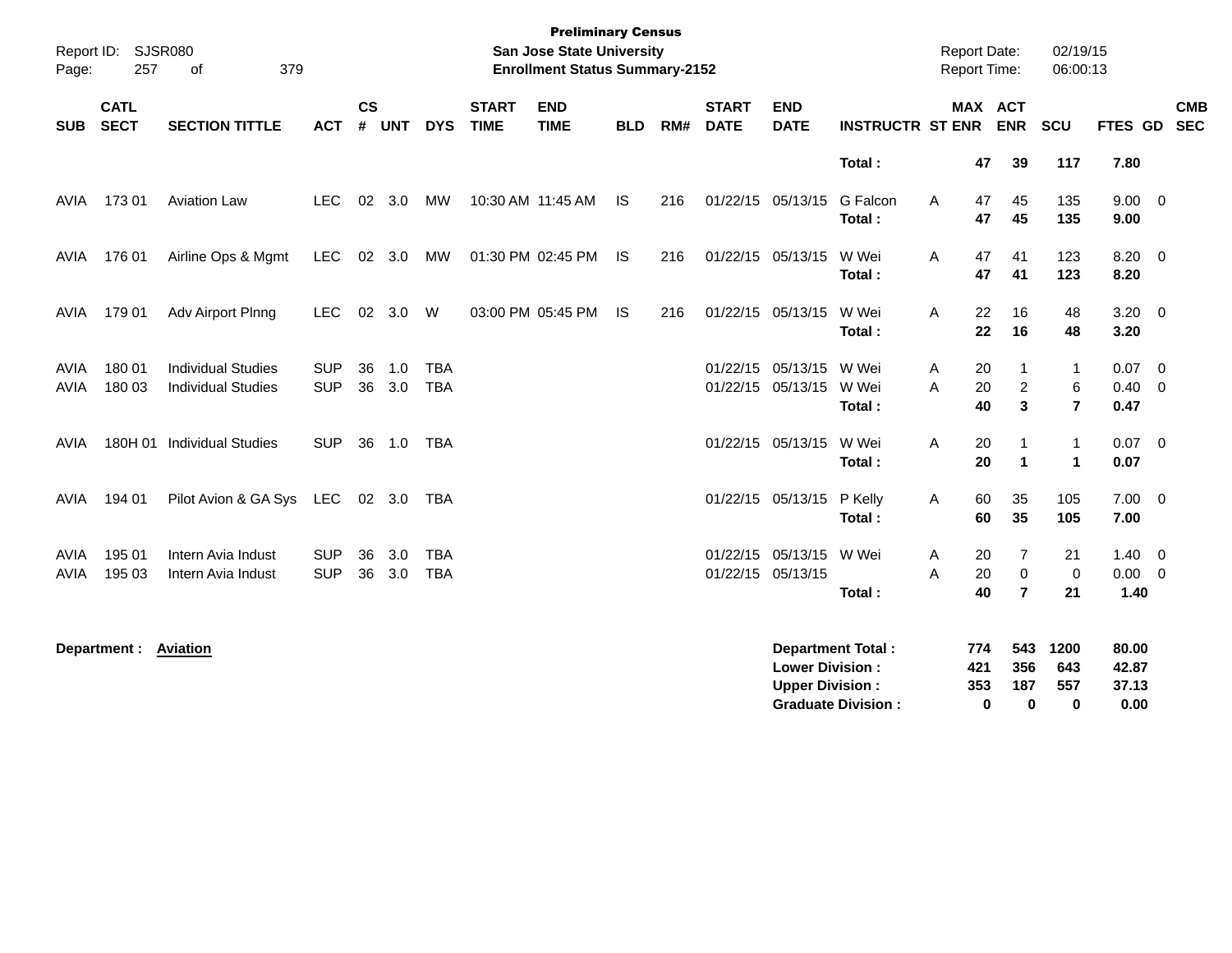| Report ID:<br>Page: | 258                        | <b>SJSR080</b><br>379<br>οf                        |              |                |            |              |                             | <b>Preliminary Census</b><br><b>San Jose State University</b><br><b>Enrollment Status Summary-2152</b> |            |     |                             |                           |                                  | <b>Report Date:</b><br><b>Report Time:</b> |             | 02/19/15<br>06:00:13 |                  |                            |
|---------------------|----------------------------|----------------------------------------------------|--------------|----------------|------------|--------------|-----------------------------|--------------------------------------------------------------------------------------------------------|------------|-----|-----------------------------|---------------------------|----------------------------------|--------------------------------------------|-------------|----------------------|------------------|----------------------------|
| <b>SUB</b>          | <b>CATL</b><br><b>SECT</b> | <b>SECTION TITTLE</b>                              | <b>ACT</b>   | <b>CS</b><br># | <b>UNT</b> | <b>DYS</b>   | <b>START</b><br><b>TIME</b> | <b>END</b><br><b>TIME</b>                                                                              | <b>BLD</b> | RM# | <b>START</b><br><b>DATE</b> | <b>END</b><br><b>DATE</b> | <b>INSTRUCTR ST ENR</b>          | MAX ACT                                    | <b>ENR</b>  | <b>SCU</b>           | FTES GD          | <b>CMB</b><br><b>SEC</b>   |
| College             | Department :               | <b>Engineering</b><br><b>Aerospace Engineering</b> |              |                |            |              |                             |                                                                                                        |            |     |                             |                           |                                  |                                            |             |                      |                  |                            |
| AE                  | 20 01                      | CAD for AEs                                        | <b>LEC</b>   | 01             | 2.0        | м            |                             | 04:30 PM 05:20 PM                                                                                      | <b>BBC</b> | 107 | 01/22/15                    | 05/13/15                  | R Benzio                         | 60<br>A                                    | 58          | 58                   | 7.73             | $\overline{0}$             |
| AE                  | 20 02                      | CAD for AEs                                        | LAB          | 16             | 0.0        | м            |                             | 06:00 PM 08:45 PM                                                                                      | <b>ENG</b> | 407 | 01/22/15                    | 05/13/15                  | R Benzio                         | 30<br>A                                    | 30          | 30                   | 0.00             | - 0                        |
| AE                  | 20 03                      | CAD for AEs                                        | LAB          | 16             | 0.0        | W            |                             | 06:00 PM 08:45 PM                                                                                      | <b>ENG</b> | 407 | 01/22/15                    | 05/13/15                  | R Benzio                         | 30<br>A                                    | 28          | 28                   | 0.00             | $\overline{\mathbf{0}}$    |
|                     |                            |                                                    |              |                |            |              |                             |                                                                                                        |            |     |                             |                           | Total:                           | 120                                        | 116         | 116                  | 7.73             |                            |
| AE                  | 30 01                      | Program. for AEs                                   | <b>LEC</b>   | 01             | 2.0        | R            |                             | 01:30 PM 02:20 PM                                                                                      | <b>ENG</b> | 164 | 01/22/15                    | 05/13/15                  | S MontgomeryA                    | 60                                         | 55          | 55                   | 7.37             | $\overline{\phantom{0}}$ 1 |
| AE                  | 30 02                      | Program. for AEs                                   | LAB          | 16             | 0.0        | $\mathsf{T}$ |                             | 09:00 AM 11:45 AM                                                                                      | <b>ENG</b> | 407 | 01/22/15                    | 05/13/15                  | S MontgomeryA                    | 30                                         | 27          | 27                   | 0.00             | - 0                        |
| AE                  | 30 03                      | Program. for AEs                                   | LAB          | 16             | 0.0        | R            |                             | 03:00 PM 05:45 PM                                                                                      | <b>ENG</b> | 407 | 01/22/15                    | 05/13/15                  | S MontgomeryA<br>Total:          | 30<br>120                                  | 28<br>110   | 28<br>110            | 0.00<br>7.37     | $\overline{1}$             |
|                     |                            |                                                    |              |                |            |              |                             |                                                                                                        |            |     |                             |                           |                                  |                                            |             |                      |                  |                            |
| AE                  | 114 01                     | Aerostructures II                                  | <b>SEM</b>   | 04             | 3.0        | <b>MW</b>    |                             | 04:30 PM 05:45 PM                                                                                      | <b>ENG</b> | 164 | 01/22/15                    | 05/13/15                  | J Hunter<br>Total:               | 80<br>A<br>80                              | 70<br>70    | 210<br>210           | 14.10<br>14.10   | $\overline{\phantom{0}}^2$ |
|                     |                            |                                                    |              |                |            |              |                             |                                                                                                        | <b>ENG</b> |     |                             |                           |                                  | A                                          |             |                      |                  |                            |
| AE                  | 140 01                     | Rigid Body Dynamic                                 | SEM          | 04             | 3.0        | МW           |                             | 01:30 PM 02:45 PM                                                                                      |            | 164 | 01/22/15                    | 05/13/15                  | J Hunter<br>Total:               | 80<br>80                                   | 59<br>59    | 177<br>177           | 11.80<br>11.80   | $\overline{\phantom{0}}$   |
| AE                  | 157 01                     | AE ACS Design                                      | <b>LEC</b>   |                | 3.0        |              |                             |                                                                                                        |            |     |                             |                           |                                  | X<br>0                                     | 0           | 0                    | 0.00             | $\overline{0}$             |
| AE                  | 157 02                     | AE ACS Design                                      | <b>LEC</b>   | 01             | 3.0        | <b>MW</b>    |                             | 03:00 PM 04:15 PM                                                                                      | <b>ENG</b> | 189 |                             | 01/22/15 05/13/15         | K Turkoglu                       | A<br>130                                   | 111         | 333                  | 22.20            | $\overline{\mathbf{0}}$    |
|                     |                            |                                                    |              |                |            |              |                             |                                                                                                        |            |     |                             |                           | Total:                           | 130                                        | 111         | 333                  | 22.20            |                            |
| AE                  | 162 01                     | Aerodynamics II                                    | <b>SEM</b>   | 04             | 3.0        | <b>TR</b>    |                             | 03:00 PM 04:15 PM                                                                                      | <b>ENG</b> | 164 | 01/22/15                    | 05/13/15                  | N Mourtos                        | 80<br>A                                    | 75          | 150                  | 15.15            | -3                         |
| AE                  | 162 02                     | Aerodynamics II                                    | LAB          | 16             | 0.0        | <b>TBA</b>   |                             |                                                                                                        |            |     | 01/22/15                    | 05/13/15                  | N Mourtos<br>Total:              | 80<br>A<br>160                             | 75<br>150   | 75<br>225            | 0.00<br>15.15    | $\overline{\mathbf{3}}$    |
|                     |                            |                                                    |              |                |            |              |                             |                                                                                                        |            |     |                             |                           |                                  |                                            |             |                      |                  |                            |
| AE                  | 165 01                     | <b>Flight Mechanics</b>                            | <b>SEM</b>   | 04             | 3.0        | <b>MW</b>    |                             | 10:30 AM 11:45 AM                                                                                      | <b>ENG</b> | 164 |                             | 01/22/15 05/13/15         | P Papadopoul A<br>Total:         | 80<br>80                                   | 66<br>66    | 198<br>198           | 13.30 2<br>13.30 |                            |
|                     |                            |                                                    |              |                |            |              |                             |                                                                                                        |            |     |                             |                           |                                  |                                            |             |                      |                  |                            |
| AE                  | 16701                      | Propulsion                                         | SEM          | 04             | 3.0        | TR.          |                             | 04:30 PM 05:45 PM                                                                                      | <b>ENG</b> | 164 | 01/22/15                    | 05/13/15                  | M Murbach<br>Total:              | 80<br>A                                    | 49<br>80 49 | 147<br>147           | 9.85<br>9.85     | $\overline{\phantom{0}}$ 1 |
|                     |                            |                                                    |              |                |            |              |                             |                                                                                                        |            |     |                             |                           |                                  |                                            |             |                      |                  |                            |
| AE                  | 169 01                     | <b>Computational Fluid</b>                         | SEM 04 3.0   |                |            | MW           |                             | 09:00 AM 10:15 AM ENG 164                                                                              |            |     |                             |                           | 01/22/15 05/13/15 P Papadopoul A | 80                                         | 45          | 90                   | $9.00 \t 0$      |                            |
| AE                  | 169 02                     | <b>Computational Fluid</b>                         | LAB          |                | 16 0.0     | TBA          |                             |                                                                                                        |            |     |                             |                           | 01/22/15 05/13/15 P Papadopoul A | 80                                         | 45          | 45                   | $0.00 \t 0$      |                            |
|                     |                            |                                                    |              |                |            |              |                             |                                                                                                        |            |     |                             |                           | Total:                           | 160                                        | 90          | 135                  | 9.00             |                            |
| AE                  |                            | 171B 01 Aircraft Design II                         | LAB 16 3.0 F |                |            |              |                             | 09:00 AM 11:45 AM ENG 164                                                                              |            |     |                             |                           | 01/22/15 05/13/15 G Mendoza A    | 40                                         | 23          | 69                   | $4.60$ 0         |                            |
|                     |                            |                                                    |              |                |            |              |                             |                                                                                                        |            |     |                             |                           | Total:                           | 40                                         | 23          | 69                   | 4.60             |                            |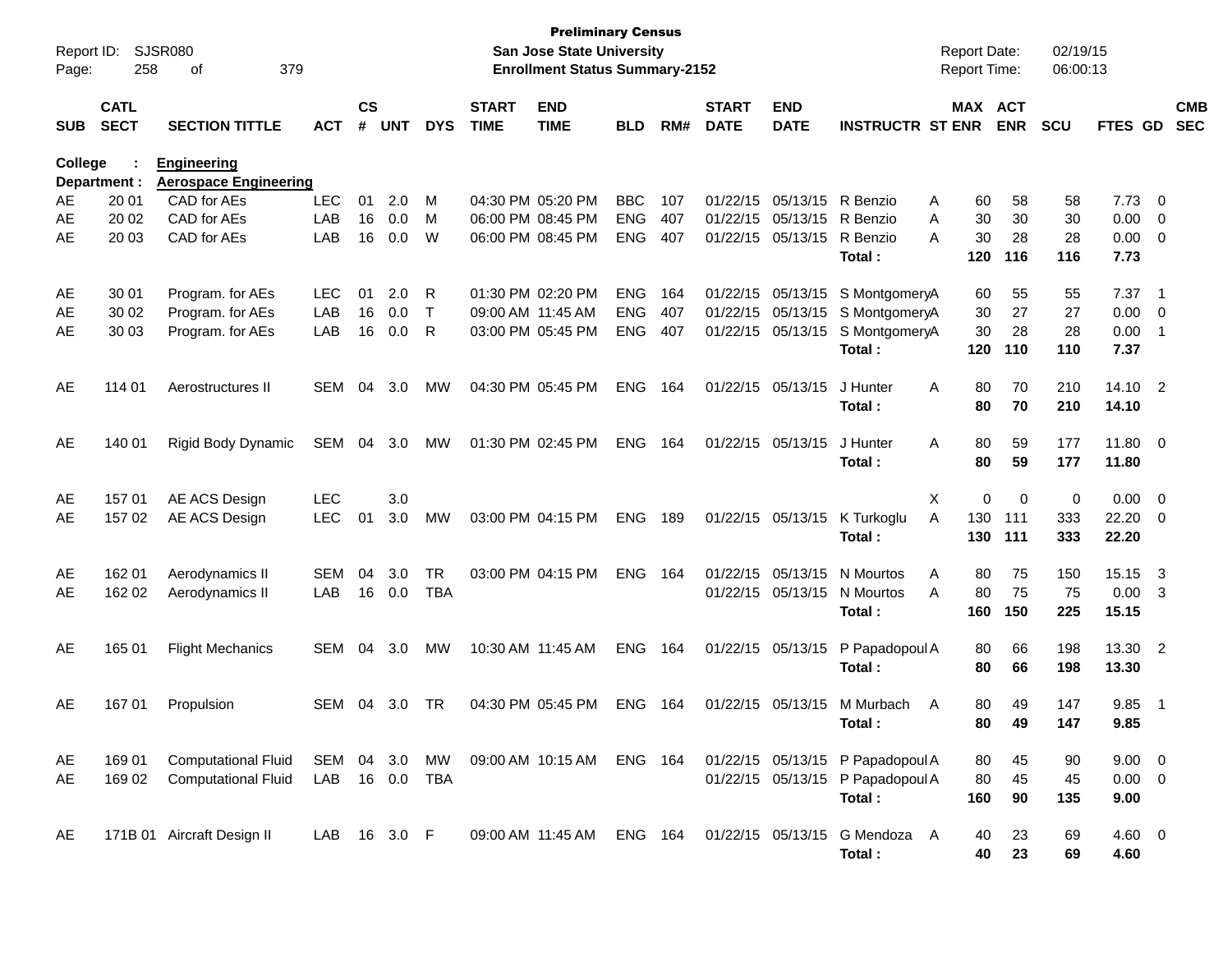| Report ID:<br>Page: | 259                        | <b>SJSR080</b><br>379<br>οf                                                                    |                                        |                |                   |                 |                                                             | <b>Preliminary Census</b><br><b>San Jose State University</b><br><b>Enrollment Status Summary-2152</b> |                                        |                   |                             |                                                    |                                                                 | <b>Report Date:</b><br><b>Report Time:</b> |                                  | 02/19/15<br>06:00:13 |                                |                                           |                          |
|---------------------|----------------------------|------------------------------------------------------------------------------------------------|----------------------------------------|----------------|-------------------|-----------------|-------------------------------------------------------------|--------------------------------------------------------------------------------------------------------|----------------------------------------|-------------------|-----------------------------|----------------------------------------------------|-----------------------------------------------------------------|--------------------------------------------|----------------------------------|----------------------|--------------------------------|-------------------------------------------|--------------------------|
| <b>SUB</b>          | <b>CATL</b><br><b>SECT</b> | <b>SECTION TITTLE</b>                                                                          | <b>ACT</b>                             | <b>CS</b><br># | <b>UNT</b>        | <b>DYS</b>      | <b>START</b><br><b>TIME</b>                                 | <b>END</b><br><b>TIME</b>                                                                              | <b>BLD</b>                             | RM#               | <b>START</b><br><b>DATE</b> | <b>END</b><br><b>DATE</b>                          | <b>INSTRUCTR ST ENR</b>                                         |                                            | <b>MAX ACT</b><br><b>ENR</b>     | <b>SCU</b>           | FTES GD                        |                                           | <b>CMB</b><br><b>SEC</b> |
| AE                  | 172B 01                    | Spacecraft Design II                                                                           | LAB                                    | 16             | 3.0               | $\top$          | 07:30 PM 10:15 PM                                           |                                                                                                        | <b>ENG</b>                             | 164               | 01/22/15                    | 05/13/15                                           | P Papadopoul A<br>Total:                                        | 40<br>40                                   | 26<br>26                         | 78<br>78             | $5.20 \ 0$<br>5.20             |                                           |                          |
| AE<br>AE<br>AE      | 180 01<br>180 02<br>180 03 | <b>Individual Studies</b><br><b>Individual Studies</b><br><b>Individual Studies</b>            | <b>SUP</b><br><b>SUP</b><br><b>SUP</b> | 36<br>36<br>36 | 1.0<br>2.0<br>3.0 | R<br>R<br>R     | 06:00 PM 07:45 PM<br>06:00 PM 07:45 PM<br>06:00 PM 07:45 PM |                                                                                                        | <b>ENG</b><br><b>ENG</b><br><b>ENG</b> | 164<br>164<br>164 | 01/22/15                    | 01/22/15 05/13/15<br>05/13/15<br>01/22/15 05/13/15 | N Mourtos<br>N Mourtos<br>N Mourtos<br>Total:                   | 25<br>A<br>A<br>A<br>35                    | 8<br>5<br>0<br>5<br>0<br>8       | 8<br>0<br>0<br>8     | 0.53 0<br>0.00<br>0.00<br>0.53 | $\overline{0}$<br>$\overline{\mathbf{0}}$ |                          |
| AE                  | 246 01                     | Ad Adrft Stab Con                                                                              | <b>LEC</b>                             | 04             | 3.0               | $\top$          |                                                             | 06:00 PM 08:45 PM                                                                                      | CL.                                    | 310               |                             | 01/22/15 05/13/15                                  | K Turkoglu<br>Total:                                            | Α<br>50<br>50                              | 10<br>10                         | 30<br>30             | 2.40 8<br>2.40                 |                                           |                          |
| AE                  | 264 01                     | Adv Compressible Flo LEC                                                                       |                                        | 04             | 3.0               | W               | 06:00 PM 08:45 PM                                           |                                                                                                        | <b>ENG</b>                             | 164               |                             | 01/22/15 05/13/15                                  | S MontgomeryA<br>Total:                                         | 50<br>50                                   | 30<br>30                         | 90<br>90             | 7.45 29<br>7.45                |                                           |                          |
| AE<br>AE            | 269 01<br>269 02           | Advanced CFD<br>Advanced CFD                                                                   | <b>SEM</b><br>LAB                      | 04<br>16       | 3.0<br>0.0        | M<br><b>TBA</b> | 06:00 PM 08:45 PM                                           |                                                                                                        | <b>ENG</b>                             | 164               |                             | 01/22/15 05/13/15<br>01/22/15 05/13/15             | <b>B</b> Nikaido<br><b>B Nikaido</b><br>Total:                  | Α<br>50<br>A<br>50<br>100                  | 32<br>32<br>64                   | 64<br>32<br>96       | 7.95 31<br>0.0031<br>7.95      |                                           |                          |
| AE                  | 271 01                     | Adv Air Design                                                                                 | <b>LEC</b>                             | 04             | 3.0               | - F             | 01:30 PM 04:15 PM                                           |                                                                                                        | <b>ENG</b>                             | 164               |                             | 01/22/15 05/13/15                                  | G Mendoza<br>Total:                                             | A<br>50<br>50                              | 11<br>11                         | 33<br>33             | 2.75 11<br>2.75                |                                           |                          |
| AE                  | 280 01                     | Hypersonics                                                                                    | <b>LEC</b>                             |                | 3.0               |                 |                                                             |                                                                                                        |                                        |                   |                             |                                                    | Total:                                                          | X                                          | 0<br>0<br>0<br>0                 | 0<br>0               | $0.00 \t 0$<br>0.00            |                                           |                          |
| AE                  |                            | 295A 01 Project I                                                                              | <b>SUP</b>                             | 25             | 3.0               | $\mathsf{R}$    | 06:00 PM 07:45 PM                                           |                                                                                                        | <b>ENG</b>                             | 164               |                             | 01/22/15 05/13/15                                  | N Mourtos<br>Total:                                             | Α<br>20<br>20                              | 9<br>9                           | 27<br>27             | 2.25<br>2.25                   | - 9                                       |                          |
| AE                  |                            | 295B 01 Project II                                                                             | <b>SUP</b>                             | 25             | 3.0               | R               | 06:00 PM 07:45 PM                                           |                                                                                                        | <b>ENG</b>                             | 164               |                             | 01/22/15 05/13/15                                  | N Mourtos<br>Total:                                             | Α<br>20<br>20                              | 16<br>16                         | 48<br>48             | 4.00 16<br>4.00                |                                           |                          |
| AE                  | 297 01                     | Special Topics AE                                                                              | LEC 01 4.0 T                           |                |                   |                 |                                                             | 06:00 PM 08:45 PM                                                                                      | ENG 164                                |                   |                             |                                                    | 01/22/15 05/13/15 N Mourtos<br>Total:                           | A                                          | 0<br>. റ<br>0<br>0               | $\Omega$<br>0        | $0.00 \t 0$<br>0.00            |                                           |                          |
| AE                  |                            | 298 01 Spec Proj in Aerospa SUP 25 3.0 R 06:00 PM 07:45 PM ENG 164 01/22/15 05/13/15 N Mourtos |                                        |                |                   |                 |                                                             |                                                                                                        |                                        |                   |                             |                                                    | Total:                                                          | A<br>20<br>20                              | $\overline{2}$<br>$\overline{2}$ | 6<br>6               | $0.50$ 2<br>0.50               |                                           |                          |
| AE                  | 299 01                     | Thesis                                                                                         | SUP 25 3.0 R                           |                |                   |                 |                                                             |                                                                                                        |                                        |                   |                             |                                                    | 06:00 PM 07:45 PM ENG 164 01/22/15 05/13/15 N Mourtos<br>Total: | A<br>20<br>20                              | 6<br>6                           | 18<br>18             | $1.50\ 6$<br>1.50              |                                           |                          |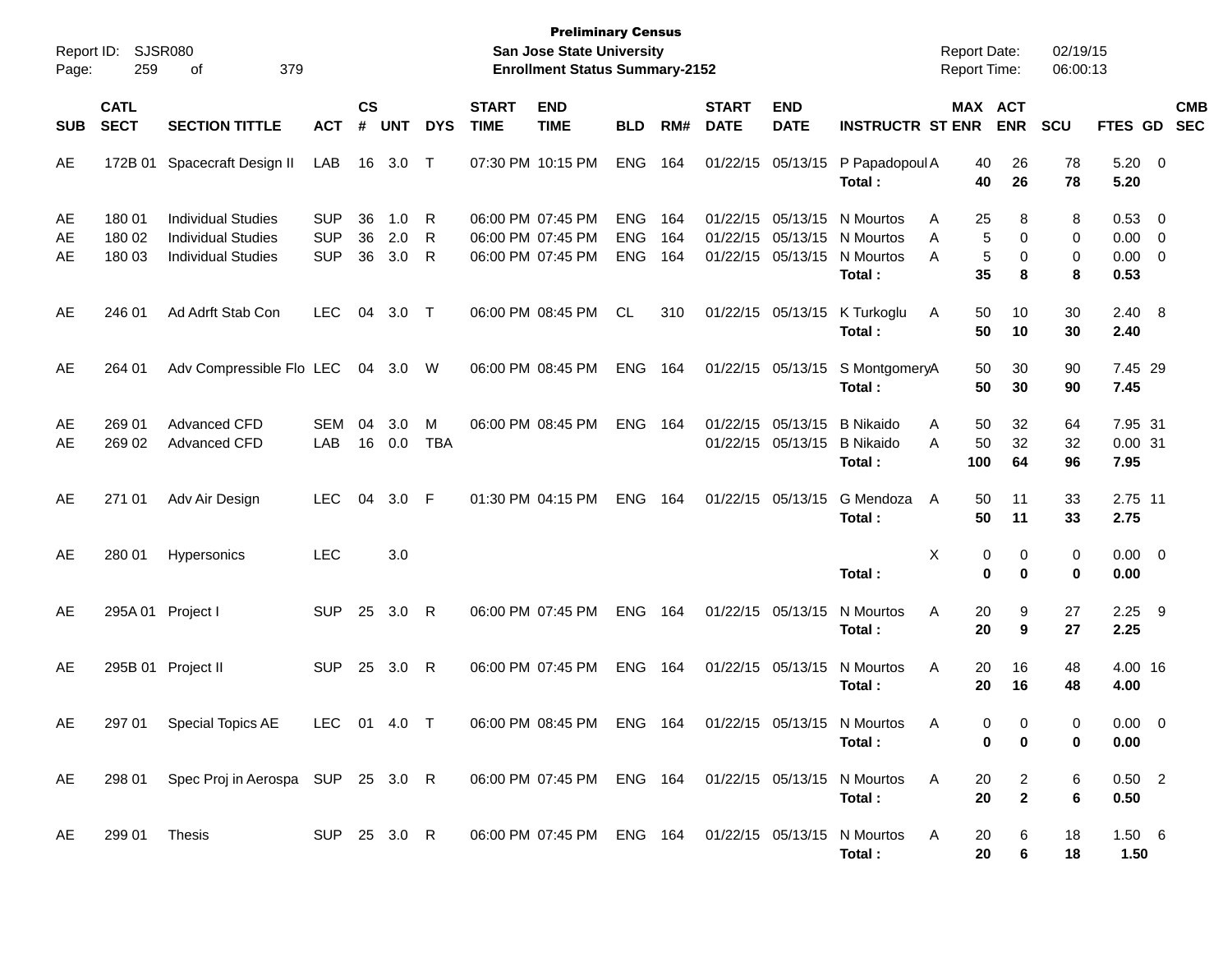|                                          |                              |            |                |            |                             |                                       | <b>Preliminary Census</b> |     |                             |                           |                                             |                     |                          |             |                 |                          |
|------------------------------------------|------------------------------|------------|----------------|------------|-----------------------------|---------------------------------------|---------------------------|-----|-----------------------------|---------------------------|---------------------------------------------|---------------------|--------------------------|-------------|-----------------|--------------------------|
| Report ID:                               | SJSR080                      |            |                |            |                             | <b>San Jose State University</b>      |                           |     |                             |                           |                                             | Report Date:        |                          | 02/19/15    |                 |                          |
| 260<br>Page:                             | 379<br>0f                    |            |                |            |                             | <b>Enrollment Status Summary-2152</b> |                           |     |                             |                           |                                             | <b>Report Time:</b> |                          | 06:00:13    |                 |                          |
| <b>CATL</b><br><b>SECT</b><br><b>SUB</b> | <b>SECTION TITTLE</b>        | <b>ACT</b> | CS<br>#<br>UNT | <b>DYS</b> | <b>START</b><br><b>TIME</b> | <b>END</b><br><b>TIME</b>             | <b>BLD</b>                | RM# | <b>START</b><br><b>DATE</b> | <b>END</b><br><b>DATE</b> | <b>INSTRUCTR ST ENR</b>                     | <b>MAX</b>          | <b>ACT</b><br><b>ENR</b> | <b>SCU</b>  | <b>FTES GD</b>  | <b>CMB</b><br><b>SEC</b> |
| Department :                             | <b>Aerospace Engineering</b> |            |                |            |                             |                                       |                           |     |                             |                           | Department Total:<br><b>Lower Division:</b> | 1455<br>240         | 1026<br>226              | 2154<br>226 | 149.63<br>15.10 |                          |
|                                          |                              |            |                |            |                             |                                       |                           |     |                             |                           | <b>Upper Division:</b>                      | 885                 | 652                      | 1580        | 105.73          |                          |
|                                          |                              |            |                |            |                             |                                       |                           |     |                             |                           | <b>Graduate Division:</b>                   | 330                 | 148                      | 348         | 28.80           |                          |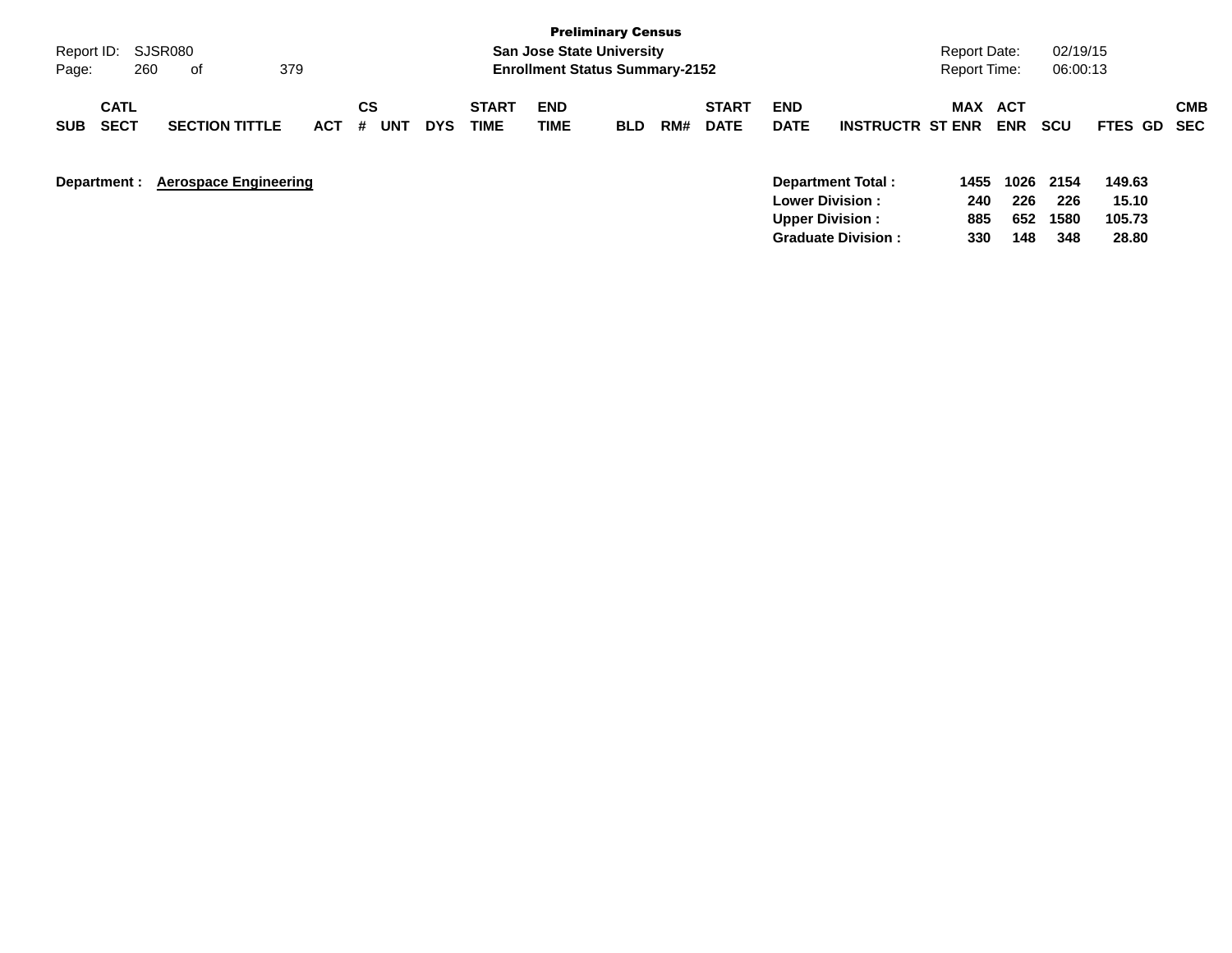| Report ID:<br>Page: | 261                        | <b>SJSR080</b><br>379<br>оf                       |                |                    |            |              |                             | <b>Preliminary Census</b><br><b>San Jose State University</b><br><b>Enrollment Status Summary-2152</b> |            |     |                             |                           |                                |              | <b>Report Date:</b><br>Report Time: |                         | 02/19/15<br>06:00:13 |                |                          |                          |
|---------------------|----------------------------|---------------------------------------------------|----------------|--------------------|------------|--------------|-----------------------------|--------------------------------------------------------------------------------------------------------|------------|-----|-----------------------------|---------------------------|--------------------------------|--------------|-------------------------------------|-------------------------|----------------------|----------------|--------------------------|--------------------------|
| <b>SUB</b>          | <b>CATL</b><br><b>SECT</b> | <b>SECTION TITTLE</b>                             | ACT            | $\mathsf{cs}$<br># | <b>UNT</b> | <b>DYS</b>   | <b>START</b><br><b>TIME</b> | <b>END</b><br><b>TIME</b>                                                                              | <b>BLD</b> | RM# | <b>START</b><br><b>DATE</b> | <b>END</b><br><b>DATE</b> | <b>INSTRUCTR ST ENR</b>        |              | MAX ACT                             | <b>ENR</b>              | <b>SCU</b>           | <b>FTES GD</b> |                          | <b>CMB</b><br><b>SEC</b> |
| <b>College</b>      | Department :               | <b>Engineering</b><br><b>Chemical Engineering</b> |                |                    |            |              |                             |                                                                                                        |            |     |                             |                           |                                |              |                                     |                         |                      |                |                          |                          |
| <b>CHE</b>          | 109 01                     | <b>Heat Trans Electr</b>                          | <b>LEC</b>     | 02                 | 3.0        | MW           |                             | 04:30 PM 05:45 PM                                                                                      | <b>ENG</b> | 395 |                             |                           | 01/22/15 05/13/15 M Jennings   | $\mathsf{A}$ | 35                                  | 6                       | 18                   | 1.20           |                          | $0\,C$                   |
| МE                  | 109 01                     | <b>Heat Trans Electr</b>                          | <b>LEC</b>     | 02                 | 3.0        | MW           |                             | 04:30 PM 05:45 PM                                                                                      | <b>ENG</b> | 395 |                             | 01/22/15 05/13/15         | M Jennings<br>Total:           | A            | 0<br>35                             | 10<br>16                | 30<br>48             | 2.00<br>3.20   |                          | 0 <sup>o</sup>           |
| <b>CHE</b>          | 151 01                     | Proc Engr Thermo                                  | <b>SEM</b>     | 04                 | 4.0        | MW           |                             | 10:30 AM 11:45 AM                                                                                      | <b>ENG</b> | 331 |                             | 01/22/15 05/13/15         | <b>B</b> Dunn                  | Α            | 90                                  | 70                      | 210                  | 18.93 4        |                          |                          |
| <b>CHE</b>          | 151 02                     | Proc Engr Thermo                                  | LAB            | 16                 | 0.0        | $\mathsf{T}$ |                             | 09:00 AM 11:45 AM                                                                                      | <b>ENG</b> | 333 |                             | 01/22/15 05/13/15         | <b>B</b> Dunn                  | A            | 45                                  | 37                      | 37                   | 0.00           | $\overline{\phantom{1}}$ |                          |
| <b>CHE</b>          | 151 03                     | Proc Engr Thermo                                  | LAB            | 16                 | 0.0        | $\mathsf{T}$ |                             | 01:30 PM 04:15 PM                                                                                      | <b>ENG</b> | 333 |                             | 01/22/15 05/13/15         | <b>B</b> Dunn<br>Total:        | Α            | 45<br>180                           | 33<br>140               | 33<br>280            | 0.00<br>18.93  | $\overline{\mathbf{3}}$  |                          |
|                     |                            |                                                   |                |                    |            |              |                             |                                                                                                        |            |     |                             |                           |                                |              |                                     |                         |                      |                |                          |                          |
| <b>CHE</b>          | 160A 01                    | Unit Oper I                                       | <b>SEM</b>     | 04                 | 4.0        | MW           |                             | 07:30 AM 08:45 AM                                                                                      | <b>ENG</b> | 331 |                             | 01/22/15 05/13/15 G Young |                                | Α            | 90                                  | 71                      | 213                  | 19.27          | - 5                      |                          |
| <b>CHE</b>          |                            | 160A 02 Unit Oper I                               | LAB            | 16                 | 0.0        | R            |                             | 09:00 AM 11:45 AM                                                                                      | <b>ENG</b> | 333 |                             | 01/22/15 05/13/15         | L Chang                        | Α            | 45                                  | 40                      | 40                   | 0.00           | 3                        |                          |
| <b>CHE</b>          |                            | 160A 03 Unit Oper I                               | LAB            | 16                 | 0.0        | R            |                             | 01:30 PM 04:15 PM                                                                                      | <b>ENG</b> | 333 |                             | 01/22/15 05/13/15 L Chang |                                | A            | 45                                  | 31                      | 31                   | 0.00 2         |                          |                          |
|                     |                            |                                                   |                |                    |            |              |                             |                                                                                                        |            |     |                             |                           | Total :                        |              | 180                                 | 142                     | 284                  | 19.27          |                          |                          |
| <b>CHE</b>          |                            | 162L 01 UG ChE Engr Lab                           | LAB            | 16                 | 1.0        | R            |                             | 12:00 PM 02:45 PM                                                                                      | <b>ENG</b> | 205 |                             | 01/22/15 05/13/15         | N Nguyen                       | Α            | 9                                   | 9                       | 9                    | $0.60 \quad 0$ |                          |                          |
| <b>CHE</b>          |                            | 162L 02 UG ChE Engr Lab                           | LAB            | 16                 | 1.0        | F            |                             | 03:00 PM 05:45 PM                                                                                      | <b>ENG</b> | 205 |                             | 01/22/15 05/13/15         | A Schulkins                    | A            | 9                                   | 6                       | 6                    | $0.40 \quad 0$ |                          |                          |
| <b>CHE</b>          |                            | 162L 03 UG ChE Engr Lab                           | LAB            | 16                 | 1.0        | F            |                             | 12:00 PM 02:45 PM                                                                                      | <b>ENG</b> | 205 |                             | 01/22/15 05/13/15         | A Schulkins                    | A            | 9                                   | 9                       | 9                    | $0.60 \quad 0$ |                          |                          |
|                     |                            |                                                   |                |                    |            |              |                             |                                                                                                        |            |     |                             |                           | Total :                        |              | 27                                  | 24                      | 24                   | 1.60           |                          |                          |
| <b>CHE</b>          | 165 01                     | <b>Plant Design</b>                               | <b>SEM</b>     | 04                 | 4.0        | MW           |                             | 01:30 PM 02:45 PM                                                                                      | <b>ENG</b> | 333 |                             |                           | 01/22/15 05/13/15 M Jennings   | A            | 40                                  | 23                      | 69                   | $6.13 \quad 0$ |                          |                          |
| <b>CHE</b>          | 165 02                     | <b>Plant Design</b>                               | LAB            | 16                 | 0.0        | F.           |                             | 07:30 AM 10:45 AM                                                                                      | <b>ENG</b> | 333 |                             | 01/22/15 05/13/15         | M Jennings                     | A            | 20                                  | 20                      | 20                   | $0.00 \t 0$    |                          |                          |
| <b>CHE</b>          | 165 03                     | <b>Plant Design</b>                               | LAB            | 16                 | 0.0        | F            |                             | 07:30 AM 10:45 AM                                                                                      | <b>ENG</b> | 335 |                             | 01/22/15 05/13/15         | A Pavone                       | Α            | 20                                  | 3                       | 3                    | $0.00 \t 0$    |                          |                          |
|                     |                            |                                                   |                |                    |            |              |                             |                                                                                                        |            |     |                             |                           | Total :                        |              | 80                                  | 46                      | 92                   | 6.13           |                          |                          |
| <b>CHE</b>          | 174 01                     | Hazardous Materials                               | <b>SEM</b>     | 04                 | 3.0        | Т            |                             | 06:00 PM 08:45 PM                                                                                      | CL         | 225 |                             |                           | 01/22/15 05/13/15 M Jennings   | A            | 40                                  | 27                      | 81                   | 5.65           |                          | 5 C                      |
|                     | GEOL 174 01                | <b>Hazardous Materials</b>                        | SEM            | 04                 | 3.0        | $\top$       |                             | 06:00 PM 08:45 PM                                                                                      | CL         | 225 |                             |                           | 01/22/15 05/13/15 M Jennings   | A            | 0                                   | 17                      | 51                   | 3.70           |                          | 6 C                      |
|                     |                            |                                                   |                |                    |            |              |                             |                                                                                                        |            |     |                             |                           | Total:                         |              | 40                                  | 44                      | 132                  | 9.35           |                          |                          |
| CHE                 |                            | 180 01 Individual Studies                         | SUP 36 1.0 TBA |                    |            |              |                             |                                                                                                        |            |     |                             | 01/22/15 05/13/15         |                                | A            | 40                                  | $\overline{\mathbf{0}}$ | $\overline{0}$       | $0.00 \t 0$    |                          |                          |
|                     |                            | CHE 180 02 Individual Studies                     | SUP 36 2.0 TBA |                    |            |              |                             |                                                                                                        |            |     |                             | 01/22/15 05/13/15         |                                | Α            | 40                                  | 0                       | 0                    | $0.00 \t 0$    |                          |                          |
|                     |                            |                                                   |                |                    |            |              |                             |                                                                                                        |            |     |                             |                           | Total:                         |              | 80                                  | 0                       | 0                    | 0.00           |                          |                          |
|                     |                            |                                                   |                |                    |            |              |                             |                                                                                                        |            |     |                             |                           |                                |              |                                     |                         |                      |                |                          |                          |
|                     | CHE 185 01                 | Chem Pro Dyn & Cont SEM 04 3.0 M                  |                |                    |            |              |                             | 07:30 AM 10:30 AM ENG 333                                                                              |            |     |                             |                           | 01/22/15 05/13/15 M Jennings A |              | 40                                  | 23                      | 46                   | $4.60 \quad 0$ |                          |                          |
|                     |                            | CHE 185 02 Chem Pro Dyn & Cont LAB 16 0.0 W       |                |                    |            |              |                             | 07:30 AM 10:45 AM ENG 333                                                                              |            |     |                             |                           | 01/22/15 05/13/15 M Jennings A |              | 40                                  | 23                      | 23                   | $0.00 \t 0$    |                          |                          |
|                     |                            |                                                   |                |                    |            |              |                             |                                                                                                        |            |     |                             |                           | Total:                         |              | 80                                  | 46                      | 69                   | 4.60           |                          |                          |
|                     | CHE 194 01                 | Bio Chem Engr Lab SEM 04 3.0 R                    |                |                    |            |              |                             | 04:30 PM 06:10 PM ENG 109 01/22/15 05/13/15 B Dunn                                                     |            |     |                             |                           |                                | A            | 18                                  | 15                      | 30                   | $3.20 \quad 4$ |                          |                          |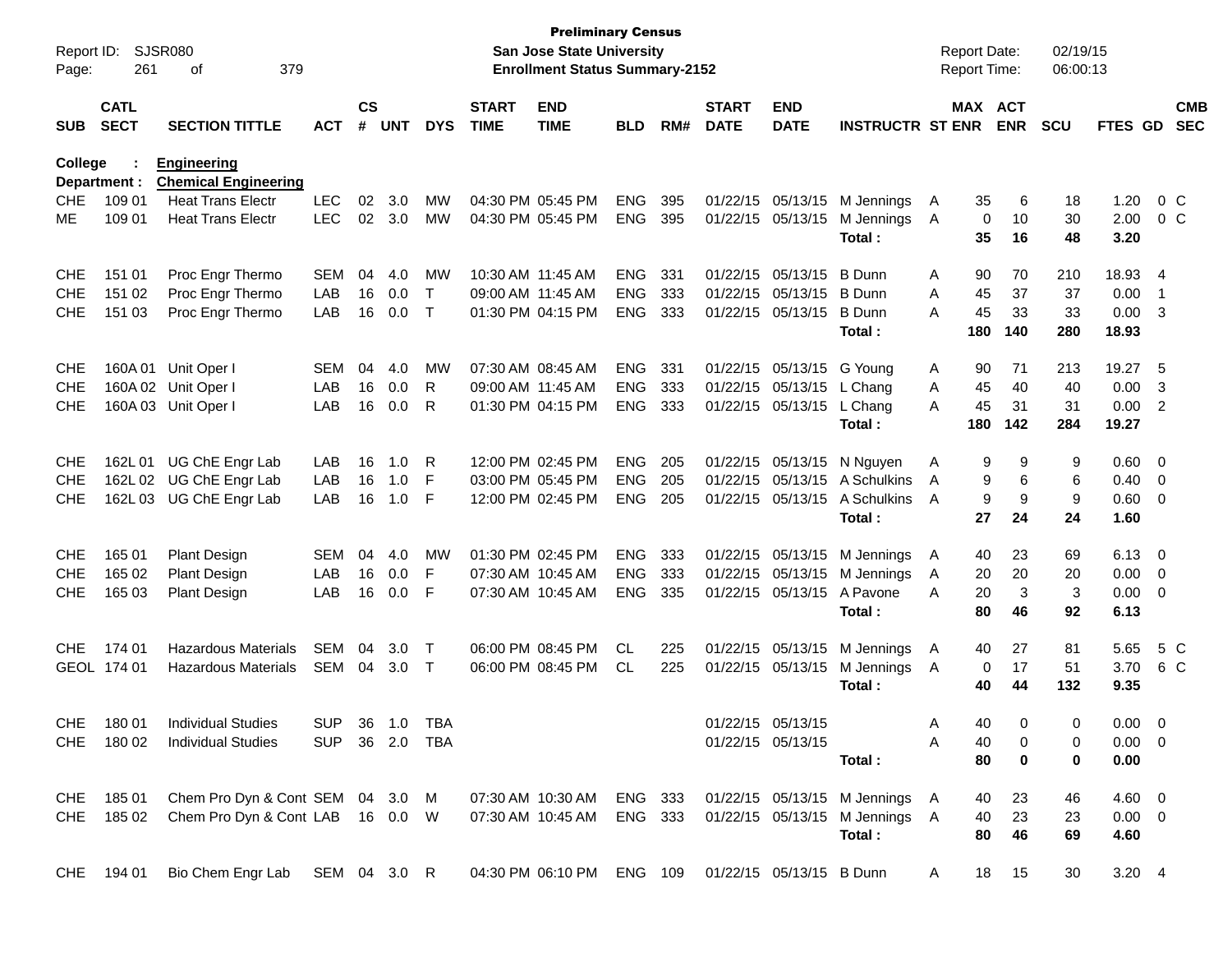| Report ID:<br>Page:                                  | 262                                  | SJSR080<br>379<br>of                                                         |                                                      |                |                          |                               |                             | <b>Preliminary Census</b><br><b>San Jose State University</b><br><b>Enrollment Status Summary-2152</b> |                        |            |                             |                                                           |                                  | <b>Report Date:</b><br><b>Report Time:</b> |                                                     | 02/19/15<br>06:00:13 |                                           |                                                       |                          |
|------------------------------------------------------|--------------------------------------|------------------------------------------------------------------------------|------------------------------------------------------|----------------|--------------------------|-------------------------------|-----------------------------|--------------------------------------------------------------------------------------------------------|------------------------|------------|-----------------------------|-----------------------------------------------------------|----------------------------------|--------------------------------------------|-----------------------------------------------------|----------------------|-------------------------------------------|-------------------------------------------------------|--------------------------|
| <b>SUB</b>                                           | <b>CATL</b><br><b>SECT</b>           | <b>SECTION TITTLE</b>                                                        | <b>ACT</b>                                           | <b>CS</b><br># | <b>UNT</b>               | <b>DYS</b>                    | <b>START</b><br><b>TIME</b> | <b>END</b><br><b>TIME</b>                                                                              | <b>BLD</b>             | RM#        | <b>START</b><br><b>DATE</b> | <b>END</b><br><b>DATE</b>                                 | <b>INSTRUCTR ST ENR</b>          |                                            | <b>MAX ACT</b><br><b>ENR</b>                        | SCU                  | FTES GD                                   |                                                       | <b>CMB</b><br><b>SEC</b> |
| <b>CHE</b>                                           | 194 02                               | Bio Chem Engr Lab                                                            | <b>LAB</b>                                           | 16             | 0.0                      | $\mathsf{R}$                  |                             | 06:30 PM 09:30 PM                                                                                      | <b>ENG</b>             | 109        |                             | 01/22/15 05/13/15                                         | <b>B</b> Dunn<br>Total:          | 18<br>A<br>36                              | 15<br>30                                            | 15<br>45             | 0.004<br>3.20                             |                                                       |                          |
| <b>CHE</b><br><b>MATE</b>                            | 199 01<br>199 01                     | Special Topics ChE & SEM<br>Special Topics ChE & SEM                         |                                                      | 04             | 3.0<br>04 3.0            | -R<br>R                       |                             | 06:00 PM 08:45 PM<br>06:00 PM 08:45 PM                                                                 | <b>CL</b><br><b>CL</b> | 202<br>202 |                             | 01/22/15 05/13/15<br>01/22/15 05/13/15                    | D Sopchak<br>D Sopchak<br>Total: | 40<br>A<br>A<br>40                         | 34<br>3<br>0<br>37                                  | 102<br>$9\,$<br>111  | 6.90<br>0.60<br>7.50                      | 2 C<br>0 <sup>o</sup>                                 |                          |
| <b>CHE</b>                                           | 218 01                               | Adv Ch E Kinetics                                                            | <b>SEM</b>                                           | 05             | 3.0                      | M                             |                             | 06:00 PM 08:45 PM                                                                                      | <b>ENG</b>             | 301        |                             | 01/22/15 05/13/15                                         | S Datwani<br>Total:              | 40<br>A<br>40                              | 36<br>36                                            | 108<br>108           | 9.00 36<br>9.00                           |                                                       |                          |
| <b>CHE</b>                                           | 293 01                               | <b>Appl Bioinformatics</b>                                                   | SEM                                                  |                | 04 3.0                   | $\top$                        |                             | 06:00 PM 08:45 PM                                                                                      | <b>CL</b>              | 202        |                             | 01/22/15 05/13/15                                         | <b>B</b> Lustig<br>Total:        | 40<br>Α<br>40                              | 15<br>15                                            | 45<br>45             | 3.75 15<br>3.75                           |                                                       |                          |
| <b>CHE</b><br><b>CHE</b><br><b>CHE</b><br><b>CHE</b> | 298 01<br>298 02<br>298 03<br>298 04 | Master's Project<br>Master's Project<br>Master's Project<br>Master's Project | <b>SUP</b><br><b>SUP</b><br><b>SUP</b><br><b>SUP</b> | 25<br>25<br>25 | 1.0<br>2.0<br>2.0<br>2.0 | <b>TBA</b><br><b>TBA</b><br>M |                             | 03:00 PM 04:15 PM                                                                                      | HB                     | 405        | 01/22/15                    | 01/22/15 05/13/15<br>05/13/15<br>01/22/15 05/13/15 S Diaz | S Diaz                           | 20<br>A<br>X<br>A<br>20<br>20<br>A         | 0<br>$\Omega$<br>$\mathbf{0}$<br>$\mathbf{1}$<br>13 | 0<br>0<br>2<br>26    | $0.00 \quad 0$<br>0.00<br>0.17<br>2.17 13 | $\overline{\mathbf{0}}$<br>$\overline{\phantom{0}}$ 1 |                          |
| <b>CHE</b><br><b>CHE</b>                             | 299 01<br>299 02                     | <b>Master's Thesis</b><br><b>Master's Thesis</b>                             | <b>SUP</b><br><b>SUP</b>                             | 25             | 3.0<br>3.0               | <b>TBA</b>                    |                             |                                                                                                        |                        |            |                             | 01/22/15 05/13/15                                         | Total:                           | 60<br>X<br>Α<br>20                         | 14<br>$\mathbf 0$<br>0<br>0                         | 28<br>0<br>0         | 2.33<br>0.00<br>0.00                      | $\overline{0}$<br>0                                   |                          |
| <b>CHE</b><br><b>CHE</b>                             | 299 03<br>299 04                     | <b>Master's Thesis</b><br><b>Master's Thesis</b>                             | <b>SUP</b><br><b>SUP</b>                             | 25             | 1.0<br>3.0               | м                             |                             | 03:00 PM 04:15 PM                                                                                      | HB                     | 405        |                             | 01/22/15 05/13/15                                         | S Diaz<br>Total:                 | X<br>A<br>20<br>40                         | $\mathbf 0$<br>$\Omega$<br>$\Omega$<br>$\bf{0}$     | 0<br>0<br>0          | 0.00<br>0.00<br>0.00                      | $\overline{0}$<br>$\Omega$                            |                          |
|                                                      |                                      |                                                                              |                                                      |                |                          |                               |                             |                                                                                                        |                        |            |                             |                                                           |                                  |                                            |                                                     |                      |                                           |                                                       |                          |

| epartment : |  | <b>Chemical Engineering</b> |
|-------------|--|-----------------------------|
|-------------|--|-----------------------------|

| <b>Department:</b> | <b>Chemical Engineering</b> | Department Total:         | 958 | 590 | 1266 | 88.87 |
|--------------------|-----------------------------|---------------------------|-----|-----|------|-------|
|                    |                             | <b>Lower Division:</b>    |     |     |      | 0.00  |
|                    |                             | <b>Upper Division:</b>    | 778 | 525 | 1085 | 73.78 |
|                    |                             | <b>Graduate Division:</b> | 180 | 65  | 181  | 15.08 |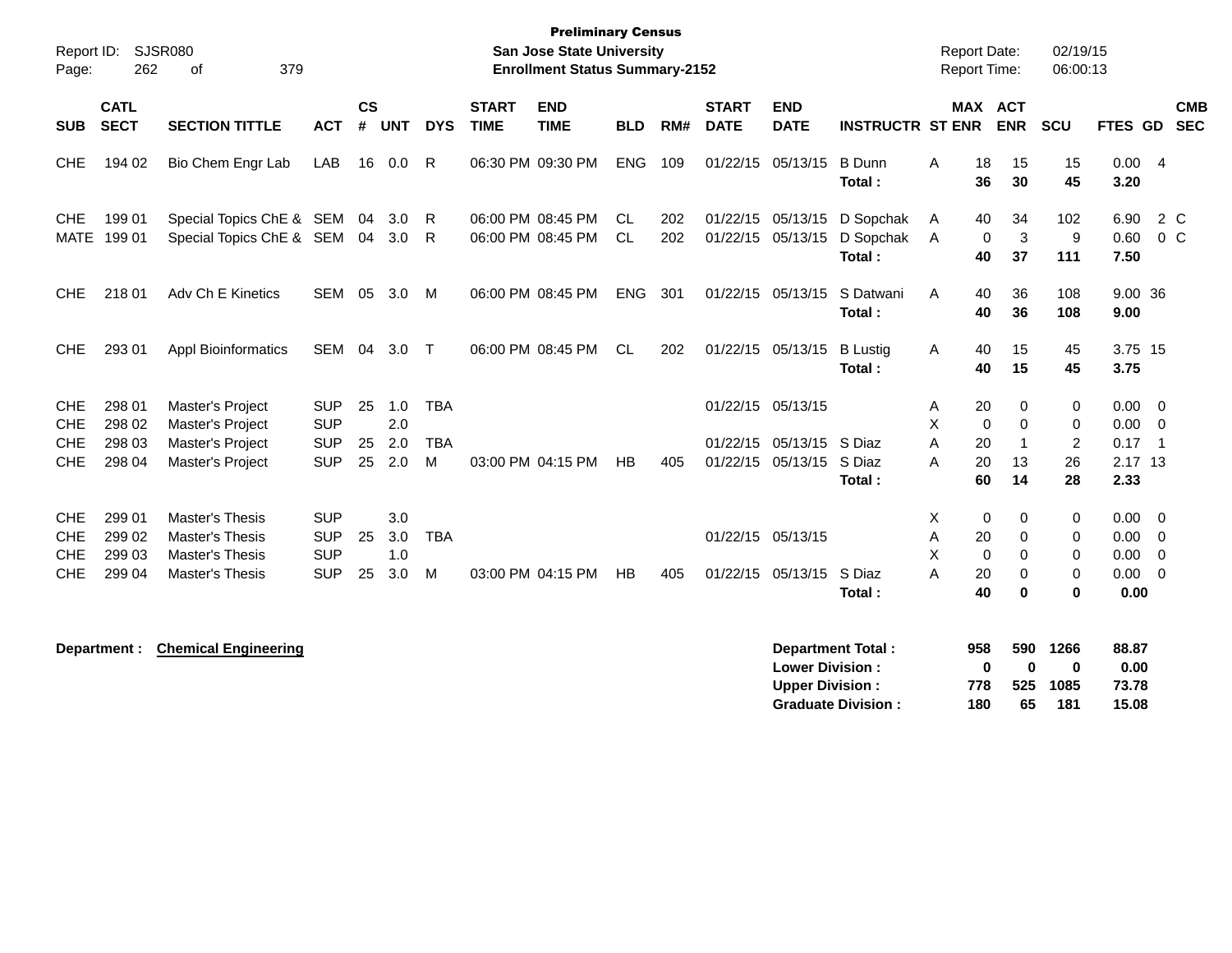| Report ID:     |              | <b>SJSR080</b>                               |            |               |            |              |              | <b>Preliminary Census</b><br><b>San Jose State University</b> |            |     |              |                           |                         | <b>Report Date:</b> |                         | 02/19/15    |                |                          |            |
|----------------|--------------|----------------------------------------------|------------|---------------|------------|--------------|--------------|---------------------------------------------------------------|------------|-----|--------------|---------------------------|-------------------------|---------------------|-------------------------|-------------|----------------|--------------------------|------------|
| Page:          | 263          | 379<br>οf                                    |            |               |            |              |              | <b>Enrollment Status Summary-2152</b>                         |            |     |              |                           |                         | Report Time:        |                         | 06:00:13    |                |                          |            |
|                | <b>CATL</b>  |                                              |            | $\mathsf{cs}$ |            |              | <b>START</b> | <b>END</b>                                                    |            |     | <b>START</b> | <b>END</b>                |                         |                     | MAX ACT                 |             |                |                          | <b>CMB</b> |
| <b>SUB</b>     | <b>SECT</b>  | <b>SECTION TITTLE</b>                        | <b>ACT</b> | #             | <b>UNT</b> | <b>DYS</b>   | <b>TIME</b>  | <b>TIME</b>                                                   | <b>BLD</b> | RM# | <b>DATE</b>  | <b>DATE</b>               | <b>INSTRUCTR ST ENR</b> |                     | <b>ENR</b>              | <b>SCU</b>  | FTES GD        |                          | <b>SEC</b> |
| <b>College</b> |              | <b>Engineering</b>                           |            |               |            |              |              |                                                               |            |     |              |                           |                         |                     |                         |             |                |                          |            |
|                | Department : | <b>Civil &amp; Environmental Engineering</b> |            |               |            |              |              |                                                               |            |     |              |                           |                         |                     |                         |             |                |                          |            |
| <b>CE</b>      | 801          | Plane Surveying                              | <b>SEM</b> | 04            | 3.0        | <b>TR</b>    |              | 07:30 AM 08:20 AM                                             | <b>ENG</b> | 331 | 01/22/15     | 05/13/15                  | J May                   | A                   | 62<br>72                | 124         | 12.45          | - 1                      |            |
| <b>CE</b>      | 802          | Plane Surveying                              | LAB        | 16            | 0.0        | T.           |              | 08:30 AM 11:20 AM                                             | <b>ENG</b> | 132 | 01/22/15     | 05/13/15                  | J May                   | A                   | 18<br>21                | 21          | 0.00           | $\overline{1}$           |            |
| <b>CE</b>      | 8 0 3        | Plane Surveying                              | LAB        | 16            | 0.0        | R            |              | 08:30 AM 11:15 AM                                             | <b>ENG</b> | 132 | 01/22/15     | 05/13/15                  | J May                   | Α                   | 18<br>18                | 18          | 0.00           | 0                        |            |
| <b>CE</b>      | 8 0 4        | Plane Surveying                              | LAB        |               | 0.0        |              |              |                                                               |            |     |              |                           |                         | х                   | $\mathbf 0$<br>0        | 0           | 0.00           | $\mathbf 0$              |            |
| <b>CE</b>      | 8 0 5        | Plane Surveying                              | LAB        |               | 0.0        |              |              |                                                               |            |     |              |                           |                         | X                   | $\mathbf 0$<br>0        | 0           | 0.00           | $\mathbf 0$              |            |
| <b>CE</b>      | 8 0 6        | Plane Surveying                              | LAB        | 16            | 0.0        | $\mathsf{T}$ |              | 12:30 PM 03:15 PM                                             |            |     | 01/22/15     | 05/13/15                  | J May                   | A                   | 18<br>23                | 23          | 0.00           | $\mathbf 0$              |            |
| <b>CE</b>      | 807          | Plane Surveying                              | LAB        |               | 0.0        |              |              |                                                               |            |     |              |                           |                         | X                   | $\mathbf 0$<br>$\Omega$ | $\mathbf 0$ | 0.00           | $\mathbf 0$              |            |
|                |              |                                              |            |               |            |              |              |                                                               |            |     |              |                           | Total:                  | 126                 | 124                     | 186         | 12.45          |                          |            |
| CE             | 20 01        | Graphics/CAD/Prog                            | <b>SEM</b> | 02            | 3.0        | MW           |              | 07:30 AM 08:20 AM                                             | <b>ENG</b> | 341 | 01/22/15     | 05/13/15                  | X Wang                  | Α                   | 72<br>47                | 94          | 9.45           | -1                       |            |
| <b>CE</b>      | 20 02        | Graphics/CAD/Prog                            | LAB        | 16            | 0.0        | M            |              | 09:00 AM 11:45 AM                                             | <b>ENG</b> | 407 | 01/22/15     | 05/13/15                  | X Wang                  | Α                   | 18<br>21                | 21          | 0.00           | $\overline{1}$           |            |
| <b>CE</b>      | 20 03        | Graphics/CAD/Prog                            | LAB        |               | 0.0        |              |              |                                                               |            |     |              |                           |                         | X                   | $\mathbf 0$<br>0        | 0           | 0.00           | $\mathbf 0$              |            |
| <b>CE</b>      | 20 04        | Graphics/CAD/Prog                            | LAB        | 16            | 0.0        | W            |              | 09:00 AM 11:45 AM                                             | <b>ENG</b> | 407 | 01/22/15     | 05/13/15                  | X Wang                  | A                   | 18<br>17                | 17          | 0.00           | $\mathbf 0$              |            |
| <b>CE</b>      | 20 05        | Graphics/CAD/Prog                            | LAB        | 16            | 0.0        | W            |              | 12:00 PM 02:45 PM                                             | <b>ENG</b> | 407 | 01/22/15     | 05/13/15                  | X Wang                  | A                   | 9<br>18                 | 9           | 0.00           | $\mathbf 0$              |            |
|                |              |                                              |            |               |            |              |              |                                                               |            |     |              |                           | Total:                  | 126                 | 94                      | 141         | 9.45           |                          |            |
| <b>CE</b>      | 95 01        | <b>Theory App Statics</b>                    | <b>LEC</b> | 02            | 3.0        | <b>TR</b>    |              | 09:00 AM 10:15 AM                                             | <b>ENG</b> | 189 | 01/22/15     | 05/13/15                  | S Vukazich              | Α                   | 60<br>67                | 201         | 13.40          | - 0                      |            |
| <b>CE</b>      | 95 02        | <b>Theory App Statics</b>                    | <b>LEC</b> |               | 3.0        |              |              |                                                               |            |     |              |                           |                         | X                   | $\mathbf 0$<br>0        | 0           | 0.00           | 0                        |            |
| <b>CE</b>      | 95 03        | <b>Theory App Statics</b>                    | <b>LEC</b> | 02            | 3.0        | MW           |              | 10:30 AM 11:45 AM                                             | <b>DH</b>  | 250 | 01/22/15     | 05/13/15                  | R Lukkoor               | A                   | 60<br>55                | 165         | 11.05          | $\overline{1}$           |            |
|                |              |                                              |            |               |            |              |              |                                                               |            |     |              |                           | Total:                  | 120                 | 122                     | 366         | 24.45          |                          |            |
| <b>CE</b>      | 99 01        | Intro Statics                                | <b>LEC</b> | 02            | 2.0        | MW           |              | 09:00 AM 09:50 AM                                             | DH         | 351 | 01/22/15     | 05/13/15                  | M Maaz                  | A                   | 70<br>28                | 56          | $3.73 \quad 0$ |                          |            |
|                |              |                                              |            |               |            |              |              |                                                               |            |     |              |                           | Total:                  |                     | 70<br>28                | 56          | 3.73           |                          |            |
| CЕ             | 112 01       | Mech of Matls                                | <b>LEC</b> | 02            | 3.0        | <b>TR</b>    |              | 10:30 AM 11:45 AM                                             | <b>ENG</b> | 339 | 01/22/15     | 05/13/15                  | X Wang                  | Α                   | 59<br>60                | 177         | 12.00          | 4                        |            |
| <b>CE</b>      | 112 02       | Mech of Matls                                | <b>LEC</b> | 02            | 3.0        | <b>TR</b>    |              | 09:00 AM 10:15 AM                                             | CL.        | 202 | 01/22/15     | 05/13/15                  | K McMullin              | Α                   | 60<br>46                | 138         | 9.35           | 3                        |            |
| <b>CE</b>      | 112 03       | Mech of Matls                                | <b>LEC</b> | 02            | 3.0        | <b>TR</b>    |              | 10:30 AM 11:45 AM                                             | <b>ENG</b> | 341 | 01/22/15     | 05/13/15                  | M Soliman               | A                   | 70<br>45                | 135         | 9.10           | $\overline{2}$           |            |
|                |              |                                              |            |               |            |              |              |                                                               |            |     |              |                           | Total:                  | 190                 | 150                     | 450         | 30.45          |                          |            |
| CE             | 120 01       | Construc Matl Lab                            | LAB        | 16            | 1.0        | M            |              | 06:00 PM 08:45 PM                                             | ENG        | 134 |              | 01/22/15 05/13/15 M Maaz  |                         | A                   | 18<br>18                | 18          | 1.22           | - 1                      |            |
| CE             | 120 02       | Construc Matl Lab                            | LAB        | 16            | 1.0        | $\top$       |              | 06:00 PM 08:45 PM                                             | <b>ENG</b> | 134 |              | 01/22/15 05/13/15 M Maaz  |                         | Α                   | 17<br>18                | 17          | $1.17$ 2       |                          |            |
| CE             | 120 03       | Construc Matl Lab                            | LAB        |               | 16 1.0     | W            |              | 06:00 PM 08:45 PM                                             | ENG 134    |     |              | 01/22/15 05/13/15 M Maaz  |                         | Α                   | 18<br>18                | 18          | 1.20           | $\overline{\phantom{0}}$ |            |
| CE             | 120 04       | Construc Matl Lab                            | LAB        |               | 1.0        |              |              |                                                               |            |     |              |                           |                         | Χ                   | $\mathbf 0$<br>0        | 0           | $0.00 \t 0$    |                          |            |
|                |              |                                              |            |               |            |              |              |                                                               |            |     |              |                           | Total:                  |                     | 54<br>53                | 53          | 3.58           |                          |            |
| CE             | 121 01       | <b>Transp Engrg</b>                          | LEC.       |               | 02 3.0     | MW           |              | 10:30 AM 11:20 AM                                             | CL         | 202 |              | 01/22/15 05/13/15 J Botha |                         | A                   | 59<br>54                | 118         | 11.85 1        |                          |            |
| CE             | 121 02       | <b>Transp Engrg</b>                          | LAB        |               | 16  0.0  M |              |              | 01:30 PM 04:15 PM                                             | ENG        | 339 |              | 01/22/15 05/13/15 J Botha |                         | A                   | 18<br>20                | 20          | $0.00$ 1       |                          |            |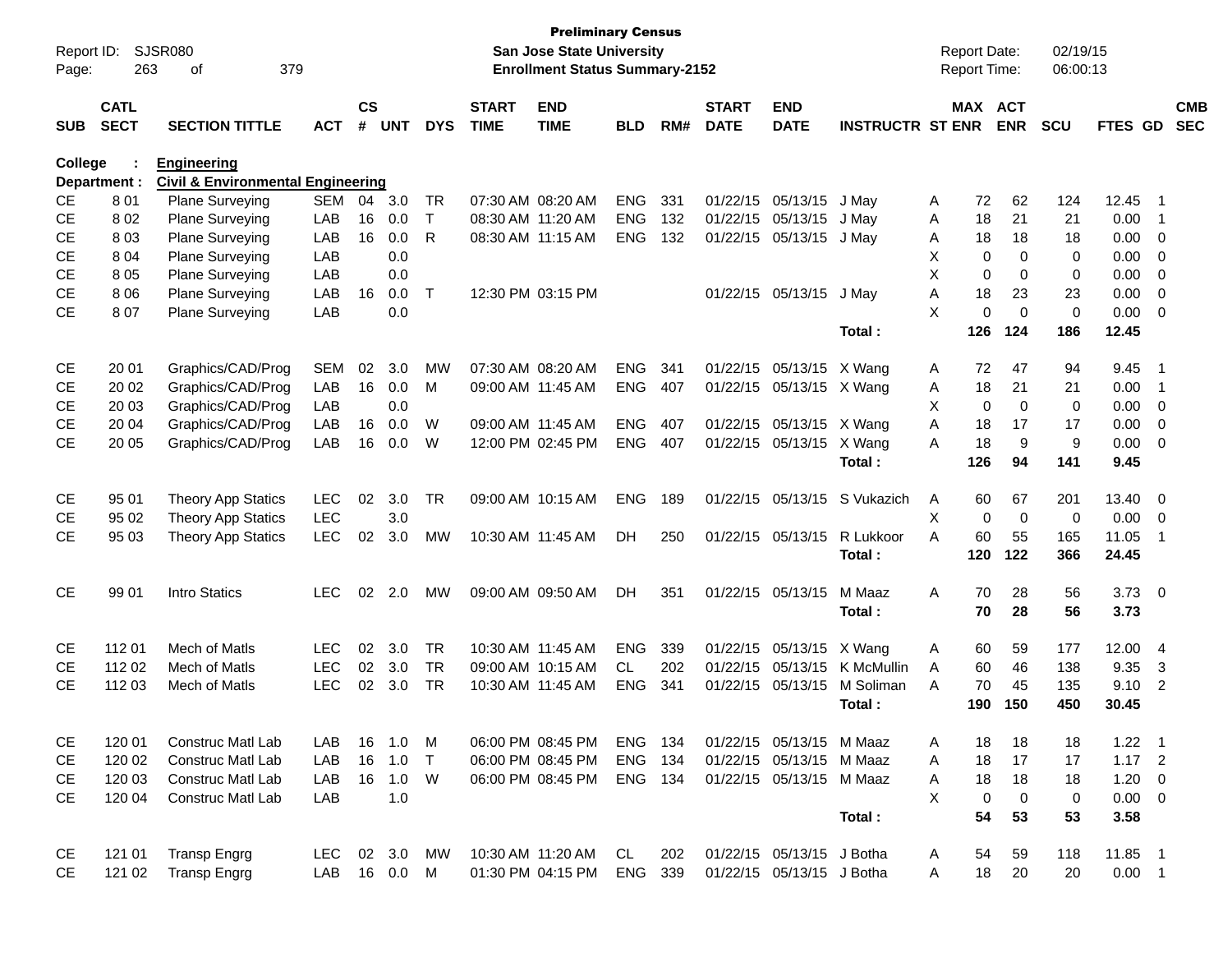| Report ID:<br>Page: | 264                        | SJSR080<br>379<br>оf           |              |                    |            |            |                             | <b>Preliminary Census</b><br><b>San Jose State University</b><br><b>Enrollment Status Summary-2152</b> |                |     |                             |                           |                                 |   | <b>Report Date:</b><br><b>Report Time:</b> |             | 02/19/15<br>06:00:13 |                |                            |                          |
|---------------------|----------------------------|--------------------------------|--------------|--------------------|------------|------------|-----------------------------|--------------------------------------------------------------------------------------------------------|----------------|-----|-----------------------------|---------------------------|---------------------------------|---|--------------------------------------------|-------------|----------------------|----------------|----------------------------|--------------------------|
| <b>SUB</b>          | <b>CATL</b><br><b>SECT</b> | <b>SECTION TITTLE</b>          | <b>ACT</b>   | $\mathsf{cs}$<br># | <b>UNT</b> | <b>DYS</b> | <b>START</b><br><b>TIME</b> | <b>END</b><br><b>TIME</b>                                                                              | <b>BLD</b>     | RM# | <b>START</b><br><b>DATE</b> | <b>END</b><br><b>DATE</b> | <b>INSTRUCTR ST ENR</b>         |   | MAX ACT                                    | <b>ENR</b>  | <b>SCU</b>           | <b>FTES GD</b> |                            | <b>CMB</b><br><b>SEC</b> |
| <b>CE</b>           | 121 03                     | <b>Transp Engrg</b>            | LAB          | 16                 | 0.0        | Т          |                             | 01:30 PM 04:15 PM                                                                                      | <b>ENG</b>     | 339 |                             | 01/22/15 05/13/15         | J Botha                         | A | 18                                         | 19          | 19                   | 0.00           | - 0                        |                          |
| <b>CE</b>           | 121 04                     | <b>Transp Engrg</b>            | LAB          | 16                 | 0.0        | W          |                             | 01:30 PM 04:15 PM                                                                                      | <b>ENG</b>     | 339 |                             | 01/22/15 05/13/15         | J Botha                         | Α | 18                                         | 20          | 20                   | 0.00           | 0                          |                          |
| <b>CE</b>           | 121 05                     | <b>Transp Engrg</b>            | LAB          |                    | 0.0        |            |                             |                                                                                                        |                |     |                             |                           |                                 | X | 0                                          | $\mathbf 0$ | $\mathbf 0$          | 0.00           | 0                          |                          |
| <b>CE</b>           | 121 06                     | <b>Transp Engrg</b>            | <b>LEC</b>   | 02                 | 3.0        | <b>MW</b>  |                             | 12:00 PM 12:50 PM                                                                                      | <b>ENG</b>     | 327 |                             | 01/22/15 05/13/15         | S Koosha                        | A | 18                                         | 11          | 22                   | 2.20           | 0                          |                          |
| <b>CE</b>           | 121 07                     | <b>Transp Engrg</b>            | LAB          | 16                 | 0.0        | W          |                             | 06:00 PM 08:45 PM                                                                                      | <b>ENG</b>     | 403 |                             | 01/22/15 05/13/15         | S Koosha                        | A | 18                                         | 11          | 11                   | 0.00           | $\overline{0}$             |                          |
|                     |                            |                                |              |                    |            |            |                             |                                                                                                        |                |     |                             |                           | Total:                          |   | 144                                        | 140         | 210                  | 14.05          |                            |                          |
| <b>CE</b>           | 122 01                     | <b>Traffic Engrg</b>           | SEM          |                    | 04 3.0     | -R         |                             | 06:00 PM 08:45 PM                                                                                      | <b>BBC</b>     | 125 |                             | 01/22/15 05/13/15         | D Pitton                        | A | 35                                         | 17          | 51                   | 3.55           | $\overline{\mathbf{3}}$    |                          |
|                     |                            |                                |              |                    |            |            |                             |                                                                                                        |                |     |                             |                           | Total:                          |   | 35                                         | 17          | 51                   | 3.55           |                            |                          |
| <b>CE</b>           | 123 01                     | Highway & Stree Des SEM 04 3.0 |              |                    |            | $\top$     |                             | 06:00 PM 08:45 PM                                                                                      | <b>ENG</b>     | 340 |                             | 01/22/15 05/13/15         | S Koosha                        | A | 35                                         | 43          | 129                  | 8.85 5         |                            |                          |
|                     |                            |                                |              |                    |            |            |                             |                                                                                                        |                |     |                             |                           | Total:                          |   | 35                                         | 43          | 129                  | 8.85           |                            |                          |
| <b>CE</b>           | 130 01                     | <b>CE Econ Analysis</b>        | <b>LEC</b>   | 02                 | 2.0        | <b>MW</b>  |                             | 07:30 AM 08:20 AM                                                                                      | <b>ENG</b>     | 339 |                             | 01/22/15 05/13/15         | J Tang                          | A | 40                                         | 39          | 78                   | 5.23           | $\overline{\phantom{0}}$ 1 |                          |
| <b>CE</b>           | 130 02                     | CE Econ Analysis               | <b>LEC</b>   |                    | 02 2.0     | <b>TR</b>  |                             | 05:00 PM 05:50 PM                                                                                      | <b>ENG</b>     | 329 |                             | 01/22/15 05/13/15         | J Tang                          | A | 40                                         | 39          | 78                   | 5.20           | $\overline{\mathbf{0}}$    |                          |
|                     |                            |                                |              |                    |            |            |                             |                                                                                                        |                |     |                             |                           | Total:                          |   | 80                                         | 78          | 156                  | 10.43          |                            |                          |
| <b>CE</b>           | 131 01                     | Intr to Const Engr             | <b>LEC</b>   |                    | 02 3.0     | МW         |                             | 04:30 PM 05:45 PM                                                                                      | <b>BBC</b>     | 322 |                             | 01/22/15 05/13/15         | H Tooryani                      | A | 60                                         | 48          | 144                  | $9.65$ 1       |                            |                          |
|                     |                            |                                |              |                    |            |            |                             |                                                                                                        |                |     |                             |                           | Total:                          |   | 60                                         | 48          | 144                  | 9.65           |                            |                          |
| <b>CE</b>           | 132 01                     | Constr Meth & Equip            | SEM 04 3.0   |                    |            | W          |                             | 01:30 PM 04:15 PM                                                                                      | DMH 354        |     |                             | 01/22/15 05/13/15         | J Pyeon                         | A | 35                                         | 34          | 102                  | 7.50 14        |                            |                          |
|                     |                            |                                |              |                    |            |            |                             |                                                                                                        |                |     |                             |                           | Total:                          |   | 35                                         | 34          | 102                  | 7.50           |                            |                          |
| <b>CE</b>           | 134 01                     | Proj Mgt Const                 | SEM          |                    | 04 3.0     | M          |                             | 01:30 PM 04:15 PM                                                                                      | DMH 354        |     |                             | 01/22/15 05/13/15         | J Pyeon                         | A | 35                                         | 35          | 105                  | 7.65 13        |                            |                          |
|                     |                            |                                |              |                    |            |            |                             |                                                                                                        |                |     |                             |                           | Total:                          |   | 35                                         | 35          | 105                  | 7.65           |                            |                          |
| <b>CE</b>           | 140 01                     | Geotech Engr                   | <b>SEM</b>   | 02                 | 3.0        | <b>MW</b>  |                             | 12:00 PM 01:15 PM                                                                                      | <b>ENG</b>     | 331 | 01/22/15                    | 05/13/15                  | L Sullivan-G                    | A | 64                                         | 70          | 140                  | 14.15          | $\overline{\mathbf{3}}$    |                          |
| <b>CE</b>           | 140 02                     | Geotech Engr                   | LAB          | 16                 | 0.0        | T          |                             | 01:30 PM 04:15 PM                                                                                      | <b>ENG</b>     | 209 |                             | 01/22/15 05/13/15         | T Brown                         | A | 16                                         | 18          | 18                   | 0.00           | 0                          |                          |
| <b>CE</b>           | 140 03                     | Geotech Engr                   | LAB          | 16                 | 0.0        | W          |                             | 01:30 PM 04:15 PM                                                                                      | <b>ENG</b>     | 209 | 01/22/15                    | 05/13/15                  | T Brown                         | A | 16                                         | 17          | 17                   | 0.00           | 0                          |                          |
| <b>CE</b>           | 140 04                     | Geotech Engr                   | LAB          | 16                 | 0.0        | R          |                             | 01:30 PM 04:15 PM                                                                                      | <b>ENG</b>     | 209 |                             | 01/22/15 05/13/15 T Brown |                                 | A | 16                                         | 17          | 17                   | 0.00           | 0                          |                          |
| CE                  | 140 05                     | Geotech Engr                   | LAB          |                    | 16  0.0    | M          |                             | 01:30 PM 04:15 PM                                                                                      | ENG            | 209 |                             | 01/22/15 05/13/15 T Brown |                                 | A | 16                                         | 18          | 18                   | 0.00           | $\mathbf{3}$               |                          |
|                     |                            |                                |              |                    |            |            |                             |                                                                                                        |                |     |                             |                           | Total:                          |   |                                            | 128 140     | 210                  | 14.15          |                            |                          |
| CE                  | 145 01                     | <b>Foundation Engr</b>         | LEC 02 3.0 M |                    |            |            |                             | 01:30 PM 04:15 PM                                                                                      | ENG 395        |     |                             |                           | 01/22/15 05/13/15 M ThummaluruA |   | 30                                         | 18          | 54                   | $3.75 \quad 3$ |                            |                          |
|                     |                            |                                |              |                    |            |            |                             |                                                                                                        |                |     |                             |                           | Total:                          |   | 30                                         | 18          | 54                   | 3.75           |                            |                          |
| CE                  | 150 01                     | Hydro and Hydrau               | SEM          |                    | 02 3.0     | TR         |                             | 08:00 AM 08:50 AM                                                                                      | <b>ENG 189</b> |     |                             | 01/22/15 05/13/15 W Wang  |                                 | A | 72                                         | 56          | 112                  | $11.25$ 1      |                            |                          |
| CE                  | 150 02                     | Hydro and Hydrau               | LAB          | 16                 | 0.0        | $\top$     |                             | 01:30 PM 04:15 PM                                                                                      | ENG 150        |     |                             | 01/22/15 05/13/15 J Lee   |                                 | A | 18                                         | 20          | 20                   | $0.00 \t 0$    |                            |                          |
| <b>CE</b>           | 150 03                     | Hydro and Hydrau               | LAB          |                    | 16  0.0  W |            |                             | 01:30 PM 04:15 PM                                                                                      | ENG 150        |     |                             | 01/22/15 05/13/15 K Liu   |                                 | A | 18                                         | 17          | 17                   | $0.00 \t 0$    |                            |                          |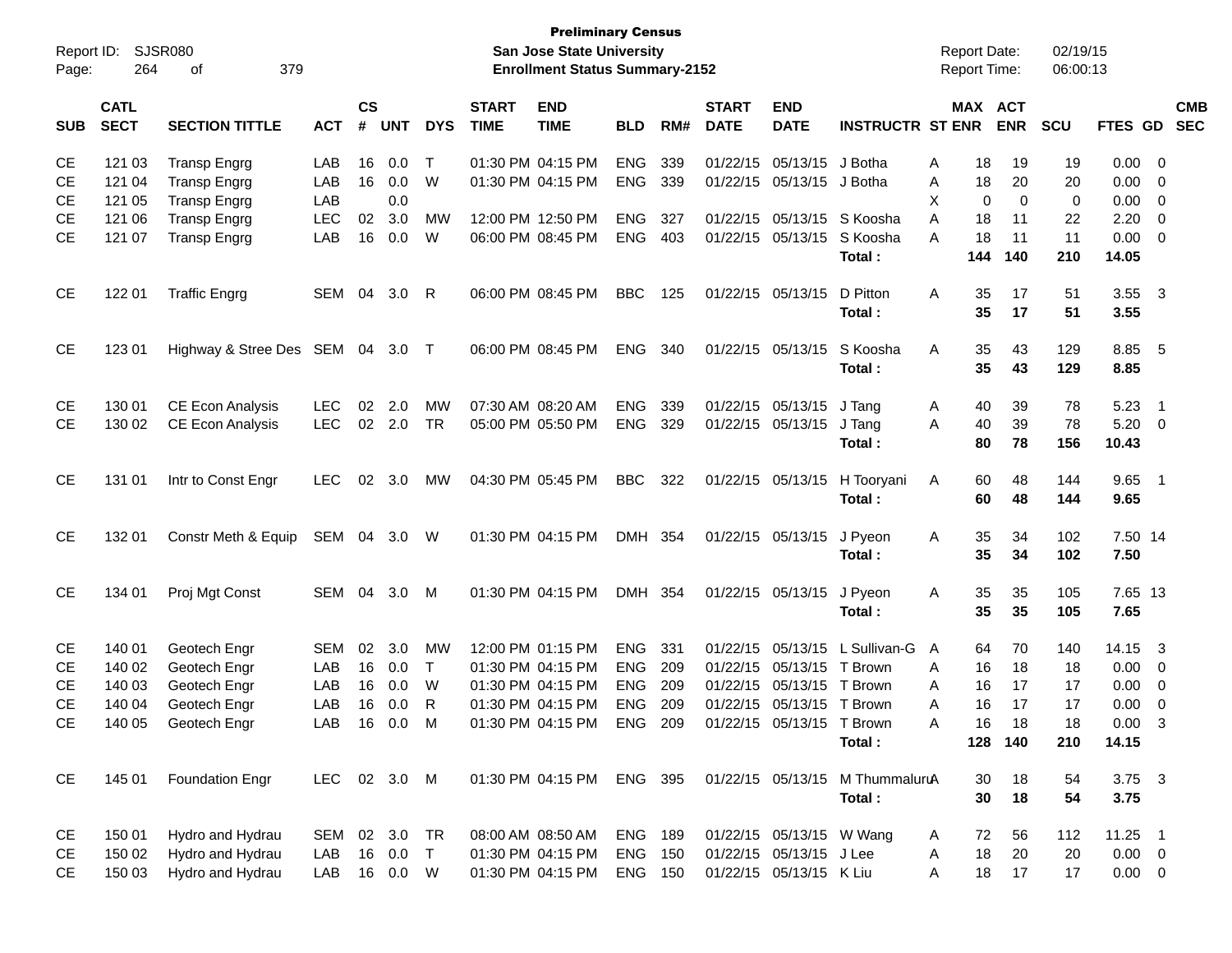| Report ID:<br>Page: | 265                        | SJSR080<br>379<br>οf                 |               |                    |            |              |                             | <b>Preliminary Census</b><br>San Jose State University<br><b>Enrollment Status Summary-2152</b> |            |       |                             |                            |                                  |        | <b>Report Date:</b><br><b>Report Time:</b> |                   | 02/19/15<br>06:00:13 |                |                                |                          |
|---------------------|----------------------------|--------------------------------------|---------------|--------------------|------------|--------------|-----------------------------|-------------------------------------------------------------------------------------------------|------------|-------|-----------------------------|----------------------------|----------------------------------|--------|--------------------------------------------|-------------------|----------------------|----------------|--------------------------------|--------------------------|
| <b>SUB</b>          | <b>CATL</b><br><b>SECT</b> | <b>SECTION TITTLE</b>                | <b>ACT</b>    | $\mathsf{cs}$<br># | <b>UNT</b> | <b>DYS</b>   | <b>START</b><br><b>TIME</b> | <b>END</b><br><b>TIME</b>                                                                       | <b>BLD</b> | RM#   | <b>START</b><br><b>DATE</b> | <b>END</b><br><b>DATE</b>  | <b>INSTRUCTR ST ENR</b>          |        | MAX ACT                                    | <b>ENR</b>        | <b>SCU</b>           | FTES GD        |                                | <b>CMB</b><br><b>SEC</b> |
| CЕ<br><b>CE</b>     | 150 04<br>150 05           | Hydro and Hydrau<br>Hydro and Hydrau | LAB<br>LAB    | 16                 | 0.0<br>0.0 | R            |                             | 01:30 PM 04:15 PM                                                                               | <b>ENG</b> | 150   |                             | 01/22/15 05/13/15          | W Wang                           | Α<br>X | 18<br>0                                    | 19<br>$\mathbf 0$ | 19<br>0              | 0.00<br>0.00   | - 1<br>$\overline{\mathbf{0}}$ |                          |
|                     |                            |                                      |               |                    |            |              |                             |                                                                                                 |            |       |                             |                            | Total:                           |        | 126                                        | 112               | 168                  | 11.25          |                                |                          |
| <b>CE</b>           | 152 01                     | Engr Hydrology                       | SEM           | 04                 | 3.0        | W            |                             | 01:30 PM 04:15 PM                                                                               | <b>ENG</b> | 395   |                             | 01/22/15 05/13/15          | W Wang<br>Total:                 | Α      | 30<br>30                                   | 19<br>19          | 57<br>57             | 4.10 6<br>4.10 |                                |                          |
| CЕ                  | 160 01                     | <b>Struc Anlys</b>                   | <b>SEM</b>    | 02                 | 3.0        | TR           |                             | 10:30 AM 11:20 AM                                                                               | CL.        | 202   |                             | 01/22/15 05/13/15          | S Vukazich                       | A      | 60                                         | 58                | 116                  | 11.70          | $\overline{\phantom{0}}^2$     |                          |
| <b>CE</b>           | 160 02                     | <b>Struc Anlys</b>                   | LAB           | 16                 | 0.0        | $\top$       |                             | 01:30 PM 04:15 PM                                                                               | <b>ENG</b> | 340   |                             |                            | 01/22/15 05/13/15 S Vukazich     | A      | 18                                         | 21                | 21                   | 0.00           | $\overline{2}$                 |                          |
| <b>CE</b>           | 160 03                     | <b>Struc Anlys</b>                   | LAB           | 16                 | 0.0        | R            |                             | 01:30 PM 04:15 PM                                                                               | <b>ENG</b> | 340   |                             |                            | 01/22/15 05/13/15 S Vukazich     | A      | 18                                         | 18                | 18                   | 0.00           | $\mathbf 0$                    |                          |
| <b>CE</b>           | 160 04                     | <b>Struc Anlys</b>                   | LAB           | 16                 | 0.0        | M            |                             | 01:30 PM 04:15 PM                                                                               | <b>ENG</b> | 340   |                             |                            | 01/22/15 05/13/15 S Vukazich     | A      | 18                                         | 19                | 19                   | 0.00           | $\overline{0}$                 |                          |
| <b>CE</b>           | 160 05                     | <b>Struc Anlys</b>                   | LAB           |                    | 0.0        |              |                             |                                                                                                 |            |       |                             |                            |                                  | X.     | 0                                          | 0                 | 0                    | 0.00           | 0                              |                          |
|                     |                            |                                      |               |                    |            |              |                             |                                                                                                 |            |       |                             |                            | Total:                           |        | 114                                        | 116               | 174                  | 11.70          |                                |                          |
| CЕ                  | 162 01                     | <b>Struc Concrete Des</b>            | <b>SEM</b>    | 04                 | 3.0        | TR           |                             | 10:30 AM 11:20 AM                                                                               | <b>ENG</b> | 329   |                             | 01/22/15 05/13/15          | A Al-Manasee A                   |        | 64                                         | 50                | 100                  | 10.00          | $\overline{\mathbf{0}}$        |                          |
| <b>CE</b>           | 162 02                     | <b>Struc Concrete Des</b>            | LAB           | 16                 | 0.0        | $\mathsf{T}$ |                             | 01:30 PM 04:20 PM                                                                               | <b>ENG</b> | 335   |                             | 01/22/15 05/13/15          | A Al-Manasee A                   |        | 15                                         | 16                | 16                   | 0.00           | - 0                            |                          |
| <b>CE</b>           | 162 03                     | <b>Struc Concrete Des</b>            | LAB           | 16                 | 0.0        | R            |                             | 01:30 PM 04:20 PM                                                                               | <b>ENG</b> | 335   |                             |                            | 01/22/15 05/13/15 A Al-Manasee A |        | 18                                         | 18                | 18                   | 0.00           | 0                              |                          |
| <b>CE</b>           | 162 04                     | <b>Struc Concrete Des</b>            | LAB           | 16                 | 0.0        | W            |                             | 06:00 PM 08:45 PM                                                                               | <b>ENG</b> | 395   |                             |                            | 01/22/15 05/13/15 F Tondnevis A  |        | 15                                         | 16                | 16                   | 0.00           | 0                              |                          |
| <b>CE</b>           | 162 05                     | <b>Struc Concrete Des</b>            | LAB           |                    | 0.0        |              |                             |                                                                                                 |            |       |                             |                            |                                  | X      | $\mathbf 0$                                | 0                 | 0                    | 0.00           | 0                              |                          |
|                     |                            |                                      |               |                    |            |              |                             |                                                                                                 |            |       |                             |                            | Total:                           |        | 112                                        | 100               | 150                  | 10.00          |                                |                          |
| <b>CE</b>           | 163 01                     | Design Steel Struc                   | SEM           | 04                 | 3.0        | $\top$       |                             | 01:30 PM 04:15 PM                                                                               | <b>ENG</b> | 131   |                             | 01/22/15 05/13/15          | K McMullin                       | Α      | 35                                         | 34                | 102                  | 6.90 2         |                                |                          |
|                     |                            |                                      |               |                    |            |              |                             |                                                                                                 |            |       |                             |                            | Total:                           |        | 35                                         | 34                | 102                  | 6.90           |                                |                          |
| <b>CE</b>           | 164 01                     | Design Wood Struc                    | SEM           | 04                 | 3.0        | W            |                             | 01:30 PM 04:15 PM                                                                               | <b>ENG</b> | - 131 |                             | 01/22/15 05/13/15          | K McMullin                       | Α      | 35                                         | 33                | 99                   | 7.00 8         |                                |                          |
|                     |                            |                                      |               |                    |            |              |                             |                                                                                                 |            |       |                             |                            | Total :                          |        | 35                                         | 33                | 99                   | 7.00           |                                |                          |
| CE                  | 170 01                     | Prin Environ Engr                    | <b>LEC</b>    | 02                 | 3.0        | MW           |                             | 09:00 AM 09:50 AM                                                                               | DMH        | 234   |                             | 01/22/15 05/13/15 U Ndon   |                                  | Α      | 72                                         | 51                | 102                  | 10.35          | $\mathbf{3}$                   |                          |
| <b>CE</b>           | 170 02                     | Prin Environ Engr                    | LAB           | 16                 | 0.0        | M            |                             | 01:30 PM 04:15 PM                                                                               | <b>ENG</b> | 336   |                             | 01/22/15 05/13/15 K Liu    |                                  | Α      | 18                                         | 17                | 17                   | 0.00           | -1                             |                          |
| <b>CE</b>           | 170 03                     | Prin Environ Engr                    | LAB           | 16                 | 0.0        | W            |                             | 01:30 PM 04:15 PM                                                                               | <b>ENG</b> | 336   |                             |                            | 01/22/15 05/13/15 R Lukkoor      | Α      | 18                                         | 15                | 15                   | 0.00           | $\overline{c}$                 |                          |
| <b>CE</b>           | 170 04                     | Prin Environ Engr                    | LAB           | 16                 | 0.0        | Т            |                             | 01:30 PM 04:15 PM                                                                               | ENG        | 336   |                             | 01/22/15 05/13/15 K Liu    |                                  | А      | 18                                         | 19                | 19                   | 0.00           | $\Omega$                       |                          |
| <b>CE</b>           |                            | 170 05 Prin Environ Engr             | LAB           |                    | 0.0        |              |                             |                                                                                                 |            |       |                             |                            |                                  | X      | 0                                          | 0                 | 0                    | $0.00 \t 0$    |                                |                          |
|                     |                            |                                      |               |                    |            |              |                             |                                                                                                 |            |       |                             |                            | Total:                           |        |                                            | 126 102           | 153                  | 10.35          |                                |                          |
| CE                  | 174 01                     | Wtr Dist WW Coll                     | SEM 05 3.0 R  |                    |            |              |                             | 06:00 PM 08:45 PM CL                                                                            |            |       |                             |                            | 310 01/22/15 05/13/15 B Kassab   | A      | 35                                         | 30                | 90                   | 6.30 6         |                                |                          |
|                     |                            |                                      |               |                    |            |              |                             |                                                                                                 |            |       |                             |                            | Total:                           |        | 35                                         | 30                | 90                   | 6.30           |                                |                          |
| CE                  | 181 01                     | Civ Eng Systems                      | SEM 05 3.0 MW |                    |            |              |                             | 09:00 AM 10:15 AM                                                                               | CL         | 243   |                             | 01/22/15 05/13/15 J Botha  |                                  | A      | 20                                         | 19                | 57                   | $3.80 \ 0$     |                                |                          |
| <b>CE</b>           | 181 02                     | Civ Eng Systems                      | SEM 05 3.0 M  |                    |            |              |                             | 06:00 PM 08:45 PM                                                                               | ENG 232    |       |                             | 01/22/15 05/13/15 S Fakhry |                                  | A      | 18                                         | 20                | 60                   | 4.00 0         |                                |                          |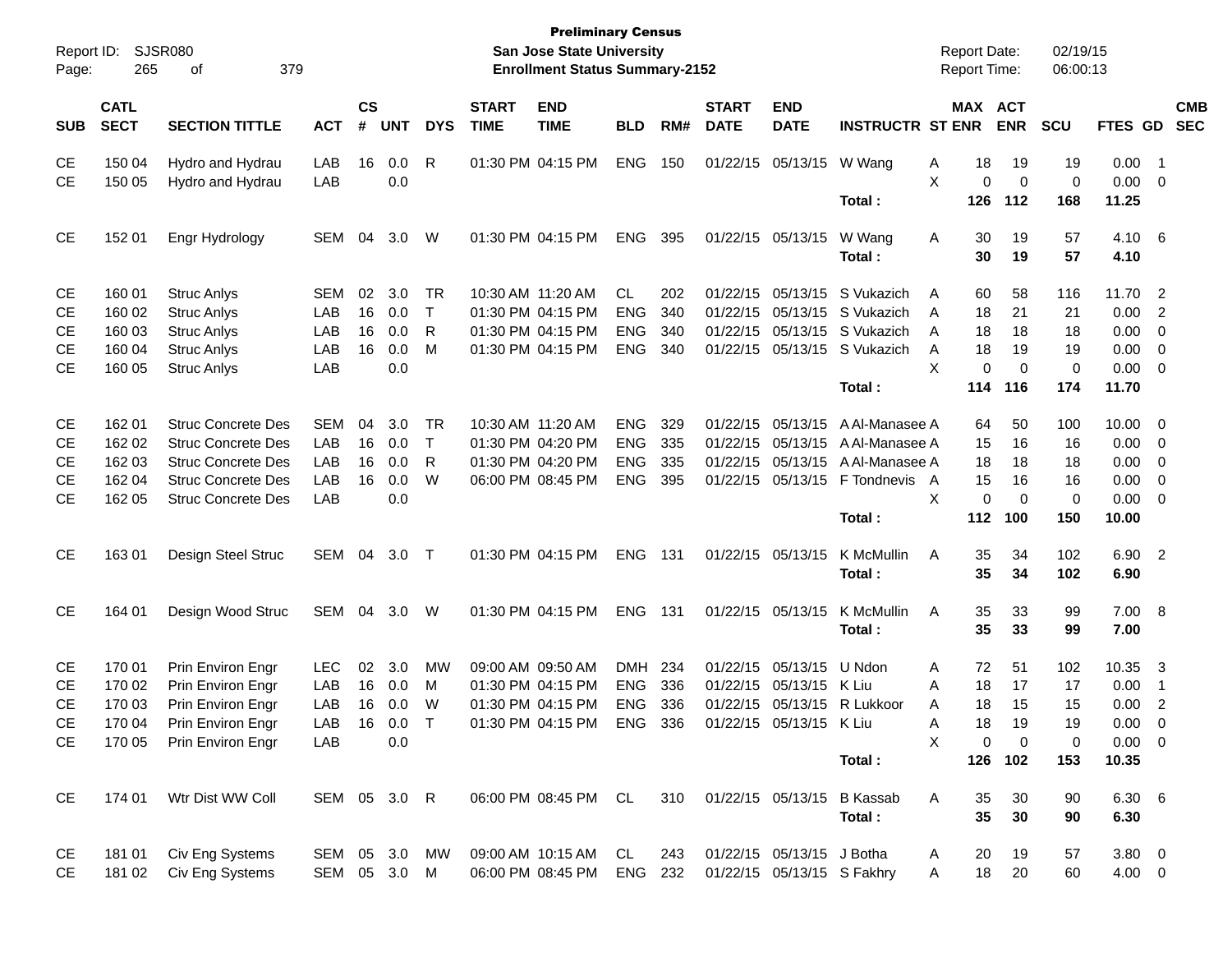| Report ID:<br>Page: | 266                        | <b>SJSR080</b><br>379<br>οf        |                   |                    |            |            |                             | <b>Preliminary Census</b><br><b>San Jose State University</b><br><b>Enrollment Status Summary-2152</b> |            |     |                             |                           |                                                                     | <b>Report Date:</b><br><b>Report Time:</b> |                              | 02/19/15<br>06:00:13     |                             |                         |                          |
|---------------------|----------------------------|------------------------------------|-------------------|--------------------|------------|------------|-----------------------------|--------------------------------------------------------------------------------------------------------|------------|-----|-----------------------------|---------------------------|---------------------------------------------------------------------|--------------------------------------------|------------------------------|--------------------------|-----------------------------|-------------------------|--------------------------|
| <b>SUB</b>          | <b>CATL</b><br><b>SECT</b> | <b>SECTION TITTLE</b>              | <b>ACT</b>        | $\mathsf{cs}$<br># | <b>UNT</b> | <b>DYS</b> | <b>START</b><br><b>TIME</b> | <b>END</b><br><b>TIME</b>                                                                              | <b>BLD</b> | RM# | <b>START</b><br><b>DATE</b> | <b>END</b><br><b>DATE</b> | <b>INSTRUCTR ST ENR</b>                                             |                                            | <b>MAX ACT</b><br><b>ENR</b> | <b>SCU</b>               | <b>FTES GD</b>              |                         | <b>CMB</b><br><b>SEC</b> |
| СE<br><b>CE</b>     | 181 03<br>181 04           | Civ Eng Systems<br>Civ Eng Systems | SEM<br><b>SEM</b> | 05                 | 3.0<br>3.0 | W          |                             | 06:00 PM 08:45 PM                                                                                      | <b>ENG</b> | 232 |                             | 01/22/15 05/13/15         | S Fakhry<br>Total:                                                  | Α<br>18<br>X<br>0<br>56                    | 17<br>$\mathbf 0$<br>56      | 51<br>$\mathbf 0$<br>168 | $3.40 \ 0$<br>0.00<br>11.20 | $\overline{\mathbf{0}}$ |                          |
| <b>CE</b>           | 190 01                     | Numer Solu CE Prob                 | <b>LEC</b>        | 02                 | 2.0        | $\top$     |                             | 06:00 PM 07:50 PM                                                                                      | CL.        | 222 |                             | 01/22/15 05/13/15         | N Pham<br>Total:                                                    | 60<br>A<br>60                              | 48<br>48                     | 96<br>96                 | 6.47 2<br>6.47              |                         |                          |
| <b>CE</b>           | 192 01                     | Prob Models for CE                 | <b>SEM</b>        |                    | 02 2.0     | R          |                             | 06:00 PM 07:50 PM                                                                                      | CL.        | 226 |                             | 01/22/15 05/13/15         | J Mukhar<br>Total:                                                  | 60<br>A<br>60                              | 50<br>50                     | 100<br>100               | $6.67$ 0<br>6.67            |                         |                          |
| <b>CE</b>           | 220 01                     | Pavement Design                    | <b>SEM</b>        | 05                 | 3.0        | W          |                             | 06:00 PM 08:45 PM                                                                                      | <b>ENG</b> | 340 |                             | 01/22/15 05/13/15         | F Farshidi<br>Total:                                                | 30<br>A<br>30                              | 22<br>22                     | 66<br>66                 | 5.50 22<br>5.50             |                         |                          |
| <b>CE</b>           | 222 01                     | Transp Engr Plan                   | <b>SEM</b>        | 05                 | 3.0        | M          |                             | 06:00 PM 08:45 PM                                                                                      | <b>CL</b>  | 234 |                             | 01/22/15 05/13/15         | J Bhattachar A<br>Total:                                            | 30<br>30                                   | 29<br>29                     | 87<br>87                 | 7.25 29<br>7.25             |                         |                          |
| <b>CE</b>           | 232 01                     | Const Est Cost Ana                 | <b>SEM</b>        | 05                 | 3.0        | W          |                             | 06:00 PM 08:45 PM                                                                                      | <b>CL</b>  | 204 |                             | 01/22/15 05/13/15         | H Tooryani<br>Total:                                                | 60<br>Α<br>60                              | 46<br>46                     | 138<br>138               | 11.40 44<br>11.40           |                         |                          |
| <b>CE</b>           | 234 01                     | Const Law                          | SEM               | 05                 | 3.0        | R          |                             | 06:00 PM 08:45 PM                                                                                      | <b>SH</b>  | 242 |                             | 01/22/15 05/13/15         | L Battersby<br>Total:                                               | 40<br>A<br>40                              | 22<br>22                     | 66<br>66                 | 5.45 21<br>5.45             |                         |                          |
| <b>CE</b>           | 247 01                     | Earth Ret & Stab                   | <b>LEC</b>        | 02                 | 3.0        | M          |                             | 06:00 PM 08:45 PM                                                                                      | <b>ENG</b> | 395 |                             | 01/22/15 05/13/15         | S Huang<br>Total:                                                   | 30<br>Α<br>30                              | 12<br>12                     | 36<br>36                 | 3.00 12<br>3.00             |                         |                          |
| <b>CE</b>           | 251 01                     | Hydr Open Channels                 | SEM               | 05                 | 3.0        | W          |                             | 06:00 PM 08:45 PM                                                                                      | <b>BBC</b> | 121 |                             | 01/22/15 05/13/15         | L Xu<br>Total:                                                      | 30<br>Α<br>30                              | 17<br>17                     | 51<br>51                 | 4.25 17<br>4.25             |                         |                          |
| <b>CE</b>           | 258 01                     | GIS Water Eng                      | SEM               | 05                 | 3.0        | M          |                             | 06:00 PM 08:45 PM                                                                                      | CL         | 303 |                             | 01/22/15 05/13/15         | S Tanverakul A<br>Total:                                            | 40<br>40                                   | 25<br>25                     | 75<br>75                 | 6.15 23<br>6.15             |                         |                          |
| CE                  | 260 01                     | <b>Matrix Anal Struct</b>          | SEM 05 3.0 R      |                    |            |            |                             | 06:00 PM 08:45 PM HGH 225                                                                              |            |     |                             |                           | 01/22/15 05/13/15 A Singhal<br>Total:                               | 40<br>A<br>40                              | 29<br>29                     | 87<br>87                 | 7.20 28<br>7.20             |                         |                          |
| CE                  | 264 01                     | Prestress Conc Des SEM 05 3.0 T    |                   |                    |            |            |                             |                                                                                                        |            |     |                             |                           | 06:00 PM 08:45 PM BBC 125 01/22/15 05/13/15 B SoumounthaA<br>Total: | 40<br>40                                   | 25<br>25                     | 75<br>75                 | 6.20 24<br>6.20             |                         |                          |
| CE                  | 273 01                     | Water Tr Plant Des                 | SEM 05 3.0 T      |                    |            |            |                             | 06:00 PM 08:45 PM ENG 327 01/22/15 05/13/15 J Mukhar                                                   |            |     |                             |                           | Total:                                                              | A<br>30<br>30                              | 28<br>28                     | 84<br>84                 | 6.95 27<br>6.95             |                         |                          |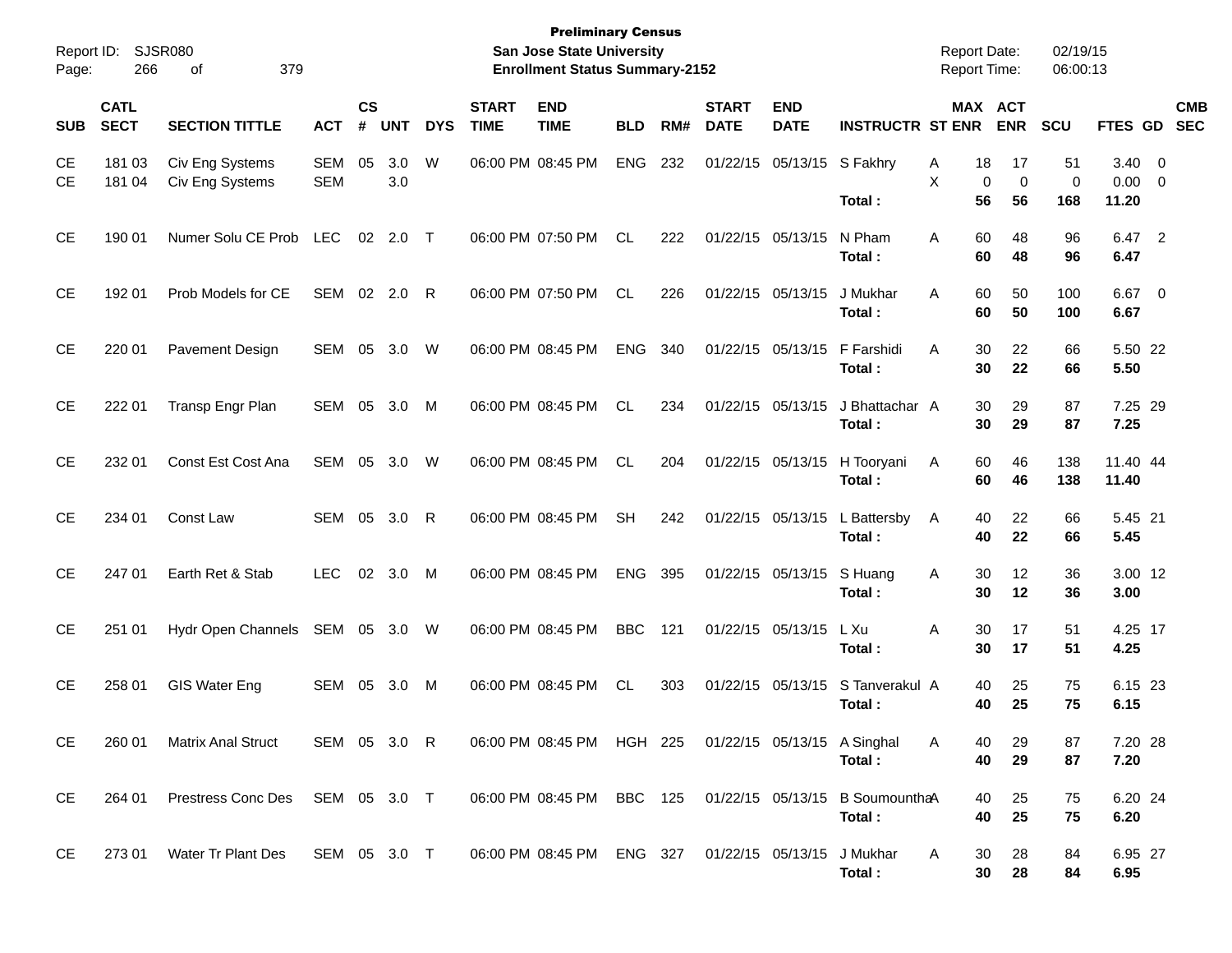|                     |                            |                                              |            |                |            |            |                             |                                                                           | <b>Preliminary Census</b> |     |                             |                           |                           |   |                                            |                          |                      |         |     |                          |
|---------------------|----------------------------|----------------------------------------------|------------|----------------|------------|------------|-----------------------------|---------------------------------------------------------------------------|---------------------------|-----|-----------------------------|---------------------------|---------------------------|---|--------------------------------------------|--------------------------|----------------------|---------|-----|--------------------------|
| Report ID:<br>Page: | 267                        | SJSR080<br>379<br>оf                         |            |                |            |            |                             | <b>San Jose State University</b><br><b>Enrollment Status Summary-2152</b> |                           |     |                             |                           |                           |   | <b>Report Date:</b><br><b>Report Time:</b> |                          | 02/19/15<br>06:00:13 |         |     |                          |
| <b>SUB</b>          | <b>CATL</b><br><b>SECT</b> | <b>SECTION TITTLE</b>                        | <b>ACT</b> | <b>CS</b><br># | <b>UNT</b> | <b>DYS</b> | <b>START</b><br><b>TIME</b> | <b>END</b><br><b>TIME</b>                                                 | <b>BLD</b>                | RM# | <b>START</b><br><b>DATE</b> | <b>END</b><br><b>DATE</b> | <b>INSTRUCTR ST ENR</b>   |   | <b>MAX</b>                                 | <b>ACT</b><br><b>ENR</b> | <b>SCU</b>           | FTES GD |     | <b>CMB</b><br><b>SEC</b> |
| <b>CE</b>           | 298 01                     | Special Problems                             | <b>SUP</b> | 25             | 3.0        | TBA        |                             |                                                                           |                           |     | 01/22/15                    | 05/13/15 J Lee            |                           | A | 10                                         | 4                        | 12                   | 1.00    | -4  |                          |
| СE                  | 298 02                     | <b>Special Problems</b>                      | <b>SUP</b> | 25             | 3.0        | TBA        |                             |                                                                           |                           |     | 01/22/15                    | 05/13/15                  |                           | A | 10                                         | 0                        | $\mathbf 0$          | 0.00    | - 0 |                          |
| <b>CE</b>           | 298 03                     | Special Problems                             | <b>SUP</b> | 25             | 3.0        | TBA        |                             |                                                                           |                           |     | 01/22/15                    | 05/13/15                  |                           | A | 10                                         | 0                        | 0                    | 0.00    | - 0 |                          |
| <b>CE</b>           | 298 04                     | <b>Special Problems</b>                      | <b>SUP</b> | 25             | 3.0        | TBA        |                             |                                                                           |                           |     |                             | 01/22/15 05/13/15         |                           | A | 10                                         | 0                        | 0                    | 0.00    | - 0 |                          |
|                     |                            |                                              |            |                |            |            |                             |                                                                           |                           |     |                             |                           | Total:                    |   | 40                                         | 4                        | 12                   | 1.00    |     |                          |
| <b>CE</b>           | 299 01                     | <b>Masters Thesis</b>                        | <b>SUP</b> | 25             | 3.0        | <b>TBA</b> |                             |                                                                           |                           |     | 01/22/15                    | 05/13/15                  |                           | A | 10                                         | 0                        | 0                    | 0.00    | - 0 |                          |
| <b>CE</b>           | 299 02                     | <b>Masters Thesis</b>                        | <b>SUP</b> | 25             | 3.0        | TBA        |                             |                                                                           |                           |     | 01/22/15                    | 05/13/15                  |                           | A | 10                                         | 0                        | 0                    | 0.00    | - 0 |                          |
|                     |                            |                                              |            |                |            |            |                             |                                                                           |                           |     |                             |                           | Total:                    |   | 20                                         | 0                        | 0                    | 0.00    |     |                          |
|                     | Department :               | <b>Civil &amp; Environmental Engineering</b> |            |                |            |            |                             |                                                                           |                           |     |                             |                           | <b>Department Total:</b>  |   | 2487                                       | 2083                     | 4547                 | 319.98  |     |                          |
|                     |                            |                                              |            |                |            |            |                             |                                                                           |                           |     |                             | <b>Lower Division:</b>    |                           |   | 442                                        | 368                      | 749                  | 50.08   |     |                          |
|                     |                            |                                              |            |                |            |            |                             |                                                                           |                           |     |                             | <b>Upper Division:</b>    |                           |   | 1615                                       | 1456                     | 3021                 | 205.55  |     |                          |
|                     |                            |                                              |            |                |            |            |                             |                                                                           |                           |     |                             |                           | <b>Graduate Division:</b> |   | 430                                        | 259                      | 777                  | 64.35   |     |                          |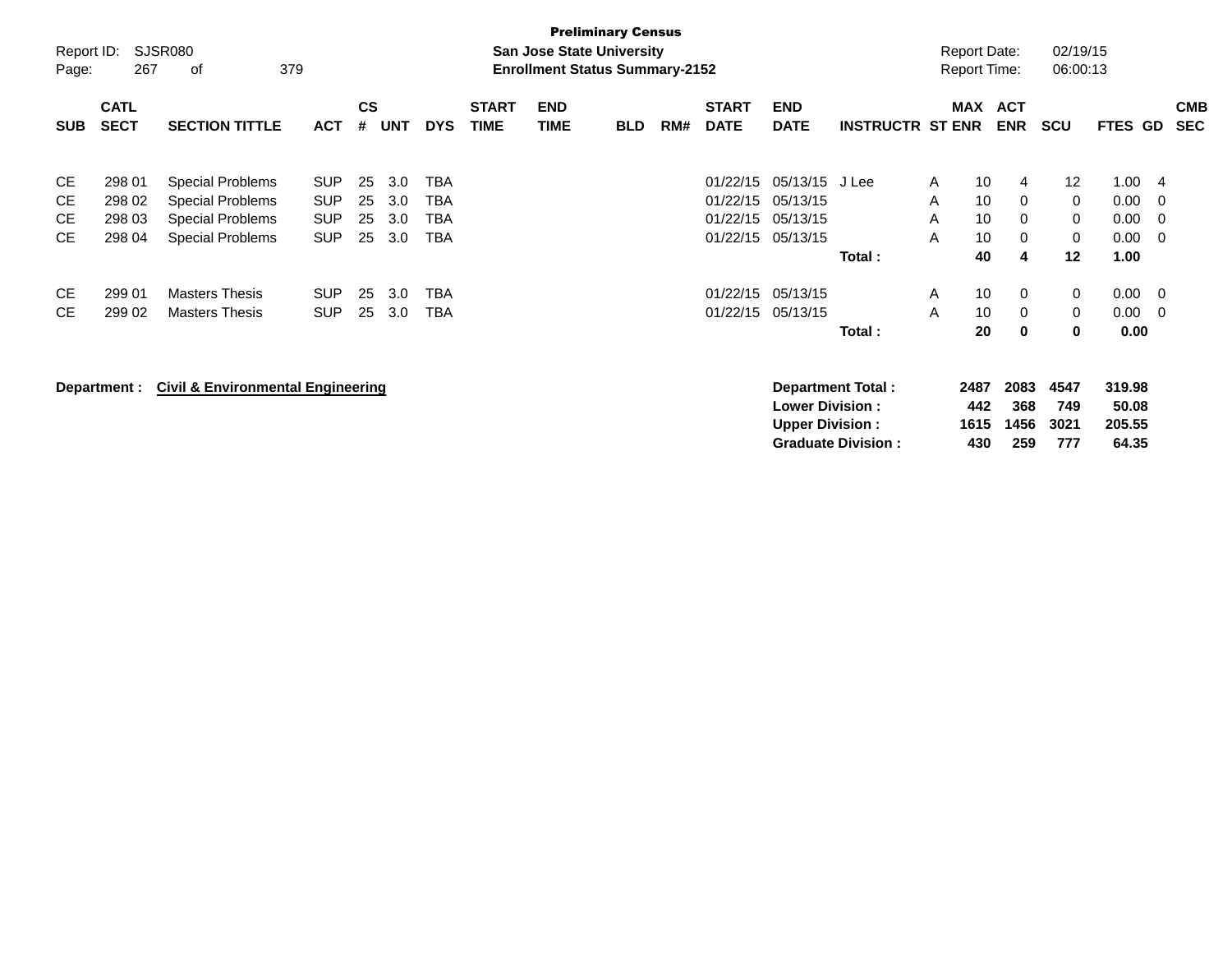| Report ID:<br>Page: | 268                        | <b>SJSR080</b><br>379<br>οf                                                  |            |                    |            |             |                             | <b>Preliminary Census</b><br>San Jose State University<br><b>Enrollment Status Summary-2152</b> |                |     |                             |                            |                            |              | <b>Report Date:</b><br>Report Time: |            | 02/19/15<br>06:00:13 |             |                |                          |
|---------------------|----------------------------|------------------------------------------------------------------------------|------------|--------------------|------------|-------------|-----------------------------|-------------------------------------------------------------------------------------------------|----------------|-----|-----------------------------|----------------------------|----------------------------|--------------|-------------------------------------|------------|----------------------|-------------|----------------|--------------------------|
| <b>SUB</b>          | <b>CATL</b><br><b>SECT</b> | <b>SECTION TITTLE</b>                                                        | <b>ACT</b> | $\mathsf{cs}$<br># | <b>UNT</b> | <b>DYS</b>  | <b>START</b><br><b>TIME</b> | <b>END</b><br><b>TIME</b>                                                                       | <b>BLD</b>     | RM# | <b>START</b><br><b>DATE</b> | <b>END</b><br><b>DATE</b>  | <b>INSTRUCTR ST ENR</b>    |              | MAX ACT                             | <b>ENR</b> | <b>SCU</b>           | FTES GD     |                | <b>CMB</b><br><b>SEC</b> |
| <b>College</b>      | Department :<br>CMPE 30 01 | <b>Engineering</b><br><b>Computer Engineering</b><br>Programming Concept LEC |            | 01                 | 3.0        | MW          |                             | 11:00 AM 11:50 AM                                                                               | <b>ENG</b>     | 337 | 01/22/15                    |                            | 05/13/15 H Ozemek          | A            | 60                                  | 60         | 120                  | 12.00       | 0              |                          |
|                     | CMPE 30 02                 | Programming Concept LAB                                                      |            | 16                 | 0.0        | R           |                             | 05:30 PM 08:20 PM                                                                               | <b>ENG</b>     | 405 | 01/22/15                    | 05/13/15                   | C Abboud                   | A            | 30                                  | 30         | 30                   | 0.00        | 0              |                          |
|                     | CMPE 30 03                 | Programming Concept LAB                                                      |            | 16                 | 0.0        | W           |                             | 05:30 PM 08:20 PM                                                                               | <b>ENG</b>     | 405 | 01/22/15                    | 05/13/15                   | C Abboud                   | A            | 30                                  | 30         | 30                   | 0.00        | 0              |                          |
|                     | CMPE 30 04                 | Programming Concept LEC                                                      |            | 01                 | 3.0        | F           |                             | 08:00 AM 09:50 AM                                                                               | <b>ENG</b>     | 337 | 01/22/15                    | 05/13/15                   | P Kang                     | A            | 80                                  | 81         | 162                  | 16.20       | 0              |                          |
|                     | CMPE 30 05                 | Programming Concept LAB                                                      |            | 16                 | 0.0        | F           |                             | 10:00 AM 12:50 PM                                                                               | <b>ENG</b>     | 405 | 01/22/15                    | 05/13/15                   | P Kang                     | Α            | 30                                  | 29         | 29                   | 0.00        | 0              |                          |
|                     | CMPE 30 06                 | Programming Concept LAB                                                      |            | 16                 | 0.0        | M           |                             | 05:30 PM 08:20 PM                                                                               | <b>ENG</b>     | 405 | 01/22/15                    | 05/13/15                   | P Kang                     | Α            | 25                                  | 26         | 26                   | 0.00        | 0              |                          |
|                     | CMPE 30 07                 | Programming Concept LAB                                                      |            | 16                 | 0.0        | Т           |                             | 05:30 PM 08:20 PM                                                                               | <b>ENG</b>     | 405 | 01/22/15                    | 05/13/15                   | <b>B</b> Hartbeck          | A            | 25                                  | 26         | 26                   | 0.00        | 0              |                          |
|                     |                            |                                                                              |            |                    |            |             |                             |                                                                                                 |                |     |                             |                            | Total:                     |              | 280                                 | 282        | 423                  | 28.20       |                |                          |
|                     | CMPE 50 01                 | Object Orient Concep LEC                                                     |            | 01                 | 3.0        | TR          |                             | 04:30 PM 05:20 PM                                                                               | <b>BBC</b>     | 202 | 01/22/15                    | 05/13/15                   | C Tarng                    | A            | 119                                 | 92         | 184                  | 18.40       | 0              |                          |
|                     | CMPE 50 02                 | Object Orient Concep LAB                                                     |            | 16                 | 0.0        | т           |                             | 01:30 PM 04:20 PM                                                                               | <b>ENG</b>     | 489 | 01/22/15                    | 05/13/15                   | C Tarng                    | A            | 30                                  | 28         | 28                   | 0.00        | 0              |                          |
|                     | CMPE 50 03                 | Object Orient Concep LAB                                                     |            | 16                 | 0.0        | R           |                             | 01:30 PM 04:20 PM                                                                               | <b>ENG</b>     | 489 | 01/22/15                    | 05/13/15                   | C Tarng                    | A            | 30                                  | 27         | 27                   | 0.00        | 0              |                          |
|                     | CMPE 50 04                 | Object Orient Concep LAB                                                     |            | 16                 | 0.0        | м           |                             | 01:30 PM 04:20 PM                                                                               | <b>ENG</b>     | 489 | 01/22/15                    | 05/13/15                   | C Tarng                    | Α            | 30                                  | 27         | 27                   | 0.00        | 0              |                          |
|                     | CMPE 50 05                 | Object Orient Concep LAB                                                     |            | 16                 | 0.0        | W           |                             | 01:30 PM 04:20 PM                                                                               | <b>ENG</b>     | 489 | 01/22/15                    | 05/13/15                   | C Tarng                    | A            | 29                                  | 10         | 10                   | 0.00        | 0              |                          |
|                     |                            |                                                                              |            |                    |            |             |                             |                                                                                                 |                |     |                             |                            | Total:                     |              | 238                                 | 184        | 276                  | 18.40       |                |                          |
|                     | CMPE 102 01                | <b>Embedded Software</b>                                                     | <b>SEM</b> |                    | 3.0        |             |                             |                                                                                                 |                |     |                             |                            |                            | Х            | 0                                   | 0          | 0                    | 0.00        | - 0            |                          |
| SE.                 | 102 01                     | Embedded Software                                                            | <b>SEM</b> |                    | 3.0        |             |                             |                                                                                                 |                |     |                             |                            |                            | X            | 0                                   | 0          | 0                    | 0.00        | 0              |                          |
|                     | CMPE 102 02                | <b>Embedded Software</b>                                                     | <b>SEM</b> |                    | 3.0        |             |                             |                                                                                                 |                |     |                             |                            |                            | X            | 0                                   | 0          | 0                    | 0.00        | 0              |                          |
| SE                  | 102 02                     | <b>Embedded Software</b>                                                     | <b>SEM</b> |                    | 3.0        |             |                             |                                                                                                 |                |     |                             |                            |                            | X            | 0                                   | 0          | 0                    | 0.00        | 0              |                          |
|                     | CMPE 102 03                | <b>Embedded Software</b>                                                     | <b>SEM</b> | 04                 | 3.0        | M           |                             | 03:00 PM 05:45 PM                                                                               | <b>ENG</b>     | 325 | 01/22/15                    | 05/13/15                   | A Bindal                   | A            | 50                                  | 41         | 123                  | 8.20        | 0 <sup>o</sup> |                          |
| SE                  | 102 03                     | <b>Embedded Software</b>                                                     | <b>SEM</b> | 04                 | 3.0        | M           |                             | 03:00 PM 05:45 PM                                                                               | <b>ENG</b>     | 325 | 01/22/15                    | 05/13/15                   | A Bindal                   | A            | 0                                   | 8          | 24                   | 1.60        | 0 <sup>o</sup> |                          |
| <b>CMPE</b>         | 102 04                     | <b>Embedded Software</b>                                                     | <b>SEM</b> | 04                 | 3.0        | МW          |                             | 09:00 AM 10:15 AM                                                                               | <b>ENG</b>     | 325 | 01/22/15                    | 05/13/15                   | H Katirciogl               | Α            | 55                                  | 36         | 108                  | 7.20        | 0 <sup>C</sup> |                          |
| <b>SE</b>           | 102 04                     | <b>Embedded Software</b>                                                     | <b>SEM</b> | 04                 | 3.0        | МW          |                             | 09:00 AM 10:15 AM                                                                               | <b>ENG</b>     | 325 | 01/22/15                    | 05/13/15                   | H Katirciogl               | Α            | 0                                   | 10         | 30                   | 2.00        | 0 <sup>o</sup> |                          |
|                     |                            |                                                                              |            |                    |            |             |                             |                                                                                                 |                |     |                             |                            | Total:                     |              | 105                                 | 95         | 285                  | 19.00       |                |                          |
|                     | CMPE 110 01                | Embedded Electron                                                            | <b>SEM</b> | 04                 | 3.0        | МW          |                             | 10:30 AM 11:20 AM                                                                               | <b>ENG</b>     | 325 | 01/22/15                    | 05/13/15                   | A Bindal                   | A            | 48                                  | 47         | 94                   | 9.40        | 0              |                          |
|                     | CMPE 110 02                | <b>Embedded Electron</b>                                                     | LAB        | 16                 | 0.0        | Т           |                             | 01:30 PM 04:20 PM                                                                               | <b>ENG</b>     | 286 | 01/22/15                    | 05/13/15                   | A Bindal                   | Α            | 24                                  | 25         | 25                   | 0.00        | 0              |                          |
|                     | CMPE 110 03                | Embedded Electron                                                            | LAB        |                    | 16  0.0    | $\mathsf T$ |                             | 04:30 PM 07:20 PM                                                                               | ENG            | 286 |                             | 01/22/15 05/13/15 A Bindal |                            | А            | 24                                  | 22         | 22                   | 0.00        | $\Omega$       |                          |
|                     |                            |                                                                              |            |                    |            |             |                             |                                                                                                 |                |     |                             |                            | Total:                     |              | 96                                  | 94         | 141                  | 9.40        |                |                          |
|                     |                            |                                                                              |            |                    |            |             |                             |                                                                                                 |                |     |                             |                            |                            |              |                                     |            |                      |             |                |                          |
|                     | CMPE 120 01                | Computer Org & Arch SEM 04 3.0                                               |            |                    |            | MW          |                             | 09:00 AM 10:15 AM                                                                               | BBC 320        |     |                             | 01/22/15 05/13/15 H Li     |                            | A            | 50                                  | 26         | 78                   | 5.20        | $0\,$ C        |                          |
| <b>SE</b>           | 120 01                     | Computer Org & Arch SEM 04 3.0                                               |            |                    |            | MW          |                             | 09:00 AM 10:15 AM                                                                               | BBC 320        |     |                             | 01/22/15 05/13/15 H Li     |                            | A            | $\mathbf 0$                         | 24         | 72                   | 4.80        | $0\,C$         |                          |
|                     |                            |                                                                              |            |                    |            |             |                             |                                                                                                 |                |     |                             |                            | Total:                     |              | 50                                  | 50         | 150                  | 10.00       |                |                          |
|                     | CMPE 124 01                | Digital Design I                                                             | SEM 04 3.0 |                    |            | МW          |                             | 08:00 AM 08:50 AM                                                                               | ENG 337        |     |                             |                            | 01/22/15 05/13/15 H Ozemek | A            | 60                                  | 45         | 90                   | $9.00 \t 0$ |                |                          |
|                     | CMPE 124 02                | Digital Design I                                                             | LAB        |                    | 16  0.0  M |             |                             | 01:30 PM 04:20 PM                                                                               | <b>ENG 278</b> |     |                             |                            | 01/22/15 05/13/15 H Ozemek | $\mathsf{A}$ | 20                                  | 23         | 23                   | $0.00 \t 0$ |                |                          |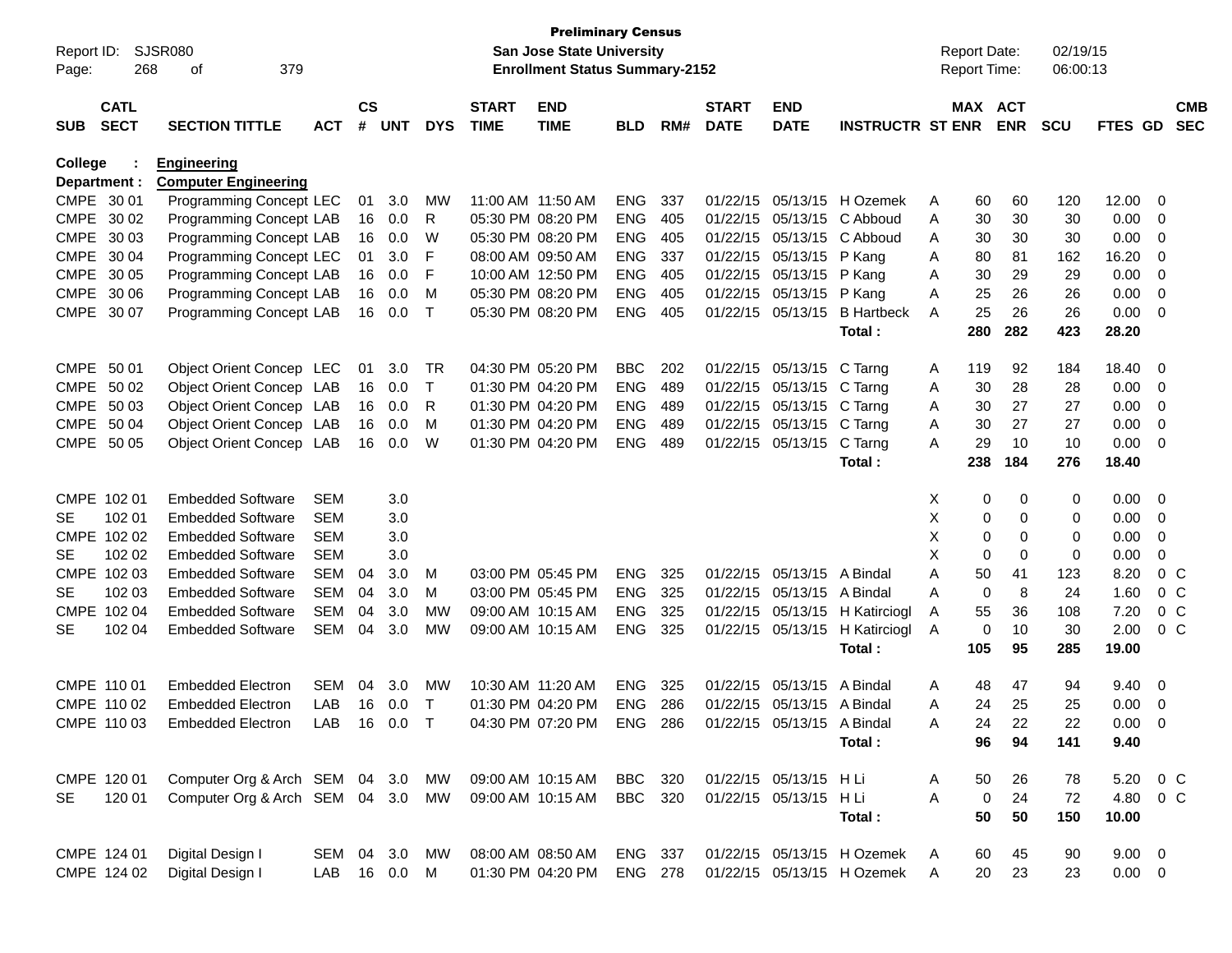| Report ID:<br>269<br>Page:                                               | <b>SJSR080</b><br>379<br>οf                                                          |                                        |                      |                             |                                           |                             | <b>Preliminary Census</b><br><b>San Jose State University</b><br><b>Enrollment Status Summary-2152</b> |                                                      |                          |                             |                                                                                                                  |                                                            |                  |                                  | <b>Report Date:</b><br>Report Time: | 02/19/15<br>06:00:13          |                                        |                                                                      |  |
|--------------------------------------------------------------------------|--------------------------------------------------------------------------------------|----------------------------------------|----------------------|-----------------------------|-------------------------------------------|-----------------------------|--------------------------------------------------------------------------------------------------------|------------------------------------------------------|--------------------------|-----------------------------|------------------------------------------------------------------------------------------------------------------|------------------------------------------------------------|------------------|----------------------------------|-------------------------------------|-------------------------------|----------------------------------------|----------------------------------------------------------------------|--|
| <b>CATL</b><br><b>SECT</b><br><b>SUB</b>                                 | <b>SECTION TITTLE</b>                                                                | <b>ACT</b>                             | <b>CS</b><br>#       | <b>UNT</b>                  | <b>DYS</b>                                | <b>START</b><br><b>TIME</b> | <b>END</b><br><b>TIME</b>                                                                              | <b>BLD</b>                                           | RM#                      | <b>START</b><br><b>DATE</b> | <b>END</b><br><b>DATE</b>                                                                                        | <b>INSTRUCTR ST ENR</b>                                    |                  |                                  | MAX ACT<br><b>ENR</b>               | SCU                           | FTES GD                                | <b>CMB</b><br><b>SEC</b>                                             |  |
| CMPE 124 03                                                              | Digital Design I                                                                     | LAB                                    | 16                   | 0.0                         | W                                         |                             | 01:30 PM 04:20 PM                                                                                      | <b>ENG</b>                                           | 278                      |                             | 01/22/15 05/13/15                                                                                                | H Ozemek<br>Total:                                         | A                | 20<br>100                        | 22<br>90                            | 22<br>135                     | $0.00 \t 0$<br>9.00                    |                                                                      |  |
| CMPE 125 01<br>CMPE 125 02<br>CMPE 125 03                                | Digital Design 2<br>Digital Design 2<br>Digital Design 2                             | SEM<br>LAB<br>LAB                      | 04<br>16<br>16       | 3.0<br>0.0<br>0.0           | МW<br>М<br>$\mathsf{T}$                   |                             | 12:00 PM 12:50 PM<br>02:30 PM 05:20 PM<br>09:30 AM 12:20 PM                                            | <b>ENG</b><br><b>ENG</b><br><b>ENG</b>               | 325<br>288<br>288        |                             | 01/22/15 05/13/15<br>01/22/15 05/13/15<br>01/22/15 05/13/15                                                      | D Hung<br>D Hung<br>D Hung<br>Total:                       | A<br>A<br>A      | 50<br>25<br>25<br>100            | 36<br>25<br>11<br>72                | 72<br>25<br>11<br>108         | 7.20<br>0.00<br>0.00<br>7.20           | $\overline{\mathbf{0}}$<br>$\overline{0}$<br>$\overline{0}$          |  |
| CMPE 126 01<br>CMPE 126 02<br>CMPE 126 03<br>CMPE 126 04                 | Alg & Data Str Des<br>Alg & Data Str Des<br>Alg & Data Str Des<br>Alg & Data Str Des | <b>LEC</b><br>LAB<br>LAB<br>LAB        | 04<br>16<br>16<br>16 | 3.0<br>0.0<br>0.0<br>0.0    | TR<br>$\top$<br>R<br>R                    |                             | 01:30 PM 02:20 PM<br>02:30 PM 05:20 PM<br>02:30 PM 05:20 PM<br>10:30 AM 01:20 PM                       | <b>ENG</b><br><b>ENG</b><br><b>ENG</b><br><b>ENG</b> | 337<br>206<br>206<br>206 |                             | 01/22/15 05/13/15<br>01/22/15 05/13/15<br>01/22/15 05/13/15<br>01/22/15 05/13/15                                 | F Lin<br>F Lin<br>F Lin<br>F Lin<br>Total:                 | Α<br>A<br>A<br>A | 72<br>24<br>24<br>24<br>144      | 72<br>23<br>23<br>26<br>144         | 144<br>23<br>23<br>26<br>216  | 14.40<br>0.00<br>0.00<br>0.00<br>14.40 | - 0<br>0<br>$\mathbf 0$<br>0                                         |  |
| CMPE 127 01<br>CMPE 127 02<br>CMPE 127 03                                | Microproc Design 1<br>Microproc Design 1<br>Microproc Design 1                       | <b>SEM</b><br>LAB<br>LAB               | 04<br>16<br>16       | 3.0<br>0.0<br>0.0           | MW<br>W<br>$\mathsf{T}$                   |                             | 01:30 PM 02:20 PM<br>02:30 PM 05:20 PM<br>04:30 PM 07:20 PM                                            | <b>ENG</b><br><b>ENG</b><br><b>ENG</b>               | 341<br>268<br>268        |                             | 01/22/15 05/13/15<br>01/22/15 05/13/15<br>01/22/15 05/13/15                                                      | H Li<br>HLi<br>H Li<br>Total:                              | A<br>A<br>A      | 48<br>24<br>24<br>96             | 35<br>25<br>10<br>70                | 70<br>25<br>10<br>105         | 7.00<br>0.00<br>0.00<br>7.00           | $\overline{\mathbf{0}}$<br>$\overline{0}$<br>$\overline{\mathbf{0}}$ |  |
| CMPE 130 01                                                              | Adv Alg Des                                                                          | <b>LEC</b>                             | 02                   | 3.0                         | TR                                        |                             | 03:00 PM 04:15 PM                                                                                      | <b>ENG</b>                                           | 329                      |                             | 01/22/15 05/13/15                                                                                                | H Li<br>Total:                                             | Α                | 50<br>50                         | 43<br>43                            | 129<br>129                    | 8.60 0<br>8.60                         |                                                                      |  |
| CMPE 131 01<br>131 01<br><b>SE</b><br>CMPE 131 02<br>131 02<br><b>SE</b> | Software Engr I<br>Software Engr I<br>Software Engr I<br>Software Engr I             | SEM<br><b>SEM</b><br><b>SEM</b><br>SEM | 04<br>04<br>04<br>04 | 3.0<br>3.0<br>3.0<br>3.0    | <b>MW</b><br>MW<br><b>TR</b><br><b>TR</b> |                             | 12:00 PM 01:15 PM<br>12:00 PM 01:15 PM<br>03:00 PM 04:15 PM<br>03:00 PM 04:15 PM                       | <b>ENG</b><br><b>ENG</b><br><b>ENG</b><br><b>ENG</b> | 337<br>337<br>325<br>325 |                             | 01/22/15 05/13/15<br>01/22/15 05/13/15<br>01/22/15 05/13/15<br>01/22/15 05/13/15                                 | W Yu<br>W Yu<br><b>B</b> Eswar<br><b>B</b> Eswar<br>Total: | A<br>A<br>A<br>A | 60<br>0<br>60<br>$\Omega$<br>120 | 52<br>9<br>36<br>15<br>112          | 156<br>27<br>108<br>45<br>336 | 10.40<br>1.80<br>7.20<br>3.00<br>22.40 | 0 <sup>C</sup><br>0 C<br>0 <sup>C</sup><br>$0\,C$                    |  |
| CMPE 132 01                                                              | Inf Security                                                                         | <b>SEM</b>                             |                      | 3.0                         |                                           |                             |                                                                                                        |                                                      |                          |                             |                                                                                                                  | Total:                                                     | X                | 0<br>$\bf{0}$                    | 0<br>0                              | 0<br>0                        | $0.00 \t 0$<br>0.00                    |                                                                      |  |
| CMPE 133 01<br>13301<br>SE<br>CMPE 133 02<br>133 02<br>SE                | Softwware Engr II<br>Softwware Engr II<br>Softwware Engr II<br>Softwware Engr II     | SEM<br>SEM<br>LAB<br>LAB               | 04<br>04<br>16       | 3.0<br>3.0<br>0.0<br>16 0.0 | TR<br><b>TR</b><br>TBA<br><b>TBA</b>      |                             | 09:00 AM 09:50 AM<br>09:00 AM 09:50 AM                                                                 | ENG 337<br>ENG 337                                   |                          |                             | 01/22/15 05/13/15 C Tarng<br>01/22/15 05/13/15 C Tarng<br>01/22/15 05/13/15 C Tarng<br>01/22/15 05/13/15 C Tarng | Total:                                                     | A<br>Α<br>Α<br>A | 60<br>0<br>50<br>0<br>110        | 22<br>41<br>22<br>41<br>126         | 44<br>82<br>22<br>41<br>189   | 4.40<br>8.20<br>0.00<br>0.00<br>12.60  | $0\,C$<br>$0\,C$<br>0 C<br>0 C                                       |  |
| CMPE 138 01                                                              | Database Systems I                                                                   |                                        |                      |                             |                                           |                             | SEM 04 3.0 MW 01:30 PM 02:45 PM ENG 337                                                                |                                                      |                          |                             | 01/22/15 05/13/15 K Li                                                                                           | Total:                                                     | A                | 30<br>30                         | 23<br>23                            | 69<br>69                      | 4.70 2<br>4.70                         |                                                                      |  |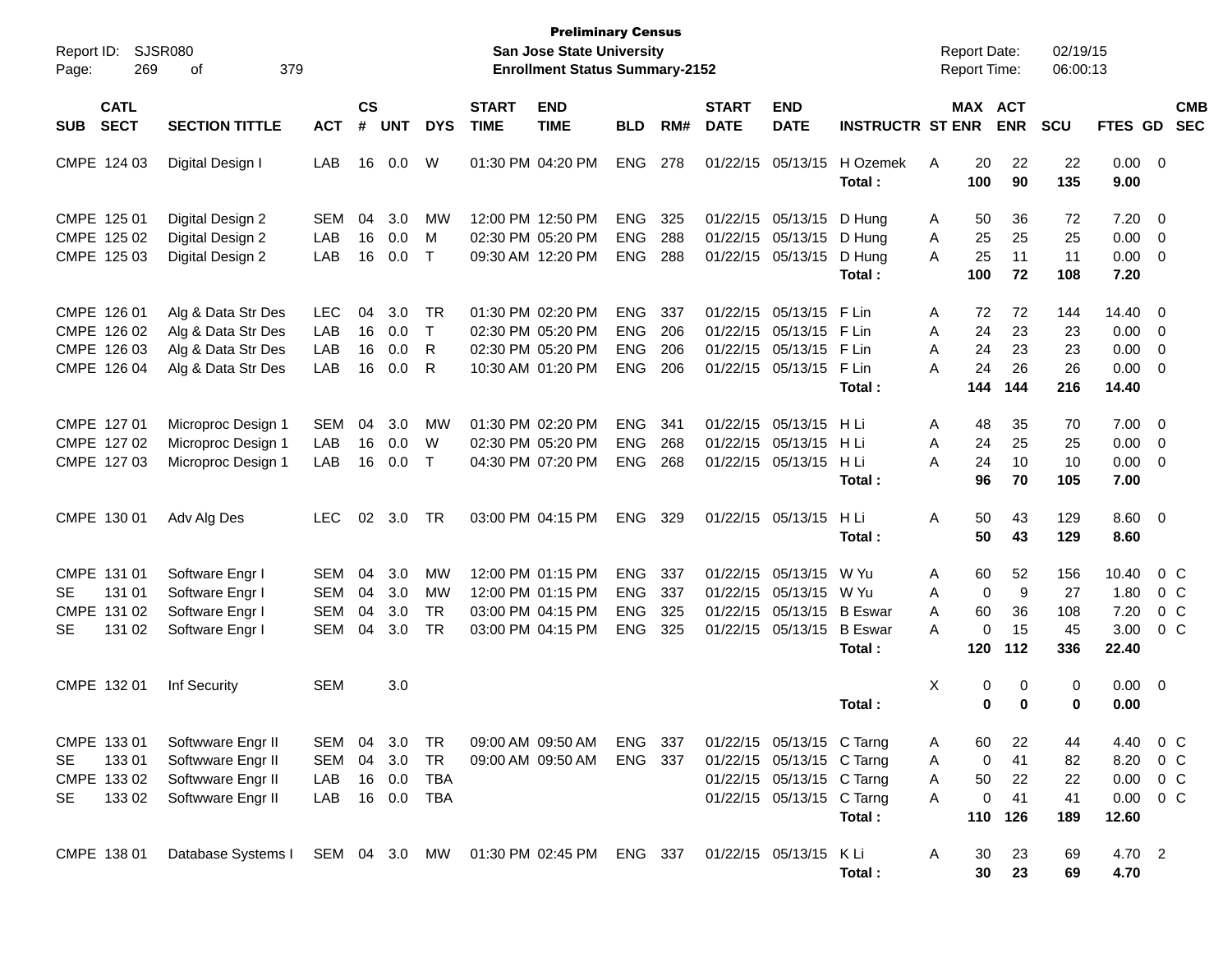| Report ID:                                                                              | <b>SJSR080</b>                                                                                                                                |                                                                    |                |                                                |                                                            |                             | <b>Preliminary Census</b><br><b>San Jose State University</b> |                          |            |                             |                                                                                                                                   |                                                            |                       | <b>Report Date:</b>                               | 02/19/15              |                                                                          |                                                                                 |                          |
|-----------------------------------------------------------------------------------------|-----------------------------------------------------------------------------------------------------------------------------------------------|--------------------------------------------------------------------|----------------|------------------------------------------------|------------------------------------------------------------|-----------------------------|---------------------------------------------------------------|--------------------------|------------|-----------------------------|-----------------------------------------------------------------------------------------------------------------------------------|------------------------------------------------------------|-----------------------|---------------------------------------------------|-----------------------|--------------------------------------------------------------------------|---------------------------------------------------------------------------------|--------------------------|
| 270<br>Page:                                                                            | 379<br>οf                                                                                                                                     |                                                                    |                |                                                |                                                            |                             | <b>Enrollment Status Summary-2152</b>                         |                          |            |                             |                                                                                                                                   |                                                            |                       | <b>Report Time:</b>                               | 06:00:13              |                                                                          |                                                                                 |                          |
| <b>CATL</b><br><b>SECT</b><br><b>SUB</b>                                                | <b>SECTION TITTLE</b>                                                                                                                         | <b>ACT</b>                                                         | <b>CS</b><br># | <b>UNT</b>                                     | <b>DYS</b>                                                 | <b>START</b><br><b>TIME</b> | <b>END</b><br><b>TIME</b>                                     | <b>BLD</b>               | RM#        | <b>START</b><br><b>DATE</b> | <b>END</b><br><b>DATE</b>                                                                                                         | <b>INSTRUCTR ST ENR</b>                                    |                       | MAX ACT<br><b>ENR</b>                             | <b>SCU</b>            | FTES GD                                                                  |                                                                                 | <b>CMB</b><br><b>SEC</b> |
| CMPE 140 01<br>CMPE 140 02<br>CMPE 140 03                                               | Comp Arch & Design<br>Comp Arch & Design<br>Comp Arch & Design                                                                                | SEM<br>LAB<br>LAB                                                  | 04<br>16       | 3.0<br>0.0<br>0.0                              | MW<br>W                                                    |                             | 10:00 AM 10:50 AM<br>06:00 PM 08:45 PM                        | <b>ENG</b><br><b>ENG</b> | 337<br>288 |                             | 01/22/15 05/13/15<br>01/22/15 05/13/15                                                                                            | D Hung<br>D Hung                                           | Α<br>Х<br>A           | 50<br>23<br>0<br>$\mathbf 0$<br>25<br>23          | 46<br>0<br>23         | 4.60<br>0.00<br>0.00                                                     | $\overline{\phantom{0}}$<br>$\overline{\mathbf{0}}$<br>$\overline{\phantom{0}}$ |                          |
| CMPE 142 01                                                                             | <b>Operating Systems</b>                                                                                                                      | SEM                                                                | 04             | 3.0                                            | R                                                          |                             | 06:00 PM 08:45 PM                                             | <b>BBC</b>               | 106        |                             | 01/22/15 05/13/15                                                                                                                 | Total:<br>J Gomez<br>Total:                                | A                     | 75<br>46<br>60<br>47<br>60<br>47                  | 69<br>141<br>141      | 4.60<br>$9.40 \quad 0$<br>9.40                                           |                                                                                 |                          |
| CMPE 146 01<br>CMPE 146 02                                                              | RT Embedded CoDes SEM<br>RT Embedded CoDes LAB                                                                                                |                                                                    | 04<br>16       | 3.0<br>0.0                                     | МW<br>F                                                    |                             | 09:00 AM 09:50 AM<br>08:30 AM 11:20 AM                        | <b>ENG</b><br><b>ENG</b> | 337<br>278 | 01/22/15                    | 05/13/15<br>01/22/15 05/13/15                                                                                                     | H Ozemek<br>H Ozemek<br>Total:                             | A<br>A                | 30<br>24<br>30<br>24<br>60<br>48                  | 48<br>24<br>72        | 4.80<br>0.00<br>4.80                                                     | $\overline{\mathbf{0}}$<br>$\overline{\phantom{0}}$                             |                          |
| CMPE 148 01<br>148 01<br>SE                                                             | <b>Comptr Networks I</b><br><b>Comptr Networks I</b>                                                                                          | SEM<br>SEM                                                         | 04<br>04       | 3.0<br>3.0                                     | W<br>W                                                     |                             | 06:00 PM 08:45 PM<br>06:00 PM 08:45 PM                        | <b>DMH</b><br><b>DMH</b> | 150<br>150 | 01/22/15                    | 05/13/15<br>01/22/15 05/13/15                                                                                                     | R Cartelli<br>R Cartelli<br>Total:                         | Α<br>A                | 80<br>74<br>0<br>11<br>80<br>85                   | 222<br>33<br>255      | 14.80<br>2.20<br>17.00                                                   |                                                                                 | $0\,C$<br>0 <sup>o</sup> |
| CMPE 149 01<br>CMPE 149 02                                                              | <b>Comptr Networks II</b><br><b>Comptr Networks II</b>                                                                                        | <b>SEM</b><br>LAB                                                  |                | 3.0<br>0.0                                     |                                                            |                             |                                                               |                          |            |                             |                                                                                                                                   | Total:                                                     | X<br>X                | 0<br>0<br>0<br>0<br>0<br>$\bf{0}$                 | 0<br>0<br>0           | 0.00<br>$0.00 \t 0$<br>0.00                                              | $\overline{\mathbf{0}}$                                                         |                          |
| CMPE 152 01<br>CMPE 152 02                                                              | <b>Compiler Design</b><br><b>Compiler Design</b>                                                                                              | SEM<br>LAB                                                         | 04<br>16       | 3.0<br>0.0                                     | <b>TR</b><br><b>TR</b>                                     |                             | 03:00 PM 03:50 PM<br>04:00 PM 05:45 PM                        | <b>ENG</b><br><b>ENG</b> | 405<br>492 |                             | 01/22/15 05/13/15<br>01/22/15 05/13/15                                                                                            | M Robinson<br>M Robinson<br>Total:                         | A<br>- A              | 30<br>29<br>30<br>29<br>60<br>58                  | 58<br>29<br>87        | 5.80<br>0.00<br>5.80                                                     | $\overline{\phantom{0}}$<br>$\overline{\phantom{0}}$                            |                          |
| CMPE 165 01<br>165 01<br><b>SE</b>                                                      | SW Engl Process Mgt SEM 04<br>SW Engl Process Mgt SEM 04 3.0                                                                                  |                                                                    |                | 3.0                                            | МW<br><b>MW</b>                                            |                             | 04:30 PM 05:45 PM<br>04:30 PM 05:45 PM                        | <b>ENG</b><br><b>ENG</b> | 327<br>327 |                             | 01/22/15 05/13/15<br>01/22/15 05/13/15                                                                                            | H Meng<br>H Meng<br>Total:                                 | A<br>A                | 30<br>3<br>8<br>0<br>30<br>11                     | 9<br>24<br>33         | 0.60<br>1.60<br>2.20                                                     |                                                                                 | $0\,C$<br>$0\,$ C        |
| CMPE 172 01<br>SE<br>17201                                                              | <b>Enterprise Software</b><br><b>Enterprise Software</b>                                                                                      | <b>LEC</b><br>LEC 02 3.0 M                                         | 02             | 3.0                                            | M                                                          |                             | 09:00 AM 11:50 AM<br>09:00 AM 11:50 AM                        | <b>ENG</b><br>ENG 492    | 492        |                             | 01/22/15 05/13/15                                                                                                                 | S Silberman A<br>01/22/15 05/13/15 S Silberman A<br>Total: |                       | 30<br>10<br>$\Omega$<br>11<br>21<br>30            | 30<br>33<br>63        | 2.00<br>2.20 0 C<br>4.20                                                 |                                                                                 | 0 C                      |
| CMPE 180 01<br>180 01<br><b>SE</b><br>CMPE 180 03<br>180 03<br><b>SE</b><br>CMPE 180 31 | <b>Individual Studies</b><br><b>Individual Studies</b><br><b>Individual Studies</b><br><b>Individual Studies</b><br><b>Individual Studies</b> | <b>SUP</b><br><b>SUP</b><br><b>SUP</b><br><b>SUP</b><br><b>SUP</b> |                | 36 1.0<br>36 1.0<br>36 3.0<br>36 3.0<br>36 3.0 | <b>TBA</b><br><b>TBA</b><br><b>TBA</b><br><b>TBA</b><br>TR |                             | 03:00 PM 04:15 PM                                             | ENG 325                  |            |                             | 01/22/15 05/13/15 X Su<br>01/22/15 05/13/15 X Su<br>01/22/15 05/13/15 X Su<br>01/22/15 05/13/15 X Su<br>01/22/15 05/13/15 B Eswar |                                                            | A<br>A<br>A<br>Α<br>A | 15<br>0<br>0<br>0<br>15<br>3<br>0<br>0<br>45<br>0 | 0<br>0<br>9<br>0<br>0 | $0.00 \t 0 C$<br>0.00<br>$0.60 \t 0 C$<br>$0.00 \t 0 C$<br>$0.00 \t 0 C$ |                                                                                 | $0\,$ C                  |
| <b>SE</b><br>180 31                                                                     | <b>Individual Studies</b>                                                                                                                     | <b>SUP</b>                                                         |                | 36 3.0                                         | <b>TR</b>                                                  |                             | 03:00 PM 04:15 PM                                             | ENG 325                  |            |                             | 01/22/15 05/13/15 B Eswar                                                                                                         |                                                            | A                     | 0<br>0                                            | 0                     | $0.00 \t 0 C$                                                            |                                                                                 |                          |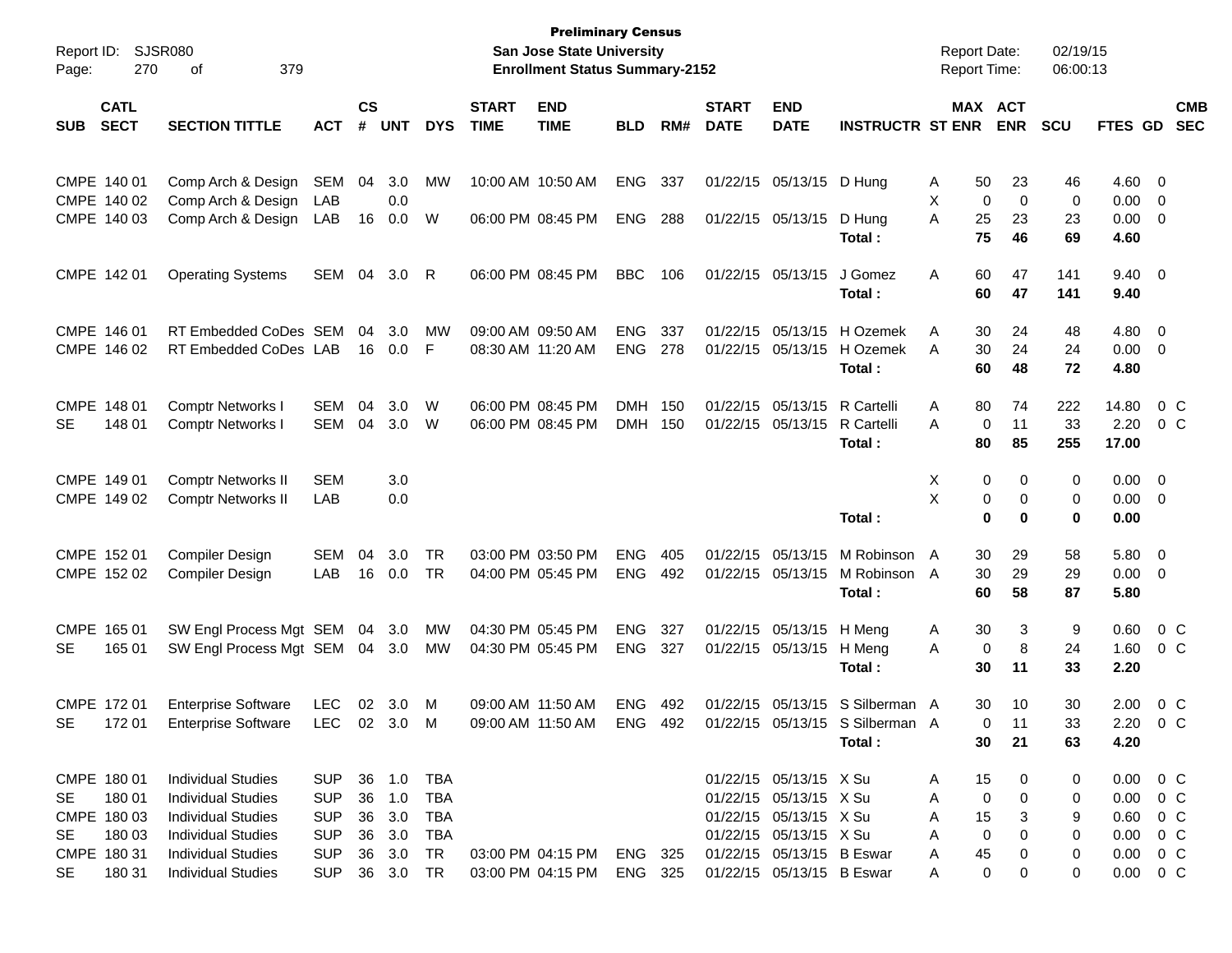| Report ID:<br>Page: | 271                        | SJSR080<br>379<br>оf              |            |                |                  |            |                             | <b>Preliminary Census</b><br>San Jose State University<br><b>Enrollment Status Summary-2152</b> |            |      |                             |                           |                             | <b>Report Date:</b><br>Report Time: |                       | 02/19/15<br>06:00:13  |                |                |                          |
|---------------------|----------------------------|-----------------------------------|------------|----------------|------------------|------------|-----------------------------|-------------------------------------------------------------------------------------------------|------------|------|-----------------------------|---------------------------|-----------------------------|-------------------------------------|-----------------------|-----------------------|----------------|----------------|--------------------------|
| <b>SUB</b>          | <b>CATL</b><br><b>SECT</b> | <b>SECTION TITTLE</b>             | <b>ACT</b> | <b>CS</b><br># | <b>UNT</b>       | <b>DYS</b> | <b>START</b><br><b>TIME</b> | <b>END</b><br><b>TIME</b>                                                                       | <b>BLD</b> | RM#  | <b>START</b><br><b>DATE</b> | <b>END</b><br><b>DATE</b> | <b>INSTRUCTR ST ENR</b>     | MAX ACT                             | <b>ENR</b>            | <b>SCU</b>            | <b>FTES GD</b> |                | <b>CMB</b><br><b>SEC</b> |
|                     | CMPE 180 38                | <b>Individual Studies</b>         | <b>SUP</b> | 36             | 3.0              | MW         |                             | 01:30 PM 02:45 PM                                                                               | <b>ENG</b> | 337  | 01/22/15                    | 05/13/15 K Li             |                             | 50<br>Α                             | 23                    | 69                    | 5.75 23 C      |                |                          |
| SE.                 | 180 38                     | <b>Individual Studies</b>         | <b>SUP</b> | 36             | 3.0              | MW         |                             | 01:30 PM 02:45 PM                                                                               | <b>ENG</b> | 337  | 01/22/15                    | 05/13/15                  | K Li                        | $\mathbf 0$<br>A                    | $\mathbf{1}$          | 3                     | 0.25           | - 1 C          |                          |
|                     | CMPE 180 90                | <b>Individual Studies</b>         | <b>SUP</b> | 36             | 3.0              | MW         |                             | 01:30 PM 02:45 PM                                                                               | <b>ENG</b> | 325  | 01/22/15                    | 05/13/15                  | H Katirciogl                | 40<br>A                             | 12                    | 36                    | 3.00 12 C      |                |                          |
| SE.                 | 180 90                     | <b>Individual Studies</b>         | <b>SUP</b> | 36             | 3.0              | <b>MW</b>  |                             | 01:30 PM 02:45 PM                                                                               | <b>ENG</b> | 325  | 01/22/15                    | 05/13/15                  | H Katirciogl                | Α<br>0                              | $\mathbf 0$           | 0                     | 0.00           | $0\,$ C        |                          |
|                     | CMPE 180 92                | <b>Individual Studies</b>         | <b>SUP</b> | 36             | 3.0              | <b>TR</b>  |                             | 01:30 PM 02:45 PM                                                                               | <b>ENG</b> | 189  | 01/22/15                    | 05/13/15                  | <b>B</b> Eswar              | A<br>90                             | 82                    | 246                   | 20.50 82 C     |                |                          |
| SE                  | 180 92                     | <b>Individual Studies</b>         | <b>SUP</b> | 36             | 3.0              | <b>TR</b>  |                             | 01:30 PM 02:45 PM                                                                               | <b>ENG</b> | 189  | 01/22/15                    | 05/13/15 B Eswar          |                             | $\mathbf 0$<br>Α                    | 6                     | 18                    | 1.50           | 6 C            |                          |
|                     | CMPE 180 94                | <b>Individual Studies</b>         | <b>SUP</b> | 36             | 3.0              | <b>MW</b>  |                             | 04:30 PM 05:45 PM                                                                               | <b>ENG</b> | 337  | 01/22/15                    | 05/13/15 F Lin            |                             | A<br>90                             | 89                    | 267                   | 22.25 89 C     |                |                          |
| SE.                 | 180 94                     | <b>Individual Studies</b>         | <b>SUP</b> | 36             | 3.0              | <b>MW</b>  |                             | 04:30 PM 05:45 PM                                                                               | <b>ENG</b> | 337  |                             | 01/22/15 05/13/15 F Lin   |                             | $\mathbf 0$<br>A                    | $\mathbf{1}$          | 3                     | 0.25           | 1 C            |                          |
|                     | CMPE 180 95                | <b>Individual Studies</b>         | <b>SUP</b> | 36             | 1.0              | W          |                             | 03:00 PM 05:45 PM                                                                               | <b>ENG</b> | 325  |                             | 01/22/15 05/13/15 K Perry |                             | 20<br>Α                             | 19                    | 19                    | 1.27           | 0 <sup>o</sup> |                          |
| <b>SE</b>           | 180 95                     | <b>Individual Studies</b>         | <b>SUP</b> | 36             | 1.0              | W          |                             | 03:00 PM 05:45 PM                                                                               | <b>ENG</b> | 325  |                             | 01/22/15 05/13/15         | K Perry<br>Total:           | 0<br>A<br>365                       | $\overline{4}$<br>240 | $\overline{4}$<br>674 | 0.27<br>55.63  | $0\,C$         |                          |
|                     |                            |                                   |            |                |                  |            |                             |                                                                                                 |            |      |                             |                           |                             |                                     |                       |                       |                |                |                          |
|                     | CMPE 187 01                | Soft Quality Engr                 | <b>SEM</b> | 04             | 3.0 <sub>2</sub> | $\top$     |                             | 06:00 PM 08:45 PM                                                                               | MН         | 523  |                             | 01/22/15 05/13/15         | <b>B</b> Eswar              | 60<br>A                             | 30                    | 90                    | 6.00           | $0\,$ C        |                          |
| <b>SE</b>           | 18701                      | Soft Quality Engr                 | <b>SEM</b> | 04             | 3.0              | $\top$     |                             | 06:00 PM 08:45 PM                                                                               | МH         | 523  |                             | 01/22/15 05/13/15         | <b>B</b> Eswar              | 0<br>А                              | 17                    | 51                    | 3.40           |                | $0\,C$                   |
|                     |                            |                                   |            |                |                  |            |                             |                                                                                                 |            |      |                             |                           | Total:                      | 60                                  | 47                    | 141                   | 9.40           |                |                          |
|                     |                            |                                   |            |                |                  |            |                             |                                                                                                 |            |      |                             |                           |                             |                                     |                       |                       |                |                |                          |
|                     | CMPE 195A 01               | Sr Design Project I               | LAB        | 16             | 2.0              | W          |                             | 03:00 PM 05:45 PM                                                                               | <b>ENG</b> | 325  |                             | 01/22/15 05/13/15 K Perry |                             | 40<br>A                             | 11                    | 22                    | 1.47           | 0 C            |                          |
| SE.                 |                            | 195A 01 Sr Design Project I       | LAB        | 16             | 2.0              | W          |                             | 03:00 PM 05:45 PM                                                                               | <b>ENG</b> | 325  |                             | 01/22/15 05/13/15         | K Perry                     | A<br>0                              | $\mathbf 0$           | $\mathbf 0$           | 0.00           |                | $0\,C$                   |
|                     |                            |                                   |            |                |                  |            |                             |                                                                                                 |            |      |                             |                           | Total:                      | 40                                  | 11                    | 22                    | 1.47           |                |                          |
|                     |                            |                                   |            |                |                  |            |                             |                                                                                                 |            |      |                             |                           |                             |                                     |                       |                       |                |                |                          |
|                     |                            | CMPE 195B 01 Sr Design Project II | LAB        | 16             | 3.0              | W          |                             | 03:00 PM 05:45 PM                                                                               | <b>ENG</b> | 325  |                             | 01/22/15 05/13/15         | K Perry                     | 20<br>A                             | 19                    | 57                    | 3.80           | $0\,$ C        |                          |
| SE.                 |                            | 195B 01 Sr Design Project II      | LAB        | 16             | 3.0              | W          |                             | 03:00 PM 05:45 PM                                                                               | <b>ENG</b> | 325  |                             | 01/22/15 05/13/15         | K Perry                     | 0<br>A                              | 4                     | 12                    | 0.80           | 0 <sup>o</sup> |                          |
|                     |                            | CMPE 195B 02 Sr Design Project II | LAB        | 16             | 3.0              | W          |                             | 03:00 PM 05:45 PM                                                                               | <b>ENG</b> | 325  |                             | 01/22/15 05/13/15         | K Perry                     | 20<br>Α                             | 5                     | 15                    | 1.00           | 0 <sup>o</sup> |                          |
| <b>SE</b>           |                            | 195B 02 Sr Design Project II      | LAB        | 16             | 3.0              | W          |                             | 03:00 PM 05:45 PM                                                                               | <b>ENG</b> | 325  |                             | 01/22/15 05/13/15         | K Perry                     | 0<br>Α                              | $\overline{2}$        | 6                     | 0.40           | 0 <sup>o</sup> |                          |
|                     |                            |                                   |            |                |                  |            |                             |                                                                                                 |            |      |                             |                           | Total:                      | 40                                  | 30                    | 90                    | 6.00           |                |                          |
|                     | CMPE 200 01                | Comp Architecture                 | SEM        | 05             | 3.0              | W          |                             | 06:00 PM 08:45 PM                                                                               | <b>ENG</b> | -337 |                             | 01/22/15 05/13/15         | M Robinson A                | 90                                  | 89                    | 267                   | 22.25 89       |                |                          |
|                     |                            |                                   |            |                |                  |            |                             |                                                                                                 |            |      |                             |                           | Total:                      | 90                                  | 89                    | 267                   | 22.25          |                |                          |
|                     |                            |                                   |            |                |                  |            |                             |                                                                                                 |            |      |                             |                           |                             |                                     |                       |                       |                |                |                          |
|                     | CMPE 202 01                | <b>SW Systems Engr</b>            | <b>LEC</b> | 01             | 3.0              | M          |                             | 06:00 PM 08:45 PM                                                                               | CL         | 226  |                             | 01/22/15 05/13/15 M Fayad |                             | 60<br>A                             | 20                    | 60                    | 5.00 20        |                |                          |
|                     | CMPE 202 02                | SW Systems Engr                   | LEC.       | 01             | 3.0 R            |            |                             | 06:00 PM 08:45 PM ENG 337                                                                       |            |      |                             | 01/22/15 05/13/15 M Fayad |                             | Α<br>70                             | 65                    | 195                   | 16.25 65       |                |                          |
|                     | CMPE 202 03                | SW Systems Engr                   | <b>LEC</b> |                | 01 3.0 F         |            |                             | 03:00 PM 05:45 PM                                                                               | ENG 189    |      |                             |                           | 01/22/15 05/13/15 P Nguyen  | 100<br>A                            | 102                   | 306                   | 25.50102       |                |                          |
|                     |                            |                                   |            |                |                  |            |                             |                                                                                                 |            |      |                             |                           | Total:                      |                                     | 230 187               | 561                   | 46.75          |                |                          |
|                     |                            |                                   |            |                |                  |            |                             |                                                                                                 |            |      |                             |                           |                             |                                     |                       |                       |                |                |                          |
|                     | CMPE 203 01                | SW Engr Management LEC            |            |                | 3.0              |            |                             |                                                                                                 |            |      |                             |                           |                             | X<br>0                              | 0                     | 0                     | $0.00 \t 0$    |                |                          |
|                     | CMPE 203 02                | SW Engr Management LEC            |            |                | 3.0              |            |                             |                                                                                                 |            |      |                             |                           |                             | X<br>$\pmb{0}$                      | $\pmb{0}$             | 0                     | $0.00 \t 0$    |                |                          |
|                     |                            |                                   |            |                |                  |            |                             |                                                                                                 |            |      |                             |                           | Total:                      | $\bf{0}$                            | 0                     | 0                     | 0.00           |                |                          |
|                     |                            |                                   |            |                |                  |            |                             |                                                                                                 |            |      |                             |                           |                             |                                     |                       |                       |                |                |                          |
|                     | CMPE 206 01                | Comp Netwrk Design SEM 05 3.0 TR  |            |                |                  |            |                             | 04:30 PM 05:45 PM ENG 189                                                                       |            |      |                             |                           | 01/22/15 05/13/15 R Fatoohi | 90<br>A                             | 72                    | 216                   | 18.00 72       |                |                          |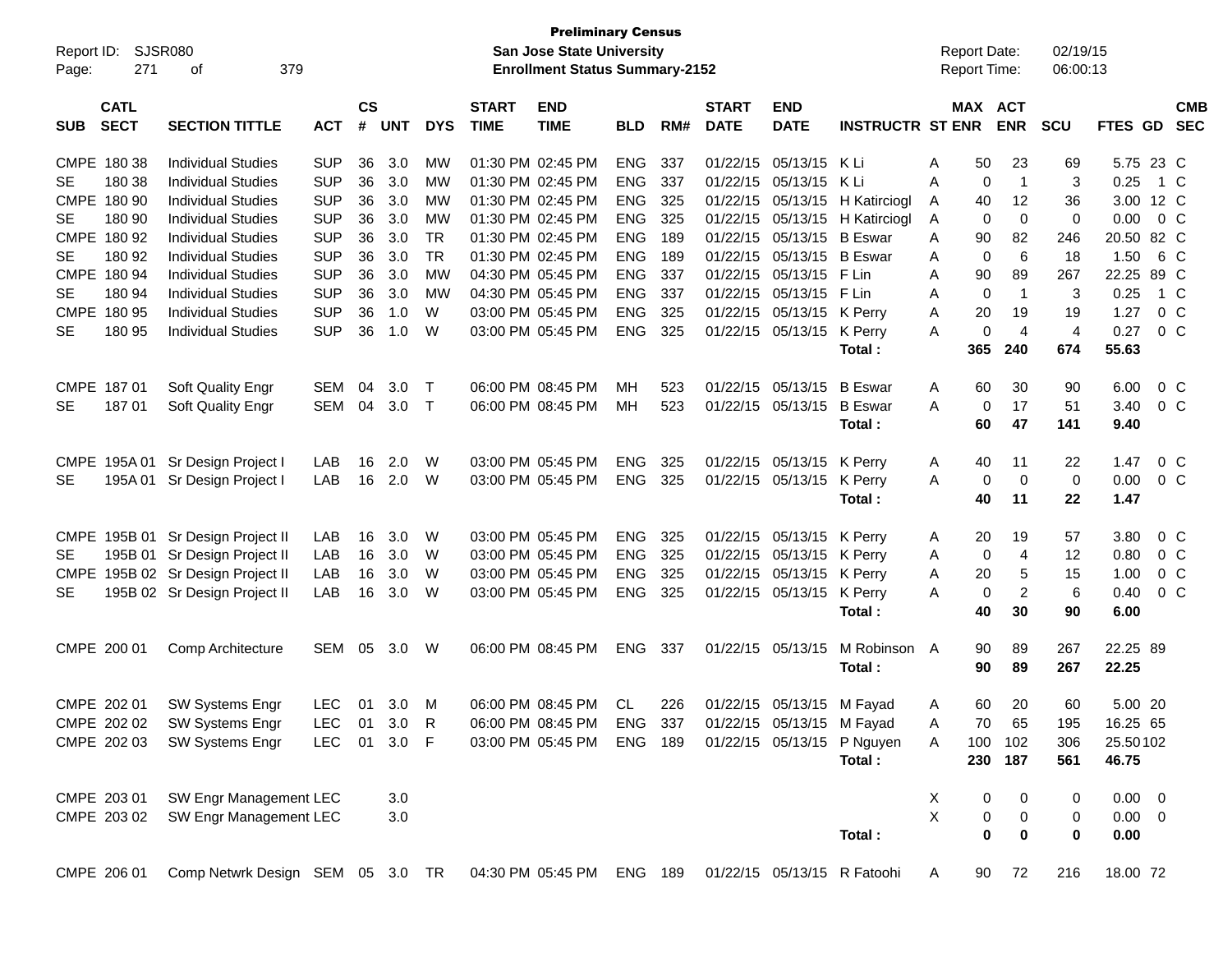| Report ID:<br>Page: | 272                        | <b>SJSR080</b><br>379<br>οf      |              |                    |            |              |                             | <b>Preliminary Census</b><br><b>San Jose State University</b><br><b>Enrollment Status Summary-2152</b> |            |     |                             |                           |                          | <b>Report Date:</b><br>Report Time: |            | 02/19/15<br>06:00:13 |                   |                          |
|---------------------|----------------------------|----------------------------------|--------------|--------------------|------------|--------------|-----------------------------|--------------------------------------------------------------------------------------------------------|------------|-----|-----------------------------|---------------------------|--------------------------|-------------------------------------|------------|----------------------|-------------------|--------------------------|
| <b>SUB</b>          | <b>CATL</b><br><b>SECT</b> | <b>SECTION TITTLE</b>            | <b>ACT</b>   | $\mathsf{cs}$<br># | <b>UNT</b> | <b>DYS</b>   | <b>START</b><br><b>TIME</b> | <b>END</b><br><b>TIME</b>                                                                              | <b>BLD</b> | RM# | <b>START</b><br><b>DATE</b> | <b>END</b><br><b>DATE</b> | <b>INSTRUCTR ST ENR</b>  | MAX ACT                             | <b>ENR</b> | <b>SCU</b>           | FTES GD           | <b>CMB</b><br><b>SEC</b> |
|                     |                            |                                  |              |                    |            |              |                             |                                                                                                        |            |     |                             |                           | Total:                   | 90                                  | 72         | 216                  | 18.00             |                          |
|                     | CMPE 207 01                | Net Prog & Appl                  | <b>LEC</b>   | 04                 | 3.0        | М            |                             | 06:00 PM 08:45 PM                                                                                      | <b>BBC</b> | 004 |                             | 01/22/15 05/13/15         | R Sinn                   | Α<br>90                             | 83         | 249                  | 20.75 83          |                          |
|                     | CMPE 207 02                | Net Prog & Appl                  | <b>LEC</b>   | 04                 | 3.0        | $\mathsf{R}$ |                             | 06:00 PM 08:45 PM                                                                                      | <b>DMH</b> | 227 |                             | 01/22/15 05/13/15         | W Xu<br>Total:           | A<br>90<br>180                      | 91<br>174  | 273<br>522           | 22.75 91<br>43.50 |                          |
|                     | CMPE 208 01                | Net Arch & Proto                 | <b>LEC</b>   | 04                 | 3.0        | W            |                             | 06:00 PM 08:45 PM                                                                                      | <b>ENG</b> | 325 |                             | 01/22/15 05/13/15         | J Gomez<br>Total:        | Α<br>50<br>50                       | 21<br>21   | 63<br>63             | 5.20 20<br>5.20   |                          |
|                     | CMPE 209 01                | <b>Network Security</b>          | <b>LEC</b>   | 01                 | 3.0        | М            |                             | 06:00 PM 08:45 PM                                                                                      | <b>ENG</b> | 337 |                             | 01/22/15 05/13/15         | Y Park                   | 80<br>Α                             | 29         | 87                   | 7.20 28 C         |                          |
| EE.                 | 209 01                     | <b>Network Security</b>          | <b>LEC</b>   | 01                 | 3.0        | М            |                             | 06:00 PM 08:45 PM                                                                                      | <b>ENG</b> | 337 |                             | 01/22/15 05/13/15         | Y Park                   | $\mathbf 0$<br>Α                    | 31         | 93                   | 7.75 31 C         |                          |
| CMPE                | 209 02                     | <b>Network Security</b>          | <b>LEC</b>   | 01                 | 3.0        | <b>TR</b>    |                             | 06:00 PM 07:15 PM                                                                                      | <b>ENG</b> | 331 |                             | 01/22/15 05/13/15         | C Tarng                  | Α<br>80                             | 11         | 33                   | 2.75 11 C         |                          |
| EE                  | 209 02                     | <b>Network Security</b>          | <b>LEC</b>   | 01                 | 3.0        | <b>TR</b>    |                             | 06:00 PM 07:15 PM                                                                                      | <b>ENG</b> | 331 |                             | 01/22/15 05/13/15         | C Tarng                  | 0<br>A                              | 65         | 195                  | 16.25 65 C        |                          |
|                     |                            |                                  |              |                    |            |              |                             |                                                                                                        |            |     |                             |                           | Total:                   | 160                                 | 136        | 408                  | 33.95             |                          |
|                     | CMPE 220 01                | <b>System Software</b>           | <b>SEM</b>   | 05                 | 3.0        | -R           |                             | 06:00 PM 08:45 PM                                                                                      | <b>ENG</b> | 325 |                             | 01/22/15 05/13/15         | <b>B</b> Eswar<br>Total: | 90<br>Α<br>90                       | 58<br>58   | 174<br>174           | 14.45 57<br>14.45 |                          |
|                     | CMPE 226 01                | Database Design                  | <b>LEC</b>   |                    | 3.0        |              |                             |                                                                                                        |            |     |                             |                           |                          | Χ<br>0                              | 0          | 0                    | $0.00 \t 0$       |                          |
|                     | CMPE 226 02                | Database Design                  | <b>LEC</b>   | 01                 | 3.0        | $\top$       |                             | 06:00 PM 08:45 PM                                                                                      | WSQ 109    |     |                             | 01/22/15 05/13/15         | H Li                     | A<br>119                            | 105        | 315                  | 26.25105          |                          |
|                     |                            |                                  |              |                    |            |              |                             |                                                                                                        |            |     |                             |                           | Total:                   | 119                                 | 105        | 315                  | 26.25             |                          |
|                     | CMPE 235 01                | Mobile SW Design                 | <b>LEC</b>   | 01                 | 3.0        | -S           |                             | 09:15 AM 12:00 PM                                                                                      | <b>ENG</b> | 325 |                             | 01/22/15 05/13/15         | R Sinn                   | 50<br>Α                             | 39         | 117                  | 9.75 39           |                          |
|                     |                            |                                  |              |                    |            |              |                             |                                                                                                        |            |     |                             |                           | Total:                   | 50                                  | 39         | 117                  | 9.75              |                          |
|                     | CMPE 239 01                | Web & Data Mining                | <b>LEC</b>   | 02                 | 3.0        | T            |                             | 06:00 PM 08:45 PM                                                                                      | <b>BBC</b> | 202 |                             | 01/22/15 05/13/15         | C Vuppalapat A           | 90                                  | 105        | 315                  | 26.25105          |                          |
|                     | CMPE 239 02                | Web & Data Mining                | <b>LEC</b>   |                    | 02 3.0     | <b>TR</b>    |                             | 04:30 PM 05:45 PM                                                                                      | CL.        | 117 |                             | 01/22/15 05/13/15         | C Vuppalapat A           | 70                                  | 61         | 183                  | 15.25 61          |                          |
|                     |                            |                                  |              |                    |            |              |                             |                                                                                                        |            |     |                             |                           | Total:                   | 160                                 | 166        | 498                  | 41.50             |                          |
|                     | CMPE 240 01                | Adv Comp Design                  | <b>SEM</b>   | 05                 | 3.0        | W            |                             | 03:00 PM 05:45 PM                                                                                      | <b>CL</b>  | 225 |                             | 01/22/15 05/13/15         | A Bindal                 | Α<br>50                             | 7          | 21                   | $1.75$ 7          |                          |
|                     |                            | CMPE 240 02 Adv Comp Design      | SEM 05 3.0 R |                    |            |              |                             | 03:00 PM 05:45 PM                                                                                      | ENG        | 337 |                             | 01/22/15 05/13/15 H Li    |                          | 75<br>A                             | 73         | 219                  | 18.25 73          |                          |
|                     |                            |                                  |              |                    |            |              |                             |                                                                                                        |            |     |                             |                           | Total:                   | 125                                 | 80         | 240                  | 20.00             |                          |
|                     | CMPE 242 01                | Embedded Hardware DSEM 05 3.0 MW |              |                    |            |              |                             | 03:00 PM 04:15 PM CL                                                                                   |            | 202 |                             | 01/22/15 05/13/15 HLi     |                          | 50<br>A                             | 11         | 33                   | 2.75 11 C         |                          |
| EE.                 | 242 01                     | Embedded Hardware D8EM 05 3.0 MW |              |                    |            |              |                             | 03:00 PM 04:15 PM CL                                                                                   |            | 202 |                             | 01/22/15 05/13/15 HLi     |                          | A<br>$\mathbf 0$                    | 3          | 9                    | 0.75 3 C          |                          |
|                     |                            |                                  |              |                    |            |              |                             |                                                                                                        |            |     |                             |                           | Total:                   | 50                                  | 14         | 42                   | 3.50              |                          |
|                     | CMPE 244 01                | Embedded Software LEC 04 3.0 T   |              |                    |            |              |                             | 06:00 PM 08:45 PM BBC 004                                                                              |            |     | 01/22/15 05/13/15 P Kang    |                           | Total:                   | A<br>90<br>90                       | 81<br>81   | 243<br>243           | 19.45 65<br>19.45 |                          |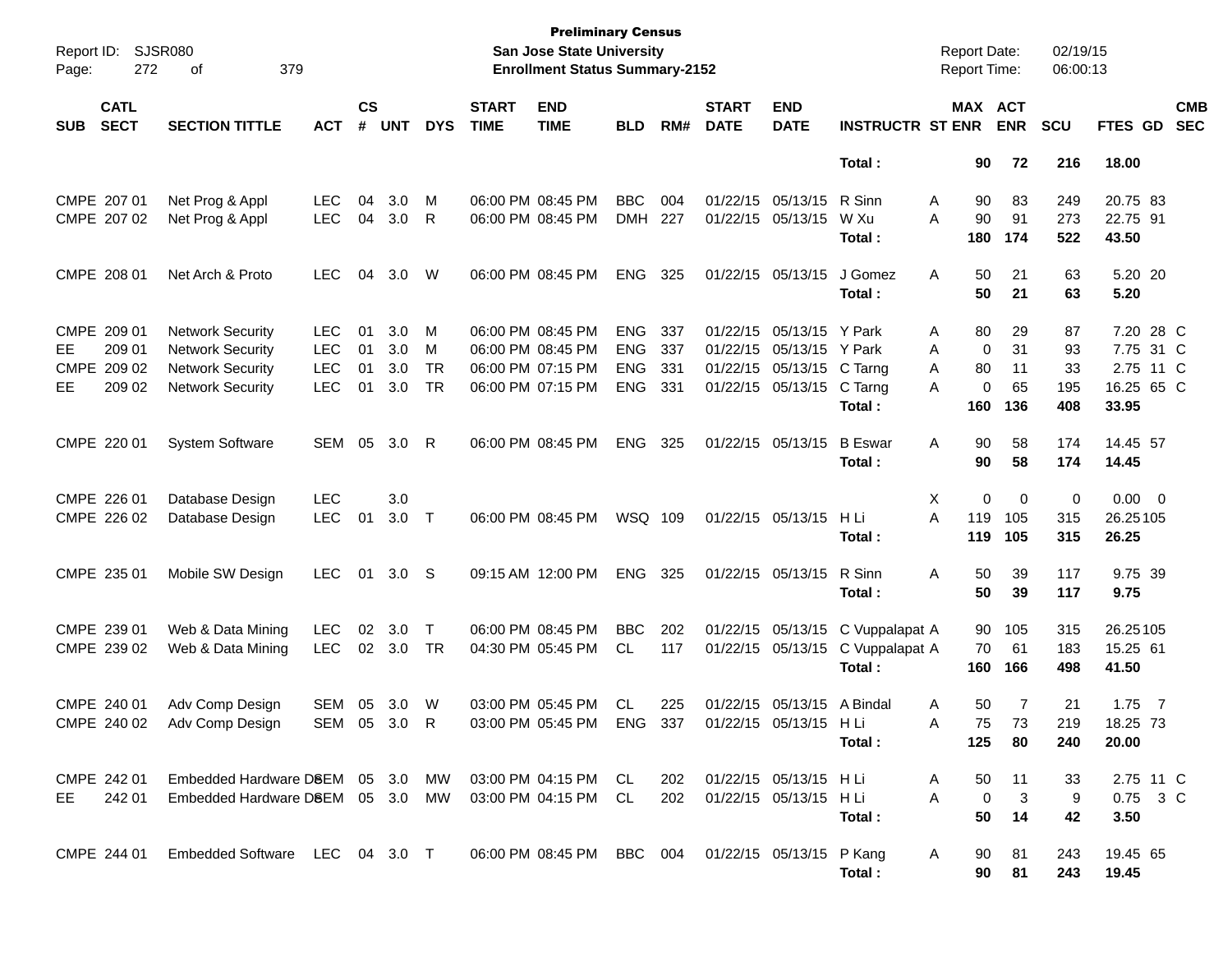| Report ID:<br>Page: | 273                                       | <b>SJSR080</b><br>379<br>of                                                   |                                        |                    |                   |                   |                             | <b>Preliminary Census</b><br><b>San Jose State University</b><br><b>Enrollment Status Summary-2152</b> |                                |                   |                             |                                                                            |                                               | <b>Report Date:</b><br>Report Time:  |                                                 | 02/19/15<br>06:00:13     |                                              |                          |
|---------------------|-------------------------------------------|-------------------------------------------------------------------------------|----------------------------------------|--------------------|-------------------|-------------------|-----------------------------|--------------------------------------------------------------------------------------------------------|--------------------------------|-------------------|-----------------------------|----------------------------------------------------------------------------|-----------------------------------------------|--------------------------------------|-------------------------------------------------|--------------------------|----------------------------------------------|--------------------------|
| <b>SUB</b>          | <b>CATL</b><br><b>SECT</b>                | <b>SECTION TITTLE</b>                                                         | <b>ACT</b>                             | $\mathsf{cs}$<br># | <b>UNT</b>        | <b>DYS</b>        | <b>START</b><br><b>TIME</b> | <b>END</b><br><b>TIME</b>                                                                              | <b>BLD</b>                     | RM#               | <b>START</b><br><b>DATE</b> | <b>END</b><br><b>DATE</b>                                                  | <b>INSTRUCTR ST ENR</b>                       |                                      | MAX ACT<br><b>ENR</b>                           | SCU                      | FTES GD                                      | <b>CMB</b><br><b>SEC</b> |
|                     | CMPE 264 01                               | Adv Dig/Cmp System SEM                                                        |                                        |                    | 3.0               |                   |                             |                                                                                                        |                                |                   |                             |                                                                            | Total:                                        | Χ                                    | 0<br>0<br>0<br>0                                | 0<br>0                   | $0.00 \t 0$<br>0.00                          |                          |
|                     | CMPE 265 01                               | Hi Speed Dig Des                                                              | <b>LEC</b>                             |                    | 3.0               |                   |                             |                                                                                                        |                                |                   |                             |                                                                            | Total:                                        | X                                    | 0<br>0<br>0<br>0                                | 0<br>0                   | $0.00 \t 0$<br>0.00                          |                          |
|                     | CMPE 272 01<br>CMPE 272 02                | Ent SW Platforms<br>Ent SW Platforms                                          | <b>LEC</b><br><b>LEC</b>               | 01<br>01           | 3.0<br>3.0        | M<br>W            |                             | 06:00 PM 08:45 PM<br>06:00 PM 08:45 PM                                                                 | <b>ENG</b><br><b>ENG</b>       | 189<br>189        |                             | 01/22/15 05/13/15<br>01/22/15 05/13/15                                     | D Harkey<br>R Ranjan<br>Total:                | 120<br>A<br>120<br>A<br>240          | 99<br>45<br>144                                 | 297<br>135<br>432        | 24.75 99<br>11.25 45<br>36.00                |                          |
|                     | CMPE 273 01<br>CMPE 273 02<br>CMPE 273 03 | <b>Ent Dist Systems</b><br><b>Ent Dist Systems</b><br><b>Ent Dist Systems</b> | <b>LEC</b><br>LEC<br><b>LEC</b>        | 01<br>01           | 3.0<br>3.0<br>3.0 | W<br><b>MW</b>    |                             | 06:00 PM 08:45 PM<br>04:30 PM 05:45 PM                                                                 | SН<br>CL                       | 100<br>310        |                             | 01/22/15 05/13/15 S Aung<br>01/22/15 05/13/15 S Shim                       | Total:                                        | 110<br>A<br>60<br>Α<br>X<br>170      | 101<br>59<br>0<br>$\mathbf 0$<br>160            | 303<br>177<br>0<br>480   | 25.25101<br>14.75 59<br>$0.00 \t 0$<br>40.00 |                          |
|                     | CMPE 274 01<br>CMPE 274 02                | <b>Bus Intel Tech</b><br><b>Bus Intel Tech</b>                                | <b>LEC</b><br><b>LEC</b>               | 04<br>04           | 3.0<br>3.0        | $\mathsf{T}$<br>R |                             | 06:00 PM 08:45 PM<br>06:00 PM 08:45 PM                                                                 | <b>BBC</b><br><b>BBC</b>       | 204<br>322        |                             | 01/22/15 05/13/15                                                          | W Yu<br>01/22/15 05/13/15 S D'Souza<br>Total: | Α<br>60<br>A<br>60<br>120            | 52<br>36<br>88                                  | 156<br>108<br>264        | 13.00 52<br>9.00 36<br>22.00                 |                          |
|                     | CMPE 275 01<br>CMPE 275 02<br>CMPE 275 03 | Enterprise App Dev<br>Enterprise App Dev<br>Enterprise App Dev                | <b>LEC</b><br><b>LEC</b><br><b>LEC</b> | 04<br>01<br>01     | 3.0<br>3.0<br>3.0 | M<br>W<br>W       |                             | 06:00 PM 08:45 PM<br>06:00 PM 08:45 PM<br>06:00 PM 08:45 PM                                            | <b>CL</b><br><b>YUH</b><br>CL. | 222<br>124<br>310 |                             | 01/22/15 05/13/15<br>01/22/15 05/13/15 C Zhang<br>01/22/15 05/13/15 J Gash | J Gash<br>Total:                              | 60<br>Α<br>90<br>Α<br>60<br>A<br>210 | 47<br>87<br>38<br>172                           | 141<br>261<br>114<br>516 | 11.75 47<br>21.75 87<br>9.50 38<br>43.00     |                          |
|                     | CMPE 277 01                               | Smartphone App Dev LEC                                                        |                                        | 01                 | 3.0               | R                 |                             | 06:00 PM 08:45 PM                                                                                      | DMH 150                        |                   |                             | 01/22/15 05/13/15                                                          | C Zhang<br>Total :                            | Α<br>80<br>80                        | 78<br>78                                        | 234<br>234               | 19.45 77<br>19.45                            |                          |
|                     | CMPE 280 01<br>CMPE 280 02                | Web UI Design<br>Web UI Design                                                | <b>LEC</b><br><b>LEC</b>               | 01                 | 3.0<br>3.0        | R                 |                             | 06:00 PM 08:45 PM                                                                                      | <b>BBC</b>                     | 004               |                             |                                                                            | 01/22/15 05/13/15 C Vuppalapat A<br>Total :   | X                                    | $\Omega$<br>$\Omega$<br>80<br>111<br>80 111     | 0<br>333<br>333          | $0.00 \t 0$<br>27.75111<br>27.75             |                          |
|                     | CMPE 281 01<br>CMPE 281 02<br>CMPE 281 03 | Cloud Technologies<br>Cloud Technologies<br>Cloud Technologies                | LEC<br><b>LEC</b><br>LEC               | 01<br>01           | 3.0<br>3.0<br>3.0 | $\top$<br>F       |                             | 06:00 PM 08:45 PM<br>06:00 PM 08:45 PM                                                                 | SCI<br><b>BBC</b>              | 258<br>202        |                             | 01/22/15 05/13/15 Z Gao                                                    | 01/22/15 05/13/15 P Nguyen<br>Total:          | 90<br>A<br>119<br>Α<br>X<br>209      | 83<br>102<br>$\pmb{0}$<br>$\overline{0}$<br>185 | 249<br>306<br>0<br>555   | 20.75 83<br>25.50102<br>$0.00 \t 0$<br>46.25 |                          |
|                     | CMPE 282 01<br>CMPE 282 02                | <b>Cloud Services</b><br><b>Cloud Services</b>                                | LEC<br><b>LEC</b>                      | 02                 | 3.0<br>3.0        | MW                |                             | 12:00 PM 01:15 PM                                                                                      | BBC 326                        |                   |                             | 01/22/15 05/13/15 S Shim                                                   |                                               | X<br>45<br>Α                         | $\pmb{0}$<br>0<br>32                            | $\pmb{0}$<br>96          | $0.00 \t 0$<br>8.00 32                       |                          |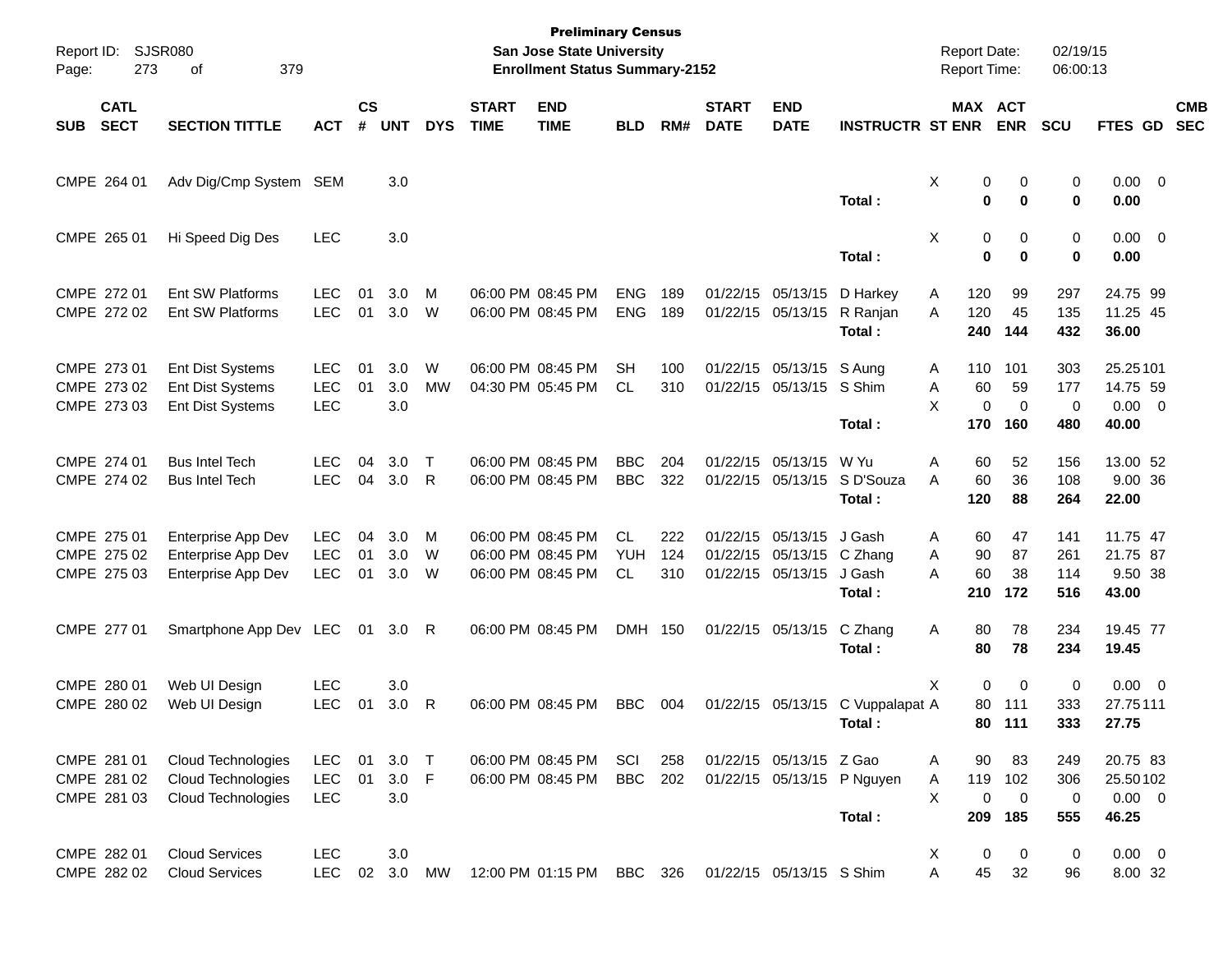| Report ID:<br>274<br>Page:               | SJSR080<br>379<br>οf           |               |                |            |            |                             | <b>Preliminary Census</b><br><b>San Jose State University</b><br><b>Enrollment Status Summary-2152</b> |                |       |                             |                           |                         |   | <b>Report Date:</b><br><b>Report Time:</b> |            | 02/19/15<br>06:00:13 |          |                          |
|------------------------------------------|--------------------------------|---------------|----------------|------------|------------|-----------------------------|--------------------------------------------------------------------------------------------------------|----------------|-------|-----------------------------|---------------------------|-------------------------|---|--------------------------------------------|------------|----------------------|----------|--------------------------|
| <b>CATL</b><br><b>SECT</b><br><b>SUB</b> | <b>SECTION TITTLE</b>          | <b>ACT</b>    | <b>CS</b><br># | <b>UNT</b> | <b>DYS</b> | <b>START</b><br><b>TIME</b> | <b>END</b><br><b>TIME</b>                                                                              | <b>BLD</b>     | RM#   | <b>START</b><br><b>DATE</b> | <b>END</b><br><b>DATE</b> | <b>INSTRUCTR ST ENR</b> |   | MAX ACT                                    | <b>ENR</b> | <b>SCU</b>           | FTES GD  | <b>CMB</b><br><b>SEC</b> |
|                                          |                                |               |                |            |            |                             |                                                                                                        |                |       |                             |                           | Total:                  |   | 45                                         | 32         | 96                   | 8.00     |                          |
| CMPE 283 01                              | Virtualization Tec             | <b>LEC</b>    | 01             | 3.0        | M          |                             | 06:00 PM 08:45 PM                                                                                      | <b>BBC</b>     | 202   |                             | 01/22/15 05/13/15         | S Agarwal               | A | 80                                         | 80         | 240                  | 20.00 80 |                          |
| CMPE 283 02                              | Virtualization Tec             | <b>LEC</b>    | 01             | 3.0        | MW         | 01:30 PM 02:45 PM           |                                                                                                        | <b>BBC</b>     | 004   | 01/22/15                    | 05/13/15                  | S Shim                  | Α | 80                                         | 81         | 243                  | 20.25 81 |                          |
| CMPE 283 03                              | Virtualization Tec             | <b>LEC</b>    | 01             | 3.0        | TR         | 10:30 AM 11:45 AM           |                                                                                                        | <b>ENG</b>     | 337   | 01/22/15                    | 05/13/15                  | K Li                    | A | 80                                         | 44         | 132                  | 11.00 44 |                          |
|                                          |                                |               |                |            |            |                             |                                                                                                        |                |       |                             |                           | Total:                  |   | 240                                        | 205        | 615                  | 51.25    |                          |
| CMPE 285 01                              | Sw Engr Processes              | LEC           | 01             | 3.0        | W          |                             | 06:00 PM 08:45 PM                                                                                      | <b>BBC</b>     | 322   | 01/22/15                    | 05/13/15                  | W Yu                    | Α | 60                                         | 62         | 186                  | 15.50 62 |                          |
|                                          |                                |               |                |            |            |                             |                                                                                                        |                |       |                             |                           | Total:                  |   | 60                                         | 62         | 186                  | 15.50    |                          |
| CMPE 287 01                              | <b>SW Qlty Assur</b>           | <b>LEC</b>    | 01             | 3.0        | R          |                             | 06:00 PM 08:45 PM                                                                                      | WSQ 109        |       | 01/22/15                    | 05/13/15                  | Z Gao                   | Α | 80                                         | 81         | 243                  | 20.20 80 |                          |
|                                          |                                |               |                |            |            |                             |                                                                                                        |                |       |                             |                           | Total:                  |   | 80                                         | 81         | 243                  | 20.20    |                          |
| CMPE 294 01                              | <b>CMPE Seminar</b>            | <b>SEM</b>    | 04             | 3.0        | M          |                             | 01:30 PM 04:15 PM                                                                                      | <b>ENG</b>     | 492   | 01/22/15                    | 05/13/15                  | V Parrish               | A | 30                                         | 33         | 99                   | 8.25 33  |                          |
| CMPE 294 02                              | <b>CMPE Seminar</b>            | <b>SEM</b>    | 04             | 3.0        | W          |                             | 01:30 PM 04:15 PM                                                                                      | <b>ENG</b>     | 492   | 01/22/15                    | 05/13/15                  | V Parrish               | A | 30                                         | 33         | 99                   | 8.25 33  |                          |
| CMPE 294 03                              | <b>CMPE Seminar</b>            | <b>SEM</b>    | 04             | 3.0        | м          |                             | 06:00 PM 08:45 PM                                                                                      | <b>ENG</b>     | 492   | 01/22/15                    | 05/13/15                  | M Robinson              | A | 30                                         | 34         | 102                  | 8.50 34  |                          |
| CMPE 294 04                              | <b>CMPE Seminar</b>            | <b>SEM</b>    | 04             | 3.0        | Τ          |                             | 12:00 PM 02:45 PM                                                                                      | <b>ENG</b>     | 492   | 01/22/15                    | 05/13/15                  | V Parrish               | A | 30                                         | 36         | 108                  | 9.00 36  |                          |
| CMPE 294 05                              | <b>CMPE Seminar</b>            | <b>SEM</b>    | 04             | 3.0        | R          |                             | 12:00 PM 02:45 PM                                                                                      | <b>ENG</b>     | 492   | 01/22/15                    | 05/13/15                  | V Parrish               | A | 30                                         | 34         | 102                  | 8.50 34  |                          |
| CMPE 294 06                              | <b>CMPE Seminar</b>            | <b>SEM</b>    | 04             | 3.0        | R          |                             | 06:30 PM 09:15 PM                                                                                      | <b>ENG</b>     | 492   | 01/22/15                    | 05/13/15                  | M Robinson              | A | 30                                         | 32         | 96                   | 8.00 32  |                          |
|                                          |                                |               |                |            |            |                             |                                                                                                        |                |       |                             |                           | Total:                  |   | 180                                        | 202        | 606                  | 50.50    |                          |
| CMPE 295A 01                             | Master Project I               | LAB           | 16             | 3.0        | MW         | 09:00 AM 11:50 AM           |                                                                                                        | <b>ENG</b>     | 268   | 01/22/15                    | 05/13/15                  |                         | A | 16                                         | 15         | 45                   | 3.75 15  |                          |
| CMPE 295A 02                             | Master Project I               | LAB           | 16             | 3.0        | <b>MW</b>  |                             | 12:00 PM 02:50 PM                                                                                      | <b>ENG</b>     | 206   | 01/22/15                    | 05/13/15                  |                         | Α | 16                                         | 15         | 45                   | 3.75 15  |                          |
| CMPE 295A 03                             | Master Project I               | LAB           | 16             | 3.0        | МW         | 09:00 AM 11:50 AM           |                                                                                                        | <b>ENG</b>     | 268   | 01/22/15                    | 05/13/15                  |                         | Α | 16                                         | 13         | 39                   | 3.25 13  |                          |
| CMPE 295A 04                             | Master Project I               | LAB           | 16             | 3.0        | МW         | 09:00 AM 11:50 AM           |                                                                                                        | <b>ENG</b>     | 276   | 01/22/15                    | 05/13/15                  |                         | Α | 16                                         | 12         | 36                   | 3.00 12  |                          |
| CMPE 295A 05                             | Master Project I               | LAB           | 16             | 3.0        | <b>TR</b>  |                             | 12:00 PM 02:50 PM                                                                                      | <b>ENG</b>     | 276   | 01/22/15                    | 05/13/15                  |                         | Α | 16                                         | 14         | 42                   | 3.50 14  |                          |
| CMPE 295A 06                             | Master Project I               | LAB           | 16             | 3.0        | МW         |                             | 03:00 PM 05:50 PM                                                                                      | <b>ENG</b>     | 276   | 01/22/15                    | 05/13/15                  |                         | Α | 16                                         | 16         | 48                   | 4.00 16  |                          |
| CMPE 295A 07                             | Master Project I               | LAB           | 16             | 3.0        | <b>TR</b>  | 09:00 AM 11:50 AM           |                                                                                                        | <b>ENG</b>     | 278   | 01/22/15                    | 05/13/15                  |                         | Α | 16                                         | 16         | 48                   | 4.00 16  |                          |
| CMPE 295A 08                             | Master Project I               | LAB           | 16             | 3.0        | <b>TR</b>  |                             | 12:00 PM 02:50 PM                                                                                      | <b>ENG</b>     | 278   | 01/22/15                    | 05/13/15                  |                         | Α | 16                                         | 10         | 30                   | 2.50 10  |                          |
| CMPE 295A 09                             | Master Project I               | LAB           | 16             | 3.0        | МW         | 09:00 AM 11:50 AM           |                                                                                                        | <b>ENG</b>     | 286   | 01/22/15                    | 05/13/15                  |                         | Α | 16                                         | 10         | 30                   | 2.50 10  |                          |
| CMPE 295A 10 Master Project I            |                                | LAB           |                | 16 3.0     | МW         |                             | 12:30 PM 02:20 PM                                                                                      | ENG 405        |       | 01/22/15 05/13/15           |                           |                         | A | 16                                         | 11         | 33                   | 2.75 11  |                          |
| CMPE 295A 11 Master Project I            |                                | LAB           |                | 16 3.0     | TR         |                             | 09:00 AM 11:50 AM                                                                                      | ENG            | - 487 | 01/22/15 05/13/15           |                           |                         | Α | 16                                         | 9          | 27                   | 2.25     | - 9                      |
| CMPE 295A 12 Master Project I            |                                | LAB           |                | 16 3.0     | TR         |                             | 12:00 PM 02:50 PM                                                                                      | <b>ENG 487</b> |       | 01/22/15 05/13/15           |                           |                         | Α | 16                                         | 2          | 6                    | 0.50     | $\overline{\phantom{0}}$ |
| CMPE 295A 13 Master Project I            |                                | LAB           |                | 16 3.0     | МW         | 09:00 AM 11:50 AM           |                                                                                                        | ENG 489        |       | 01/22/15 05/13/15           |                           |                         | Α | 16                                         | 2          | 6                    | 0.50     | $\overline{\phantom{0}}$ |
| CMPE 295A 14 Master Project I            |                                | LAB           |                | 16 3.0     | МW         | 09:00 AM 11:50 AM           |                                                                                                        | ENG 405        |       | 01/22/15 05/13/15           |                           |                         | Α | 16                                         | 4          | 12                   | 1.00     | $\overline{4}$           |
| CMPE 295A 15 Master Project I            |                                | LAB           |                | 16 3.0     | TR         |                             | 09:00 AM 11:50 AM                                                                                      | ENG 405        |       | 01/22/15 05/13/15           |                           |                         | Α | 16                                         | 3          | 9                    | $0.75$ 3 |                          |
|                                          |                                |               |                |            |            |                             |                                                                                                        |                |       |                             |                           | Total:                  |   | 240                                        | 152        | 456                  | 38.00    |                          |
|                                          | CMPE 295B 01 Master Project II | LAB 16 3.0 TR |                |            |            |                             | 09:00 AM 11:50 AM                                                                                      | ENG 268        |       | 01/22/15 05/13/15           |                           |                         | A | 24                                         | 24         | 72                   | 6.00 24  |                          |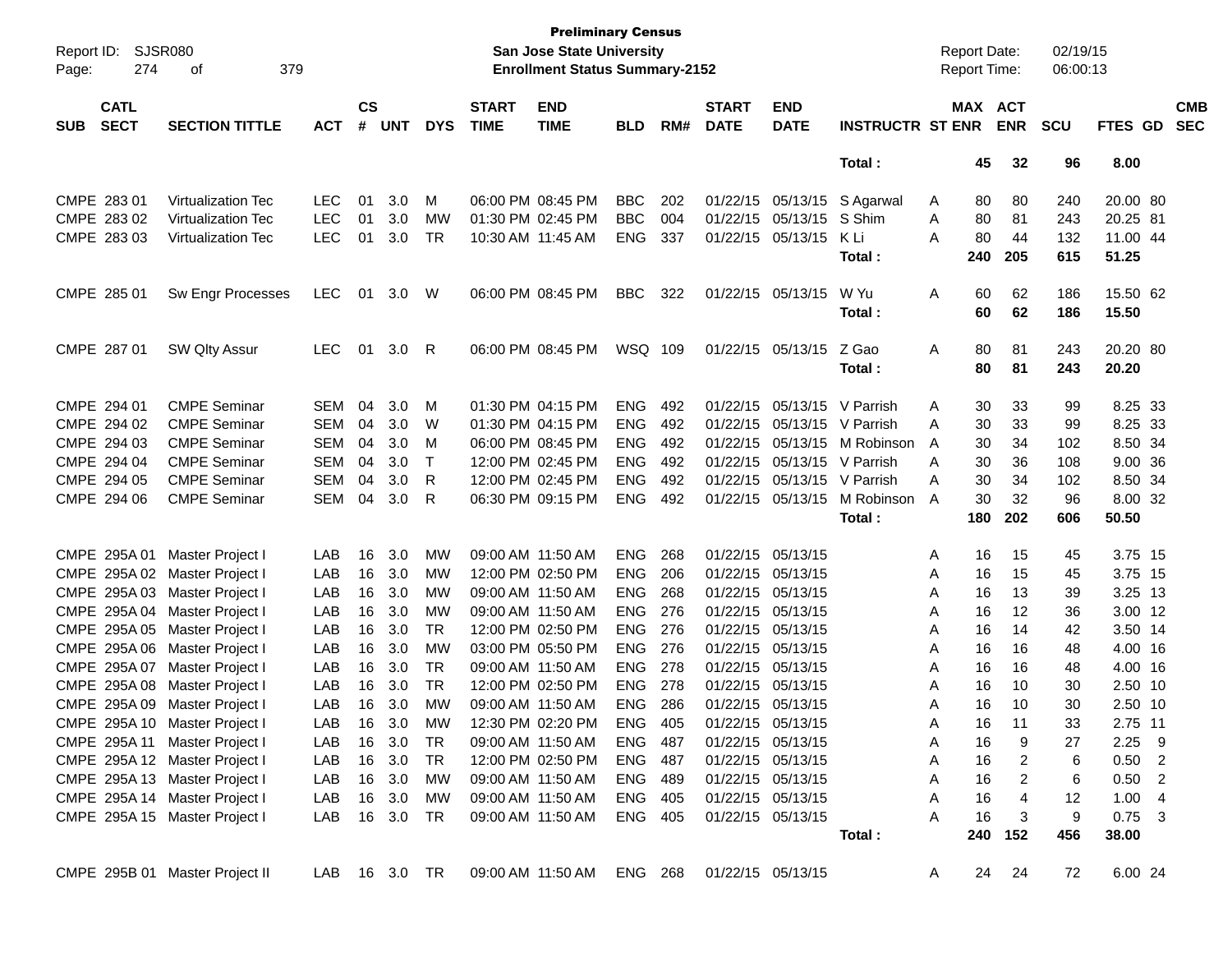| Report ID: SJSR080<br>275<br>Page:       | 379<br>οf                                                        |                |                    |            |            |                             | <b>Preliminary Census</b><br><b>San Jose State University</b><br><b>Enrollment Status Summary-2152</b> |                          |            |                             |                                        |                         |        |          | <b>Report Date:</b><br><b>Report Time:</b> | 02/19/15<br>06:00:13 |                    |                         |            |
|------------------------------------------|------------------------------------------------------------------|----------------|--------------------|------------|------------|-----------------------------|--------------------------------------------------------------------------------------------------------|--------------------------|------------|-----------------------------|----------------------------------------|-------------------------|--------|----------|--------------------------------------------|----------------------|--------------------|-------------------------|------------|
| <b>CATL</b><br><b>SECT</b><br><b>SUB</b> | <b>SECTION TITTLE</b>                                            | <b>ACT</b>     | $\mathsf{cs}$<br># | <b>UNT</b> | <b>DYS</b> | <b>START</b><br><b>TIME</b> | <b>END</b><br><b>TIME</b>                                                                              | <b>BLD</b>               | RM#        | <b>START</b><br><b>DATE</b> | <b>END</b><br><b>DATE</b>              | <b>INSTRUCTR ST ENR</b> |        |          | MAX ACT<br><b>ENR</b>                      | <b>SCU</b>           | FTES GD SEC        |                         | <b>CMB</b> |
|                                          |                                                                  |                |                    |            |            |                             |                                                                                                        |                          |            |                             |                                        |                         |        |          |                                            |                      |                    |                         |            |
|                                          | CMPE 295B 02 Master Project II<br>CMPE 295B 03 Master Project II | LAB<br>LAB     | 16<br>16           | 3.0<br>3.0 | MW<br>TR   |                             | 03:00 PM 05:50 PM<br>12:00 PM 02:50 PM                                                                 | <b>ENG</b><br><b>ENG</b> | 206<br>268 |                             | 01/22/15 05/13/15<br>01/22/15 05/13/15 |                         | A<br>A | 24<br>24 | 24<br>24                                   | 72<br>72             | 6.00 24<br>6.00 24 |                         |            |
|                                          | CMPE 295B 04 Master Project II                                   | LAB            | 16                 | 3.0        | TR         |                             | 09:00 AM 11:50 AM                                                                                      | <b>ENG</b>               | 276        |                             | 01/22/15 05/13/15                      |                         | A      | 24       | 24                                         | 72                   | 6.00 24            |                         |            |
|                                          | CMPE 295B 05 Master Project II                                   | LAB            | 16                 | 3.0        | MW         |                             | 12:00 PM 02:50 PM                                                                                      | <b>ENG</b>               | 276        |                             | 01/22/15 05/13/15                      |                         | A      | 24       | 24                                         | 72                   | 6.00 24            |                         |            |
|                                          | CMPE 295B 06 Master Project II                                   | LAB            | 16                 | 3.0        | <b>TR</b>  |                             | 03:00 PM 05:50 PM                                                                                      | <b>ENG</b>               | 276        |                             | 01/22/15 05/13/15                      |                         | A      | 24       | 23                                         | 69                   | 5.75 23            |                         |            |
|                                          | CMPE 295B 07 Master Project II                                   | LAB            | 16                 | 3.0        | MW         |                             | 09:00 AM 11:50 AM                                                                                      | <b>ENG</b>               | 278        |                             | 01/22/15 05/13/15                      |                         | A      | 24       | 23                                         | 69                   | 5.75 23            |                         |            |
|                                          | CMPE 295B 08 Master Project II                                   | LAB            | 16                 | 3.0        | <b>TR</b>  |                             | 03:00 PM 05:50 PM                                                                                      | <b>ENG</b>               | 278        |                             | 01/22/15 05/13/15                      |                         | A      | 24       | 23                                         | 69                   | 5.75 23            |                         |            |
|                                          | CMPE 295B 09 Master Project II                                   | LAB            | 16                 | 3.0        | <b>TR</b>  |                             | 09:00 AM 11:50 AM                                                                                      | <b>ENG</b>               | 286        |                             | 01/22/15 05/13/15                      |                         | A      | 24       | 21                                         | 63                   | 5.25 21            |                         |            |
|                                          | CMPE 295B 10 Master Project II                                   | LAB            | 16                 | 3.0        | <b>TR</b>  |                             | 12:30 PM 02:20 PM                                                                                      | <b>ENG</b>               | 405        |                             | 01/22/15 05/13/15                      |                         | A      | 24       | 24                                         | 72                   | 6.00 24            |                         |            |
|                                          | CMPE 295B 11 Master Project II                                   | LAB            | 16                 | 3.0        | MW         |                             | 09:00 AM 11:50 AM                                                                                      | <b>ENG</b>               | 487        |                             | 01/22/15 05/13/15                      |                         | A      | 24       | 24                                         | 72                   | 6.00 24            |                         |            |
|                                          | CMPE 295B 12 Master Project II                                   | LAB            | 16                 | 3.0        | MW         |                             | 12:00 PM 02:50 PM                                                                                      | <b>ENG</b>               | 487        |                             | 01/22/15 05/13/15                      |                         | A      | 24       | 21                                         | 63                   | 5.25 21            |                         |            |
|                                          |                                                                  |                |                    |            |            |                             |                                                                                                        |                          |            |                             |                                        | Total:                  |        | 288      | 279                                        | 837                  | 69.75              |                         |            |
|                                          |                                                                  |                |                    |            |            |                             |                                                                                                        |                          |            |                             |                                        |                         |        |          |                                            |                      |                    |                         |            |
| CMPE 297 01                              | Spec Top Comp Engr SEM 05 3.0                                    |                |                    |            | M          |                             | 06:00 PM 08:45 PM                                                                                      | CL                       | 224        |                             | 01/22/15 05/13/15                      | C Shu                   | A      | 50       | 5                                          | 5                    | $1.10$ 2           |                         |            |
|                                          |                                                                  |                |                    |            |            |                             |                                                                                                        |                          |            |                             |                                        | Total:                  |        | 50       | $5\phantom{.0}$                            | $5\phantom{.0}$      | 1.10               |                         |            |
| CMPE 298 01                              | <b>Special Problems</b>                                          | <b>SUP</b>     | 25                 | 1.0        | TBA        |                             |                                                                                                        |                          |            |                             | 01/22/15 05/13/15 X Su                 |                         | A      | 45       | 1                                          | $\mathbf{1}$         | 0.08               | - 1                     |            |
| CMPE 298 02                              | <b>Special Problems</b>                                          | <b>SUP</b>     | 25                 | 2.0        | <b>TBA</b> |                             |                                                                                                        |                          |            |                             | 01/22/15 05/13/15 X Su                 |                         | Α      | 45       | 0                                          | 0                    | $0.00 \t 0$        |                         |            |
|                                          |                                                                  |                |                    |            |            |                             |                                                                                                        |                          |            |                             |                                        | Total:                  |        | 90       | 1                                          | $\blacktriangleleft$ | 0.08               |                         |            |
|                                          |                                                                  |                |                    |            |            |                             |                                                                                                        |                          |            |                             |                                        |                         |        |          |                                            |                      |                    |                         |            |
| CMPE 298131                              | <b>CMPE/SE Internship</b>                                        | <b>SUP</b>     | 48                 | 3.0        | TBA        |                             |                                                                                                        |                          |            |                             | 01/22/15 05/13/15 B Eswar              |                         | A      | 15       | 15                                         | 45                   | 3.75 15            |                         |            |
| CMPE 2981 32                             | <b>CMPE/SE Internship</b>                                        | <b>SUP</b>     | 48                 | 3.0        | TBA        |                             |                                                                                                        |                          |            |                             | 01/22/15 05/13/15 B Eswar              |                         | A      | 15       | 13                                         | 39                   | 3.25 13            |                         |            |
| CMPE 2981 33                             | <b>CMPE/SE Internship</b>                                        | <b>SUP</b>     | 48                 | 3.0        | TBA        |                             |                                                                                                        |                          |            |                             | 01/22/15 05/13/15 B Eswar              |                         | A      | 15       | 12                                         | 36                   | 3.00 12            |                         |            |
| CMPE 298134                              | <b>CMPE/SE Internship</b>                                        | <b>SUP</b>     | 48                 | 3.0        | TBA        |                             |                                                                                                        |                          |            |                             | 01/22/15 05/13/15 B Eswar              |                         | A      | 15       | 14                                         | 42                   | 3.50 14            |                         |            |
| CMPE 2981 35                             | <b>CMPE/SE Internship</b>                                        | <b>SUP</b>     | 48                 | 3.0        | TBA        |                             |                                                                                                        |                          |            |                             | 01/22/15 05/13/15 B Eswar              |                         | A      | 15       | 15                                         | 45                   | 3.75 15            |                         |            |
| CMPE 2981 36                             | <b>CMPE/SE Internship</b>                                        | <b>SUP</b>     | 48                 | 3.0        | <b>TBA</b> |                             |                                                                                                        |                          |            |                             | 01/22/15 05/13/15 B Eswar              |                         | A      | 15       | 15                                         | 45                   | 3.75 15            |                         |            |
| CMPE 298137                              | <b>CMPE/SE Internship</b>                                        | <b>SUP</b>     | 48                 | 3.0        | TBA        |                             |                                                                                                        |                          |            |                             | 01/22/15 05/13/15 B Eswar              |                         | A      | 15       | 15                                         | 45                   | 3.75 15            |                         |            |
| CMPE 298138                              | <b>CMPE/SE Internship</b>                                        | <b>SUP</b>     | 48                 | 3.0        | TBA        |                             |                                                                                                        |                          |            |                             | 01/22/15 05/13/15 B Eswar              |                         | A      | 15       | 6                                          | 18                   | 1.50               | - 6                     |            |
| CMPE 298I 39                             | <b>CMPE/SE Internship</b>                                        | <b>SUP</b>     | 48                 | 3.0        | <b>TBA</b> |                             |                                                                                                        |                          |            |                             | 01/22/15 05/13/15 B Eswar              |                         | A      | 15       | 0                                          | 0                    | 0.00               | $\overline{\mathbf{0}}$ |            |
| CMPE 2981 40                             | <b>CMPE/SE Internship</b>                                        | <b>SUP</b>     | 48                 | 3.0        | <b>TBA</b> |                             |                                                                                                        |                          |            |                             | 01/22/15 05/13/15 B Eswar              |                         | A      | 15       | 0                                          | 0                    | 0.00               | - 0                     |            |
|                                          |                                                                  |                |                    |            |            |                             |                                                                                                        |                          |            |                             |                                        | Total:                  |        |          | 150 105                                    | 315                  | 26.25              |                         |            |
| CMPE 299A 01 Master Thesis I             |                                                                  | SUP 25 3.0 TBA |                    |            |            |                             |                                                                                                        |                          |            |                             | 01/22/15 05/13/15 D Hung               |                         | A      | 10       | $\mathbf{1}$                               | 3                    | $0.25$ 1           |                         |            |
|                                          |                                                                  |                |                    |            |            |                             |                                                                                                        |                          |            |                             |                                        | Total:                  |        | 10       | $\blacktriangleleft$                       | 3                    | 0.25               |                         |            |
|                                          |                                                                  |                |                    |            |            |                             |                                                                                                        |                          |            |                             |                                        |                         |        |          |                                            |                      |                    |                         |            |
|                                          | CMPE 299B 01 Master Thesis II                                    | SUP 25 3.0 TBA |                    |            |            |                             |                                                                                                        |                          |            |                             | 01/22/15 05/13/15 D Hung               |                         | A      | 10       | 4                                          | 12                   | 1.004              |                         |            |
|                                          |                                                                  |                |                    |            |            |                             |                                                                                                        |                          |            |                             |                                        | Total:                  |        | 10       | 4                                          | 12                   | 1.00               |                         |            |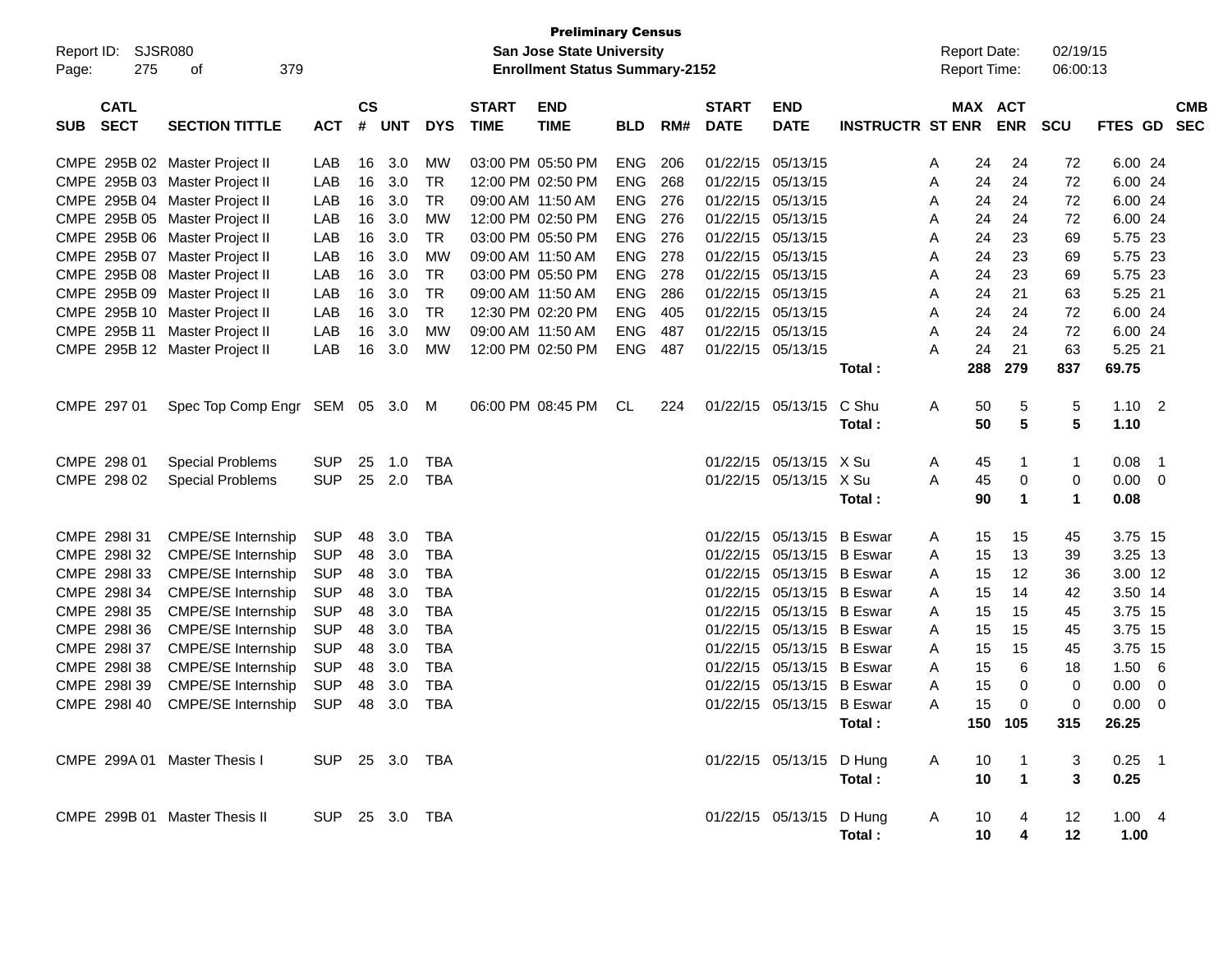|                            |                             |            |         |            |                             |                                       | <b>Preliminary Census</b> |     |                             |                           |                           |                     |                          |            |                |                          |
|----------------------------|-----------------------------|------------|---------|------------|-----------------------------|---------------------------------------|---------------------------|-----|-----------------------------|---------------------------|---------------------------|---------------------|--------------------------|------------|----------------|--------------------------|
| Report ID:                 | SJSR080                     |            |         |            |                             | <b>San Jose State University</b>      |                           |     |                             |                           |                           | Report Date:        |                          | 02/19/15   |                |                          |
| 276<br>Page:               | 379<br>. of                 |            |         |            |                             | <b>Enrollment Status Summary-2152</b> |                           |     |                             |                           |                           | <b>Report Time:</b> |                          | 06:00:13   |                |                          |
| <b>CATL</b><br><b>SECT</b> | <b>SECTION TITTLE</b>       |            | CS<br># | <b>DYS</b> | <b>START</b><br><b>TIME</b> | <b>END</b>                            |                           | RM# | <b>START</b><br><b>DATE</b> | <b>END</b><br><b>DATE</b> | <b>INSTRUCTR ST ENR</b>   | MAX                 | <b>ACT</b><br><b>ENR</b> | <b>SCU</b> | <b>FTES GD</b> | <b>CMB</b><br><b>SEC</b> |
| <b>SUB</b>                 |                             | <b>ACT</b> | UNT     |            |                             | <b>TIME</b>                           | <b>BLD</b>                |     |                             |                           |                           |                     |                          |            |                |                          |
| Department :               | <b>Computer Engineering</b> |            |         |            |                             |                                       |                           |     |                             |                           | Department Total:         | 6455                |                          | 5318 14064 | 1112.28        |                          |
|                            |                             |            |         |            |                             |                                       |                           |     |                             | <b>Lower Division:</b>    |                           | 518                 | 466                      | 699        | 46.60          |                          |
|                            |                             |            |         |            |                             |                                       |                           |     |                             | <b>Upper Division:</b>    |                           | 1991                |                          | 1652 3777  | 267.05         |                          |
|                            |                             |            |         |            |                             |                                       |                           |     |                             |                           | <b>Graduate Division:</b> | 3946                | 3200                     | 9588       | 798.63         |                          |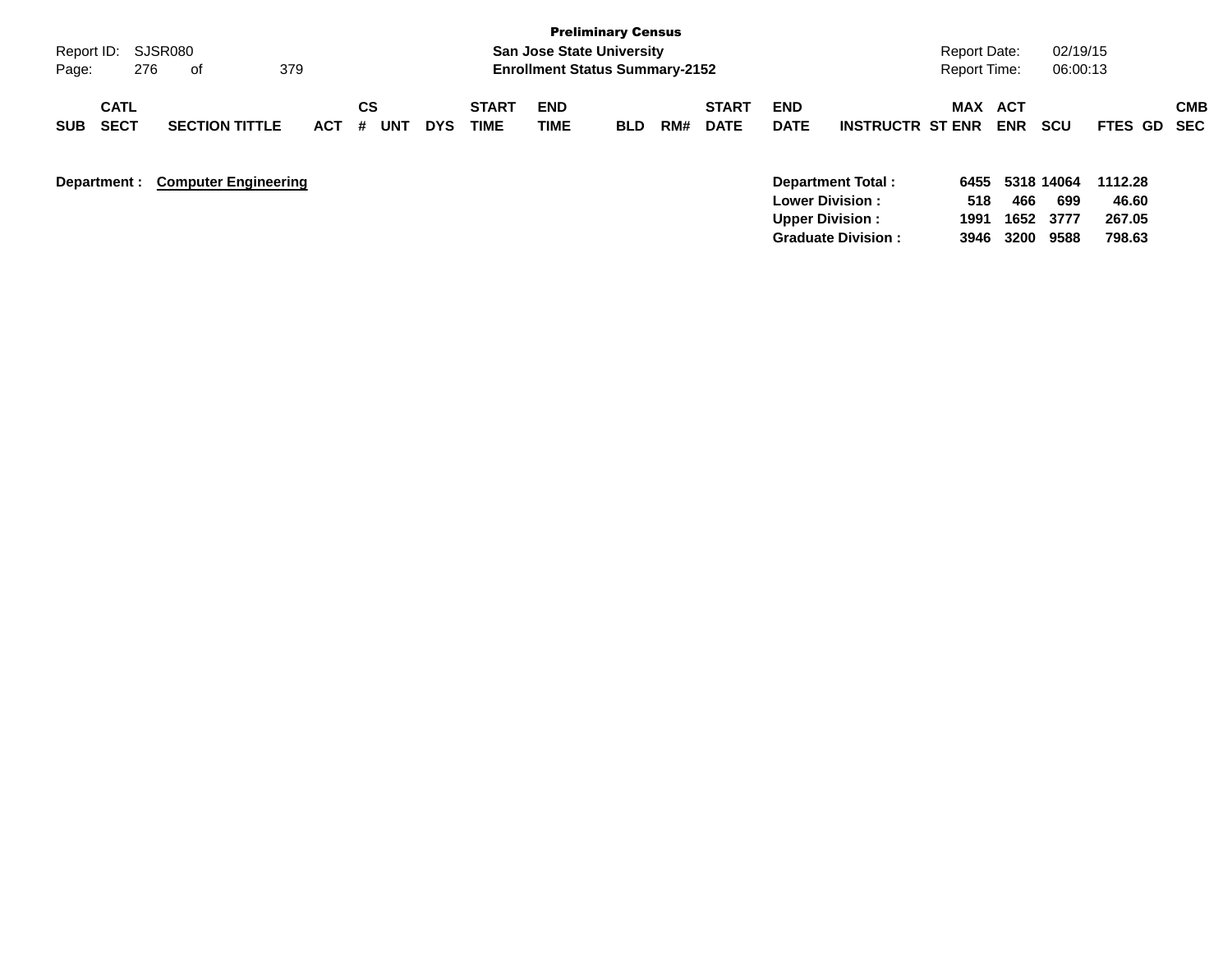| Report ID:<br>Page: | 277                        | <b>SJSR080</b><br>379<br>οf                         |            |                    |            |            |                             | <b>Preliminary Census</b><br><b>San Jose State University</b><br><b>Enrollment Status Summary-2152</b> |            |     |                             |                                                  |                            |   | <b>Report Date:</b><br><b>Report Time:</b> |                               | 02/19/15<br>06:00:13                  |                          |                          |
|---------------------|----------------------------|-----------------------------------------------------|------------|--------------------|------------|------------|-----------------------------|--------------------------------------------------------------------------------------------------------|------------|-----|-----------------------------|--------------------------------------------------|----------------------------|---|--------------------------------------------|-------------------------------|---------------------------------------|--------------------------|--------------------------|
| <b>SUB</b>          | <b>CATL</b><br><b>SECT</b> | <b>SECTION TITTLE</b>                               | <b>ACT</b> | $\mathsf{cs}$<br># | <b>UNT</b> | <b>DYS</b> | <b>START</b><br><b>TIME</b> | <b>END</b><br><b>TIME</b>                                                                              | <b>BLD</b> | RM# | <b>START</b><br><b>DATE</b> | <b>END</b><br><b>DATE</b>                        | <b>INSTRUCTR ST ENR</b>    |   | <b>MAX ACT</b><br><b>ENR</b>               | <b>SCU</b>                    | <b>FTES GD</b>                        |                          | <b>CMB</b><br><b>SEC</b> |
| <b>College</b>      | Department :               | <b>Engineering</b><br><b>Biomedical Engineering</b> |            |                    |            |            |                             |                                                                                                        |            |     |                             |                                                  |                            |   |                                            |                               |                                       |                          |                          |
| <b>BME</b>          | 115 01                     | Fndtns Biomed Engr                                  | <b>LEC</b> | 04                 | 4.0        | MW         | 03:00 PM 04:15 PM           |                                                                                                        | <b>ENG</b> | 331 | 01/22/15                    | 05/13/15                                         | A Bellofiore               | A | 48<br>28                                   | 84                            | 7.80                                  | -5                       |                          |
| <b>BME</b>          | 115 02                     | Fndtns Biomed Engr                                  | LAB        |                    | 0.0        |            |                             |                                                                                                        |            |     |                             |                                                  |                            | X | 0                                          | $\mathbf 0$                   | $\mathbf 0$<br>0.00                   | -0                       |                          |
| BME                 | 115 03                     | Fndtns Biomed Engr                                  | LAB        | 16                 | 0.0        | W          | 06:00 PM 08:45 PM           |                                                                                                        | <b>ENG</b> | 233 | 01/22/15                    | 05/13/15                                         | D Valenzuela A             |   | 15<br>16                                   | 15                            | 0.00                                  | -5                       |                          |
| BME                 | 115 04                     | Fndtns Biomed Engr                                  | LAB        | 16                 | 0.0        | F          | 09:00 AM 11:45 AM           |                                                                                                        | <b>ENG</b> | 233 |                             | 01/22/15 05/13/15                                | R Elzig<br>Total:          | A | 16<br>13<br>80<br>56                       | 13<br>112                     | 0.00<br>7.80                          | - 0                      |                          |
| <b>BME</b>          | 117 01                     | <b>Biotransport Phen</b>                            | <b>LEC</b> | 02                 | 3.0        | <b>TR</b>  | 01:30 PM 02:45 PM           |                                                                                                        | <b>ENG</b> | 486 | 01/22/15                    | 05/13/15                                         | <b>B</b> Hawkins<br>Total: | A | 60<br>57<br>57<br>60                       | 171<br>171                    | 11.95 11<br>11.95                     |                          |                          |
| BME                 | 17301                      | <b>Clinical Trials</b>                              | <b>LEC</b> | 02                 | 3.0        | MW         | 01:30 PM 02:45 PM           |                                                                                                        | <b>ENG</b> | 331 |                             | 01/22/15 05/13/15                                | F Erogbogbo A<br>Total:    |   | 55<br>28<br>55<br>28                       | 84<br>84                      | 5.60 0<br>5.60                        |                          |                          |
| BME                 | 174 01                     | <b>Biomed Regs</b>                                  | <b>LEC</b> | 02                 | 3.0        | MW         | 04:30 PM 05:45 PM           |                                                                                                        | <b>CL</b>  | 202 | 01/22/15 05/13/15           |                                                  | P Coronado<br>Total:       | A | 55<br>54<br>55<br>54                       | 162<br>162                    | 10.80<br>10.80                        | $\overline{0}$           |                          |
| <b>BME</b>          | 17701                      | Physiol for Engr                                    | <b>LEC</b> | 02                 | 3.0        | <b>TR</b>  | 03:00 PM 04:15 PM           |                                                                                                        | <b>ENG</b> | 301 | 01/22/15                    | 05/13/15                                         | L Moriarty                 | A | 36<br>40                                   | 108                           | 7.60                                  |                          | 8 C                      |
| BIOL                | 17701                      | Physiol for Engr                                    | <b>LEC</b> | 02                 | 3.0        | <b>TR</b>  | 03:00 PM 04:15 PM           |                                                                                                        | <b>ENG</b> | 301 | 01/22/15                    | 05/13/15                                         | L Moriarty                 | A | 0                                          | 3                             | 9<br>0.70                             |                          | 2 C                      |
|                     |                            |                                                     |            |                    |            |            |                             |                                                                                                        |            |     |                             |                                                  | Total:                     |   | 40<br>39                                   | 117                           | 8.30                                  |                          |                          |
| <b>BME</b>          | 198B 01                    | Senior Project II                                   | <b>LEC</b> | 02                 | 2.0        | F          | 09:00 AM 09:50 AM           |                                                                                                        | <b>ENG</b> | 340 | 01/22/15                    | 05/13/15                                         | <b>B</b> Hawkins           | A | 25<br>29                                   | 29                            | 3.87                                  | - 0                      |                          |
| <b>BME</b>          |                            | 198B 02 Senior Project II                           | LAB        | 16                 | 0.0        | F          | 10:30 AM 01:15 PM           |                                                                                                        | <b>ENG</b> | 340 |                             | 01/22/15 05/13/15                                | <b>B</b> Hawkins           | A | 30<br>29                                   | 29                            | 0.00                                  | - 0                      |                          |
|                     |                            |                                                     |            |                    |            |            |                             |                                                                                                        |            |     |                             |                                                  | Total:                     |   | 55<br>58                                   | 58                            | 3.87                                  |                          |                          |
| BME                 | 210 01                     | Mathematics in BME                                  | <b>LEC</b> | 02                 | 3.0        | M          | 06:00 PM 08:45 PM           |                                                                                                        | <b>ENG</b> | 333 | 01/22/15 05/13/15           |                                                  | <b>B</b> Hawkins           | A | 40<br>22                                   | 66                            | 5.50 22                               |                          |                          |
|                     |                            |                                                     |            |                    |            |            |                             |                                                                                                        |            |     |                             |                                                  | Total:                     |   | 40<br>22                                   | 66                            | 5.50                                  |                          |                          |
| BME.                | 256 01                     | Nanoplatforms                                       | <b>LEC</b> | 02                 | 3.0        | $\top$     |                             | 06:00 PM 08:45 PM                                                                                      | CL.        | 234 |                             | 01/22/15 05/13/15                                | F Erogbogbo A<br>Total:    |   | 23<br>40<br>23<br>40                       | 69<br>69                      | 5.75 23<br>5.75                       |                          |                          |
| BME                 | 272 01                     | Med Dev Desg & PrncpSEM 04 3.0                      |            |                    |            |            |                             |                                                                                                        |            |     | 01/22/15 05/13/15           |                                                  |                            | X | 0                                          | 0                             | 0.00<br>0                             | $\overline{\phantom{0}}$ |                          |
| BME                 | 272 02                     | Med Dev Desg & PrncpSEM 04                          |            |                    | $3.0$ F    |            |                             | 06:00 PM 08:45 PM                                                                                      | ENG 343    |     |                             | 01/22/15 05/13/15                                | E Mandrusov A              |   | 60<br>39                                   | 117                           | 9.75 39                               |                          |                          |
|                     |                            |                                                     |            |                    |            |            |                             |                                                                                                        |            |     |                             |                                                  | Total:                     |   | 60<br>39                                   | 117                           | 9.75                                  |                          |                          |
|                     | Department :               | <b>Biomedical Engineering</b>                       |            |                    |            |            |                             |                                                                                                        |            |     |                             | <b>Lower Division:</b><br><b>Upper Division:</b> | <b>Department Total:</b>   |   | 485<br>0<br>345                            | 956<br>376<br>0<br>292<br>704 | 69.32<br>$\mathbf 0$<br>0.00<br>48.32 |                          |                          |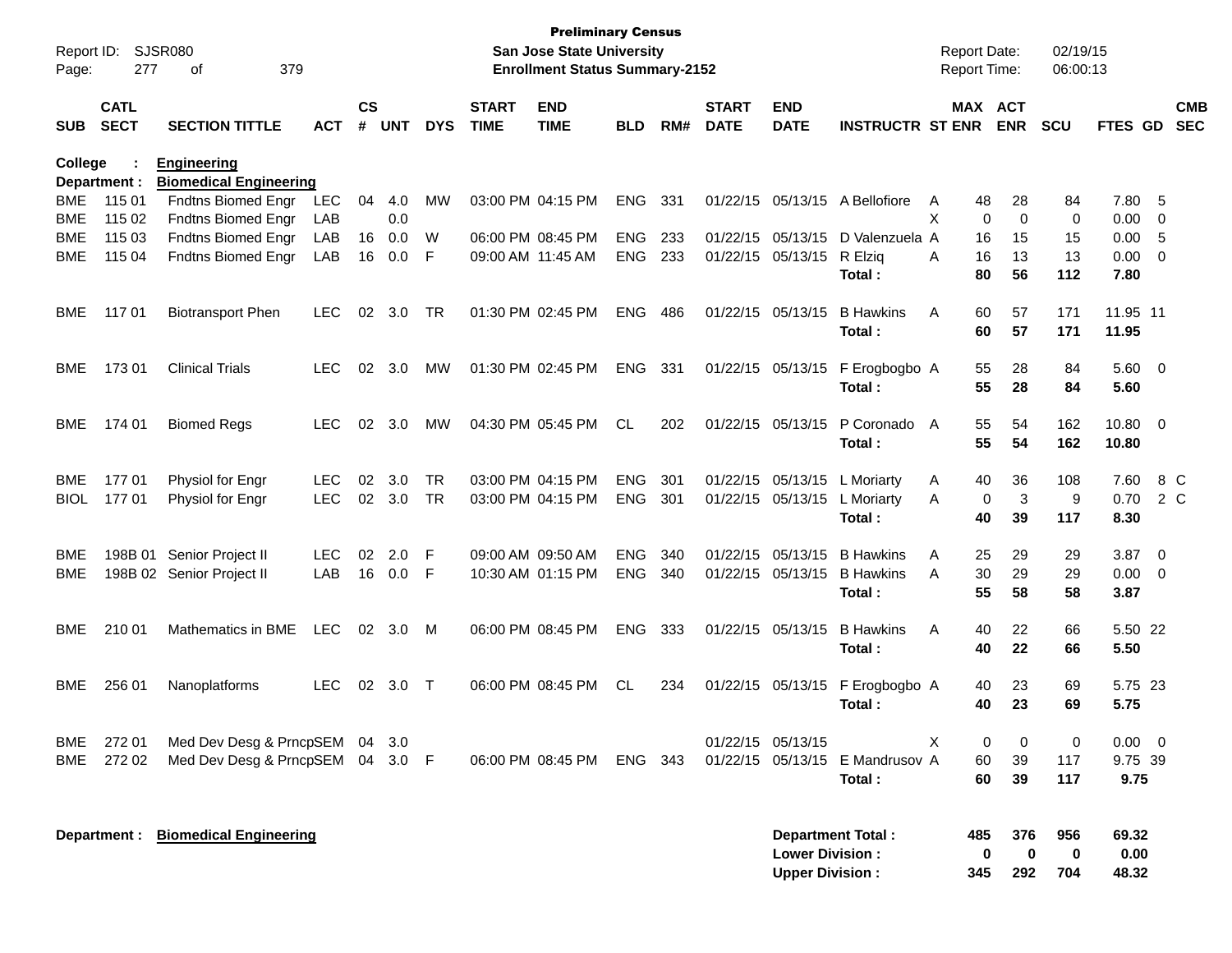| Page:      | Report ID: SJSR080<br>379<br>278<br>of |                       |  |         |           |            |                             |                           | <b>Preliminary Census</b><br><b>San Jose State University</b><br><b>Enrollment Status Summary-2152</b> |     |                             |                           |                         | <b>Report Date:</b><br>Report Time: |            | 02/19/15<br>06:00:13 |                    |            |
|------------|----------------------------------------|-----------------------|--|---------|-----------|------------|-----------------------------|---------------------------|--------------------------------------------------------------------------------------------------------|-----|-----------------------------|---------------------------|-------------------------|-------------------------------------|------------|----------------------|--------------------|------------|
| <b>SUB</b> | <b>CATL</b><br><b>SECT</b>             | <b>SECTION TITTLE</b> |  | $ACT$ # | СS<br>UNT | <b>DYS</b> | <b>START</b><br><b>TIME</b> | <b>END</b><br><b>TIME</b> | <b>BLD</b>                                                                                             | RM# | <b>START</b><br><b>DATE</b> | <b>END</b><br><b>DATE</b> | <b>INSTRUCTR ST ENR</b> | MAX ACT                             | <b>ENR</b> | <b>SCU</b>           | <b>FTES GD SEC</b> | <b>CMB</b> |

**Graduate Division : 140 84 252 21.00**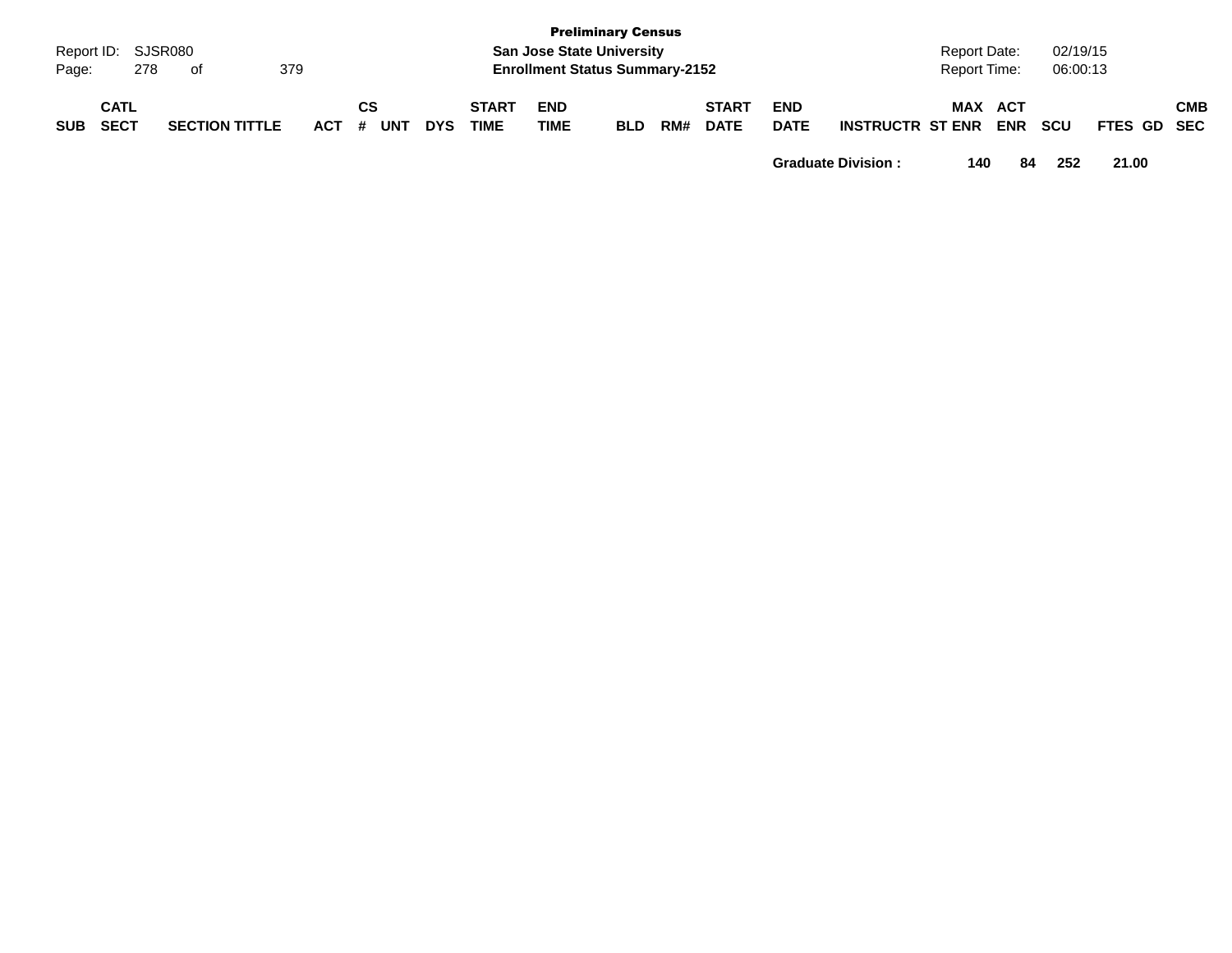| Report ID:     |                            | SJSR080                                             |               |                    |            |              |                             | <b>Preliminary Census</b><br>San Jose State University |            |     |                             |                           |                                 |   | <b>Report Date:</b> |             | 02/19/15  |                |                         |                          |
|----------------|----------------------------|-----------------------------------------------------|---------------|--------------------|------------|--------------|-----------------------------|--------------------------------------------------------|------------|-----|-----------------------------|---------------------------|---------------------------------|---|---------------------|-------------|-----------|----------------|-------------------------|--------------------------|
| Page:          | 279                        | 379<br>οf                                           |               |                    |            |              |                             | <b>Enrollment Status Summary-2152</b>                  |            |     |                             |                           |                                 |   | Report Time:        |             | 06:00:13  |                |                         |                          |
| <b>SUB</b>     | <b>CATL</b><br><b>SECT</b> | <b>SECTION TITTLE</b>                               | <b>ACT</b>    | $\mathsf{cs}$<br># | <b>UNT</b> | <b>DYS</b>   | <b>START</b><br><b>TIME</b> | <b>END</b><br><b>TIME</b>                              | <b>BLD</b> | RM# | <b>START</b><br><b>DATE</b> | <b>END</b><br><b>DATE</b> | <b>INSTRUCTR ST ENR</b>         |   | MAX ACT             | <b>ENR</b>  | SCU       | <b>FTES GD</b> |                         | <b>CMB</b><br><b>SEC</b> |
| <b>College</b> | Department :               | <b>Engineering</b><br><b>Electrical Engineering</b> |               |                    |            |              |                             |                                                        |            |     |                             |                           |                                 |   |                     |             |           |                |                         |                          |
| EE             | 30 01                      | <b>INTR PRGM MC EE</b>                              | <b>LEC</b>    | 01                 | 3.0        | <b>MW</b>    |                             | 03:00 PM 03:50 PM                                      | <b>ENG</b> | 329 | 01/22/15                    | 05/13/15                  | A Singh                         | A | 55                  | 51          | 102       | 10.20          | - 0                     |                          |
| EE             | 30 02                      | <b>INTR PRGM MC EE</b>                              | LAB           | 16                 | 0.0        | W            |                             | 06:00 PM 08:45 PM                                      | <b>ENG</b> | 333 | 01/22/15                    | 05/13/15                  | A Singh                         | A | 40                  | 36          | 36        | 0.00           | $\overline{0}$          |                          |
| EE             | 30 03                      | <b>INTR PRGM MC EE</b>                              | LAB           | 16                 | 0.0        | W            |                             | 06:00 PM 08:45 PM                                      | ENG        | 333 | 01/22/15                    | 05/13/15                  | A Singh<br>Total:               | A | 20<br>115           | 15<br>102   | 15<br>153 | 0.00<br>10.20  | $\overline{\mathbf{0}}$ |                          |
| EE             | 97 01                      | Intro EE Lab                                        | LAB           | 17                 | 1.0        | R            |                             | 06:00 PM 08:45 PM                                      | <b>ENG</b> | 249 | 01/22/15                    |                           | 05/13/15 A Agrawal              | A | 20                  | 24          | 24        | 1.60           | - 0                     |                          |
| EE             | 97 02                      | Intro EE Lab                                        | LAB           | 17                 | 1.0        | $\mathsf T$  | 09:00 AM 11:45 AM           |                                                        | <b>ENG</b> | 249 | 01/22/15                    | 05/13/15                  | C Jones                         | Α | 20                  | 20          | 20        | 1.33           | $\overline{0}$          |                          |
| EE             | 97 03                      | Intro EE Lab                                        | LAB           | 17                 | 1.0        | $\mathsf{T}$ |                             | 01:30 PM 04:15 PM                                      | ENG        | 249 | 01/22/15                    | 05/13/15                  | S Matteson                      | A | 20                  | 17          | 17        | 1.13           | $\overline{0}$          |                          |
| EE             | 97 04                      | Intro EE Lab                                        | LAB           | 17                 | 1.0        | R            |                             | 01:30 PM 04:15 PM                                      | <b>ENG</b> | 249 | 01/22/15                    | 05/13/15                  | S Mukherjee A                   |   | 20                  | 11          | 11        | 0.73           | $\overline{0}$          |                          |
| <b>EE</b>      | 97 05                      | Intro EE Lab                                        | LAB           | 17                 | 1.0        | F            | 09:00 AM 11:45 AM           |                                                        | <b>ENG</b> | 249 | 01/22/15                    | 05/13/15                  | G Joglekar                      | A | 20                  | 18          | 18        | 1.20           | $\overline{\mathbf{0}}$ |                          |
|                |                            |                                                     |               |                    |            |              |                             |                                                        |            |     |                             |                           | Total:                          |   | 100                 | 90          | 90        | 6.00           |                         |                          |
| EE             | 98 01                      | Intro Ckt Analysis                                  | <b>SEM</b>    | 04                 | 3.0        | <b>TR</b>    |                             | 09:00 AM 10:15 AM                                      | <b>ENG</b> | 345 | 01/22/15                    | 05/13/15                  | U Strasilla                     | A | 80                  | 73          | 219       | 14.60          | - 0                     |                          |
| EE             | 98 02                      | Intro Ckt Analysis                                  | <b>SEM</b>    | 04                 | 3.0        | <b>MW</b>    | 10:30 AM 11:45 AM           |                                                        | <b>ENG</b> | 345 | 01/22/15                    | 05/13/15                  | D Parent                        | A | 80                  | 81          | 243       | 16.25          | $\overline{1}$          |                          |
| EE             | 98 03                      | Intro Ckt Analysis                                  | <b>SEM</b>    | 04                 | 3.0        | <b>TR</b>    |                             | 03:00 PM 04:15 PM                                      | <b>ENG</b> | 345 | 01/22/15                    | 05/13/15                  | U Strasilla                     | Α | 80                  | 44          | 132       | 8.80           | $\overline{\mathbf{0}}$ |                          |
|                |                            |                                                     |               |                    |            |              |                             |                                                        |            |     |                             |                           | Total:                          |   | 240                 | 198         | 594       | 39.65          |                         |                          |
| EE             | 101 01                     | Cir/Conc & Prob So                                  | <b>ACT</b>    | 13                 | 1.0        | R            |                             | 02:00 PM 04:00 PM                                      | <b>ENG</b> | 339 | 01/22/15                    | 05/13/15                  | C Jones                         | A | 100                 | 113         | 113       | $7.53 \t 0$    |                         |                          |
|                |                            |                                                     |               |                    |            |              |                             |                                                        |            |     |                             |                           | Total:                          |   | 100                 | 113         | 113       | 7.53           |                         |                          |
| EE             | 102 01                     | Prob/Stat in EE                                     | SEM 04        |                    | 3.0        | <b>MW</b>    | 10:30 AM 11:45 AM           |                                                        | <b>ENG</b> | 339 |                             | 01/22/15 05/13/15         | <b>B</b> Sirkeci                | A | 55                  | 51          | 153       | $10.20 \t 0$   |                         |                          |
|                |                            |                                                     |               |                    |            |              |                             |                                                        |            |     |                             |                           | Total:                          |   | 55                  | 51          | 153       | 10.20          |                         |                          |
| EE             | 104 01                     | Num Methods in EE                                   | SEM 04        |                    | - 3.0      | TBA          |                             |                                                        |            |     |                             | 01/22/15 05/13/15         |                                 | A | 0                   | 0           | 0         | $0.00 \t 0$    |                         |                          |
|                |                            |                                                     |               |                    |            |              |                             |                                                        |            |     |                             |                           | Total:                          |   | 0                   | $\mathbf 0$ | $\bf{0}$  | 0.00           |                         |                          |
| EE             | 110 01                     | Circuits and Systems SEM 04 3.0                     |               |                    |            | МW           |                             | 04:30 PM 05:45 PM                                      | <b>ENG</b> | 341 |                             | 01/22/15 05/13/15         | P Hsu                           | A | 55                  | 80          | 240       | 16.10 2        |                         |                          |
|                |                            |                                                     |               |                    |            |              |                             |                                                        |            |     |                             |                           | Total:                          |   | 55                  | 80          | 240       | 16.10          |                         |                          |
| EE             | 112 01                     | <b>Signal Processing</b>                            | SEM 04 3.0 MW |                    |            |              |                             | 03:00 PM 04:15 PM ENG 341                              |            |     |                             |                           | 01/22/15 05/13/15 T Nguyen      | A | 55                  | 78          | 234       | 15.65 1        |                         |                          |
|                |                            |                                                     |               |                    |            |              |                             |                                                        |            |     |                             |                           | Total:                          |   | 55                  | 78          | 234       | 15.65          |                         |                          |
| EE             | 118 01                     | Dig Lgc Crt Dsgn                                    | SEM 04 4.0    |                    |            | MW           |                             | 10:30 AM 11:45 AM                                      | ENG 189    |     |                             | 01/22/15 05/13/15 C Choo  |                                 | Α | 60                  | 55          | 165       | 14.73 1        |                         |                          |
| EE             | 118 02                     | Dig Lgc Crt Dsgn                                    | LAB           | 16                 | 0.0        | R            |                             | 09:00 AM 11:45 AM                                      | ENG        | 305 |                             | 01/22/15 05/13/15 J Shah  |                                 | A | 20                  | 16          | 16        | $0.00 \t 0$    |                         |                          |
| EE             | 118 03                     | Dig Lgc Crt Dsgn                                    | LAB           |                    | 16 0.0     | $\mathsf{R}$ |                             | 06:00 PM 08:45 PM                                      | ENG 305    |     |                             |                           | 01/22/15 05/13/15 B Sairamesh A |   | 20                  | 22          | 22        | $0.00$ 1       |                         |                          |
| EE             | 118 04                     | Dig Lgc Crt Dsgn                                    | LAB           |                    | 16 0.0     | $\top$       |                             | 09:00 AM 11:45 AM                                      | ENG 305    |     |                             | 01/22/15 05/13/15 K Rami  |                                 | Α | 20                  | 17          | 17        | $0.00 \t 0$    |                         |                          |
|                |                            |                                                     |               |                    |            |              |                             |                                                        |            |     |                             |                           | Total:                          |   | 120                 | 110         | 220       | 14.73          |                         |                          |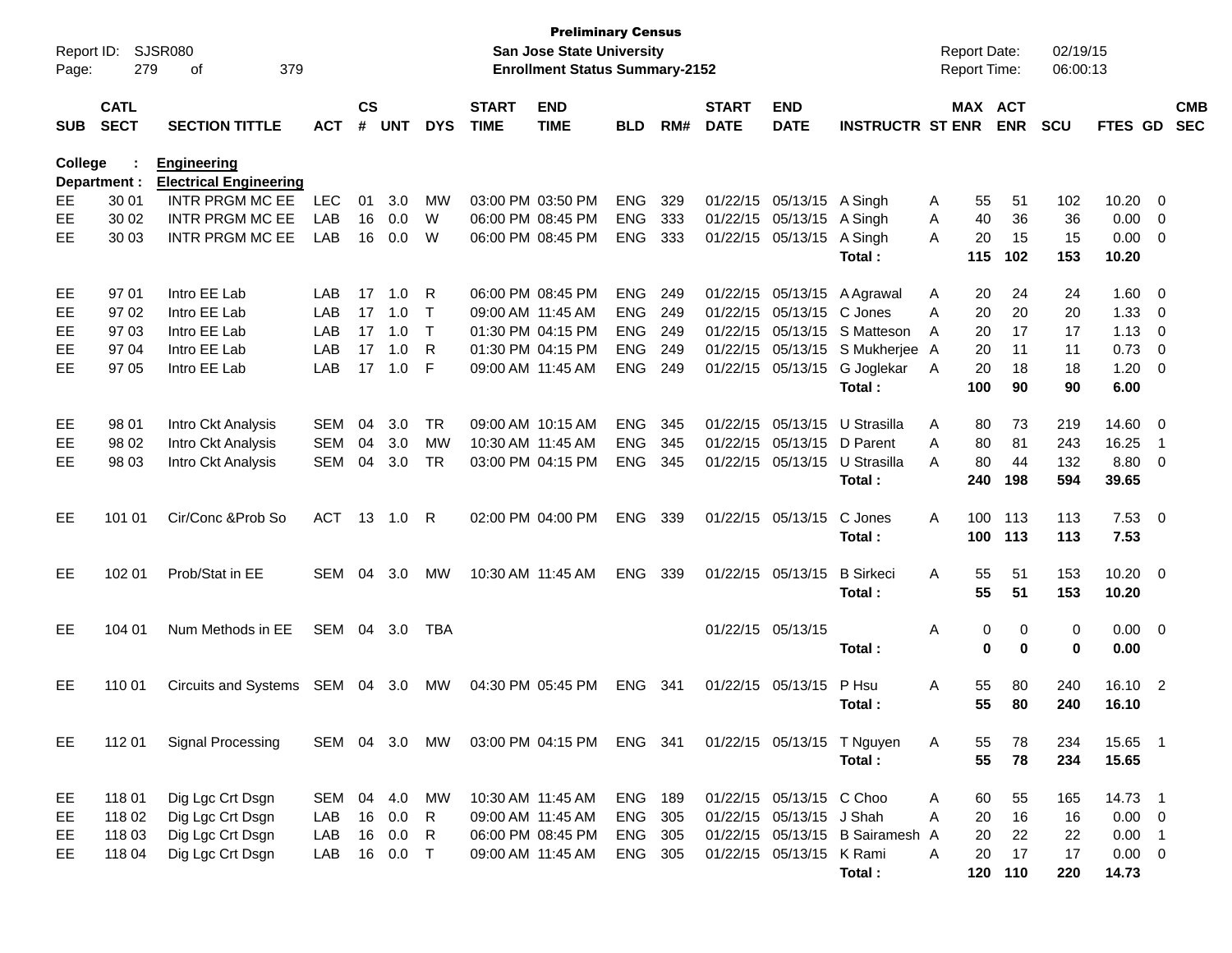| Report ID:<br>Page: | 280                        | SJSR080<br>379<br>оf                                                                |               |                |            |              |                             | <b>Preliminary Census</b><br><b>San Jose State University</b><br><b>Enrollment Status Summary-2152</b> |            |     |                             |                           |                             |   | <b>Report Date:</b><br><b>Report Time:</b> |             | 02/19/15<br>06:00:13 |                |                            |                          |
|---------------------|----------------------------|-------------------------------------------------------------------------------------|---------------|----------------|------------|--------------|-----------------------------|--------------------------------------------------------------------------------------------------------|------------|-----|-----------------------------|---------------------------|-----------------------------|---|--------------------------------------------|-------------|----------------------|----------------|----------------------------|--------------------------|
| <b>SUB</b>          | <b>CATL</b><br><b>SECT</b> | <b>SECTION TITTLE</b>                                                               | <b>ACT</b>    | <b>CS</b><br># | <b>UNT</b> | <b>DYS</b>   | <b>START</b><br><b>TIME</b> | <b>END</b><br><b>TIME</b>                                                                              | <b>BLD</b> | RM# | <b>START</b><br><b>DATE</b> | <b>END</b><br><b>DATE</b> | <b>INSTRUCTR ST ENR</b>     |   | <b>MAX ACT</b>                             | <b>ENR</b>  | <b>SCU</b>           | FTES GD        |                            | <b>CMB</b><br><b>SEC</b> |
|                     |                            |                                                                                     |               |                |            |              |                             |                                                                                                        |            |     |                             |                           |                             |   |                                            |             |                      |                |                            |                          |
| EE                  | 120 01                     | Microp Sys Design                                                                   | <b>SEM</b>    | 04             | 4.0        | <b>MW</b>    |                             | 01:30 PM 02:45 PM                                                                                      | <b>ENG</b> | 345 | 01/22/15                    | 05/13/15                  | M Zand                      | A | 64                                         | 79          | 237                  | 21.13          | - 1                        |                          |
| EE                  | 120 02                     | Microp Sys Design                                                                   | LAB           | 16             | 0.0        | $\top$       |                             | 01:30 PM 04:15 PM                                                                                      | ENG        | 307 | 01/22/15                    | 05/13/15                  | S Polagani                  | A | 16                                         | 20          | 20                   | 0.00           | - 1                        |                          |
| EE                  | 120 03                     | Microp Sys Design                                                                   | LAB           | 16             | 0.0        | R            |                             | 10:30 AM 01:15 PM                                                                                      | ENG        | 307 | 01/22/15                    | 05/13/15                  | S Moballegh A               |   | 16                                         | 19          | 19                   | 0.00           | - 0                        |                          |
| EE                  | 120 04                     | Microp Sys Design                                                                   | LAB           | 16             | 0.0        | R            |                             | 01:30 PM 04:15 PM                                                                                      | <b>ENG</b> | 307 | 01/22/15                    | 05/13/15                  | D Marthanda A               |   | 16                                         | 20          | 20                   | 0.00           | - 0                        |                          |
| EE                  | 120 05                     | Microp Sys Design                                                                   | LAB           | 16             | 0.0        | W            |                             | 06:00 PM 08:45 PM                                                                                      | <b>ENG</b> | 307 |                             | 01/22/15 05/13/15         | T Nguyen                    | A | 16                                         | 20          | 20                   | 0.00           | - 0                        |                          |
|                     |                            |                                                                                     |               |                |            |              |                             |                                                                                                        |            |     |                             |                           | Total:                      |   | 128                                        | 158         | 316                  | 21.13          |                            |                          |
| EE                  | 122 01                     | Electr Design I                                                                     | <b>SEM</b>    | 04             | 4.0        | TR           |                             | 09:00 AM 10:15 AM                                                                                      | <b>ENG</b> | 339 |                             | 01/22/15 05/13/15         | S Hamedi-HagA               |   | 55                                         | 49          | 147                  | 13.13          | - 1                        |                          |
| EE                  | 122 02                     | Electr Design I                                                                     | LAB           | 16             | 0.0        | $\mathsf{T}$ |                             | 06:00 PM 08:45 PM                                                                                      | ENG        | 290 | 01/22/15                    | 05/13/15                  | N Singh                     | A | 18                                         | 15          | 15                   | 0.00           | - 0                        |                          |
| EE                  | 122 03                     | Electr Design I                                                                     | LAB           | 16             | 0.0        | $\mathsf{T}$ |                             | 01:30 PM 04:15 PM                                                                                      | ENG        | 290 | 01/22/15                    | 05/13/15                  | D Zhi                       | A | 18                                         | 19          | 19                   | 0.00           | $\overline{0}$             |                          |
| EE                  | 122 04                     | Electr Design I                                                                     | LAB           | 16             | 0.0        | $\top$       |                             | 10:30 AM 01:15 PM                                                                                      | <b>ENG</b> | 290 |                             | 01/22/15 05/13/15         | J Joseph                    | A | 18                                         | 15          | 15                   | 0.00           | $\overline{\phantom{0}}$ 1 |                          |
|                     |                            |                                                                                     |               |                |            |              |                             |                                                                                                        |            |     |                             |                           | Total:                      |   | 109                                        | 98          | 196                  | 13.13          |                            |                          |
| EE                  | 124 01                     | Electr Design II                                                                    | <b>SEM</b>    | 04             | 4.0        | MW           |                             | 09:00 AM 10:15 AM                                                                                      | <b>ENG</b> | 329 | 01/22/15                    | 05/13/15                  | S Ardalan                   | A | 40                                         | 48          | 144                  | 12.80          | - 0                        |                          |
| EE                  | 124 02                     | Electr Design II                                                                    | LAB           | 16             | 0.0        | R            |                             | 01:30 PM 04:15 PM                                                                                      | ENG        | 258 | 01/22/15                    | 05/13/15                  | A Cheerla                   | A | 18                                         | 22          | 22                   | 0.00           | - 0                        |                          |
| EE                  | 124 03                     | Electr Design II                                                                    | LAB           | 16             | 0.0        | R            |                             | 06:00 PM 08:45 PM                                                                                      | <b>ENG</b> | 258 |                             |                           | 01/22/15 05/13/15 P Agrawal | Α | 18                                         | 17          | 17                   | 0.00           | - 0                        |                          |
| EE                  | 124 04                     | Electr Design II                                                                    | LAB           |                | 0.0        |              |                             |                                                                                                        |            |     |                             |                           |                             | X | $\mathbf 0$                                | $\mathbf 0$ | 0                    | 0.00           | - 0                        |                          |
| EE                  | 124 05                     | Electr Design II                                                                    | LAB           | 16             | 0.0        | $\top$       |                             | 06:00 PM 08:45 PM                                                                                      | <b>ENG</b> | 258 |                             | 01/22/15 05/13/15         | S Kaliraj                   | A | 18                                         | 9           | 9                    | 0.00           | - 0                        |                          |
|                     |                            |                                                                                     |               |                |            |              |                             |                                                                                                        |            |     |                             |                           | Total:                      |   | 94                                         | 96          | 192                  | 12.80          |                            |                          |
| EE                  | 127 01                     | <b>Electronics for Bioe</b>                                                         | <b>LEC</b>    | 02             | 3.0        | <b>TR</b>    |                             | 03:00 PM 04:15 PM                                                                                      | <b>ENG</b> | 303 |                             | 01/22/15 05/13/15         | T Peng                      | Α | 35                                         | 18          | 54                   | 3.85           | $-5$                       |                          |
|                     |                            |                                                                                     |               |                |            |              |                             |                                                                                                        |            |     |                             |                           | Total:                      |   | 35                                         | 18          | 54                   | 3.85           |                            |                          |
| EE                  | 128 01                     | <b>Phys Electronics</b>                                                             | SEM           | 04             | 3.0        | TR           |                             | 10:30 AM 11:45 AM                                                                                      | ENG        | 345 |                             | 01/22/15 05/13/15         | L He                        | A | 80                                         | 74          | 222                  | 14.80 0        |                            |                          |
|                     |                            |                                                                                     |               |                |            |              |                             |                                                                                                        |            |     |                             |                           | Total:                      |   | 80                                         | 74          | 222                  | 14.80          |                            |                          |
|                     |                            |                                                                                     |               |                |            |              |                             |                                                                                                        |            |     |                             |                           |                             |   |                                            |             |                      |                |                            |                          |
| EE                  | 132 01                     | Theo Auto Controls                                                                  | SEM           | 04             | 3.0        | <b>MW</b>    |                             | 04:30 PM 05:45 PM                                                                                      | <b>ENG</b> | 331 |                             | 01/22/15 05/13/15         | P Reischl                   | A | 80                                         | 71          | 213                  | 14.20 0        |                            |                          |
|                     |                            |                                                                                     |               |                |            |              |                             |                                                                                                        |            |     |                             |                           | Total:                      |   | 80                                         | 71          | 213                  | 14.20          |                            |                          |
| EE                  |                            | 134 01 Power Systems                                                                | LEC 02 3.0 TR |                |            |              |                             | 04:30 PM 05:45 PM ENG 401                                                                              |            |     |                             | 01/22/15 05/13/15 S Liu   |                             | A | 35                                         | 32          | 96                   | 6.40 0         |                            |                          |
|                     |                            |                                                                                     |               |                |            |              |                             |                                                                                                        |            |     |                             |                           | Total:                      |   | 35                                         | 32          | 96                   | 6.40           |                            |                          |
| EE                  | 136 01                     | <b>Power Electronics</b>                                                            |               |                |            |              |                             | SEM 04 3.0 TR 03:00 PM 04:15 PM ENG 401 01/22/15 05/13/15 P Reischl                                    |            |     |                             |                           |                             | A | 35                                         | 23          | 69                   | $4.60 \ 0$     |                            |                          |
|                     |                            |                                                                                     |               |                |            |              |                             |                                                                                                        |            |     |                             |                           | Total:                      |   | 35                                         | 23          | 69                   | 4.60           |                            |                          |
|                     |                            |                                                                                     |               |                |            |              |                             |                                                                                                        |            |     |                             |                           |                             |   |                                            |             |                      |                |                            |                          |
| EE                  | 138 01                     | Embedded Cntr Sys DeSEM 05 3.0 TR 06:00 PM 07:15 PM ENG 403 01/22/15 05/13/15 P Hsu |               |                |            |              |                             |                                                                                                        |            |     |                             |                           |                             | A | 35                                         | 17          | 51                   | $3.40 \quad 0$ |                            |                          |
|                     |                            |                                                                                     |               |                |            |              |                             |                                                                                                        |            |     |                             |                           | Total:                      |   | 35                                         | 17          | 51                   | 3.40           |                            |                          |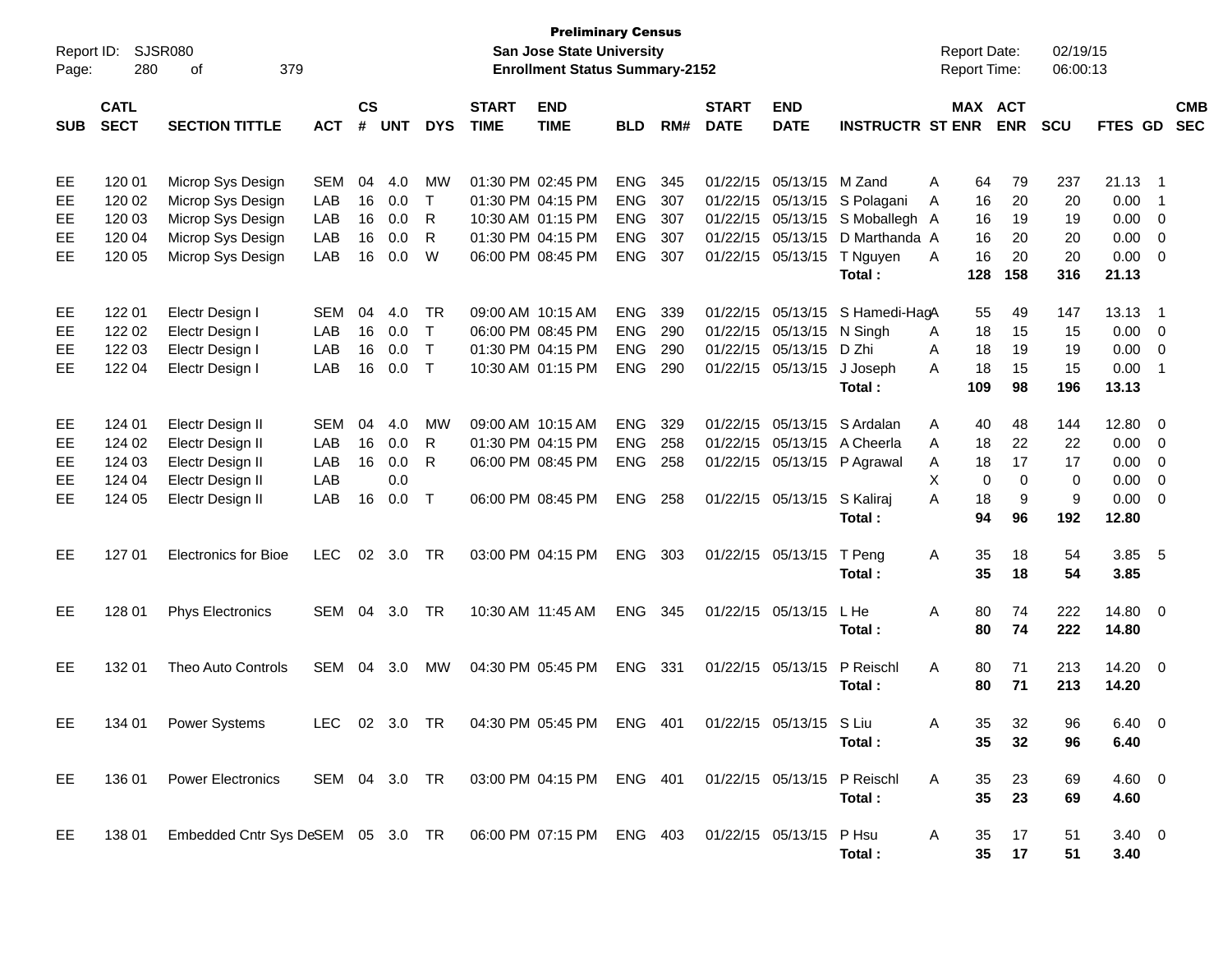| Page:            | Report ID: SJSR080<br>281  | 379<br>οf                                                                              |                                              |                |                   |                                        |                             | <b>Preliminary Census</b><br>San Jose State University<br><b>Enrollment Status Summary-2152</b> |                                        |                     |                                        |                                                                                        |                                                                      | <b>Report Date:</b><br><b>Report Time:</b>  |                         | 02/19/15<br>06:00:13   |                                                   |                           |  |
|------------------|----------------------------|----------------------------------------------------------------------------------------|----------------------------------------------|----------------|-------------------|----------------------------------------|-----------------------------|-------------------------------------------------------------------------------------------------|----------------------------------------|---------------------|----------------------------------------|----------------------------------------------------------------------------------------|----------------------------------------------------------------------|---------------------------------------------|-------------------------|------------------------|---------------------------------------------------|---------------------------|--|
| <b>SUB</b>       | <b>CATL</b><br><b>SECT</b> | <b>SECTION TITTLE</b>                                                                  | <b>ACT</b>                                   | <b>CS</b><br># | <b>UNT</b>        | <b>DYS</b>                             | <b>START</b><br><b>TIME</b> | <b>END</b><br><b>TIME</b>                                                                       | <b>BLD</b>                             | RM#                 | <b>START</b><br><b>DATE</b>            | <b>END</b><br><b>DATE</b>                                                              | <b>INSTRUCTR ST ENR</b>                                              |                                             | MAX ACT<br><b>ENR</b>   | <b>SCU</b>             |                                                   | <b>CMB</b><br>FTES GD SEC |  |
| EE               | 140 01                     | Prin of E & M Flds                                                                     | SEM 04                                       |                | 3.0               | <b>MW</b>                              |                             | 09:00 AM 10:15 AM                                                                               | <b>ENG</b>                             | 345                 |                                        | 01/22/15 05/13/15                                                                      | R Kwok<br>Total:                                                     | A<br>55<br>55                               | 45<br>45                | 135<br>135             | $9.05$ 1<br>9.05                                  |                           |  |
| EE               | 161 01                     | Digital Comm Sys                                                                       | LEC.                                         |                | 02 3.0            | TR                                     |                             | 01:30 PM 02:45 PM                                                                               | ENG                                    | 329                 |                                        | 01/22/15 05/13/15                                                                      | R Morelos-Za A<br>Total :                                            | 35<br>35                                    | 17<br>17                | 51<br>51               | $3.40 \ 0$<br>3.40                                |                           |  |
| <b>EE</b>        | 166 02                     | <b>CMOS Dgtl Circuits</b>                                                              | SEM 04 3.0                                   |                |                   | TR                                     |                             | 06:00 PM 07:15 PM                                                                               | ENG                                    | 303                 |                                        | 01/22/15 05/13/15                                                                      | S Oh<br>Total :                                                      | Α<br>35<br>35                               | 16<br>16                | 48<br>48               | $3.45$ 5<br>3.45                                  |                           |  |
| EE<br><b>EE</b>  | 17201<br>172 02            | Intro MicrowavesEngr SEM<br>Intro MicrowavesEngr SEM 04 3.0 TR                         |                                              | 04             | -3.0              |                                        |                             | 04:30 PM 05:45 PM                                                                               | <b>ENG</b>                             | 403                 | 01/22/15 05/13/15                      | 01/22/15 05/13/15                                                                      | R Kwok<br>Total:                                                     | X<br>0<br>A<br>35<br>35                     | 0<br>$\mathbf 1$<br>1   | 0<br>3<br>3            | $0.00 \t 0$<br>$0.20 \ 0$<br>0.20                 |                           |  |
| <b>EE</b>        | 174 01                     | INT ALG PR EBD SYS SEM 04 3.0                                                          |                                              |                |                   | MW                                     |                             | 07:30 PM 08:45 PM                                                                               | <b>ENG</b>                             | - 401               | 01/22/15 05/13/15                      |                                                                                        | T Nguyen<br>Total:                                                   | Α<br>35<br>35                               | 23<br>23                | 69<br>69               | $4.60 \ 0$<br>4.60                                |                           |  |
| EE               | 178 01                     | Dig Design w FPGAS SEM 04 3.0 TR                                                       |                                              |                |                   |                                        |                             | 07:30 PM 08:45 PM                                                                               | <b>ENG</b>                             | 403                 |                                        | 01/22/15 05/13/15                                                                      | E Crabill<br>Total :                                                 | 35<br>A<br>35                               | 20<br>20                | 60<br>60               | $4.00 \ 0$<br>4.00                                |                           |  |
| EE<br>EE<br>EE   | 180 01<br>180 02<br>180 03 | <b>Indiv Studies</b><br><b>Indiv Studies</b><br><b>Indiv Studies</b>                   | <b>SUP</b><br><b>SUP</b><br><b>SUP</b>       | 36<br>36<br>36 | 1.0<br>2.0<br>3.0 | <b>TBA</b><br><b>TBA</b><br><b>TBA</b> |                             |                                                                                                 |                                        |                     | 01/22/15 05/13/15<br>01/22/15 05/13/15 | 01/22/15 05/13/15                                                                      | Total:                                                               | 5<br>A<br>5<br>A<br>5<br>А<br>15            | 0<br>0<br>0<br>$\bf{0}$ | 0<br>0<br>0<br>0       | $0.00 \t 0$<br>$0.00 \t 0$<br>$0.00 \t 0$<br>0.00 |                           |  |
| EE.<br>EE<br>EE  |                            | 198A 01 EE Sr Dsgn Proj I<br>198A 02 EE Sr Dsgn Proj I<br>198A 03 EE Sr Dsgn Proj I    | LAB<br>LAB<br>LAB                            | 16<br>16<br>16 | 1.0<br>1.0<br>1.0 | F<br>F<br>F                            |                             | 10:00 AM 12:45 PM<br>10:00 AM 12:45 PM<br>10:00 AM 12:45 PM                                     | <b>ENG</b><br><b>ENG</b><br><b>ENG</b> | 244<br>244<br>- 244 |                                        | 01/22/15 05/13/15 D Parent<br>01/22/15 05/13/15 D Parent<br>01/22/15 05/13/15 D Parent | Total :                                                              | 15<br>A<br>15<br>A<br>15<br>A<br>45         | 19<br>15<br>15<br>49    | 19<br>15<br>15<br>49   | $1.27 \t 0$<br>$1.00 \t 0$<br>$1.00 \t 0$<br>3.27 |                           |  |
| EE<br>EE.<br>EE. |                            | 198B 01 EE Sr Dsgn Proj II<br>198B 02 EE Sr Dsgn Proj II<br>198B 03 EE Sr Dsgn Proj II | LAB<br>LAB<br>LAB 16 3.0 F                   | 16             | 3.0<br>16 3.0     | F<br>F                                 |                             | 01:30 PM 10:15 PM<br>01:30 PM 10:15 PM                                                          | <b>ENG</b>                             | 376<br>ENG 376      |                                        | 01/22/15 05/13/15 D Parent<br>01/22/15 05/13/15 P Hsu                                  | 01:30 PM 10:15 PM ENG 376 01/22/15 05/13/15 R Morelos-Za A<br>Total: | 15<br>Α<br>15 <sub>1</sub><br>A<br>15<br>45 | 23<br>15<br>13<br>51    | 69<br>45<br>39<br>153  | 4.60 0<br>$3.00 \ 0$<br>2.60 0<br>10.20           |                           |  |
| EE<br>EE<br>EE.  | 210 01<br>210 02<br>210 03 | <b>Linear Systems</b><br><b>Linear Systems</b><br><b>Linear Systems</b>                | SEM 05 3.0 TR<br>SEM 05 3.0<br>SEM 05 3.0 TR |                |                   | MW                                     |                             | 04:30 PM 05:45 PM<br>06:00 PM 07:15 PM<br>07:30 PM 08:45 PM                                     | ENG 345<br>ENG 331<br>ENG 345          |                     |                                        | 01/22/15 05/13/15 A Singh                                                              | 01/22/15 05/13/15 K Ghadiri<br>01/22/15 05/13/15 K Ghadiri<br>Total: | 30<br>A<br>30<br>A<br>30<br>A<br>90         | 13<br>35<br>27<br>75    | 39<br>105<br>81<br>225 | 3.20 12<br>8.75 35<br>6.75 27<br>18.70            |                           |  |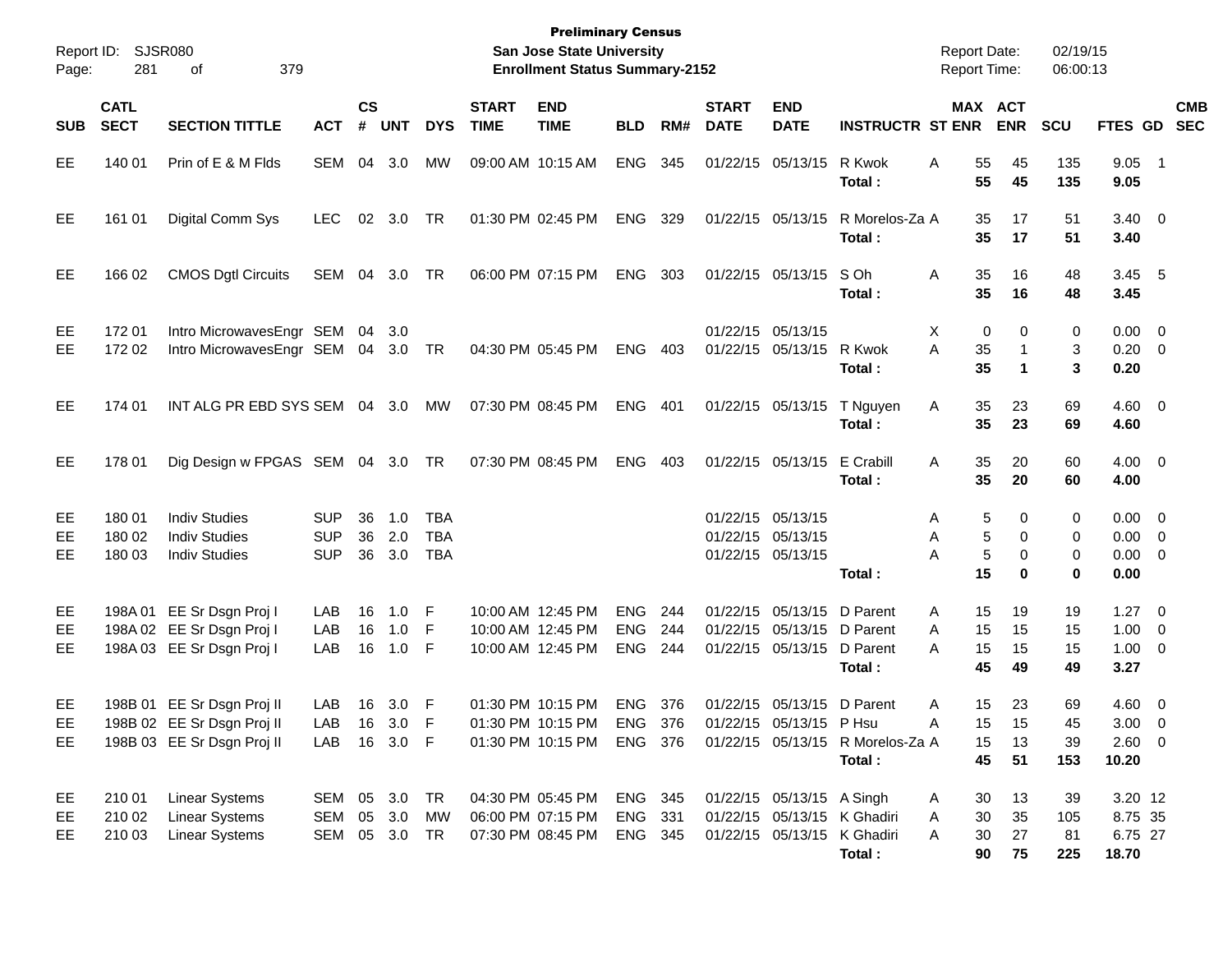| Report ID:<br>Page: | 282                        | SJSR080<br>379<br>οf                                                 |                          |                |                         |                       |                             | <b>Preliminary Census</b><br><b>San Jose State University</b><br><b>Enrollment Status Summary-2152</b> |                                        |                   |                                  |                                        |                                                | <b>Report Date:</b><br><b>Report Time:</b> |                                    | 02/19/15<br>06:00:13            |                                         |                          |
|---------------------|----------------------------|----------------------------------------------------------------------|--------------------------|----------------|-------------------------|-----------------------|-----------------------------|--------------------------------------------------------------------------------------------------------|----------------------------------------|-------------------|----------------------------------|----------------------------------------|------------------------------------------------|--------------------------------------------|------------------------------------|---------------------------------|-----------------------------------------|--------------------------|
| <b>SUB</b>          | <b>CATL</b><br><b>SECT</b> | <b>SECTION TITTLE</b>                                                | <b>ACT</b>               | <b>CS</b><br># | <b>UNT</b>              | <b>DYS</b>            | <b>START</b><br><b>TIME</b> | <b>END</b><br><b>TIME</b>                                                                              | <b>BLD</b>                             | RM#               | <b>START</b><br><b>DATE</b>      | <b>END</b><br><b>DATE</b>              | <b>INSTRUCTR ST ENR</b>                        |                                            | MAX ACT<br><b>ENR</b>              | <b>SCU</b>                      | FTES GD                                 | <b>CMB</b><br><b>SEC</b> |
| EE<br>EE<br>EЕ      | 221 01<br>221 02<br>221 03 | Prin of Semi Dev I<br>Prin of Semi Dev I<br>Prin of Semi Dev I       | SEM<br>SEM<br>SEM        | 05<br>05<br>05 | 3.0<br>3.0<br>3.0       | <b>TR</b><br>MW<br>MW |                             | 03:00 PM 04:15 PM<br>04:30 PM 05:45 PM<br>07:30 PM 08:45 PM                                            | <b>ENG</b><br><b>ENG</b><br><b>ENG</b> | 331<br>329<br>343 | 01/22/15<br>01/22/15<br>01/22/15 | 05/13/15<br>05/13/15<br>05/13/15       | L He<br>M Zoroofchi<br>M Zoroofchi A<br>Total: | 30<br>Α<br>30<br>A<br>35<br>95             | 11<br>51<br>16<br>78               | 33<br>153<br>48<br>234          | 2.75 11<br>12.75 51<br>3.95 15<br>19.45 |                          |
| EE                  | 223 01                     | Analog Int Ckts                                                      | SEM                      | 05             | 3.0                     | <b>TR</b>             |                             | 04:30 PM 05:45 PM                                                                                      | CL.                                    | 202               |                                  | 01/22/15 05/13/15                      | S Hamedi-HagA<br>Total:                        | 35<br>35                                   | 14<br>14                           | 42<br>42                        | 3.45 13<br>3.45                         |                          |
| EE                  | 224 01                     | Hi Speed CMOS Ckts SEM 05 3.0                                        |                          |                |                         | MW                    |                             | 07:30 PM 08:45 PM                                                                                      | <b>ENG</b>                             | 331               |                                  | 01/22/15 05/13/15                      | M Ahmadi<br>Total:                             | 55<br>A<br>55                              | 35<br>35                           | 105<br>105                      | 8.75 35<br>8.75                         |                          |
| EE                  | 230 01                     | <b>RFIC II</b>                                                       | <b>SEM</b>               | 05             | 3.0                     | <b>TR</b>             |                             | 07:30 PM 08:45 PM                                                                                      | <b>ENG</b>                             | 303               |                                  | 01/22/15 05/13/15                      | M Wang<br>Total:                               | 35<br>A<br>35                              | 12<br>12                           | 36<br>36                        | 3.00 12<br>3.00                         |                          |
| EE                  | 231 01                     | <b>Automat Contr Theo</b>                                            | SEM                      | 05             | 3.0                     | MW                    |                             | 06:00 PM 07:15 PM                                                                                      | <b>ENG</b>                             | 401               |                                  | 01/22/15 05/13/15                      | P Hsu<br>Total:                                | 35<br>Α<br>35                              | 8<br>8                             | 24<br>24                        | 2.00 8<br>2.00                          |                          |
| EE<br>EE            | 238 01<br>238 02           | Adv. Pwr. Electrncs.<br>Adv. Pwr. Electrncs.                         | <b>SEM</b><br>SEM        | 05<br>05       | 3.0<br>3.0              | TR                    |                             | 06:00 PM 07:15 PM                                                                                      | <b>ENG</b>                             | 301               |                                  | 01/22/15 05/13/15<br>01/22/15 05/13/15 | P Reischl<br>Total:                            | X<br>35<br>A<br>35                         | 0<br>0<br>11<br>11                 | 0<br>33<br>33                   | 0.00<br>2.75 11<br>2.75                 | $\overline{\phantom{0}}$ |
| EE<br>EE<br>EE      | 250 01<br>250 02<br>250 03 | Prob Ran Vari & St P<br>Prob Ran Vari & St P<br>Prob Ran Vari & St P | SEM<br>SEM<br><b>SEM</b> | 05<br>05       | 3.0<br>3.0<br>3.0       | MW<br><b>TR</b>       |                             | 03:00 PM 04:15 PM<br>06:00 PM 07:15 PM                                                                 | <b>ENG</b><br><b>ENG</b>               | 345<br>345        | 01/22/15                         | 05/13/15<br>01/22/15 05/13/15          | K Ghadiri<br>J Kamali<br>Total:                | 30<br>A<br>30<br>Α<br>X<br>60              | 37<br>12<br>0<br>$\mathbf 0$<br>49 | 111<br>36<br>$\mathbf 0$<br>147 | 9.25 37<br>3.00 12<br>0.00<br>12.25     | $\overline{\phantom{0}}$ |
| EE<br>EE            | 251 01<br>251 02           | Digital Comm Systems LEC<br>Digital Comm Systems LEC                 |                          | 02             | 3.0<br>3.0 <sub>5</sub> |                       |                             | 09:00 AM 11:45 AM                                                                                      | <b>ENG</b>                             | 403               |                                  | 01/22/15 05/13/15                      | J Kim<br>Total:                                | Χ<br>A<br>35<br>35                         | 0<br>0<br>12<br>12                 | 0<br>36<br>36                   | 0.00<br>3.00 12<br>3.00                 | $\overline{\phantom{0}}$ |
| EE                  |                            | 253 01 Signal Processing                                             |                          |                |                         |                       |                             | SEM 05 3.0 MW 04:30 PM 05:45 PM                                                                        | ENG                                    | 303               |                                  | 01/22/15 05/13/15 J Kim                | Total:                                         | A<br>35                                    | 35 -<br>14<br>14                   | 42<br>42                        | 3.50 14<br>3.50                         |                          |
| EE                  |                            | 254 01 Adaptive DSP                                                  | <b>SEM</b>               |                | 3.0                     |                       |                             |                                                                                                        |                                        |                   |                                  |                                        | Total:                                         | X                                          | 0<br>0<br>0<br>0                   | 0<br>0                          | $0.00 \t 0$<br>0.00                     |                          |
| EE                  |                            | 255 01 Wireless Comm                                                 |                          |                |                         |                       |                             | SEM 05 3.0 TR  07:30 PM 08:45 PM  ENG  331  01/22/15  05/13/15  J Kamali                               |                                        |                   |                                  |                                        | Total:                                         | A<br>55<br>55                              | 14<br>14                           | 42<br>42                        | 3.50 14<br>3.50                         |                          |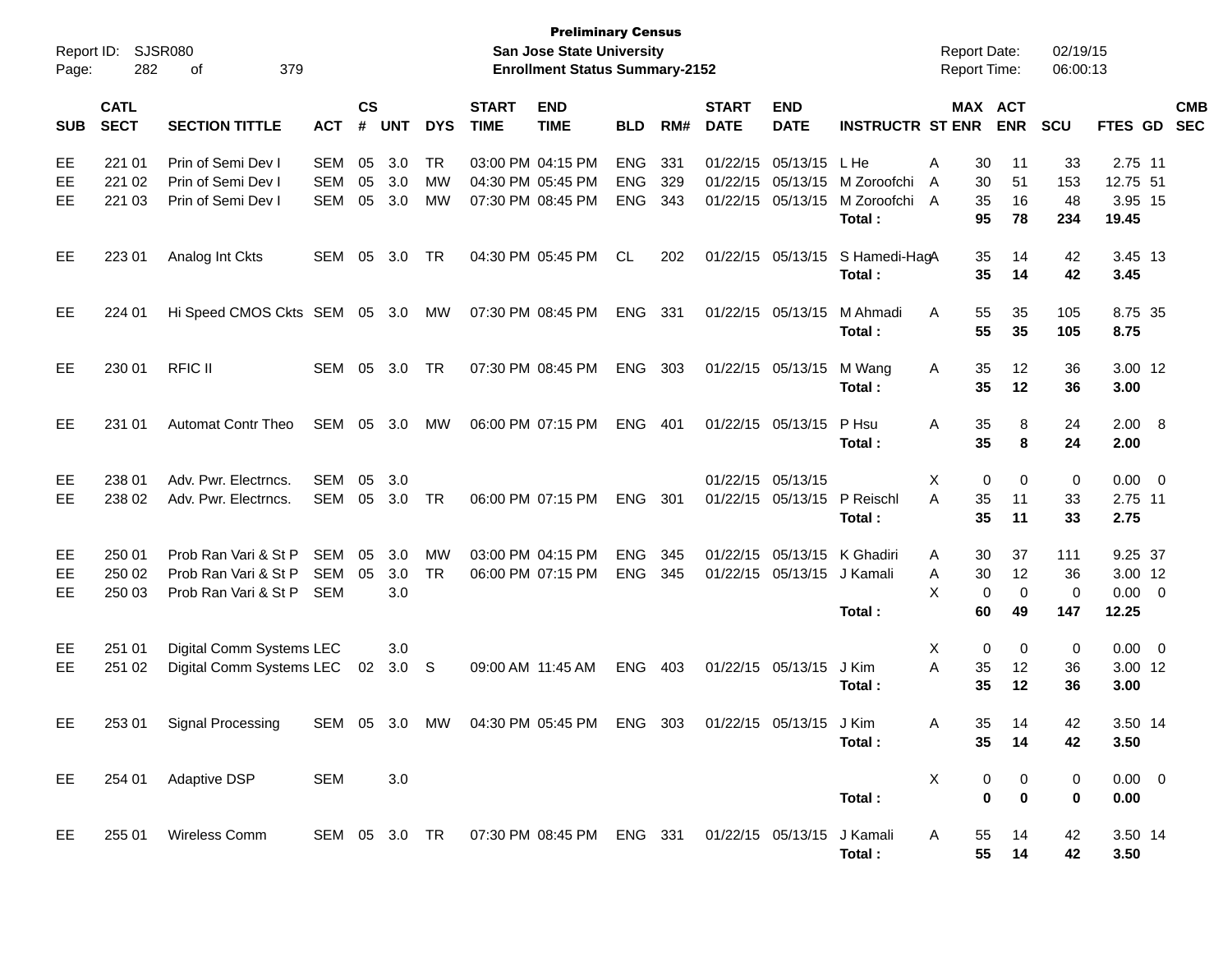| Report ID:<br>Page: | 283                        | <b>SJSR080</b><br>379<br>οf                                                        |                          |                    |            |            |                             | <b>Preliminary Census</b><br>San Jose State University<br><b>Enrollment Status Summary-2152</b> |                   |            |                               |                                        |                                                                                    | <b>Report Date:</b><br><b>Report Time:</b> |                       | 02/19/15<br>06:00:13 |                                  |                          |
|---------------------|----------------------------|------------------------------------------------------------------------------------|--------------------------|--------------------|------------|------------|-----------------------------|-------------------------------------------------------------------------------------------------|-------------------|------------|-------------------------------|----------------------------------------|------------------------------------------------------------------------------------|--------------------------------------------|-----------------------|----------------------|----------------------------------|--------------------------|
| <b>SUB</b>          | <b>CATL</b><br><b>SECT</b> | <b>SECTION TITTLE</b>                                                              | <b>ACT</b>               | $\mathsf{cs}$<br># | <b>UNT</b> | <b>DYS</b> | <b>START</b><br><b>TIME</b> | <b>END</b><br><b>TIME</b>                                                                       | <b>BLD</b>        | RM#        | <b>START</b><br><b>DATE</b>   | <b>END</b><br><b>DATE</b>              | <b>INSTRUCTR ST ENR</b>                                                            |                                            | MAX ACT<br><b>ENR</b> | <b>SCU</b>           | <b>FTES GD</b>                   | <b>CMB</b><br><b>SEC</b> |
| EE                  | 259 01                     | Selct Top in Sig Prc                                                               | SEM                      | 05                 | 3.0        | TR         |                             | 04:30 PM 05:45 PM                                                                               | CL                | 234        |                               | 01/22/15 05/13/15                      | <b>B</b> Sirkeci<br>Total:                                                         | Α<br>35<br>35                              | 13<br>13              | 39<br>39             | $2.90\quad 6$<br>2.90            |                          |
| EE                  | 260 01                     | <b>RFID Systems</b>                                                                | SEM                      | 05                 | 3.0        | МW         |                             | 07:30 PM 08:45 PM                                                                               | <b>ENG</b>        | 303        |                               | 01/22/15 05/13/15                      | R Morelos-Za A<br>Total:                                                           | 35<br>35                                   | 32<br>32              | 96<br>96             | 7.80 28<br>7.80                  |                          |
| EE                  | 270 01                     | Adv Logic Design                                                                   | SEM                      | 05                 | 3.0        | МW         |                             | 06:00 PM 07:15 PM                                                                               | <b>ENG</b>        | 329        |                               | 01/22/15 05/13/15                      | T Caohuu<br>Total:                                                                 | Α<br>35<br>35                              | 36<br>36              | 108<br>108           | 9.00 36<br>9.00                  |                          |
| EE                  | 271 01                     | <b>Digital Sys Design</b>                                                          | SEM                      | 05                 | 3.0        | МW         |                             | 06:00 PM 07:15 PM                                                                               | <b>ENG</b>        | 343        |                               | 01/22/15 05/13/15                      | T Le<br>Total:                                                                     | 55<br>Α<br>55                              | 62<br>62              | 186<br>186           | 15.50 62<br>15.50                |                          |
| EE                  | 272 01                     | <b>SOC DESIGN</b>                                                                  | SEM                      | 05                 | 3.0        | МW         |                             | 07:30 PM 08:45 PM                                                                               | <b>ENG</b>        | 345        |                               | 01/22/15 05/13/15                      | M Jones<br>Total:                                                                  | 55<br>A<br>55                              | 38<br>38              | 114<br>114           | 9.50 38<br>9.50                  |                          |
| EE<br>EE            | 275 01<br>275 02           | Adv Comp Architect<br>Adv Comp Architect                                           | <b>SEM</b><br><b>SEM</b> | 05                 | 3.0<br>3.0 | TR         |                             | 06:00 PM 07:15 PM                                                                               | <b>BBC</b>        | 102        |                               | 01/22/15 05/13/15                      | T Caohuu<br>Total:                                                                 | Х<br>0<br>55<br>A<br>55                    | 0<br>42<br>42         | 0<br>126<br>126      | $0.00 \t 0$<br>10.50 42<br>10.50 |                          |
| EE                  |                            | 276B 01 MultiCoreArchs                                                             | <b>SEM</b>               |                    | 3.0        |            |                             |                                                                                                 |                   |            |                               |                                        | Total:                                                                             | X<br>0<br>0                                | 0<br>$\bf{0}$         | 0<br>0               | $0.00 \t 0$<br>0.00              |                          |
| EE                  | 278 01                     | Dig Des DSP/Comm                                                                   | SEM                      | 04                 | 3.0        | MW         |                             | 04:30 PM 05:45 PM                                                                               | <b>ENG</b>        | 339        |                               | 01/22/15 05/13/15                      | C Choo<br>Total:                                                                   | 55<br>Α<br>55                              | 32<br>32              | 96<br>96             | 8.00 32<br>8.00                  |                          |
| EE                  | 281 01                     | Internetworking                                                                    | SEM                      | 04                 | 3.0        | TR         |                             | 04:30 PM 05:45 PM                                                                               | <b>ENG</b>        | 331        |                               | 01/22/15 05/13/15                      | F Lin<br>Total:                                                                    | 80<br>Α<br>80                              | 75<br>75              | 225<br>225           | 18.70 74<br>18.70                |                          |
| EE<br>EE            | 28301<br>28302             | Broadband Comm Nt<br>Broadband Comm Nt SEM                                         | SEM                      | 04<br>04           | 3.0<br>3.0 | МW<br>МW   |                             | 04:30 PM 05:45 PM<br>01:30 PM 02:45 PM                                                          | <b>ENG</b><br>CL. | 345<br>222 |                               | 01/22/15 05/13/15<br>01/22/15 05/13/15 | N Mir<br>N Mir<br>Total :                                                          | 80<br>A<br>80<br>A                         | 82<br>82<br>160 164   | 246<br>246<br>492    | 20.50 82<br>20.50 82<br>41.00    |                          |
| EE                  | 284 01                     | Voice & Data Net                                                                   |                          |                    |            |            |                             |                                                                                                 |                   |            |                               |                                        | SEM 05 3.0 MW 06:00 PM 07:15 PM ENG 345 01/22/15 05/13/15 B Venkatrama A<br>Total: | 80<br>80                                   | 52<br>52              | 156<br>156           | 13.00 52<br>13.00                |                          |
| EE,<br>EE           | 287 01<br>287 02           | ASIC CMOS Design SEM 05 3.0<br>ASIC CMOS Design SEM 05 3.0 MW 04:30 PM 05:45 PM CL |                          |                    |            |            |                             |                                                                                                 |                   |            | 222 01/22/15 05/13/15 M Jones | 01/22/15 05/13/15                      | Total:                                                                             | 0<br>X<br>A<br>80<br>80                    | 0<br>81<br>81         | 0<br>243<br>243      | $0.00 \t 0$<br>20.25 81<br>20.25 |                          |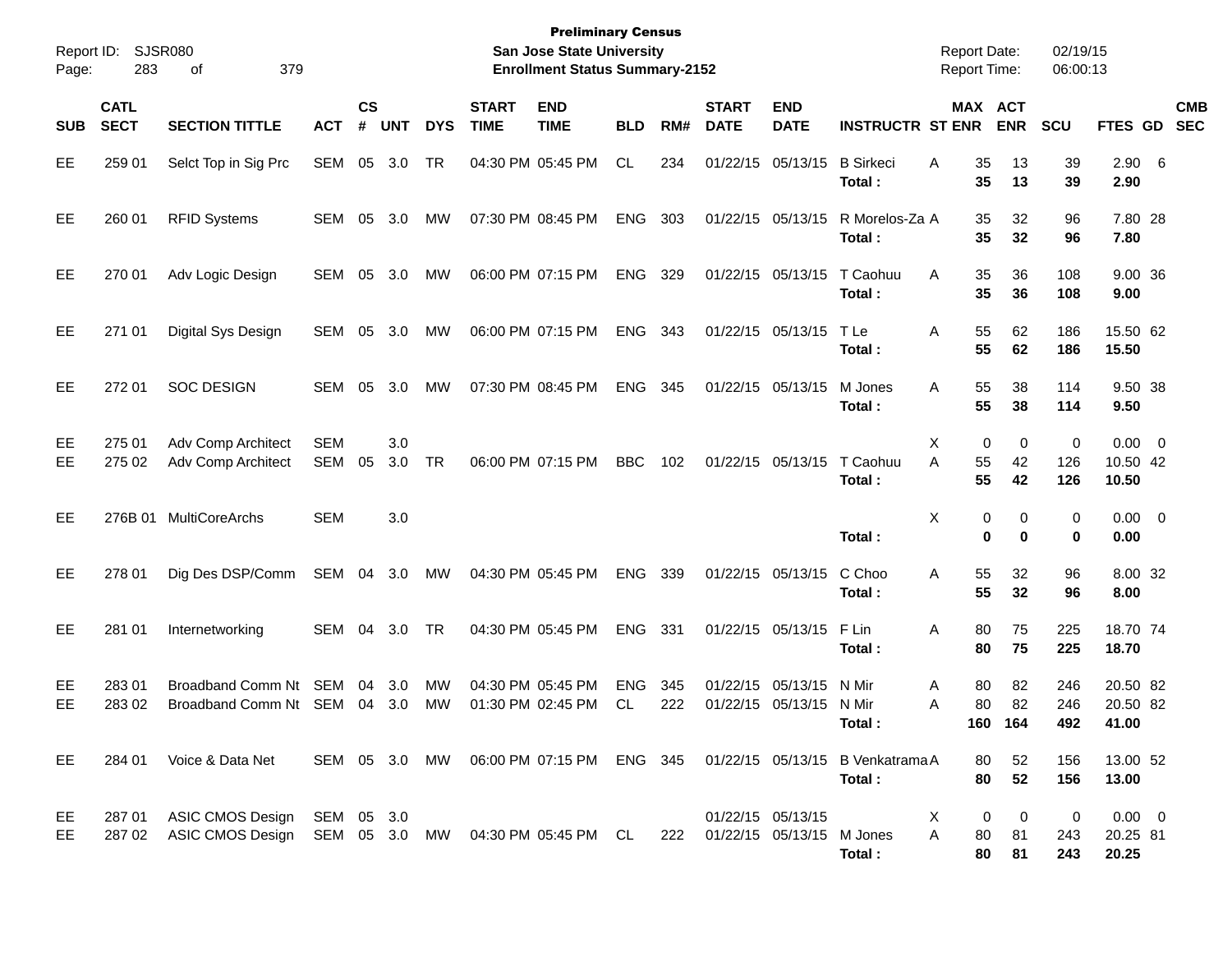| Page:      | Report ID: SJSR080<br>284  | 379<br>οf                        |            |                    |            |            |                             | <b>Preliminary Census</b><br><b>San Jose State University</b><br><b>Enrollment Status Summary-2152</b> |            |     |                             |                             |                                 |   | <b>Report Date:</b><br><b>Report Time:</b> |                       | 02/19/15<br>06:00:13 |                     |                          |
|------------|----------------------------|----------------------------------|------------|--------------------|------------|------------|-----------------------------|--------------------------------------------------------------------------------------------------------|------------|-----|-----------------------------|-----------------------------|---------------------------------|---|--------------------------------------------|-----------------------|----------------------|---------------------|--------------------------|
| <b>SUB</b> | <b>CATL</b><br><b>SECT</b> | <b>SECTION TITTLE</b>            | <b>ACT</b> | $\mathsf{cs}$<br># | <b>UNT</b> | <b>DYS</b> | <b>START</b><br><b>TIME</b> | <b>END</b><br><b>TIME</b>                                                                              | <b>BLD</b> | RM# | <b>START</b><br><b>DATE</b> | <b>END</b><br><b>DATE</b>   | <b>INSTRUCTR ST ENR</b>         |   |                                            | MAX ACT<br><b>ENR</b> | <b>SCU</b>           | FTES GD             | <b>CMB</b><br><b>SEC</b> |
| EE         | 288 01                     | Data Cony for AMS                | <b>LEC</b> | 02                 | 3.0        | MW         |                             | 06:00 PM 07:15 PM                                                                                      | <b>ENG</b> | 303 |                             | 01/22/15 05/13/15           | S Ardalan<br>Total :            | Α | 35<br>35                                   | 16<br>16              | 48<br>48             | 3.90 14<br>3.90     |                          |
| EE.        |                            | 290R 01 Thesis/Project Sup       | <b>SUP</b> |                    | 1.0        |            |                             |                                                                                                        |            |     |                             |                             | Total :                         | X | 0<br>0                                     | $\mathbf 0$<br>0      | 0<br>0               | $0.00 \t 0$<br>0.00 |                          |
| EE         | 295 01                     | <b>Technical Writing</b>         | <b>LEC</b> | 03                 | 3.0        | <b>TR</b>  |                             | 06:00 PM 07:15 PM                                                                                      | <b>ENG</b> | 341 |                             |                             | 01/22/15 05/13/15 E Moriarty    | A | 40                                         | 14                    | 42                   | 3.50 14             |                          |
| EE         | 295 02                     | <b>Technical Writing</b>         | <b>LEC</b> | 03                 | 3.0        | <b>TR</b>  |                             | 10:30 AM 11:45 AM                                                                                      | <b>ENG</b> | 303 |                             |                             | 01/22/15 05/13/15 J Freeman     | A | 40                                         | 40                    | 120                  | 10.00 40            |                          |
| EE         | 295 03                     | <b>Technical Writing</b>         | <b>LEC</b> | 03                 | 3.0        | <b>TR</b>  |                             | 04:30 PM 05:45 PM                                                                                      | <b>ENG</b> | 301 |                             |                             | 01/22/15 05/13/15 E Moriarty    | A | 40                                         | 34                    | 102                  | 8.50 34             |                          |
| EE         | 295 04                     | <b>Technical Writing</b>         | <b>LEC</b> | 03                 | 3.0        | <b>TR</b>  |                             | 01:30 PM 02:45 PM                                                                                      | <b>ENG</b> | 345 |                             |                             | 01/22/15 05/13/15 J Freeman     | A | 40                                         | 38                    | 114                  | 9.50 38             |                          |
| EE         | 295 05                     | <b>Technical Writing</b>         | <b>LEC</b> | 03                 | 3.0        | <b>MW</b>  |                             | 12:00 PM 01:15 PM                                                                                      | <b>ENG</b> | 345 |                             | 01/22/15 05/13/15 M Jones   |                                 | A | 40                                         | 32                    | 96                   | 8.00 32             |                          |
| EE.        | 295 06                     | <b>Technical Writing</b>         | <b>LEC</b> | 03                 | 3.0        | <b>MW</b>  |                             | 03:00 PM 04:15 PM                                                                                      | <b>MH</b>  | 423 |                             | 01/22/15 05/13/15           | J Freeman                       | A | 40                                         | 39                    | 117                  | 9.75 39             |                          |
|            |                            |                                  |            |                    |            |            |                             |                                                                                                        |            |     |                             |                             | Total:                          |   | 240                                        | 197                   | 591                  | 49.25               |                          |
| EE         | 297A01                     | <b>MSEE Project Proposa LAB</b>  |            | 16                 | 3.0        | F          |                             | 12:30 PM 09:00 PM                                                                                      | <b>ENG</b> | 345 |                             | 01/22/15 05/13/15           | T Le                            | Α | 10                                         | 31                    | 93                   | 7.75 31             |                          |
| EE         | 297A 02                    | <b>MSEE Project Proposa LAB</b>  |            | 16                 | 3.0        | F          |                             | 12:30 PM 09:00 PM                                                                                      | <b>ENG</b> | 345 |                             |                             | 01/22/15 05/13/15 S Ardalan     | A | 10                                         | 32                    | 96                   | 8.00 32             |                          |
| EE.        |                            | 297A 03 MSEE Project Proposa LAB |            | 16                 | 3.0        | F          |                             | 12:30 PM 09:00 PM                                                                                      | <b>ENG</b> | 345 |                             |                             | 01/22/15 05/13/15 S Hamedi-HagA |   | 10                                         | 33                    | 99                   | 8.25 33             |                          |
|            |                            |                                  |            |                    |            |            |                             |                                                                                                        |            |     |                             |                             | Total:                          |   | 30                                         | 96                    | 288                  | 24.00               |                          |
|            |                            |                                  |            |                    |            |            |                             |                                                                                                        |            |     |                             |                             |                                 |   |                                            |                       |                      |                     |                          |
| EE         | 297B 01                    | <b>MSEE Project</b>              | LAB        | 16                 | 3.0        | S          |                             | 12:30 PM 09:00 PM                                                                                      | <b>ENG</b> | 345 |                             | 01/22/15 05/13/15           | TLe                             | A | 10                                         | 13                    | 39                   | 3.25 13             |                          |
| EE         |                            | 297B 02 MSEE Project             | LAB        | 16                 | 3.0        | S          |                             | 12:30 PM 09:00 PM                                                                                      | <b>ENG</b> | 345 |                             | 01/22/15 05/13/15 N Mir     |                                 | A | 10                                         | 13                    | 39                   | 3.25 13             |                          |
| EE         |                            | 297B 03 MSEE Project             | LAB        | 16                 | 3.0        | S          |                             | 12:30 PM 09:00 PM                                                                                      | <b>ENG</b> | 345 |                             | 01/22/15 05/13/15           | L He                            | A | 10                                         | $12 \,$               | 36                   | 3.00 12             |                          |
| EE         |                            | 297B 04 MSEE Project             | LAB        | 16                 | 3.0        | S          |                             | 12:30 PM 09:00 PM                                                                                      | <b>ENG</b> | 345 |                             |                             | 01/22/15 05/13/15 S Ardalan     | A | 10                                         | 15                    | 45                   | 3.75 15             |                          |
| EE         |                            | 297B 05 MSEE Project             | LAB        | 16                 | 3.0        | S          |                             | 12:30 PM 09:00 PM                                                                                      | <b>ENG</b> | 345 |                             |                             | 01/22/15 05/13/15 T Caohuu      | A | 10                                         | 15                    | 45                   | 3.75 15             |                          |
| EE         |                            | 297B 06 MSEE Project             | LAB        | 16                 | 3.0        | S          |                             | 12:30 PM 09:00 PM                                                                                      | <b>ENG</b> | 345 |                             |                             | 01/22/15 05/13/15 S Hamedi-HagA |   | 10                                         | 15                    | 45                   | 3.75 15             |                          |
| EE         | 297B 07                    | <b>MSEE Project</b>              | LAB        | 16                 | 3.0        | S          |                             | 12:30 PM 09:00 PM                                                                                      | <b>ENG</b> | 345 |                             | 01/22/15 05/13/15 B Sirkeci |                                 | A | 10                                         | 14                    | 42                   | 3.50 14             |                          |
| EE         |                            | 297B 08 MSEE Project             | LAB        | 16                 | 3.0        | S          |                             | 12:30 PM 09:00 PM                                                                                      | <b>ENG</b> | 345 |                             | 01/22/15 05/13/15 C Choo    |                                 | A | 10                                         | 15                    | 45                   | 3.75 15             |                          |
| EE         |                            | 297B 09 MSEE Project             | LAB        | 16                 | 3.0        | S          |                             | 12:30 PM 09:00 PM                                                                                      | <b>ENG</b> | 345 |                             | 01/22/15 05/13/15 A Singh   |                                 | A | 10                                         | 14                    | 42                   | 3.50 14             |                          |
| EE         |                            | 297B 10 MSEE Project             | LAB        | 16                 | 3.0        | S          |                             | 12:30 PM 09:00 PM                                                                                      | <b>ENG</b> | 345 |                             | 01/22/15 05/13/15           | U Strasilla                     | A | 10                                         | 15                    | 45                   | 3.75 15             |                          |
|            |                            |                                  |            |                    |            |            |                             |                                                                                                        |            |     |                             |                             | Total :                         |   | 100                                        | 141                   | 423                  | 35.25               |                          |
|            |                            |                                  |            |                    |            |            |                             |                                                                                                        |            |     |                             |                             |                                 |   |                                            |                       |                      |                     |                          |
| EE         | 298 01                     | Spec Prob                        | <b>SUP</b> |                    | 25 3.0     | TBA        |                             |                                                                                                        |            |     |                             | 01/22/15 05/13/15 R Chen    |                                 | Α | -1                                         |                       | 3                    | $0.25$ 1            |                          |
| EE         | 298 02                     | Spec Prob                        | <b>SUP</b> |                    | 25 1.0     | <b>TBA</b> |                             |                                                                                                        |            |     |                             | 01/22/15 05/13/15 R Chen    |                                 | Α | 5                                          | 0                     | 0                    | $0.00 \t 0$         |                          |
|            |                            |                                  |            |                    |            |            |                             |                                                                                                        |            |     |                             |                             | Total:                          |   | 6                                          | $\mathbf 1$           | 3                    | 0.25                |                          |
| EE         | 298101                     | EE Internship Experi             | <b>SUP</b> |                    | 48 1.0     | TBA        |                             |                                                                                                        |            |     |                             | 01/22/15 05/13/15 R Chen    |                                 | A | 5                                          |                       | $\mathbf{1}$         | $0.08$ 1            |                          |
| EE         | 298102                     | EE Internship Experi             | <b>SUP</b> |                    | 48 2.0     | <b>TBA</b> |                             |                                                                                                        |            |     |                             | 01/22/15 05/13/15 R Chen    |                                 | Α | 5                                          | 0                     | 0                    | $0.00 \t 0$         |                          |
| EE         |                            | 298I 03 EE Internship Experi     | SUP 48 3.0 |                    |            | TBA        |                             |                                                                                                        |            |     |                             | 01/22/15 05/13/15 R Chen    |                                 | A | 35                                         | 40                    | 120                  | 10.00 40            |                          |
|            |                            |                                  |            |                    |            |            |                             |                                                                                                        |            |     |                             |                             | Total:                          |   | 45                                         | 41                    | 121                  | 10.08               |                          |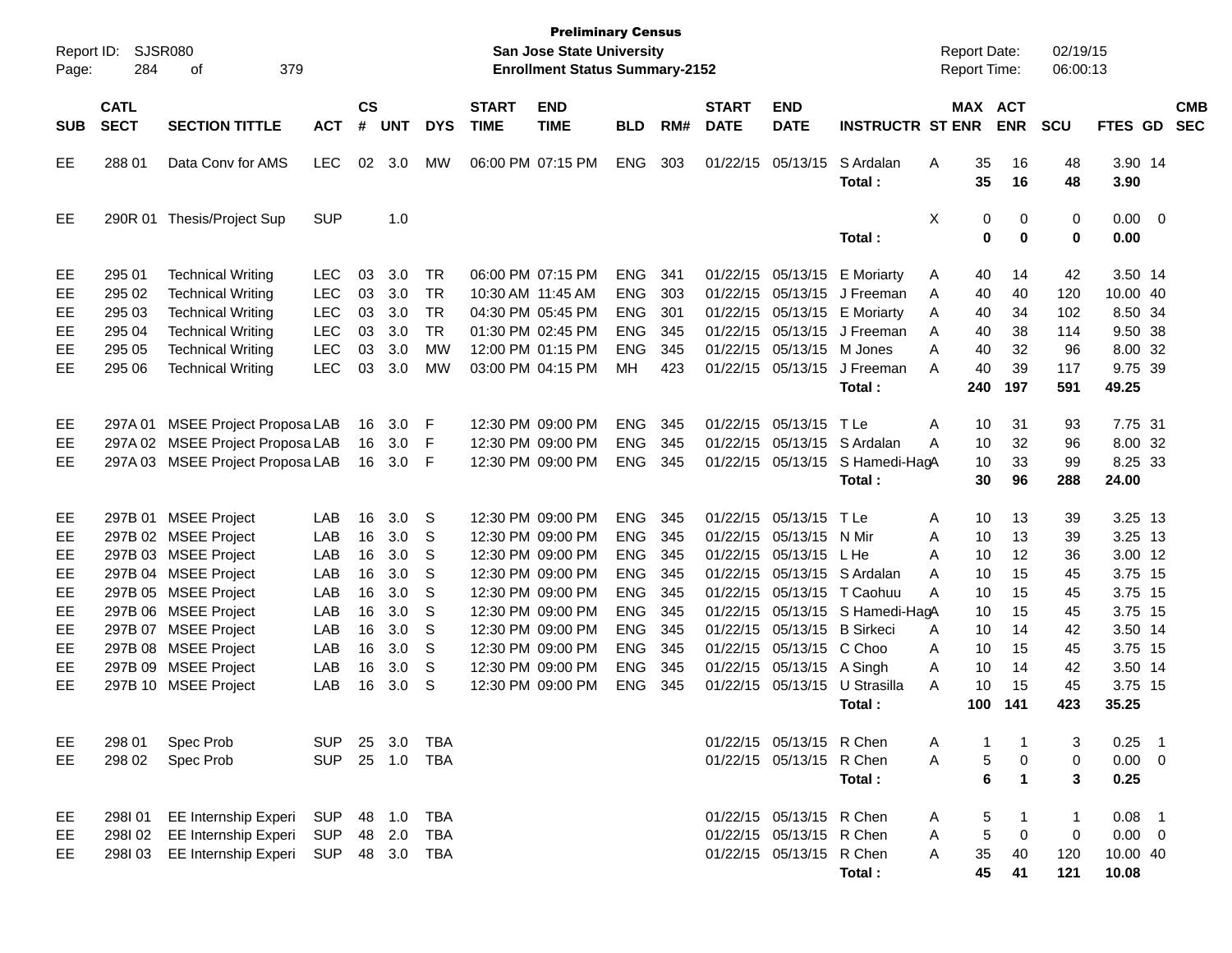| Report ID:<br>Page: | 285                        | SJSR080<br>379<br>оf          |            |                    |            |            |                             | <b>Preliminary Census</b><br><b>San Jose State University</b><br><b>Enrollment Status Summary-2152</b> |            |     |                             |                                                  |                                                       |   | <b>Report Date:</b><br><b>Report Time:</b> |                                  | 02/19/15<br>06:00:13        |                                     |                |                          |
|---------------------|----------------------------|-------------------------------|------------|--------------------|------------|------------|-----------------------------|--------------------------------------------------------------------------------------------------------|------------|-----|-----------------------------|--------------------------------------------------|-------------------------------------------------------|---|--------------------------------------------|----------------------------------|-----------------------------|-------------------------------------|----------------|--------------------------|
| <b>SUB</b>          | <b>CATL</b><br><b>SECT</b> | <b>SECTION TITTLE</b>         | <b>ACT</b> | $\mathsf{cs}$<br># | <b>UNT</b> | <b>DYS</b> | <b>START</b><br><b>TIME</b> | <b>END</b><br><b>TIME</b>                                                                              | <b>BLD</b> | RM# | <b>START</b><br><b>DATE</b> | <b>END</b><br><b>DATE</b>                        | <b>INSTRUCTR ST ENR</b>                               |   | MAX                                        | <b>ACT</b><br><b>ENR</b>         | <b>SCU</b>                  | FTES GD                             |                | <b>CMB</b><br><b>SEC</b> |
| <b>EE</b>           | 299A 01                    | MSEE Thesis Proposal SUP      |            |                    | 25 3.0     | - F        |                             | 12:30 PM 09:00 PM                                                                                      | <b>ENG</b> | 345 | 01/22/15                    | 05/13/15                                         | T Le<br>Total:                                        | A | $5\overline{)}$<br>5                       | 4<br>4                           | 12<br>12                    | 1.00<br>1.00                        | $\overline{4}$ |                          |
| EE.                 | 299B 01                    | <b>MSEE Thesis</b>            | <b>SUP</b> | 25                 | 3.0        | TBA        |                             |                                                                                                        |            |     | 01/22/15                    | 05/13/15                                         | T Le<br>Total:                                        | A | 10<br>10                                   | $\overline{2}$<br>$\overline{2}$ | 6<br>6                      | $0.50 \quad 2$<br>0.50              |                |                          |
|                     | Department :               | <b>Electrical Engineering</b> |            |                    |            |            |                             |                                                                                                        |            |     |                             | <b>Lower Division:</b><br><b>Upper Division:</b> | <b>Department Total:</b><br><b>Graduate Division:</b> |   | 3567<br>455<br>1351<br>1761                | 3078<br>390<br>1241<br>1447      | 8113<br>837<br>2937<br>4339 | 613.28<br>55.85<br>196.70<br>360.73 |                |                          |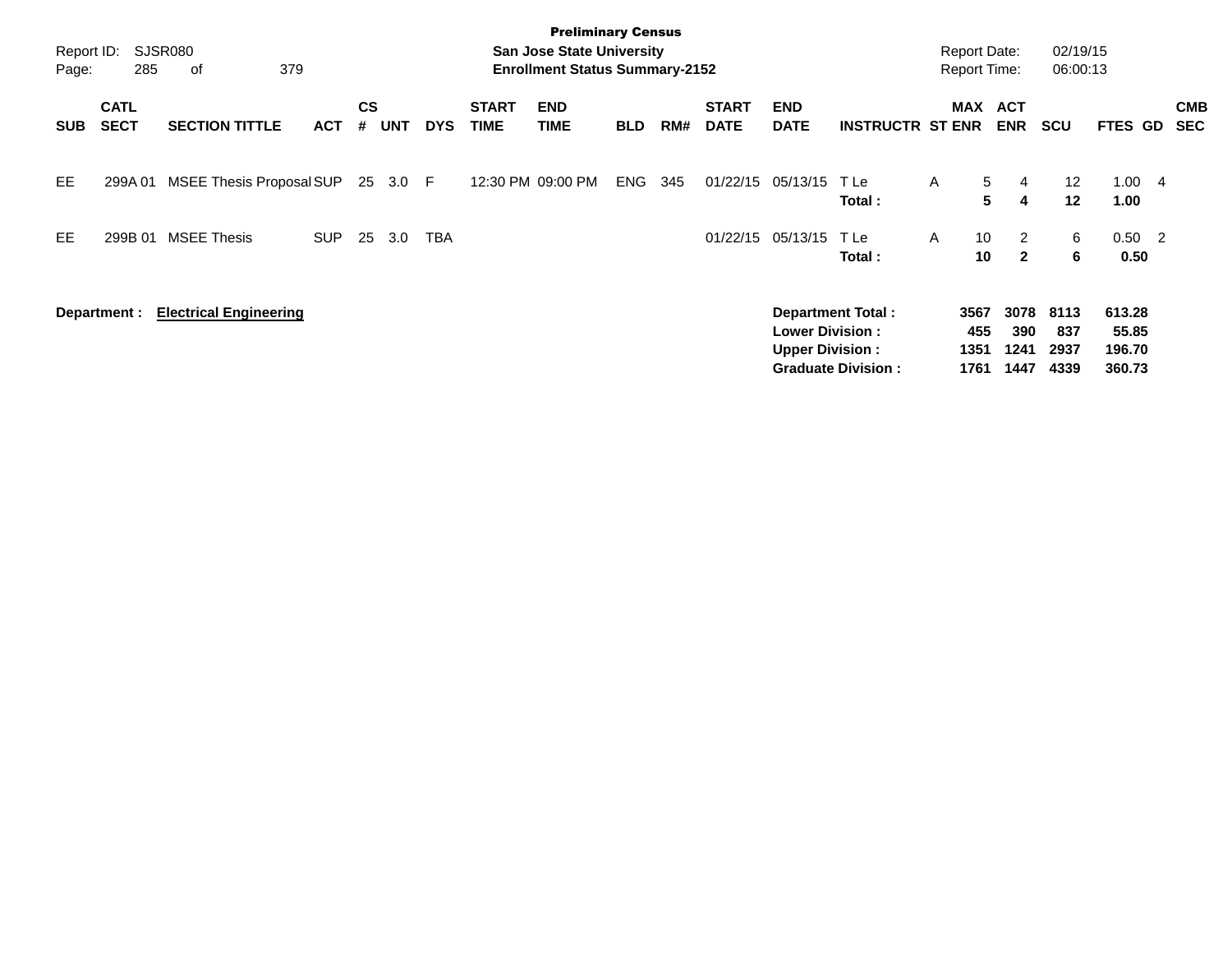| Report ID:<br>Page: | 286                        | SJSR080<br>379<br>οf          |            |                    |            |            |                             | <b>Preliminary Census</b><br><b>San Jose State University</b><br><b>Enrollment Status Summary-2152</b> |            |     |                             |                            |                             |                | <b>Report Date:</b><br><b>Report Time:</b> |                | 02/19/15<br>06:00:13 |                |     |                          |
|---------------------|----------------------------|-------------------------------|------------|--------------------|------------|------------|-----------------------------|--------------------------------------------------------------------------------------------------------|------------|-----|-----------------------------|----------------------------|-----------------------------|----------------|--------------------------------------------|----------------|----------------------|----------------|-----|--------------------------|
| <b>SUB</b>          | <b>CATL</b><br><b>SECT</b> | <b>SECTION TITTLE</b>         | <b>ACT</b> | $\mathsf{cs}$<br># | <b>UNT</b> | <b>DYS</b> | <b>START</b><br><b>TIME</b> | <b>END</b><br><b>TIME</b>                                                                              | <b>BLD</b> | RM# | <b>START</b><br><b>DATE</b> | <b>END</b><br><b>DATE</b>  | <b>INSTRUCTR ST ENR</b>     |                | MAX ACT                                    | <b>ENR</b>     | <b>SCU</b>           | FTES GD        |     | <b>CMB</b><br><b>SEC</b> |
| <b>College</b>      |                            | <b>Engineering</b>            |            |                    |            |            |                             |                                                                                                        |            |     |                             |                            |                             |                |                                            |                |                      |                |     |                          |
| Department :        |                            | <b>General Engineering</b>    |            |                    |            |            |                             |                                                                                                        |            |     |                             |                            |                             |                |                                            |                |                      |                |     |                          |
| ENGR                | 8Q 01                      | <b>Engineering Success</b>    | ACT        |                    | 1.0        |            |                             |                                                                                                        |            |     |                             |                            |                             | X              | 0                                          | 0              | 0                    | 0.00           | - 0 |                          |
| <b>ENGR</b>         | 8Q 02                      | <b>Engineering Success</b>    | ACT        |                    | 1.0        |            |                             |                                                                                                        |            |     |                             |                            | Total:                      | X              | 0<br>0                                     | 0<br>0         | 0<br>0               | 0.00<br>0.00   | - 0 |                          |
| ENGR 1001           |                            | Intro to Engr                 | SEM        | 05                 | 3.0        | МW         |                             | 08:00 AM 08:50 AM                                                                                      | <b>ENG</b> | 189 | 01/22/15                    | 05/13/15                   | J Warecki                   | A              | 200                                        | 149            | 298                  | 29.80          | 0   |                          |
| ENGR 1002           |                            | Intro to Engr                 | <b>SEM</b> | 05                 | 3.0        | МW         |                             | 01:30 PM 02:20 PM                                                                                      | MD         | 101 | 01/22/15                    | 05/13/15                   | K Youssefi                  | Α              | 300                                        | 240            | 480                  | 48.00          | 0   |                          |
| ENGR 1003           |                            | Intro to Engr                 | LAB        | 16                 | 0.0        | F          |                             | 09:00 AM 11:45 AM                                                                                      | <b>ENG</b> | 391 | 01/22/15                    | 05/13/15                   | K Youssefi                  | A              | 24                                         | 23             | 23                   | 0.00           | 0   |                          |
| ENGR 1004           |                            | Intro to Engr                 | LAB        | 16                 | 0.0        | F          |                             | 09:00 AM 11:45 AM                                                                                      | <b>ENG</b> | 393 | 01/22/15                    | 05/13/15                   | S Sepka                     | A              | 24                                         | 24             | 24                   | 0.00           | 0   |                          |
| ENGR 1005           |                            | Intro to Engr                 | LAB        | 16                 | 0.0        | F          |                             | 12:30 PM 03:15 PM                                                                                      | <b>ENG</b> | 391 | 01/22/15                    | 05/13/15                   | K Kamau-Dev <del>e</del> A  |                | 24                                         | 21             | 21                   | 0.00           | 0   |                          |
| ENGR 1006           |                            | Intro to Engr                 | LAB        | 16                 | 0.0        | F          |                             | 12:30 PM 03:15 PM                                                                                      | <b>ENG</b> | 393 | 01/22/15                    | 05/13/15                   | J Valencia                  | A              | 24                                         | 25             | 25                   | 0.00           | 0   |                          |
| ENGR 1007           |                            | Intro to Engr                 | LAB        | 16                 | 0.0        | R          |                             | 09:00 AM 11:45 AM                                                                                      | <b>ENG</b> | 393 | 01/22/15                    | 05/13/15                   | L Vazquez Ta A              |                | 24                                         | 23             | 23                   | 0.00           | 0   |                          |
| <b>ENGR 1008</b>    |                            | Intro to Engr                 | LAB        | 16                 | 0.0        | R          |                             | 12:00 PM 02:45 PM                                                                                      | <b>ENG</b> | 391 | 01/22/15                    | 05/13/15                   | J Warecki                   | A              | 24                                         | 23             | 23                   | 0.00           | 0   |                          |
| ENGR 10 09          |                            | Intro to Engr                 | LAB        | 16                 | 0.0        | R          |                             | 03:00 PM 05:45 PM                                                                                      | <b>ENG</b> | 391 | 01/22/15                    | 05/13/15                   | J Warecki                   | A              | 24                                         | 21             | 21                   | 0.00           | 0   |                          |
| ENGR 1010           |                            | Intro to Engr                 | LAB        | 16                 | 0.0        | R          |                             | 06:00 PM 08:45 PM                                                                                      | <b>ENG</b> | 391 | 01/22/15                    | 05/13/15                   | J Valencia                  | A              | 24                                         | 22             | 22                   | 0.00           | 0   |                          |
| ENGR 1011           |                            | Intro to Engr                 | LAB        | 16                 | 0.0        | R          |                             | 12:00 PM 02:45 PM                                                                                      | <b>ENG</b> | 393 | 01/22/15                    | 05/13/15                   | S Duorah                    | A              | 24                                         | 24             | 24                   | 0.00           | 0   |                          |
| <b>ENGR 1012</b>    |                            | Intro to Engr                 | LAB        | 16                 | 0.0        |            |                             | 09:00 AM 11:45 AM                                                                                      | <b>ENG</b> | 391 | 01/22/15                    |                            | 05/13/15 S Duorah           | A              | 24                                         | 23             | 23                   | 0.00           | 0   |                          |
| <b>ENGR 1013</b>    |                            | Intro to Engr                 | LAB        | 16                 | 0.0        | Т          |                             | 12:00 PM 02:45 PM                                                                                      | <b>ENG</b> | 391 | 01/22/15                    |                            | 05/13/15 S Duorah           | A              | 24                                         | 24             | 24                   | 0.00           | 0   |                          |
| ENGR 1014           |                            | Intro to Engr                 | LAB        | 16                 | 0.0        | Т          |                             | 03:00 PM 05:45 PM                                                                                      | <b>ENG</b> | 391 | 01/22/15                    |                            | 05/13/15 J Warecki          | A              | 24                                         | 24             | 24                   | 0.00           | 0   |                          |
| <b>ENGR 1015</b>    |                            | Intro to Engr                 | LAB        |                    | 0.0        |            |                             |                                                                                                        |            |     |                             |                            |                             | х              | 0                                          | 0              | 0                    | 0.00           | 0   |                          |
| <b>ENGR 1016</b>    |                            | Intro to Engr                 | LAB        | 16                 | 0.0        | т          |                             | 06:00 PM 08:45 PM                                                                                      | <b>ENG</b> | 391 | 01/22/15                    | 05/13/15 S Sepka           |                             | Α              | 24                                         | 20             | 20                   | 0.00           | 0   |                          |
| ENGR 1017           |                            | Intro to Engr                 | LAB        | 16                 | 0.0        | W          |                             | 09:00 AM 11:45 AM                                                                                      | <b>ENG</b> | 391 | 01/22/15                    | 05/13/15                   | S Duorah                    | A              | 24                                         | 25             | 25                   | 0.00           | 0   |                          |
| <b>ENGR 1018</b>    |                            | Intro to Engr                 | LAB        | 16                 | 0.0        | W          |                             | 12:00 PM 02:45 PM                                                                                      | <b>ENG</b> | 391 | 01/22/15                    |                            | 05/13/15 A Banafa           | Α              | 20                                         | 19             | 19                   | 0.00           | 0   |                          |
| ENGR 1019           |                            | Intro to Engr                 | LAB        |                    | 0.0        |            |                             |                                                                                                        |            |     |                             |                            |                             | х              | 0                                          | $\mathbf 0$    | 0                    | 0.00           | 0   |                          |
| <b>ENGR 1020</b>    |                            | Intro to Engr                 | LAB        | 16                 | 0.0        | W          |                             | 03:00 PM 05:45 PM                                                                                      | <b>ENG</b> | 391 | 01/22/15                    | 05/13/15                   | C Foster                    | А              | 24                                         | 24             | 24                   | 0.00           | 0   |                          |
| ENGR 1021           |                            | Intro to Engr                 | LAB        | 16                 | 0.0        | W          |                             | 03:00 PM 05:45 PM                                                                                      | <b>ENG</b> | 391 | 01/22/15                    | 05/13/15                   | L Vazquez Ta A              |                | 24                                         | 24             | 24                   | 0.00           | 0   |                          |
| <b>ENGR 1022</b>    |                            | Intro to Engr                 | LAB        |                    | 0.0        |            |                             |                                                                                                        |            |     |                             |                            |                             | Χ              | 0                                          | $\mathbf 0$    | 0                    | 0.00           | 0   |                          |
| ENGR 1023           |                            | Intro to Engr                 | LAB        |                    | 0.0        |            |                             |                                                                                                        |            |     |                             |                            |                             | X              | 0                                          | 0              | $\mathbf 0$          | 0.00           | 0   |                          |
|                     |                            |                               |            |                    |            |            |                             |                                                                                                        |            |     |                             |                            | Total:                      |                | 904                                        | 778            | 1167                 | 77.80          |     |                          |
| ENGR 11 01          |                            | Intro Eng Transfer            | <b>ACT</b> |                    | 1.0        |            |                             |                                                                                                        |            |     |                             |                            |                             | X              | 0                                          | 0              | 0                    | $0.00 \t 0$    |     |                          |
| ENGR 11 02          |                            | Intro Eng Transfer            | <b>ACT</b> |                    | 1.0        |            |                             |                                                                                                        |            |     |                             |                            |                             | $\pmb{\times}$ | 0                                          | 0              | 0                    | $0.00 \t 0$    |     |                          |
|                     |                            |                               |            |                    |            |            |                             |                                                                                                        |            |     |                             |                            | Total:                      |                | $\pmb{0}$                                  | $\bf{0}$       | 0                    | 0.00           |     |                          |
|                     |                            | ENGR 81W 01 Basic Writ Wrkshp | LAB        |                    | 16 1.0     | M          |                             | 10:00 AM 11:50 AM                                                                                      | <b>ENG</b> | 388 |                             | 01/22/15 05/13/15 L Zou    |                             | Α              | 25                                         | 6              | 6                    | $0.40 \quad 0$ |     |                          |
|                     |                            | ENGR 81W 02 Basic Writ Wrkshp | LAB        | 16                 | 1.0        | $\top$     |                             | 11:30 AM 01:20 PM                                                                                      | <b>ENG</b> | 388 |                             | 01/22/15 05/13/15 J Melvin |                             | A              | 25                                         | $\overline{7}$ | $\overline{7}$       | 0.47 0         |     |                          |
|                     |                            | ENGR 81W 03 Basic Writ Wrkshp | LAB        |                    | 16 1.0 F   |            |                             | 11:30 AM 01:20 PM                                                                                      | ENG        | 388 |                             |                            | 01/22/15 05/13/15 V Sansome | A              | 25                                         | 13             | 13                   | $0.87$ 0       |     |                          |
|                     |                            |                               |            |                    |            |            |                             |                                                                                                        |            |     |                             |                            | Total:                      |                | 75                                         | 26             | 26                   | 1.73           |     |                          |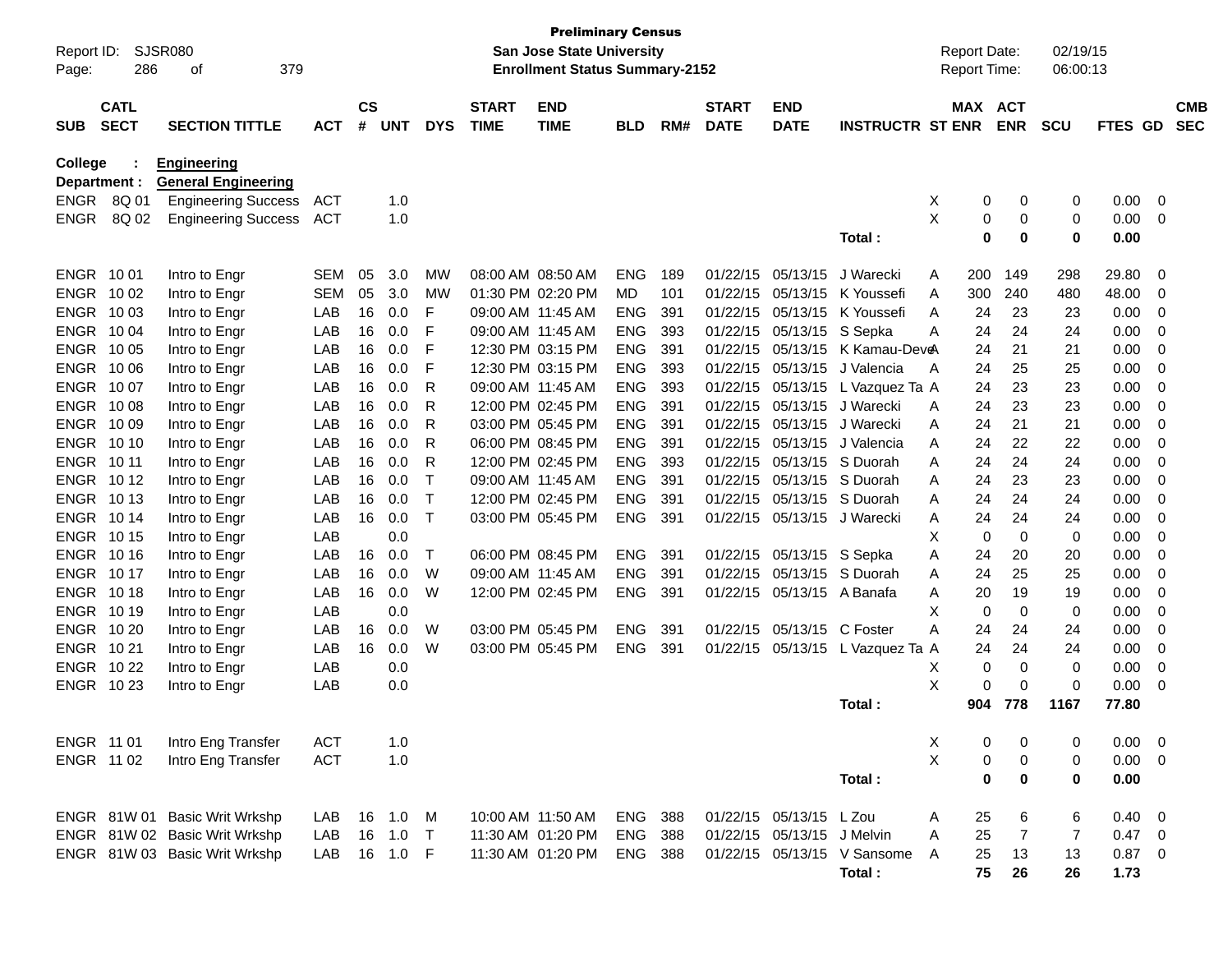| SJSR080<br>Report ID:                                                                                                                         |                                                      | <b>San Jose State University</b> | <b>Preliminary Census</b>       |                       |                                                                                                       |                                                             | Report Date:                                                       |                                 | 02/19/15                                                    |                                                                                                        |                                                                    |                                                    |                            |                            |                                                                                                               |                          |
|-----------------------------------------------------------------------------------------------------------------------------------------------|------------------------------------------------------|----------------------------------|---------------------------------|-----------------------|-------------------------------------------------------------------------------------------------------|-------------------------------------------------------------|--------------------------------------------------------------------|---------------------------------|-------------------------------------------------------------|--------------------------------------------------------------------------------------------------------|--------------------------------------------------------------------|----------------------------------------------------|----------------------------|----------------------------|---------------------------------------------------------------------------------------------------------------|--------------------------|
| 287<br>379<br>Page:<br>οf                                                                                                                     |                                                      |                                  |                                 |                       |                                                                                                       | <b>Enrollment Status Summary-2152</b>                       |                                                                    |                                 |                                                             |                                                                                                        |                                                                    | Report Time:                                       |                            | 06:00:13                   |                                                                                                               |                          |
| <b>CATL</b><br><b>SECT</b><br><b>SECTION TITTLE</b><br><b>SUB</b>                                                                             | <b>ACT</b>                                           | $\mathsf{cs}$<br>#               | <b>UNT</b>                      | <b>DYS</b>            | <b>START</b><br><b>TIME</b>                                                                           | <b>END</b><br><b>TIME</b>                                   | <b>BLD</b>                                                         | RM#                             | <b>START</b><br><b>DATE</b>                                 | <b>END</b><br><b>DATE</b>                                                                              | <b>INSTRUCTR ST ENR</b>                                            | MAX ACT                                            | <b>ENR</b>                 | <b>SCU</b>                 | FTES GD                                                                                                       | <b>CMB</b><br><b>SEC</b> |
| ENGR 100W 01 Engr Reports<br>ENGR 100W 02 Engr Reports<br>ENGR 100W 03 Engr Reports<br>ENGR 100W 04 Engr Reports                              | <b>SEM</b><br>LAB<br><b>SEM</b><br>LAB               | 05<br>16<br>05<br>16             | 3.0<br>0.0<br>3.0<br>0.0        | W<br>W<br>W<br>W      | 12:00 PM 01:15 PM<br>07:00 AM 08:50 AM<br>09:00 AM 10:50 AM                                           | 12:00 PM 01:15 PM                                           | <b>ENG</b><br><b>ENG</b><br><b>ENG</b>                             | 189<br>189<br>392               | 01/22/15<br>01/22/15<br>01/22/15<br>01/22/15                | 05/13/15<br>05/13/15<br>05/13/15<br>05/13/15                                                           |                                                                    | 24<br>Α<br>24<br>Α<br>24<br>Α<br>24<br>Α           | 25<br>25<br>23<br>23       | 50<br>25<br>46<br>23       | 5.00<br>0<br>0.00<br>0<br>4.60<br>0<br>0.00<br>0                                                              |                          |
| ENGR 100W 05 Engr Reports<br>ENGR 100W 06 Engr Reports<br>ENGR 100W 07 Engr Reports<br>ENGR 100W 08 Engr Reports<br>ENGR 100W 09 Engr Reports | <b>SEM</b><br>LAB<br><b>SEM</b><br>LAB<br><b>SEM</b> | 05<br>16<br>05<br>16<br>05       | 3.0<br>0.0<br>3.0<br>0.0<br>3.0 | W<br>W<br>W<br>W<br>М | 01:30 PM 03:20 PM<br>04:00 PM 05:50 PM<br>06:00 PM 07:50 PM                                           | 12:00 PM 01:15 PM<br>12:00 PM 01:15 PM                      | <b>ENG</b><br><b>ENG</b><br><b>ENG</b><br><b>ENG</b><br><b>ENG</b> | 189<br>189<br>189<br>392<br>392 | 01/22/15<br>01/22/15<br>01/22/15<br>01/22/15<br>01/22/15    | 05/13/15<br>05/13/15<br>05/13/15<br>05/13/15<br>05/13/15                                               | S Evans-Wem <b>A</b>                                               | 24<br>Α<br>24<br>Α<br>24<br>Α<br>24<br>Α<br>24     | 25<br>25<br>24<br>24<br>24 | 50<br>25<br>48<br>24<br>48 | 5.00<br>0<br>0.00<br>0<br>4.80<br>0<br>0.00<br>0<br>4.80<br>0                                                 |                          |
| ENGR 100W 10 Engr Reports<br>ENGR 100W 11 Engr Reports<br>ENGR 100W 12 Engr Reports<br>ENGR 100W 13 Engr Reports                              | LAB<br><b>SEM</b><br>LAB<br><b>SEM</b>               | 16<br>05<br>16<br>05             | 0.0<br>3.0<br>0.0<br>3.0        | W<br>W<br>R<br>W      | 06:00 PM 08:50 PM<br>07:30 AM 09:20 AM                                                                | 12:00 PM 01:15 PM<br>12:00 PM 01:15 PM                      | <b>ENG</b><br><b>ENG</b><br><b>ENG</b><br><b>ENG</b>               | 392<br>189<br>392<br>189        | 01/22/15<br>01/22/15<br>01/22/15<br>01/22/15                | 05/13/15<br>05/13/15<br>05/13/15<br>05/13/15                                                           | S Evans-WemA                                                       | 24<br>24<br>Α<br>24<br>Α<br>24<br>Α                | 24<br>23<br>23<br>24       | 24<br>46<br>23<br>48       | 0.00<br>0<br>4.60<br>0<br>0.00<br>0<br>4.80<br>0                                                              |                          |
| ENGR 100W 14 Engr Reports<br>ENGR 100W 15 Engr Reports<br>ENGR 100W 16 Engr Reports<br>ENGR 100W 17 Engr Reports<br>ENGR 100W 18 Engr Reports | LAB<br><b>SEM</b><br>LAB<br><b>SEM</b><br>LAB        | 16<br>05<br>16                   | 0.0<br>3.0<br>0.0<br>3.0<br>0.0 | R<br>W<br>R           | 10:30 AM 12:20 PM<br>01:30 PM 03:20 PM                                                                | 12:00 PM 01:15 PM                                           | <b>ENG</b><br><b>ENG</b>                                           | 189<br>392                      | 01/22/15 05/13/15<br>01/22/15 05/13/15<br>01/22/15 05/13/15 |                                                                                                        |                                                                    | 24<br>Α<br>24<br>Α<br>24<br>Α<br>X<br>0<br>X<br>0  | 24<br>25<br>25<br>0<br>0   | 24<br>50<br>25<br>0<br>0   | 0.00<br>0<br>5.00<br>0<br>0.00<br>0<br>0.00<br>0<br>0.00<br>0                                                 |                          |
| ENGR 100W 19 Engr Reports<br>ENGR 100W 20 Engr Reports<br>ENGR 100W 21 Engr Reports<br>ENGR 100W 22 Engr Reports                              | <b>SEM</b><br>LAB<br><b>SEM</b><br>LAB               | 05<br>16<br>05<br>16             | 3.0<br>0.0<br>3.0<br>0.0        | Т<br>R<br>Т<br>R      | 06:00 PM 07:50 PM<br>06:00 PM 08:50 PM<br>06:00 PM 08:50 PM<br>06:00 PM 08:50 PM                      |                                                             | <b>ENG</b><br><b>ENG</b><br><b>ENG</b><br><b>ENG</b>               | 392<br>392<br>394<br>394        | 01/22/15<br>01/22/15<br>01/22/15<br>01/22/15                | 05/13/15<br>05/13/15                                                                                   | C Cordero<br>C Cordero<br>05/13/15 V Sansome<br>05/13/15 V Sansome | 24<br>Α<br>24<br>Α<br>24<br>A<br>24<br>A           | 24<br>24<br>24<br>24       | 48<br>24<br>48<br>24       | 4.80<br>0<br>0.00<br>0<br>4.80<br>0<br>0.00<br>0                                                              |                          |
| ENGR 100W 23 Engr Reports<br>ENGR 100W 24 Engr Reports<br>ENGR 100W 25 Engr Reports<br>ENGR 100W 26 Engr Reports<br>ENGR 100W 27 Engr Reports | <b>SEM</b><br>LAB<br><b>SEM</b><br>LAB<br><b>SEM</b> | 05<br>16<br>05<br>16<br>05       | 3.0<br>0.0<br>3.0<br>0.0<br>3.0 | F<br>F<br>F<br>F<br>W | 01:00 PM 02:50 PM<br>09:30 AM 12:20 PM<br>01:00 PM 02:50 PM<br>09:30 AM 12:20 PM<br>12:00 PM 01:50 PM |                                                             | <b>ENG</b><br><b>ENG</b><br><b>ENG</b><br><b>ENG</b><br><b>ENG</b> | 392<br>392<br>394<br>394<br>189 | 01/22/15<br>01/22/15<br>01/22/15<br>01/22/15<br>01/22/15    | 05/13/15<br>05/13/15<br>05/13/15<br>05/13/15<br>05/13/15                                               | B Murphy-WesA<br>B Murphy-WesA<br>J Mackie<br>J Mackie             | 24<br>24<br>24<br>Α<br>24<br>A<br>24<br>Α          | 25<br>25<br>23<br>23<br>24 | 50<br>25<br>46<br>23<br>48 | 5.00<br>0<br>0.00<br>0<br>4.60<br>0<br>0.00<br>0<br>4.80<br>0                                                 |                          |
| ENGR 100W 28 Engr Reports<br>ENGR 100W 29 Engr Reports<br>ENGR 100W 30 Engr Reports<br>ENGR 100W 31 Engr Reports                              | LAB<br><b>SEM</b><br>LAB<br><b>SEM</b>               | 16<br>05<br>16                   | 0.0<br>3.0<br>0.0<br>3.0        | M<br>W<br>R           | 01:00 PM 03:50 PM                                                                                     | 12:00 PM 01:15 PM<br>04:00 PM 05:50 PM ENG 388              | <b>ENG</b><br><b>ENG</b>                                           | 388<br>189                      | 01/22/15<br>01/22/15 05/13/15<br>01/22/15 05/13/15          | 05/13/15 L Zou                                                                                         |                                                                    | 24<br>Α<br>24<br>A<br>24<br>Α<br>X<br>0            | 24<br>24<br>24<br>0        | 24<br>48<br>24<br>0        | 0.00<br>0<br>4.80<br>0<br>0.00<br>$\overline{\mathbf{0}}$<br>0.00<br>$\overline{0}$                           |                          |
| ENGR 100W 32 Engr Reports<br>ENGR 100W 33 Engr Reports<br>ENGR 100W 34 Engr Reports<br>ENGR 100W 35 Engr Reports<br>ENGR 100W 36 Engr Reports | LAB<br>SEM<br>LAB<br>SEM<br>LAB                      | 05<br>16<br>05<br>16             | 0.0<br>3.0<br>0.0<br>3.0<br>0.0 | TBA<br>R<br>м<br>W    |                                                                                                       | 12:00 PM 02:50 PM<br>06:00 PM 07:50 PM<br>06:00 PM 08:50 PM | ENG<br><b>ENG 388</b><br>ENG 394                                   | 388                             |                                                             | 01/22/15 05/13/15<br>01/22/15 05/13/15 S Knapp<br>01/22/15 05/13/15 B Hsia<br>01/22/15 05/13/15 B Hsia |                                                                    | X<br>0<br>24<br>A<br>24<br>A<br>24<br>A<br>24<br>A | 0<br>24<br>24<br>22<br>22  | 0<br>48<br>24<br>44<br>22  | 0.00<br>$\overline{0}$<br>4.80<br>$\mathbf{0}$<br>0.00<br>$\mathbf{0}$<br>4.40<br>$\mathbf{0}$<br>0.00<br>- 0 |                          |
| ENGR 100W 37 Engr Reports<br>ENGR 100W 38 Engr Reports                                                                                        | SEM<br>LAB                                           | 05                               | 3.0<br>16  0.0  R               | W                     |                                                                                                       | 12:00 PM 01:15 PM<br>09:00 AM 10:50 AM                      | <b>ENG 189</b><br>ENG 388                                          |                                 | 01/22/15 05/13/15                                           | 01/22/15 05/13/15                                                                                      |                                                                    | 24<br>A<br>24<br>A                                 | 22<br>22                   | 44<br>22                   | 4.40<br>- 0<br>$0.00 \t 0$                                                                                    |                          |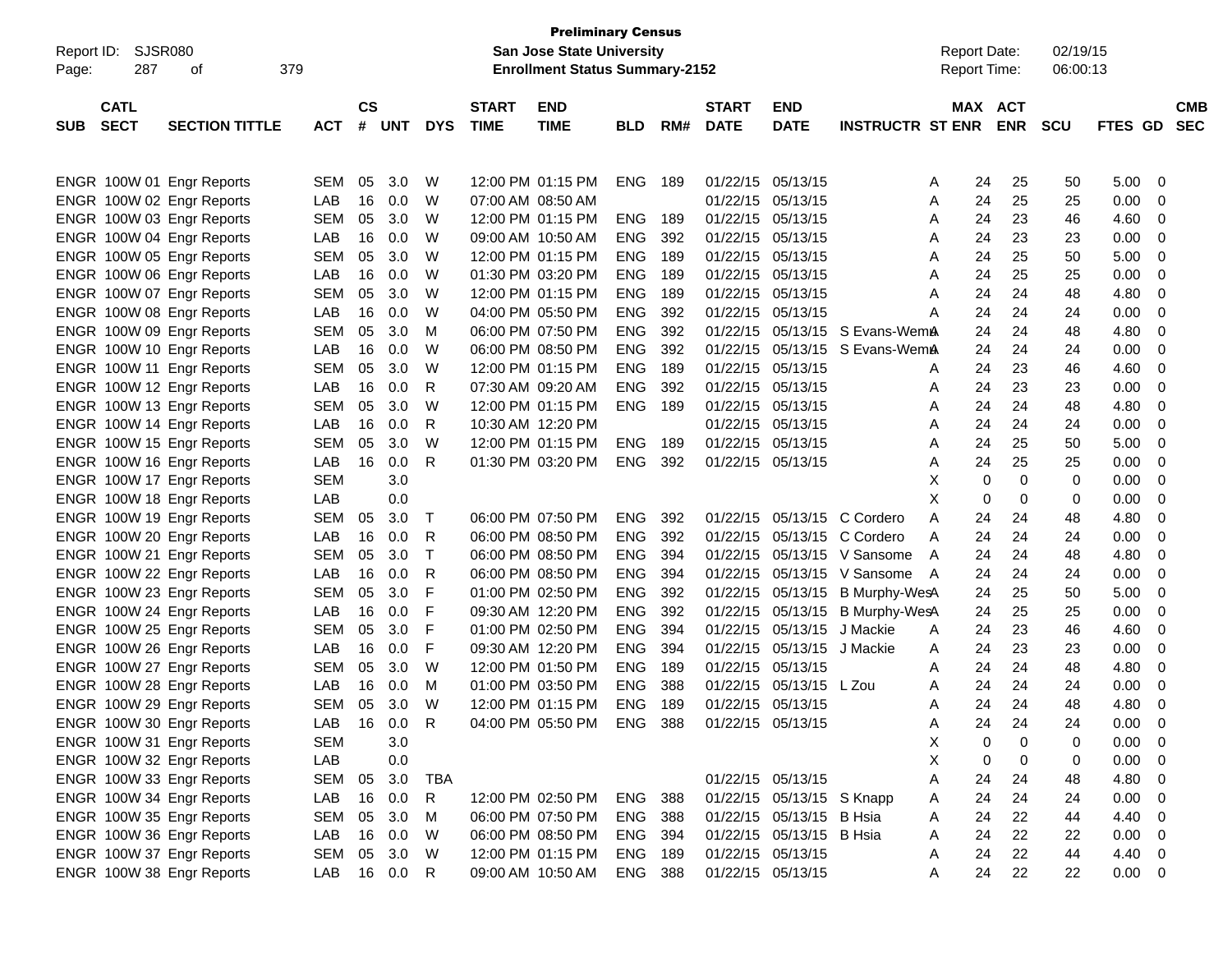| Report ID:<br>Page: | <b>SJSR080</b><br>288      | 379<br>οf                                                                                                        |                                        |                      |                          |                                        |                                        | <b>Preliminary Census</b><br>San Jose State University<br><b>Enrollment Status Summary-2152</b> |                                               |                          |                                                                                  |                                                                               |                                            | <b>Report Date:</b><br><b>Report Time:</b>      |                                       | 02/19/15<br>06:00:13                  |                                       |                                                                                      |                   |
|---------------------|----------------------------|------------------------------------------------------------------------------------------------------------------|----------------------------------------|----------------------|--------------------------|----------------------------------------|----------------------------------------|-------------------------------------------------------------------------------------------------|-----------------------------------------------|--------------------------|----------------------------------------------------------------------------------|-------------------------------------------------------------------------------|--------------------------------------------|-------------------------------------------------|---------------------------------------|---------------------------------------|---------------------------------------|--------------------------------------------------------------------------------------|-------------------|
| <b>SUB</b>          | <b>CATL</b><br><b>SECT</b> | <b>SECTION TITTLE</b>                                                                                            | <b>ACT</b>                             | $\mathsf{cs}$<br>#   | <b>UNT</b>               | <b>DYS</b>                             | <b>START</b><br><b>TIME</b>            | <b>END</b><br><b>TIME</b>                                                                       | <b>BLD</b>                                    | RM#                      | <b>START</b><br><b>DATE</b>                                                      | <b>END</b><br><b>DATE</b>                                                     | <b>INSTRUCTR ST ENR</b>                    | MAX ACT                                         | <b>ENR</b>                            | <b>SCU</b>                            | FTES GD SEC                           |                                                                                      | <b>CMB</b>        |
|                     |                            | ENGR 100W 39 Engr Reports<br>ENGR 100W 40 Engr Reports<br>ENGR 100W 41 Engr Reports<br>ENGR 100W 42 Engr Reports | <b>SEM</b><br>LAB<br><b>SEM</b><br>LAB | 05<br>16<br>05<br>16 | 3.0<br>0.0<br>3.0<br>0.0 | W<br>R<br>W<br>W                       |                                        | 12:00 PM 01:15 PM<br>04:00 PM 05:50 PM<br>12:00 PM 01:15 PM<br>08:00 AM 09:50 AM                | <b>ENG</b><br>ENG<br><b>ENG</b><br><b>ENG</b> | 189<br>392<br>189<br>388 | 01/22/15 05/13/15<br>01/22/15 05/13/15<br>01/22/15 05/13/15<br>01/22/15 05/13/15 |                                                                               | Total:                                     | 24<br>Α<br>24<br>A<br>24<br>A<br>24<br>Α<br>912 | 24<br>24<br>21<br>21<br>900           | 48<br>24<br>42<br>21<br>1350          | 4.80<br>0.00<br>4.20<br>0.00<br>90.00 | $\overline{\mathbf{0}}$<br>- 0<br>$\overline{\mathbf{0}}$<br>$\overline{\mathbf{0}}$ |                   |
| <b>ISE</b>          | ENGR 103 01<br>103 01      | Life Cycle Engineeri<br>Life Cycle Engineeri                                                                     | <b>LEC</b><br><b>LEC</b>               | 02<br>02             | 3.0<br>3.0               | МW<br>MW                               | 10:30 AM 11:45 AM<br>10:30 AM 11:45 AM |                                                                                                 | <b>ENG</b><br><b>ENG</b>                      | 401<br>401               | 01/22/15                                                                         | 05/13/15<br>01/22/15 05/13/15                                                 | R Srinivasan A<br>R Srinivasan A<br>Total: | 40<br>0<br>40                                   | 15<br>28<br>43                        | 45<br>84<br>129                       | 3.00<br>5.60<br>8.60                  |                                                                                      | $0\,C$<br>$0\,$ C |
| ENGR 180 01         | ENGR 180 02<br>ENGR 180 03 | <b>Indiv Studies</b><br><b>Indiv Studies</b><br><b>Indiv Studies</b>                                             | <b>SUP</b><br><b>SUP</b><br><b>SUP</b> | 36<br>36<br>36       | 1.0<br>2.0<br>3.0        | <b>TBA</b><br><b>TBA</b><br><b>TBA</b> |                                        |                                                                                                 |                                               |                          |                                                                                  | 01/22/15 05/13/15 L Wesley<br>01/22/15 05/13/15<br>01/22/15 05/13/15 L Wesley | L Wesley<br>Total:                         | Α<br>10<br>15<br>A<br>15<br>A<br>40             | 0<br>-1<br>0<br>$\mathbf 1$           | 0<br>2<br>$\mathbf 0$<br>$\mathbf{2}$ | 0.00<br>0.13<br>0.00<br>0.13          | - 0<br>$\overline{\mathbf{0}}$<br>$\overline{\mathbf{0}}$                            |                   |
|                     | ENGR 194 01<br>BUS5 194 01 | Bus Org & Mgmt<br>Bus Org & Mgmt                                                                                 | SEM<br>SEM                             | 05<br>05             | 3.0<br>3.0               | $\top$<br>$\top$                       |                                        | 01:30 PM 04:15 PM<br>01:30 PM 04:15 PM                                                          | <b>ENG</b><br><b>ENG</b>                      | 395<br>395               |                                                                                  | 01/22/15 05/13/15<br>01/22/15 05/13/15                                        | R Venkatesh A<br>R Venkatesh A<br>Total:   | 30<br>0<br>30                                   | 10<br>11<br>21                        | 30<br>33<br>63                        | 2.05<br>2.20<br>4.25                  | $0\,C$                                                                               | 1 C               |
|                     |                            | ENGR 195A 01 Glob/Soc Iss Engr                                                                                   | SEM 01 1.0 F                           |                      |                          |                                        |                                        | 01:30 PM 02:45 PM                                                                               | ENG                                           | 331                      |                                                                                  | 01/22/15 05/13/15                                                             | P Backer<br>Total:                         | 90<br>A<br>90                                   | 56<br>56                              | 56<br>56                              | $3.73 \quad 0$<br>3.73                |                                                                                      |                   |
|                     |                            | ENGR 195B 01 Glob/Soc Iss Engr<br>ENGR 195B 02 Glob/Soc Iss Engr                                                 | <b>LEC</b><br><b>LEC</b>               | 01<br>01             | 1.0<br>1.0               | -F<br>-F                               |                                        | 12:00 PM 01:15 PM<br>01:30 PM 02:45 PM                                                          | <b>ENG</b><br><b>ENG</b>                      | 189<br>189               |                                                                                  | 01/22/15 05/13/15<br>01/22/15 05/13/15                                        | P Backer<br>P Backer<br>Total:             | 120<br>A<br>120<br>Α<br>240                     | 115<br>33<br>148                      | 115<br>33<br>148                      | 7.67<br>2.20<br>9.87                  | $\overline{\mathbf{0}}$<br>$\overline{\mathbf{0}}$                                   |                   |
|                     |                            | ENGR 200W 01 Engr Grad Reports<br>ENGR 200W 02 Engr Grad Reports                                                 | <b>LEC</b><br><b>LEC</b>               | 02<br>02             | 3.0<br>3.0               | W<br>M                                 |                                        | 07:30 AM 10:15 AM<br>07:00 PM 09:45 PM                                                          | <b>ENG</b><br><b>ENG</b>                      | 394<br>394               |                                                                                  | 01/22/15 05/13/15<br>01/22/15 05/13/15                                        | M Highby<br>B Murphy-WesA<br>Total:        | 24<br>A<br>25<br>49                             | 24<br>21<br>45                        | 72<br>63<br>135                       | 6.00 24<br>5.25 21<br>11.25           |                                                                                      |                   |
|                     |                            | ENGR 201 01 Engr Analysis                                                                                        | <b>SEM</b>                             |                      | 3.0                      |                                        |                                        |                                                                                                 |                                               |                          |                                                                                  |                                                                               | Total:                                     | $\times$<br>0                                   | $\overline{0}$<br>$\overline{0}$<br>0 | $\overline{0}$<br>0                   | $0.00 \t 0$<br>0.00                   |                                                                                      |                   |
|                     |                            | ENGR 202 01 Systems Engr                                                                                         | LEC 01 3.0 T                           |                      |                          |                                        |                                        | 06:00 PM 08:45 PM ENG 395                                                                       |                                               |                          |                                                                                  | 01/22/15 05/13/15 A Zargar                                                    | Total:                                     | A<br>30<br>30                                   | 16<br>16                              | 48<br>48                              | 4.00 16<br>4.00                       |                                                                                      |                   |
|                     | ENGR 203 01                | Engr Management                                                                                                  | SEM 05 3.0 W                           |                      |                          |                                        |                                        | 06:00 PM 08:45 PM ENG 388                                                                       |                                               |                          |                                                                                  |                                                                               | 01/22/15 05/13/15 R Venkatesh A<br>Total:  | 24<br>24                                        | 21<br>21                              | 63<br>63                              | 5.15 19<br>5.15                       |                                                                                      |                   |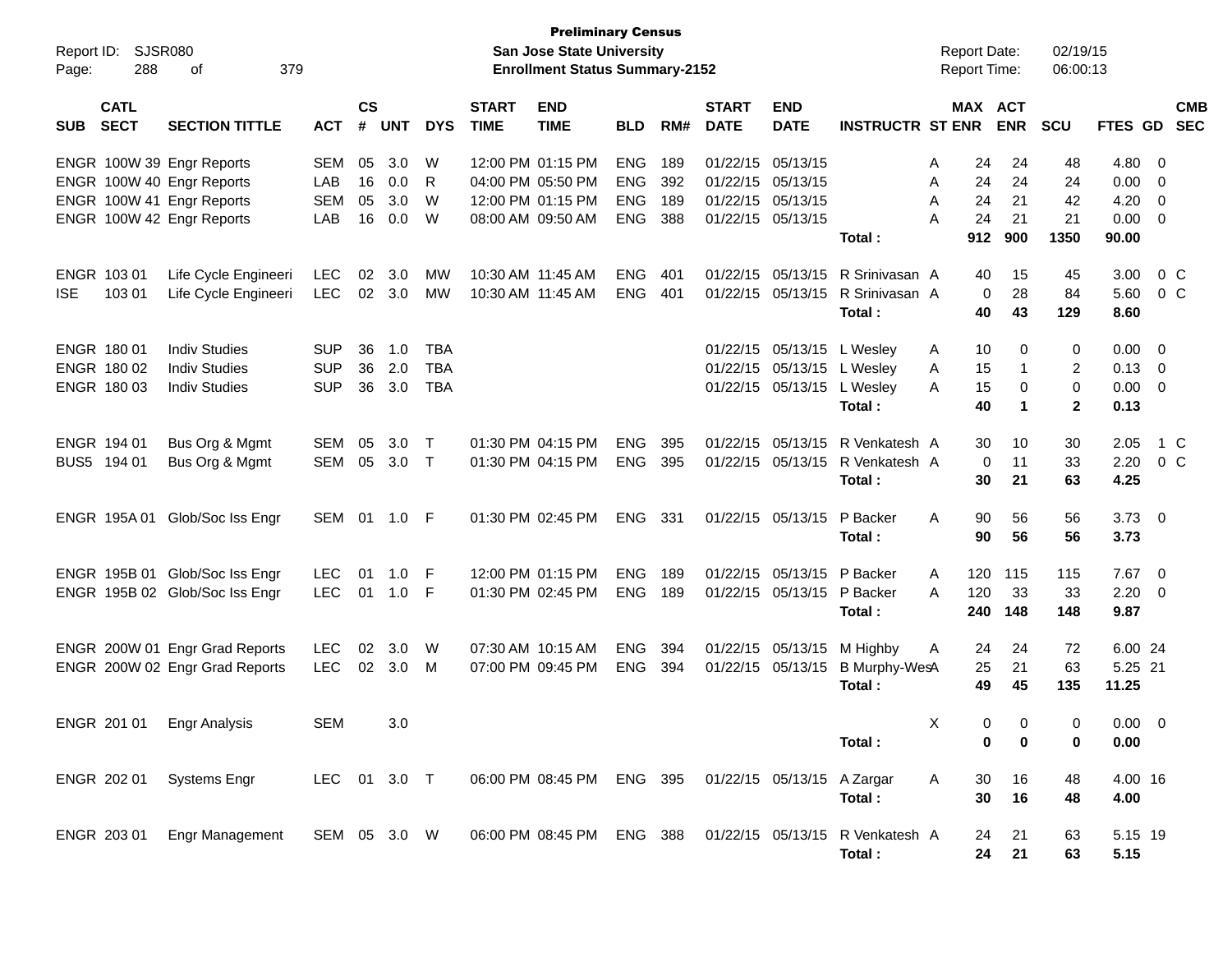| Report ID: SJSR080<br>289<br>Page:       | 379<br>οf                        |            |                                      |          |                |                             | <b>Preliminary Census</b><br><b>San Jose State University</b><br><b>Enrollment Status Summary-2152</b> |            |       |                             |                                                  |                                                       |   | <b>Report Date:</b><br><b>Report Time:</b> |                   | 02/19/15<br>06:00:13                 |                                    |            |
|------------------------------------------|----------------------------------|------------|--------------------------------------|----------|----------------|-----------------------------|--------------------------------------------------------------------------------------------------------|------------|-------|-----------------------------|--------------------------------------------------|-------------------------------------------------------|---|--------------------------------------------|-------------------|--------------------------------------|------------------------------------|------------|
| <b>CATL</b><br><b>SECT</b><br><b>SUB</b> | <b>SECTION TITTLE</b>            | <b>ACT</b> | $\mathbf{c}\mathbf{s}$<br>$\pmb{\#}$ | UNT      | <b>DYS</b>     | <b>START</b><br><b>TIME</b> | <b>END</b><br><b>TIME</b>                                                                              | <b>BLD</b> | RM#   | <b>START</b><br><b>DATE</b> | <b>END</b><br><b>DATE</b>                        | <b>INSTRUCTR ST ENR ENR</b>                           |   | MAX ACT                                    |                   | <b>SCU</b>                           | FTES GD SEC                        | <b>CMB</b> |
| ENGR 253 01                              | Adv BioComp EngLab LAB           |            |                                      | 16 3.0   | R              |                             | 06:00 PM 08:45 PM                                                                                      | <b>ENG</b> | 388   |                             | 01/22/15 05/13/15 L Wesley                       |                                                       | A | 25                                         | 11                | 33                                   | 2.75 11 C                          |            |
| CMPE 253 01                              | Adv BioComp EngLab LAB           |            |                                      | 16 3.0 R |                |                             | 06:00 PM 08:45 PM                                                                                      | <b>ENG</b> | 388   |                             | 01/22/15 05/13/15 L Wesley                       | Total:                                                | A | 0<br>25                                    | $\mathbf 1$<br>12 | 3<br>36                              | $0.25$ 1 C<br>3.00                 |            |
| ENGR 281 01                              | Master's Project                 | LAB        | 16                                   | 1.0 F    |                |                             | 06:00 PM 08:45 PM                                                                                      | ENG        | 388   |                             | 01/22/15 05/13/15 A Zargar                       | Total:                                                | A | 25<br>25                                   | 5<br>5            | 5<br>5                               | $0.42\quad 5$<br>0.42              |            |
|                                          | ENGR 297B 01 Spc Topics Bioinfo  | <b>SUP</b> | 25                                   | 3.0      | TBA            |                             |                                                                                                        |            |       |                             | 01/22/15 05/13/15 L Wesley                       |                                                       | A | 25                                         | 0                 | 0                                    | $0.00 \t 0$                        |            |
|                                          | ENGR 297B 03 Spc Topics Bioinfo  | <b>SUP</b> |                                      | 25 3.0   | <b>TBA</b>     |                             |                                                                                                        |            |       |                             | 01/22/15 05/13/15 L Wesley                       | Total:                                                | A | 30<br>55                                   | 0<br>0            | 0<br>0                               | $0.00 \t 0$<br>0.00                |            |
|                                          | ENGR 297C 01 Spec Tpcs Sys Engr  | SEM 05 3.0 |                                      |          | TBA            |                             |                                                                                                        |            |       |                             | 01/22/15 05/13/15 L Wesley                       | Total:                                                | A | 30<br>30                                   | 0<br>0            | 0<br>0                               | $0.00 \t 0$<br>0.00                |            |
|                                          | ENGR 297D 01 Topics Emerge Tech  | LEC        |                                      | 02 2.0   | TBA            |                             |                                                                                                        |            |       |                             |                                                  | 01/22/15 05/13/15 M Hambaba A                         |   | 30                                         | 0                 | 0                                    | $0.00 \t 0$                        |            |
|                                          | ENGR 297D 02 Topics Emerge Tech  | LEC        |                                      | $02$ 1.0 | TBA            |                             |                                                                                                        |            |       |                             |                                                  | 01/22/15 05/13/15 M Hambaba A                         |   | 20                                         | 0                 | 0                                    | $0.00 \t 0$                        |            |
|                                          | ENGR 297D 03 Topics Emerge Tech  | LEC        |                                      | 02 3.0   | <b>TBA</b>     |                             |                                                                                                        |            |       |                             | 01/22/15 05/13/15                                | M Hambaba A<br>Total:                                 |   | 20<br>70                                   | 0<br>0            | 0<br>0                               | $0.00 \t 0$<br>0.00                |            |
| ENGR 298 01                              | Master's Project                 | LAB        | 16                                   | 2.0 F    |                |                             | 05:00 PM 07:45 PM                                                                                      | <b>ENG</b> | - 394 |                             | 01/22/15 05/13/15 L Wesley                       | Total:                                                | A | 30<br>30                                   | 2<br>$\mathbf{2}$ | 4<br>4                               | $0.33$ 2<br>0.33                   |            |
| ENGR 298101                              | MSE Internship Exper SUP         |            |                                      | 48 1.0   | TBA            |                             |                                                                                                        |            |       |                             | 01/22/15 05/13/15 L Wesley                       |                                                       | A | 30                                         | 0                 | 0                                    | $0.00 \t 0$                        |            |
| ENGR 298102                              | MSE Internship Exper SUP         |            |                                      | 48 2.0   | TBA            |                             |                                                                                                        |            |       |                             | 01/22/15 05/13/15 L Wesley                       |                                                       | A | 30                                         | 0                 | 0                                    | $0.00 \t 0$                        |            |
| ENGR 298103                              | MSE Internship Exper SUP         |            |                                      | 48 3.0   | TBA            |                             |                                                                                                        |            |       |                             | 01/22/15 05/13/15 L Wesley                       | Total:                                                | A | 30<br>90                                   | -1<br>1           | 3<br>3                               | $0.25$ 1<br>0.25                   |            |
| ENGR 299 01                              | <b>Masters Thesis</b>            | <b>SUP</b> |                                      | 25 1.0   | <b>TBA</b>     |                             |                                                                                                        |            |       |                             | 01/22/15 05/13/15 L Wesley                       |                                                       | A | 30                                         | 0                 | 0                                    | $0.00 \t 0$                        |            |
| ENGR 299 02                              | <b>Masters Thesis</b>            | <b>SUP</b> | 25                                   | 2.0      | TBA            |                             |                                                                                                        |            |       |                             | 01/22/15 05/13/15 L Wesley                       |                                                       | A | 25                                         | 0                 | 0                                    | $0.00 \t 0$                        |            |
| ENGR 299 03                              | <b>Masters Thesis</b>            | <b>SUP</b> |                                      | 25 3.0   | <b>TBA</b>     |                             |                                                                                                        |            |       |                             | 01/22/15 05/13/15 L Wesley                       |                                                       | Α | 25                                         | 0                 | 0                                    | $0.00 \t 0$                        |            |
| ENGR 299 04                              | <b>Masters Thesis</b>            | <b>SUP</b> |                                      | 25 4.0   | <b>TBA</b>     |                             |                                                                                                        |            |       |                             |                                                  | 01/22/15 05/13/15 L Wesley                            | Α | 25                                         | 0                 | 0                                    | $0.00 \t 0$                        |            |
| ENGR 299 05                              | <b>Masters Thesis</b>            |            |                                      |          | SUP 25 5.0 TBA |                             |                                                                                                        |            |       |                             | 01/22/15 05/13/15 L Wesley                       | Total:                                                | A | 25<br>130                                  | 0<br>0            | 0<br>0                               | $0.00 \t 0$<br>0.00                |            |
|                                          | Department : General Engineering |            |                                      |          |                |                             |                                                                                                        |            |       |                             | <b>Lower Division:</b><br><b>Upper Division:</b> | <b>Department Total:</b><br><b>Graduate Division:</b> |   | 2889<br>979<br>1401<br>509                 | 1214<br>57        | 2075 3235<br>804 1193<br>1883<br>159 | 220.52<br>79.53<br>127.83<br>13.15 |            |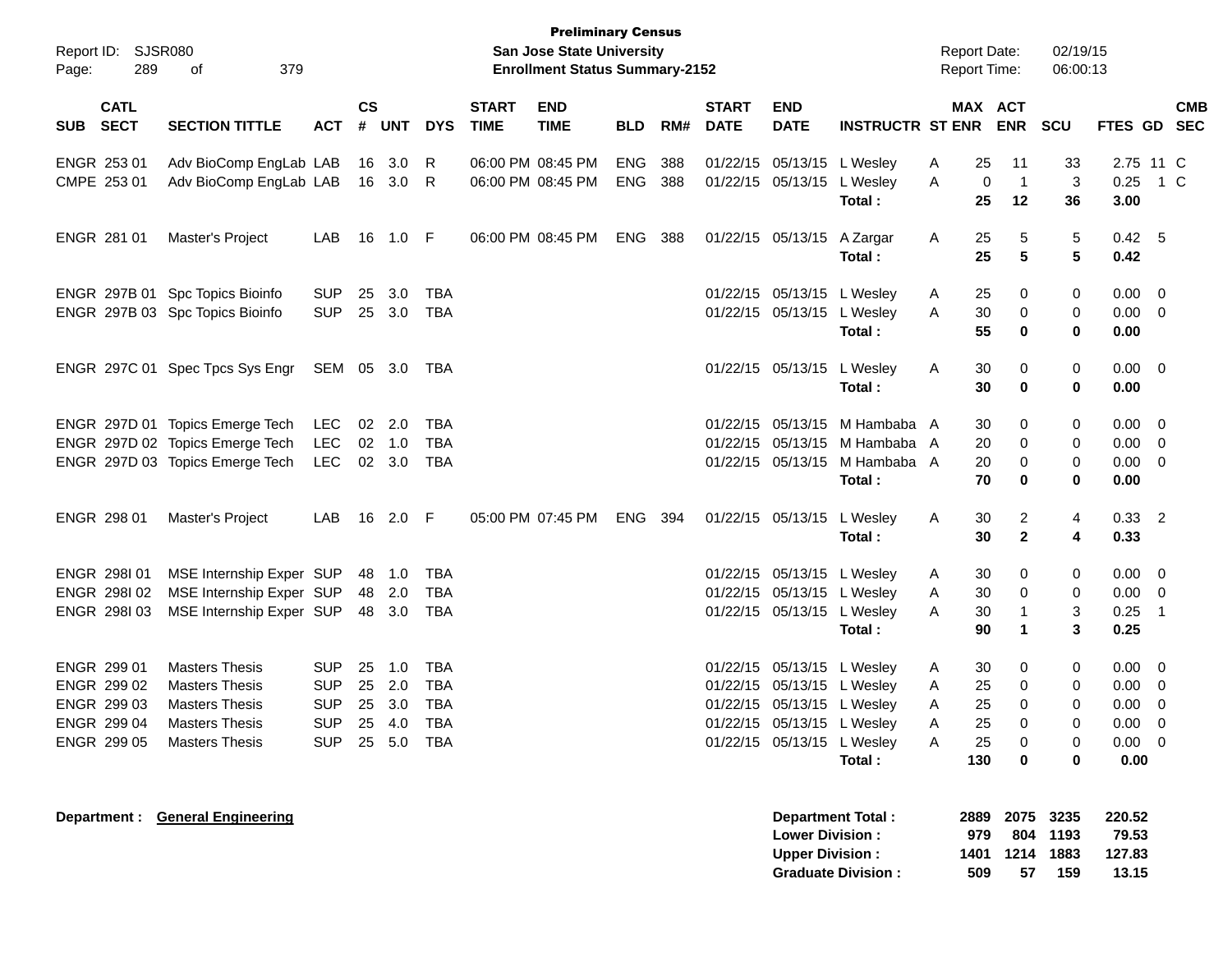| Report ID:<br>Page: | 290                        | <b>SJSR080</b><br>379<br>of                            |              |                    |            |            |                             | <b>Preliminary Census</b><br>San Jose State University<br><b>Enrollment Status Summary-2152</b> |            |     |                             |                            |                                | <b>Report Date:</b><br><b>Report Time:</b> |            | 02/19/15<br>06:00:13 |                       |                          |                          |
|---------------------|----------------------------|--------------------------------------------------------|--------------|--------------------|------------|------------|-----------------------------|-------------------------------------------------------------------------------------------------|------------|-----|-----------------------------|----------------------------|--------------------------------|--------------------------------------------|------------|----------------------|-----------------------|--------------------------|--------------------------|
| <b>SUB</b>          | <b>CATL</b><br><b>SECT</b> | <b>SECTION TITTLE</b>                                  | <b>ACT</b>   | $\mathsf{cs}$<br># | <b>UNT</b> | <b>DYS</b> | <b>START</b><br><b>TIME</b> | <b>END</b><br><b>TIME</b>                                                                       | <b>BLD</b> | RM# | <b>START</b><br><b>DATE</b> | <b>END</b><br><b>DATE</b>  | <b>INSTRUCTR ST ENR</b>        | MAX ACT                                    | <b>ENR</b> | <b>SCU</b>           | FTES GD               |                          | <b>CMB</b><br><b>SEC</b> |
| College             | Department :               | <b>Engineering</b><br>Industrial & Systems Engineering |              |                    |            |            |                             |                                                                                                 |            |     |                             |                            |                                |                                            |            |                      |                       |                          |                          |
| <b>ISE</b>          | 105 01                     | Intr Syst Engr                                         | SEM          |                    | 04 3.0     | TR         |                             | 03:00 PM 04:15 PM                                                                               | <b>ENG</b> | 341 |                             | 01/22/15 05/13/15          | H Tsao<br>Total:               | Α<br>90<br>90                              | 58<br>58   | 174<br>174           | 11.60 0<br>11.60      |                          |                          |
| <b>ISE</b>          | 115 01                     | <b>CIM</b>                                             | SEM          | 04                 | 3.0        | W          |                             | 04:00 PM 05:45 PM                                                                               | <b>ENG</b> | 488 |                             | 01/22/15 05/13/15          | H Bae                          | 50<br>Α                                    | 42         | 84                   | 8.40 0                |                          |                          |
| <b>ISE</b>          | 115 02                     | <b>CIM</b>                                             | LAB          | 16                 | 0.0        | W          |                             | 06:00 PM 08:45 PM                                                                               | <b>ENG</b> | 194 |                             | 01/22/15 05/13/15          | H Bae                          | 25<br>A                                    | 29         | 29                   | 0.00                  | $\overline{\phantom{0}}$ |                          |
| <b>ISE</b>          | 115 03                     | <b>CIM</b>                                             | LAB          | 16                 | 0.0        | R          |                             | 06:00 PM 08:45 PM                                                                               | <b>ENG</b> | 194 |                             | 01/22/15 05/13/15          | H Bae<br>Total:                | A<br>25<br>100                             | 13<br>84   | 13<br>126            | 0.00<br>8.40          | $\overline{\phantom{0}}$ |                          |
| <b>ISE</b>          | 120 01                     | Methods Design                                         | <b>LEC</b>   | 04                 | 3.0        | $\top$     |                             | 06:00 PM 08:45 PM                                                                               | <b>ENG</b> | 486 |                             | 01/22/15 05/13/15          | D Nathan-RobA<br>Total:        | 60<br>60                                   | 58<br>58   | 174<br>174           | 11.75<br>11.75        | $\overline{\mathbf{3}}$  |                          |
| <b>ISE</b>          | 130 01                     | <b>Engr Statistics</b>                                 | LEC          | 04                 | 3.0        | MW         |                             | 01:30 PM 02:45 PM                                                                               | <b>ENG</b> | 189 |                             | 01/22/15 05/13/15          | N Patel<br>Total:              | 150<br>A<br>150                            | 159<br>159 | 477<br>477           | 32.70 18<br>32.70     |                          |                          |
| <b>ISE</b>          | 131 01                     | <b>Statistical Proc Con</b>                            | <b>SEM</b>   | 04                 | 3.0        | MW         |                             | 01:30 PM 02:45 PM                                                                               | <b>ENG</b> | 488 |                             | 01/22/15 05/13/15          | Y Dessouky A<br>Total:         | 60<br>60                                   | 54<br>54   | 162<br>162           | 10.85<br>10.85        | $\blacksquare$ 1         |                          |
| <b>ISE</b>          | 142 01                     | Svc Sys Engrg & Mgmt SEM                               |              |                    | 04 3.0 R   |            |                             | 06:00 PM 08:45 PM                                                                               | <b>ENG</b> | 486 |                             | 01/22/15 05/13/15          | K Mabrouk<br>Total:            | Α<br>60<br>60                              | 51<br>51   | 153<br>153           | $10.20 \t 0$<br>10.20 |                          |                          |
| <b>ISE</b>          | 155 01                     | Supply Chain Engr                                      | SEM          | 04                 | 3.0        | M          |                             | 06:00 PM 08:45 PM                                                                               | <b>ENG</b> | 488 |                             | 01/22/15 05/13/15          | D Steele<br>Total:             | 60<br>A<br>60                              | 46<br>46   | 138<br>138           | $9.20 \ 0$<br>9.20    |                          |                          |
| <b>ISE</b>          | 164 01                     | Comp & Hum Interact SEM 04 3.0 T                       |              |                    |            |            |                             | 06:00 PM 08:45 PM                                                                               | <b>CL</b>  | 226 |                             | 01/22/15 05/13/15          | A Moallem<br>Total:            | Α<br>60<br>60                              | 61<br>61   | 183<br>183           | $12.20 \t 0$<br>12.20 |                          |                          |
| <b>ISE</b>          | 170 01                     | <b>Operation Research</b>                              | SEM          | 04                 | 3.0        | TR         |                             | 04:30 PM 05:45 PM                                                                               | <b>ENG</b> | 488 |                             | 01/22/15 05/13/15          | S Erdogan<br>Total:            | Α<br>60<br>60                              | 56<br>56   | 168<br>168           | 11.35<br>11.35        | $\overline{\mathbf{3}}$  |                          |
| <b>ISE</b>          | 180 01                     | <b>Individ Studies</b>                                 | <b>SUP</b>   |                    | 36 1.0     | TBA        |                             |                                                                                                 |            |     |                             | 01/22/15 05/13/15          |                                | 45<br>Α                                    |            | 1                    | $0.07 \quad 0$        |                          |                          |
| <b>ISE</b>          | 180 02                     | <b>Individ Studies</b>                                 | <b>SUP</b>   | 36                 | 2.0        | TBA        |                             |                                                                                                 |            |     |                             | 01/22/15 05/13/15          |                                | 45<br>Α                                    | 0          | 0                    | $0.00 \t 0$           |                          |                          |
| <b>ISE</b>          | 180 03                     | <b>Individ Studies</b>                                 | <b>SUP</b>   |                    | 36 3.0 TBA |            |                             |                                                                                                 |            |     |                             |                            | 01/22/15 05/13/15 Y Dessouky A | 45                                         | 1          | 3                    | $0.20 \ 0$            |                          |                          |
|                     |                            |                                                        |              |                    |            |            |                             |                                                                                                 |            |     |                             |                            | Total:                         | 135                                        | 2          | 4                    | 0.27                  |                          |                          |
| <b>ISE</b>          |                            | 195A 01 Sr ISE Design I                                | LAB 16 1.0 F |                    |            |            |                             | 09:30 AM 12:15 PM ENG 486                                                                       |            |     |                             | 01/22/15 05/13/15 L Freund | Total:                         | A<br>30<br>30                              | 16<br>16   | 16<br>16             | $1.07 \t 0$<br>1.07   |                          |                          |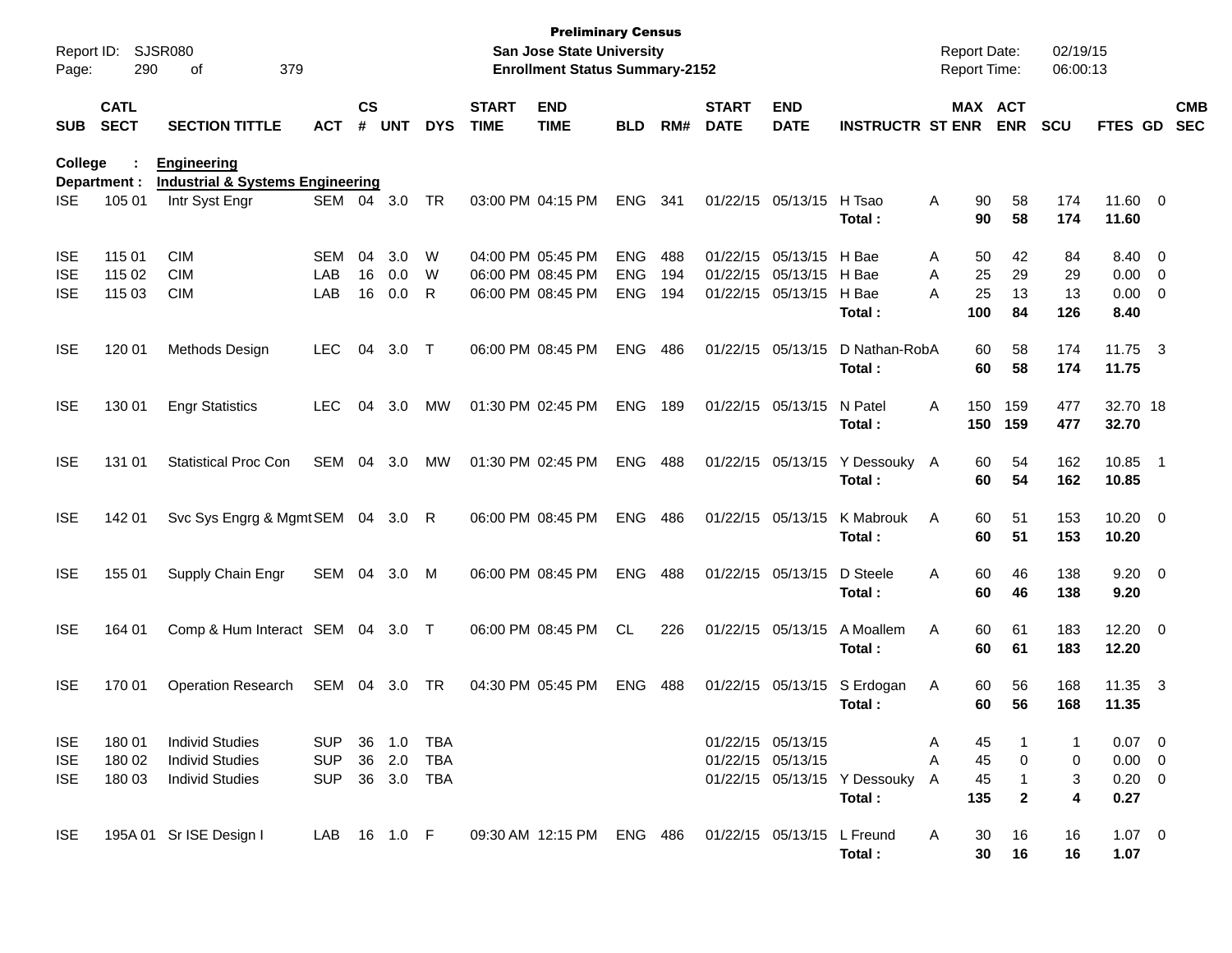| Report ID:<br>Page:      | 291                        | SJSR080<br>379<br>οf                                 |                              |                    |               |              |                             | <b>Preliminary Census</b><br><b>San Jose State University</b><br><b>Enrollment Status Summary-2152</b> |            |            |                             |                                                        |                                | <b>Report Date:</b><br><b>Report Time:</b> |                                         | 02/19/15<br>06:00:13 |                             |                          |  |
|--------------------------|----------------------------|------------------------------------------------------|------------------------------|--------------------|---------------|--------------|-----------------------------|--------------------------------------------------------------------------------------------------------|------------|------------|-----------------------------|--------------------------------------------------------|--------------------------------|--------------------------------------------|-----------------------------------------|----------------------|-----------------------------|--------------------------|--|
| <b>SUB</b>               | <b>CATL</b><br><b>SECT</b> | <b>SECTION TITTLE</b>                                | <b>ACT</b>                   | $\mathsf{cs}$<br># | <b>UNT</b>    | <b>DYS</b>   | <b>START</b><br><b>TIME</b> | <b>END</b><br><b>TIME</b>                                                                              | <b>BLD</b> | RM#        | <b>START</b><br><b>DATE</b> | <b>END</b><br><b>DATE</b>                              | <b>INSTRUCTR ST ENR</b>        |                                            | MAX ACT<br><b>ENR</b>                   | <b>SCU</b>           | FTES GD                     | <b>CMB</b><br><b>SEC</b> |  |
| <b>ISE</b><br><b>ISE</b> |                            | 195B 01 Sr ISE Design II<br>195B 02 Sr ISE Design II | LAB<br>LAB                   | 16                 | 3.0<br>3.0    | F            |                             | 01:20 PM 04:00 PM                                                                                      | <b>ENG</b> | 486        |                             | 01/22/15 05/13/15                                      | L Freund<br>Total:             | Χ<br>A<br>40<br>40                         | 0<br>$\mathbf 0$<br>30<br>30            | 0<br>90<br>90        | $0.00 \t 0$<br>6.00<br>6.00 | $\overline{0}$           |  |
| <b>ISE</b>               | 200 01                     | <b>Fincl Mthds Engr</b>                              | SEM                          | 05                 | 3.0           | R            |                             | 06:00 PM 08:45 PM                                                                                      | <b>CL</b>  | 222        |                             | 01/22/15 05/13/15                                      | M Albassam<br>Total:           | 80<br>- A<br>80                            | 53<br>53                                | 159<br>159           | 13.25 53<br>13.25           |                          |  |
| <b>ISE</b>               | 202 01                     | Des Ana Engr Exp                                     | <b>SEM</b>                   | 05                 | 3.0           | W            |                             | 06:00 PM 08:45 PM                                                                                      | <b>ENG</b> | 488        |                             | 01/22/15 05/13/15                                      | S Erdogan<br>Total:            | 50<br>Α<br>50                              | 43<br>43                                | 129<br>129           | 10.75 43<br>10.75           |                          |  |
| <b>ISE</b>               | 212 01                     | Hum Factors Exp                                      | SEM                          | 05                 | 3.0           | W            |                             | 03:00 PM 05:45 PM                                                                                      | <b>ENG</b> | 486        |                             | 01/22/15 05/13/15                                      | D Nathan-RobA<br>Total:        | 50<br>50                                   | 26<br>26                                | 78<br>78             | 6.50 26<br>6.50             |                          |  |
| <b>ISE</b>               | 215 01                     | <b>Usability Testing</b>                             | SEM                          | 04                 | 3.0           | $\mathsf{R}$ |                             | 03:00 PM 05:45 PM                                                                                      | <b>ENG</b> | 486        |                             | 01/22/15 05/13/15                                      | A Andre<br>Total:              | A<br>50<br>50                              | 22<br>22                                | 66<br>66             | 5.50 22<br>5.50             |                          |  |
| <b>ISE</b>               | 218 01                     | Adv. Int. Design                                     | <b>LEC</b>                   | 02                 | 3.0           | $\mathsf{R}$ |                             | 06:00 PM 08:45 PM                                                                                      | CL.        | 225        |                             | 01/22/15 05/13/15                                      | D Rosenberg A<br>Total:        | 40<br>40                                   | 11<br>11                                | 33<br>33             | 2.75 11<br>2.75             |                          |  |
| <b>ISE</b>               | 222 01                     | Adv Sys Engr                                         | SEM                          | 05                 | 3.0           | TR           |                             | 03:00 PM 04:15 PM                                                                                      | <b>ENG</b> | 488        |                             | 01/22/15 05/13/15                                      | H Tsao<br>Total:               | A<br>30<br>30                              | 20<br>20                                | 60<br>60             | 5.00 20<br>5.00             |                          |  |
| <b>ISE</b>               | 242 01                     | Adv Scv Sys Engrg & SEM 04                           |                              |                    | $3.0 \quad R$ |              |                             | 06:00 PM 08:45 PM                                                                                      | <b>ENG</b> | 488        |                             | 01/22/15 05/13/15                                      | K Mabrouk<br>Total:            | A<br>40<br>40                              | 8<br>8                                  | 24<br>24             | 2.00 8<br>2.00              |                          |  |
| <b>ISE</b>               | 247 01                     | Logistics Supl Chn                                   | SEM                          | 04                 | 3.0           | M            |                             | 06:00 PM 08:45 PM                                                                                      | <b>ENG</b> | 486        |                             | 01/22/15 05/13/15                                      | J Li<br>Total:                 | A<br>50<br>50                              | 28<br>28                                | 84<br>84             | 7.00 28<br>7.00             |                          |  |
| <b>ISE</b>               | 250 01                     | Leading 6Sigma Impro SEM 04                          |                              |                    | $3.0$ T       |              |                             | 06:00 PM 08:45 PM                                                                                      | <b>ENG</b> | 343        |                             | 01/22/15 05/13/15                                      | D Steele<br>Total:             | A<br>90<br>90                              | 70<br>70                                | 210<br>210           | 16.85 57<br>16.85           |                          |  |
| <b>ISE</b>               | 260 01                     | Healthcare Del Sys                                   | LEC 02 3.0 T                 |                    |               |              |                             | 06:00 PM 08:45 PM ENG 488                                                                              |            |            | 01/22/15 05/13/15 C Brown   |                                                        | Total:                         | 40<br>A<br>40                              | 32<br>32                                | 96<br>96             | 8.00 32<br>8.00             |                          |  |
| ISE.                     | 270 01<br>CMPE 270 01      | Info Sys<br>Info Sys                                 | SEM 05 3.0 W<br>SEM 05 3.0 W |                    |               |              |                             | 06:00 PM 08:45 PM CL<br>06:00 PM 08:45 PM CL                                                           |            | 202<br>202 |                             | 01/22/15 05/13/15 A Rayes<br>01/22/15 05/13/15 A Rayes | Total:                         | 50<br>A<br>A<br>50                         | 15<br>$\pmb{0}$<br>$\overline{4}$<br>19 | 45<br>12<br>57       | 4.75                        | 3.75 15 C<br>1.00 4 C    |  |
| ISE                      | 297 01                     | Sp Topics IE                                         | SEM 05 1.0 TBA               |                    |               |              |                             |                                                                                                        |            |            |                             |                                                        | 01/22/15 05/13/15 Y Dessouky A | 25                                         | $\overline{1}$                          | $\mathbf{1}$         | $0.08$ 1                    |                          |  |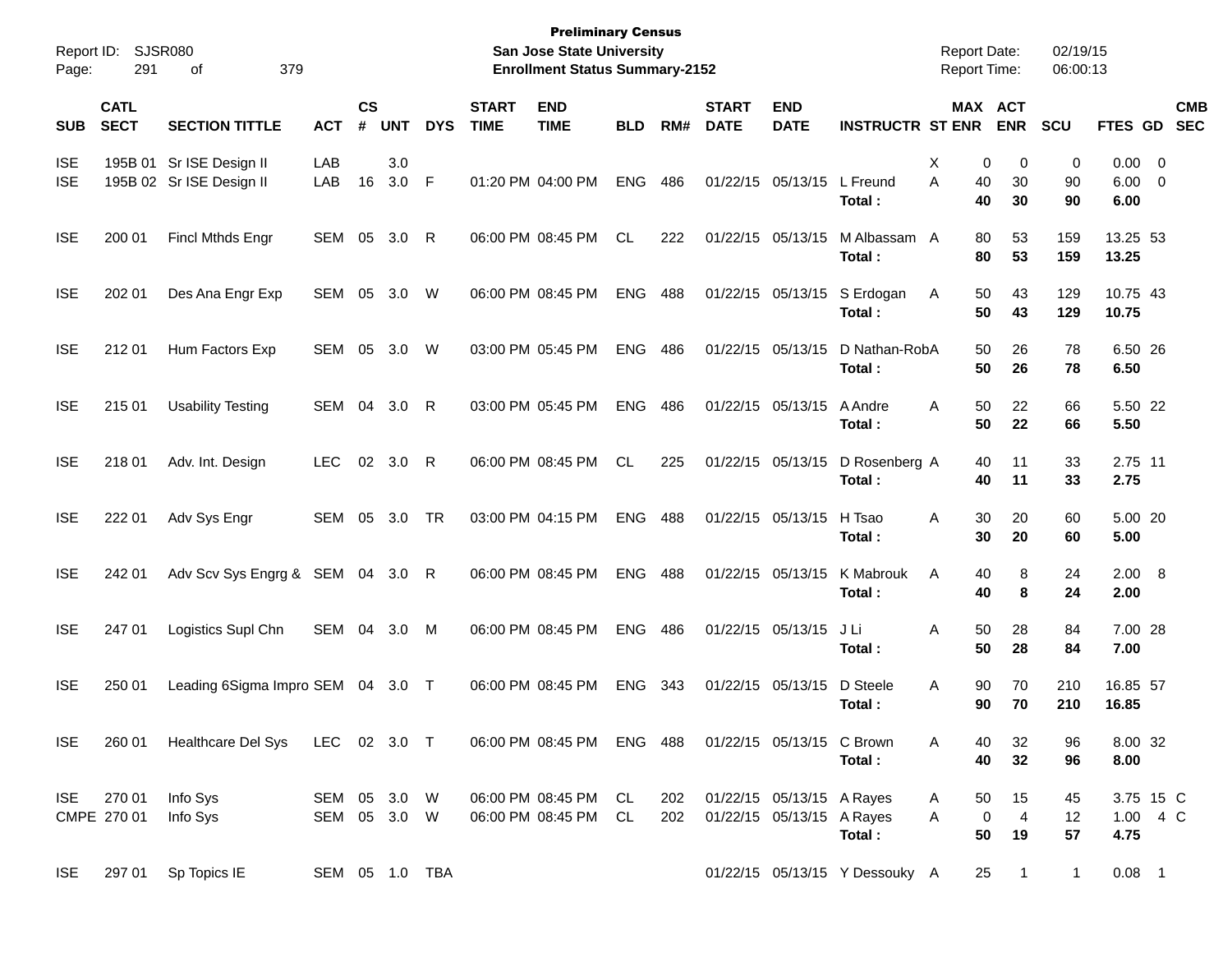| Report ID:<br>Page: | 292                        | <b>SJSR080</b><br>379<br>оf                 |            |                    |            |            |                             | <b>Preliminary Census</b><br><b>San Jose State University</b><br><b>Enrollment Status Summary-2152</b> |            |     |                             |                           |                         |   | <b>Report Date:</b><br><b>Report Time:</b> |                          | 02/19/15<br>06:00:13 |              |     |                          |
|---------------------|----------------------------|---------------------------------------------|------------|--------------------|------------|------------|-----------------------------|--------------------------------------------------------------------------------------------------------|------------|-----|-----------------------------|---------------------------|-------------------------|---|--------------------------------------------|--------------------------|----------------------|--------------|-----|--------------------------|
| <b>SUB</b>          | <b>CATL</b><br><b>SECT</b> | <b>SECTION TITTLE</b>                       | <b>ACT</b> | $\mathsf{cs}$<br># | <b>UNT</b> | <b>DYS</b> | <b>START</b><br><b>TIME</b> | <b>END</b><br><b>TIME</b>                                                                              | <b>BLD</b> | RM# | <b>START</b><br><b>DATE</b> | <b>END</b><br><b>DATE</b> | <b>INSTRUCTR ST ENR</b> |   | MAX                                        | <b>ACT</b><br><b>ENR</b> | <b>SCU</b>           | FTES GD      |     | <b>CMB</b><br><b>SEC</b> |
| <b>ISE</b>          | 297 02                     | Sp Topics IE                                | SEM        | 05                 | 3.0        | <b>TBA</b> |                             |                                                                                                        |            |     | 01/22/15                    | 05/13/15                  | A Andre<br>Total:       | A | 25<br>50                                   | -1<br>$\mathbf{2}$       | 1<br>$\mathbf{2}$    | 0.25<br>0.33 | - 1 |                          |
| <b>ISE</b>          | 298 01                     | Spec Prob                                   | <b>SUP</b> | 25                 | 1.0        | TBA        |                             |                                                                                                        |            |     | 01/22/15                    | 05/13/15                  | L Freund                | A | 25                                         | 9                        | 9                    | 0.75         | - 9 |                          |
| <b>ISE</b>          | 298 02                     | Spec Prob                                   | <b>SUP</b> | 25                 | 2.0        | <b>TBA</b> |                             |                                                                                                        |            |     | 01/22/15                    | 05/13/15                  | L Freund                | A | 25                                         | 11                       | 22                   | 1.83         | -11 |                          |
| <b>ISE</b>          | 298 03                     | Spec Prob                                   | <b>SUP</b> | 25                 | 3.0        | TBA        |                             |                                                                                                        |            |     | 01/22/15                    | 05/13/15                  | Y Dessouky              | A | 25                                         | 28                       | 84                   | 7.00         | -28 |                          |
| <b>ISE</b>          | 298 04                     | Spec Prob                                   | <b>SUP</b> | 25                 | 4.0        | TBA        |                             |                                                                                                        |            |     | 01/22/15                    | 05/13/15                  | L Freund                | A | 25                                         | 5                        | 20                   | 1.67         | -5  |                          |
|                     |                            |                                             |            |                    |            |            |                             |                                                                                                        |            |     |                             |                           | Total:                  |   | 100                                        | 53                       | 135                  | 11.25        |     |                          |
| <b>ISE</b>          | 299 01                     | <b>Masters Thesis</b>                       | <b>SUP</b> | 25                 | 1.0        | <b>TBA</b> |                             |                                                                                                        |            |     | 01/22/15                    | 05/13/15                  |                         | A | 25                                         | 0                        | 0                    | 0.00         | - 0 |                          |
| <b>ISE</b>          | 299 02                     | <b>Masters Thesis</b>                       | <b>SUP</b> | 25                 | 2.0        | <b>TBA</b> |                             |                                                                                                        |            |     | 01/22/15                    | 05/13/15                  |                         | A | 25                                         | 0                        | 0                    | 0.00         | 0   |                          |
| <b>ISE</b>          | 299 03                     | <b>Masters Thesis</b>                       | <b>SUP</b> | 25                 | 3.0        | <b>TBA</b> |                             |                                                                                                        |            |     | 01/22/15                    | 05/13/15                  |                         | A | 25                                         | 0                        | 0                    | 0.00         | 0   |                          |
| <b>ISE</b>          | 299 04                     | <b>Masters Thesis</b>                       | <b>SUP</b> | 25                 | 4.0        | TBA        |                             |                                                                                                        |            |     | 01/22/15                    | 05/13/15                  |                         | A | 25                                         | 0                        | $\mathbf 0$          | 0.00         | - 0 |                          |
|                     |                            |                                             |            |                    |            |            |                             |                                                                                                        |            |     |                             |                           | Total:                  |   | 100                                        | 0                        | 0                    | 0.00         |     |                          |
|                     | Department :               | <b>Industrial &amp; Systems Engineering</b> |            |                    |            |            |                             |                                                                                                        |            |     |                             |                           | Department Total:       |   | 1725                                       | 1062                     | 2998                 | 219.52       |     |                          |

**Lower Division : 0 0 0 0.00 Upper Division : 985 728 2024 138.83 Graduate Division :**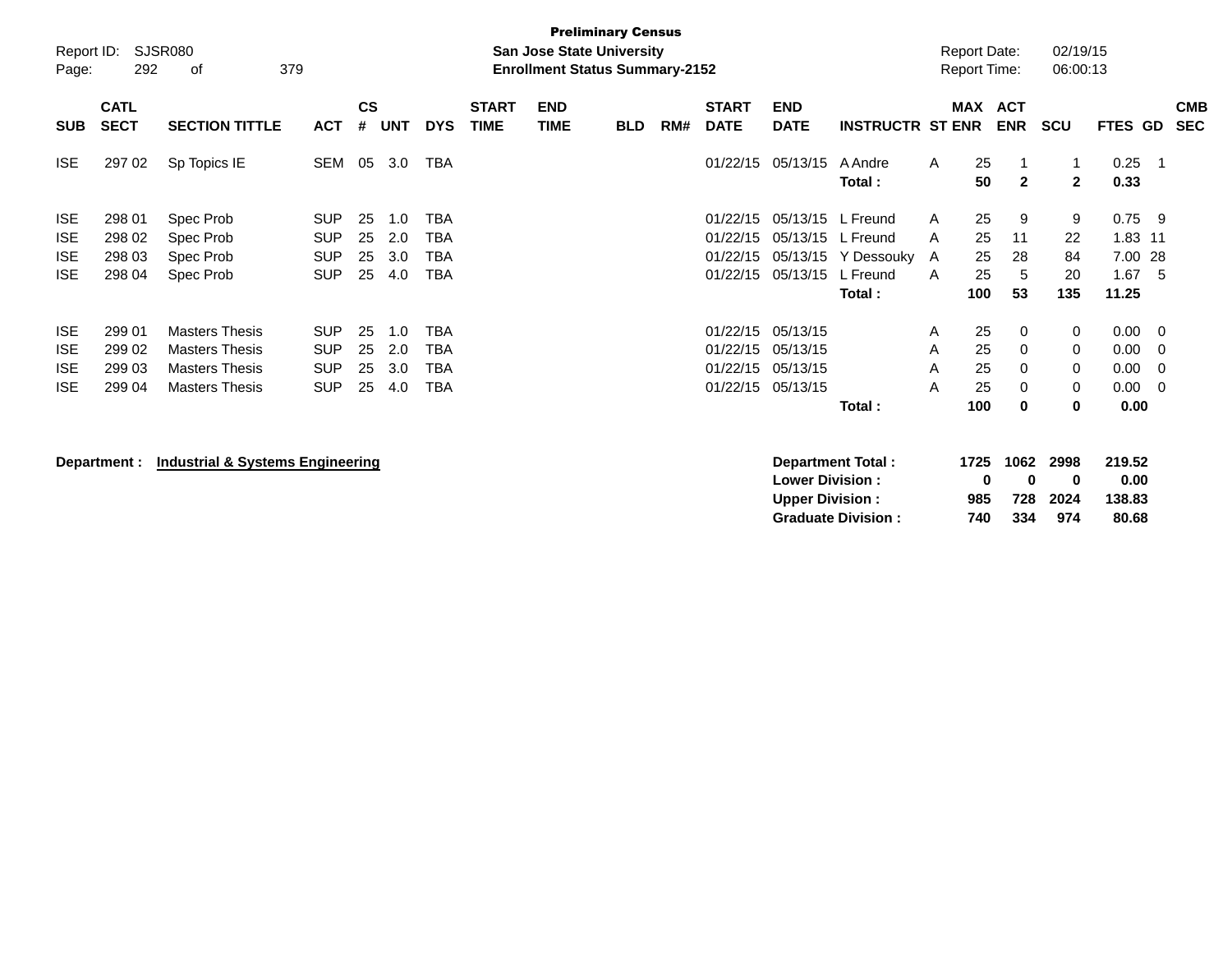| Report ID:<br>Page: | 293<br><b>CATL</b> | SJSR080<br>379<br>οf                    |            | $\mathsf{cs}$ |            |              | <b>START</b>      | <b>Preliminary Census</b><br>San Jose State University<br><b>Enrollment Status Summary-2152</b><br><b>END</b> |            |     | <b>START</b> | <b>END</b>        |                                 |   | <b>Report Date:</b><br>Report Time:<br>MAX ACT |                | 02/19/15<br>06:00:13 |                |                          | <b>CMB</b> |
|---------------------|--------------------|-----------------------------------------|------------|---------------|------------|--------------|-------------------|---------------------------------------------------------------------------------------------------------------|------------|-----|--------------|-------------------|---------------------------------|---|------------------------------------------------|----------------|----------------------|----------------|--------------------------|------------|
| <b>SUB</b>          | <b>SECT</b>        | <b>SECTION TITTLE</b>                   | <b>ACT</b> | #             | <b>UNT</b> | <b>DYS</b>   | <b>TIME</b>       | <b>TIME</b>                                                                                                   | <b>BLD</b> | RM# | <b>DATE</b>  | <b>DATE</b>       | <b>INSTRUCTR ST ENR</b>         |   |                                                | <b>ENR</b>     | SCU                  | FTES GD        |                          | <b>SEC</b> |
| College             | Department :       | <b>Engineering</b><br><b>Technology</b> |            |               |            |              |                   |                                                                                                               |            |     |              |                   |                                 |   |                                                |                |                      |                |                          |            |
|                     | TECH 25 01         | Intro Materials Tech                    | <b>LEC</b> | 02            | 3.0        | $\top$       |                   | 01:00 PM 02:45 PM                                                                                             | <b>HB</b>  | 407 | 01/22/15     | 05/13/15          | C Peters                        | A | 40                                             | 33             | 66                   | 6.60           | - 0                      |            |
| <b>TECH</b>         | 25 11              | Intro Materials Tech                    | LAB        | 16            | 0.0        | R            |                   | 01:30 PM 04:15 PM                                                                                             | <b>ENG</b> | 105 | 01/22/15     | 05/13/15          | C Peters                        | A | 20                                             | 18             | 18                   | 0.00           | 0                        |            |
| <b>TECH</b>         | 25 12              | Intro Materials Tech                    | LAB        | 16            | 0.0        | F            | 09:00 AM 11:45 AM |                                                                                                               | <b>ENG</b> | 105 | 01/22/15     | 05/13/15          | C Peters                        | A | 20                                             | 15             | 15                   | 0.00           | - 0                      |            |
|                     |                    |                                         |            |               |            |              |                   |                                                                                                               |            |     |              |                   | Total:                          |   | 80                                             | 66             | 99                   | 6.60           |                          |            |
| <b>TECH</b>         | 31 01              | Qual Assur & Control                    | <b>LEC</b> | 02            | 3.0        | R            |                   | 09:00 AM 10:45 AM                                                                                             | MН         | 324 | 01/22/15     | 05/13/15          | A Zargar                        | Α | 60                                             | 55             | 110                  | 11.00          | 0                        |            |
| <b>TECH</b>         | 31 11              | Qual Assur & Control                    | LAB        | 16            | 0.0        | $\mathsf{T}$ |                   | 09:00 AM 11:45 AM                                                                                             | <b>ENG</b> | 103 | 01/22/15     | 05/13/15          | A Zargar                        | Α | 22                                             | 29             | 29                   | 0.00           | 0                        |            |
| <b>TECH</b>         | 31 12              | Qual Assur & Control                    | LAB        | 16            | 0.0        | M            | 09:00 AM 11:45 AM |                                                                                                               | <b>ENG</b> | 103 | 01/22/15     | 05/13/15          | A Zargar                        | A | 22                                             | 26             | 26                   | 0.00           | - 0                      |            |
|                     |                    |                                         |            |               |            |              |                   |                                                                                                               |            |     |              |                   | Total:                          |   | 104                                            | 110            | 165                  | 11.00          |                          |            |
| <b>TECH</b>         | 41 11              | Mach Shop Safety                        | LAB        | 16            | 1.0        | $\top$       |                   | 06:00 PM 08:45 PM                                                                                             | IS.        | 119 | 01/22/15     | 05/13/15          | D Muntz                         | Α | 22                                             | 3              | 3                    | 0.20           | 0 <sup>C</sup>           |            |
| <b>ME</b>           | 41 11              | Mach Shop Safety                        | LAB        | 16            | 1.0        | $\mathsf{T}$ |                   | 06:00 PM 08:45 PM                                                                                             | IS         | 119 | 01/22/15     | 05/13/15          | D Muntz                         | A | $\mathbf 0$                                    | 20             | 20                   | 1.33           | 0 <sup>C</sup>           |            |
| <b>TECH</b>         | 41 12              | Mach Shop Safety                        | LAB        | 16            | 1.0        | W            |                   | 03:00 PM 05:45 PM                                                                                             | IS         | 119 | 01/22/15     | 05/13/15          | D Muntz                         | A | 22                                             | 3              | 3                    | 0.20           | 0 <sup>C</sup>           |            |
| <b>ME</b>           | 41 12              | Mach Shop Safety                        | LAB        | 16            | 1.0        | W            |                   | 03:00 PM 05:45 PM                                                                                             | IS         | 119 | 01/22/15     | 05/13/15          | D Muntz                         | A | $\mathbf 0$                                    | 20             | 20                   | 1.33           | 0 <sup>o</sup>           |            |
| <b>TECH</b>         | 41 13              | Mach Shop Safety                        | LAB        | 16            | 1.0        | M            |                   | 03:00 PM 05:45 PM                                                                                             | IS         | 119 | 01/22/15     | 05/13/15          | S Obi                           | A | 22                                             | $\overline{7}$ | $\overline{7}$       | 0.47           | 0 <sup>o</sup>           |            |
| <b>ME</b>           | 41 13              | Mach Shop Safety                        | LAB        | 16            | 1.0        | M            |                   | 03:00 PM 05:45 PM                                                                                             | IS         | 119 | 01/22/15     | 05/13/15          | S Obi                           | A | $\mathbf 0$                                    | 13             | 13                   | 0.87           | 0 <sup>o</sup>           |            |
| <b>TECH</b>         | 41 14              | Mach Shop Safety                        | LAB        | 16            | 1.0        | M            |                   | 06:00 PM 08:45 PM                                                                                             | IS         | 119 | 01/22/15     | 05/13/15          | S Obi                           | A | 22                                             | $\overline{7}$ | $\overline{7}$       | 0.47           | 0 <sup>o</sup>           |            |
| <b>ME</b>           | 41 14              | Mach Shop Safety                        | LAB        | 16            | 1.0        | M            |                   | 06:00 PM 08:45 PM                                                                                             | IS         | 119 | 01/22/15     | 05/13/15          | S Obi                           | A | $\mathbf 0$                                    | 15             | 15                   | 1.00           | 0 <sub>C</sub>           |            |
| <b>TECH</b>         | 41 15              | Mach Shop Safety                        | LAB        | 16            | 1.0        | R            |                   | 03:00 PM 05:45 PM                                                                                             | IS         | 119 | 01/22/15     |                   | 05/13/15 V Hageman              | Α | 22                                             | $\overline{1}$ | $\mathbf{1}$         | 0.07           | $0\,C$                   |            |
| ME                  | 41 15              | Mach Shop Safety                        | LAB        | 16            | 1.0        | R            |                   | 03:00 PM 05:45 PM                                                                                             | <b>IS</b>  | 119 |              |                   | 01/22/15 05/13/15 V Hageman A   |   | 0                                              | 22             | 22                   | 1.47           | 0 <sup>o</sup>           |            |
|                     |                    |                                         |            |               |            |              |                   |                                                                                                               |            |     |              |                   | Total:                          |   | 110                                            | 111            | 111                  | 7.40           |                          |            |
| <b>TECH</b>         | 42 01              | Mfg Mach Shop Proj                      | LAB        | 16            | 1.0        | R            |                   | 06:00 PM 08:45 PM                                                                                             | IS.        | 119 | 01/22/15     | 05/13/15          | V Hageman A                     |   | 24                                             | 10             | 10                   | 0.67           | 0 <sup>C</sup>           |            |
| ME                  | 42 01              | Mfg Mach Shop Proj                      | LAB        | 16            | 1.0        | R            |                   | 06:00 PM 08:45 PM                                                                                             | <b>IS</b>  | 119 |              | 01/22/15 05/13/15 | V Hageman A                     |   | 0                                              | 17             | 17                   | 1.13           | 0 <sup>C</sup>           |            |
|                     |                    |                                         |            |               |            |              |                   |                                                                                                               |            |     |              |                   | Total:                          |   | 24                                             | 27             | 27                   | 1.80           |                          |            |
| <b>TECH</b>         | 45 01              | Sus Facilities Pln                      | <b>LEC</b> | 02            | 3.0        | $\top$       |                   | 06:00 PM 08:45 PM                                                                                             | IS.        | 117 |              | 01/22/15 05/13/15 | S Obi                           | A | 30                                             | 30             | 90                   | 6.00           | - 0                      |            |
|                     |                    |                                         |            |               |            |              |                   |                                                                                                               |            |     |              |                   | Total:                          |   | 30                                             | 30             | 90                   | 6.00           |                          |            |
| TECH 60 01          |                    | Intro Electronics                       | <b>LEC</b> |               | 02 3.0     | $\top$       |                   | 09:00 AM 10:45 AM                                                                                             | - IS       | 117 |              |                   | 01/22/15 05/13/15 T Brown Jr. A |   | 20                                             | 30             | 60                   | 6.00           | $\overline{\mathbf{0}}$  |            |
|                     | TECH 60 11         | Intro Electronics                       | LAB        |               | 16 0.0     | $\mathsf{R}$ |                   | 09:00 AM 11:45 AM                                                                                             | <b>IS</b>  | 117 |              |                   | 01/22/15 05/13/15 T Brown Jr. A |   | 20                                             | 30             | 30                   | 0.00           | $\overline{\phantom{0}}$ |            |
|                     |                    |                                         |            |               |            |              |                   |                                                                                                               |            |     |              |                   | Total:                          |   | 40                                             | 60             | 90                   | 6.00           |                          |            |
|                     | TECH 63 01         | <b>Digital Circuits</b>                 | LEC        |               | 02 3.0     | W            |                   | 09:00 AM 10:45 AM                                                                                             | - IS       | 117 |              |                   | 01/22/15 05/13/15 T Brown Jr. A |   | 30                                             | 31             | 62                   | $6.20 \quad 0$ |                          |            |
|                     | TECH 63 11         | <b>Digital Circuits</b>                 | LAB        |               | 16 0.0     | M            |                   | 09:00 AM 11:45 AM                                                                                             | <b>IS</b>  | 117 |              |                   | 01/22/15 05/13/15 T Brown Jr. A |   | 30                                             | 31             | 31                   | $0.00 \t 0$    |                          |            |
|                     |                    |                                         |            |               |            |              |                   |                                                                                                               |            |     |              |                   | Total:                          |   | 60                                             | 62             | 93                   | 6.20           |                          |            |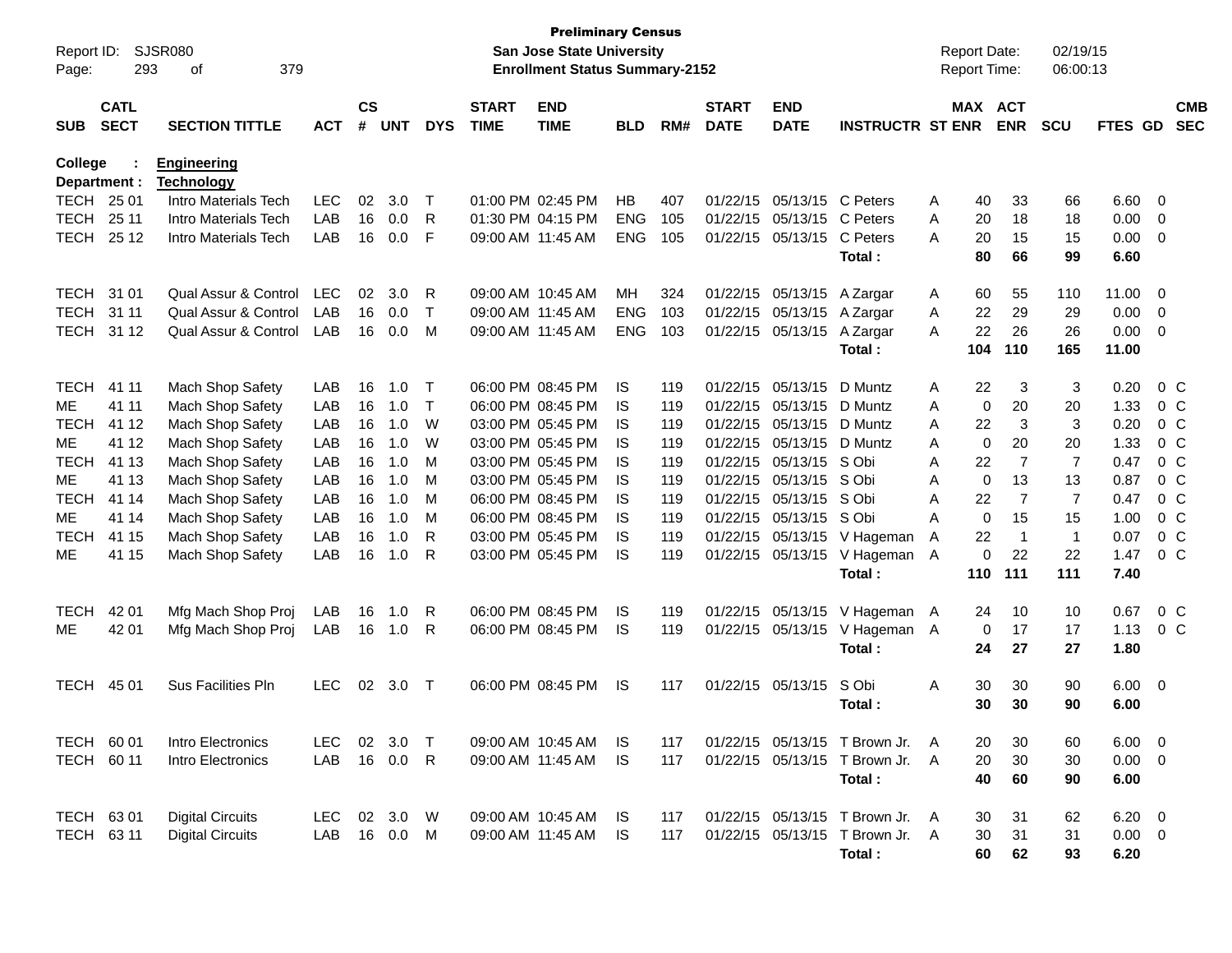| Report ID:<br>Page: | <b>SJSR080</b><br>294      | 379<br>οf                                                        |                |                    |            |              |                             | <b>Preliminary Census</b><br>San Jose State University<br><b>Enrollment Status Summary-2152</b> |            |     |                             |                           |                                 | <b>Report Date:</b><br>Report Time: |             |                       | 02/19/15<br>06:00:13 |                |                         |                          |
|---------------------|----------------------------|------------------------------------------------------------------|----------------|--------------------|------------|--------------|-----------------------------|-------------------------------------------------------------------------------------------------|------------|-----|-----------------------------|---------------------------|---------------------------------|-------------------------------------|-------------|-----------------------|----------------------|----------------|-------------------------|--------------------------|
| <b>SUB</b>          | <b>CATL</b><br><b>SECT</b> | <b>SECTION TITTLE</b>                                            | <b>ACT</b>     | $\mathsf{cs}$<br># | <b>UNT</b> | <b>DYS</b>   | <b>START</b><br><b>TIME</b> | <b>END</b><br><b>TIME</b>                                                                       | <b>BLD</b> | RM# | <b>START</b><br><b>DATE</b> | <b>END</b><br><b>DATE</b> | <b>INSTRUCTR ST ENR</b>         |                                     |             | MAX ACT<br><b>ENR</b> | SCU                  | <b>FTES GD</b> |                         | <b>CMB</b><br><b>SEC</b> |
| <b>TECH</b>         | 65 01                      | Netwrk Theory/Appl                                               | <b>LEC</b>     |                    | 3.0        |              |                             |                                                                                                 |            |     |                             |                           |                                 | Х                                   | 0           | 0                     | 0                    | 0.00           | - 0                     |                          |
| <b>TECH</b>         | 65 02                      | Netwrk Theory/Appl                                               | <b>LEC</b>     |                    | 3.0        |              |                             |                                                                                                 |            |     |                             |                           |                                 | Χ                                   | 0           | 0                     | 0                    | 0.00           | $\mathbf 0$             |                          |
| <b>TECH</b>         | 65 11                      | Netwrk Theory/Appl                                               | LAB            |                    | 0.0        |              |                             |                                                                                                 |            |     |                             |                           |                                 | X                                   | $\mathbf 0$ | 0                     | 0                    | 0.00           | $\overline{0}$          |                          |
| <b>TECH</b>         | 65 12                      | Netwrk Theory/Appl                                               | LAB            |                    | 0.0        |              |                             |                                                                                                 |            |     |                             |                           |                                 | X                                   | 0           | 0                     | 0                    | 0.00           | $\overline{0}$          |                          |
|                     |                            |                                                                  |                |                    |            |              |                             |                                                                                                 |            |     |                             |                           | Total:                          |                                     | 0           | 0                     | $\mathbf 0$          | 0.00           |                         |                          |
|                     | TECH 115 01                | <b>Automation &amp; Cntrl</b>                                    | <b>LEC</b>     |                    | 3.0        |              |                             |                                                                                                 |            |     |                             |                           |                                 | Χ                                   | 0           | 0                     | 0                    | 0.00           | $\overline{0}$          |                          |
|                     | TECH 115 02                | Automation & Cntrl                                               | <b>LEC</b>     |                    | 3.0        |              |                             |                                                                                                 |            |     |                             |                           |                                 | X                                   | $\mathbf 0$ | 0                     | 0                    | 0.00           | $\overline{0}$          |                          |
|                     | TECH 115 03                | <b>Automation &amp; Cntrl</b>                                    | <b>LEC</b>     | 02                 | 3.0        | Т            |                             | 04:00 PM 05:45 PM                                                                               | IS         | 117 |                             | 01/22/15 05/13/15         | R Werkman                       | Α                                   | 20          | 27                    | 54                   | 5.40           | $\overline{0}$          |                          |
|                     | TECH 115 11                | <b>Automation &amp; Cntrl</b>                                    | LAB            |                    | 0.0        |              |                             |                                                                                                 |            |     |                             |                           |                                 | X                                   | $\mathbf 0$ | $\mathbf 0$           | 0                    | 0.00           | $\overline{0}$          |                          |
|                     | <b>TECH 11512</b>          | <b>Automation &amp; Cntrl</b>                                    | LAB            | 16                 | 0.0        | R            |                             | 05:00 PM 07:45 PM                                                                               | IS         | 117 |                             | 01/22/15 05/13/15         | R Werkman                       | A                                   | 20          | 27                    | 27                   | 0.00           | 0                       |                          |
|                     |                            |                                                                  |                |                    |            |              |                             |                                                                                                 |            |     |                             |                           | Total:                          |                                     | 40          | 54                    | 81                   | 5.40           |                         |                          |
|                     | TECH 145 01                | Lean Manufacturing                                               | <b>LEC</b>     | 03                 | 3.0        |              |                             |                                                                                                 |            |     |                             | 01/22/15 05/13/15         |                                 | Х                                   | 0           | 0                     | 0                    | 0.00           | 0                       |                          |
| <b>ISE</b>          | 145 01                     | Lean Manufacturing                                               | <b>LEC</b>     |                    | 3.0        |              |                             |                                                                                                 |            |     |                             |                           |                                 | X                                   | 0           | 0                     | 0                    | 0.00           | 0                       |                          |
| <b>TECH</b>         | 145 02                     | Lean Manufacturing                                               | <b>LEC</b>     | 03                 | 3.0        | R            |                             | 12:00 PM 02:45 PM                                                                               | IS         | 216 | 01/22/15                    | 05/13/15                  | D Hall                          | Α                                   | 24          | 22                    | 66                   | 4.40           | $0\,$ C                 |                          |
| <b>ISE</b>          | 145 02                     | Lean Manufacturing                                               | <b>LEC</b>     | 03                 | 3.0        | R            |                             | 12:00 PM 02:45 PM                                                                               | IS         | 216 |                             | 01/22/15 05/13/15         | D Hall                          | A                                   | $\mathbf 0$ | 6                     | 18                   | 1.20           | 0 <sup>C</sup>          |                          |
| <b>TECH</b>         | 145 03                     | Lean Manufacturing                                               | <b>LEC</b>     | 03                 | 3.0        | R            |                             | 06:00 PM 08:45 PM                                                                               | IS         | 216 |                             | 01/22/15 05/13/15         | D Hall                          | A                                   | 24          | 21                    | 63                   | 4.20           | 0 <sup>C</sup>          |                          |
| <b>ISE</b>          | 145 03                     | Lean Manufacturing                                               | <b>LEC</b>     | 03                 | 3.0        | R            |                             | 06:00 PM 08:45 PM                                                                               | IS         | 216 |                             | 01/22/15 05/13/15         | D Hall                          | А                                   | $\mathbf 0$ | $\overline{1}$        | 3                    | 0.20           | 0 <sup>C</sup>          |                          |
|                     |                            |                                                                  |                |                    |            |              |                             |                                                                                                 |            |     |                             |                           | Total:                          |                                     | 48          | 50                    | 150                  | 10.00          |                         |                          |
|                     | TECH 149 01                | <b>CIM Systems</b>                                               | <b>LEC</b>     | 02                 | 3.0        | R            |                             | 03:00 PM 04:45 PM                                                                               | <b>ENG</b> | 103 |                             | 01/22/15 05/13/15         | S Obi                           | Α                                   | 24          | 24                    | 48                   | 4.80           | $\overline{0}$          |                          |
|                     | TECH 149 11                | <b>CIM Systems</b>                                               | LAB            | 16                 | 0.0        | $\mathsf{T}$ |                             | 03:00 PM 05:45 PM                                                                               | IS         | 119 |                             | 01/22/15 05/13/15         | S Obi                           | A                                   | 24          | 24                    | 24                   | 0.00           | $\overline{\mathbf{0}}$ |                          |
|                     |                            |                                                                  |                |                    |            |              |                             |                                                                                                 |            |     |                             |                           | Total:                          |                                     | 48          | 48                    | 72                   | 4.80           |                         |                          |
|                     | TECH 160 01                | Mcropro Theory & AP                                              | <b>LEC</b>     |                    | 3.0        |              |                             |                                                                                                 |            |     |                             |                           |                                 | Х                                   | 0           | 0                     | 0                    | 0.00           | $\overline{\mathbf{0}}$ |                          |
|                     | TECH 160 11                | Mcropro Theory & AP LAB                                          |                |                    | 0.0        |              |                             |                                                                                                 |            |     |                             |                           |                                 | X                                   | 0           | 0                     | 0                    | 0.00           | $\overline{0}$          |                          |
|                     |                            |                                                                  |                |                    |            |              |                             |                                                                                                 |            |     |                             |                           | Total:                          |                                     | 0           | 0                     | 0                    | 0.00           |                         |                          |
|                     | TECH 169 01                | Applied Elec Desgn                                               | <b>LEC</b>     | 02                 | 3.0        | W            |                             | 06:00 PM 07:45 PM                                                                               | IS         | 117 |                             |                           | 01/22/15 05/13/15 T Brown Jr.   | A                                   | 30          | 20                    | 40                   | 4.00           | $\overline{0}$          |                          |
|                     |                            | TECH 169 11 Applied Elec Desgn LAB 16 0.0 M 06:00 PM 08:45 PM IS |                |                    |            |              |                             |                                                                                                 |            | 117 |                             |                           | 01/22/15 05/13/15 T Brown Jr. A |                                     | 30          | 20                    | 20                   | $0.00 \t 0$    |                         |                          |
|                     |                            |                                                                  |                |                    |            |              |                             |                                                                                                 |            |     |                             |                           | Total:                          |                                     | 60          | 40                    | 60                   | 4.00           |                         |                          |
|                     |                            | TECH 180A 03 Indiv St El Comtec                                  | SUP 36 3.0 TBA |                    |            |              |                             |                                                                                                 |            |     |                             | 01/22/15 05/13/15 S Bates |                                 | A                                   | 20          | 3                     | 9                    | 0.60 0         |                         |                          |
|                     |                            |                                                                  |                |                    |            |              |                             |                                                                                                 |            |     |                             |                           | Total:                          |                                     | 20          | $\mathbf{3}$          | 9                    | 0.60           |                         |                          |
|                     |                            | TECH 180B 03 Indiv St Manufactg                                  | SUP 36 3.0 TBA |                    |            |              |                             |                                                                                                 |            |     |                             | 01/22/15 05/13/15         |                                 | A                                   | 20          | 0                     | 0                    | $0.00 \quad 0$ |                         |                          |
|                     |                            | TECH 180B 04 Indiv St Manufactg                                  | SUP 36 4.0 TBA |                    |            |              |                             |                                                                                                 |            |     |                             | 01/22/15 05/13/15         |                                 | A                                   | 20          | 0                     | 0                    | $0.00 \quad 0$ |                         |                          |
|                     |                            |                                                                  |                |                    |            |              |                             |                                                                                                 |            |     |                             |                           | Total :                         |                                     | 40          | 0                     | 0                    | 0.00           |                         |                          |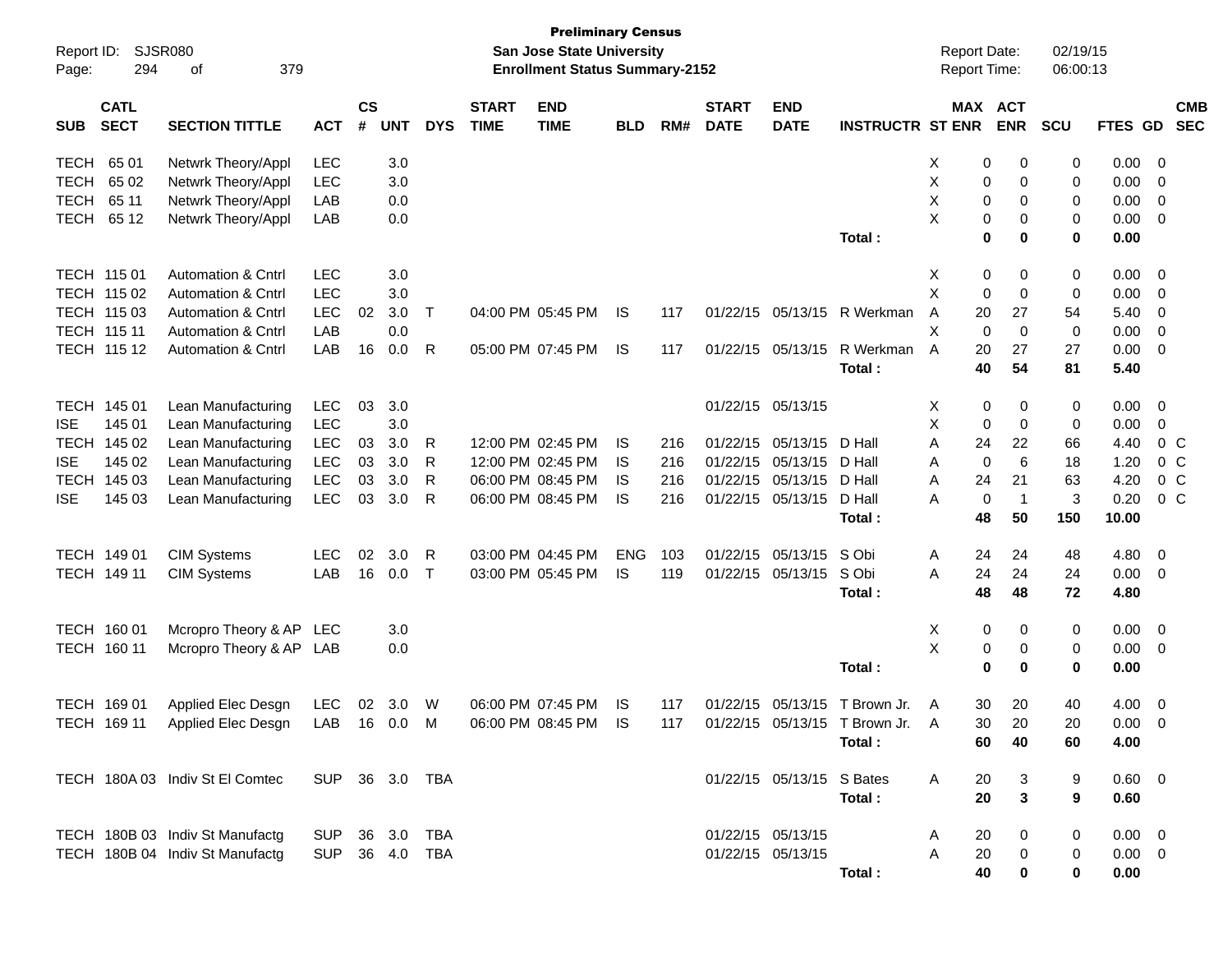| Report ID:<br>Page: | <b>SJSR080</b><br>295      | 379<br>of                   |                |                    |            |            |                             | <b>Preliminary Census</b><br><b>San Jose State University</b><br><b>Enrollment Status Summary-2152</b> |            |     |                             |                            |                              |              |          | <b>Report Date:</b><br><b>Report Time:</b> | 02/19/15<br>06:00:13 |              |                |                          |
|---------------------|----------------------------|-----------------------------|----------------|--------------------|------------|------------|-----------------------------|--------------------------------------------------------------------------------------------------------|------------|-----|-----------------------------|----------------------------|------------------------------|--------------|----------|--------------------------------------------|----------------------|--------------|----------------|--------------------------|
| <b>SUB</b>          | <b>CATL</b><br><b>SECT</b> | <b>SECTION TITTLE</b>       | <b>ACT</b>     | $\mathsf{cs}$<br># | <b>UNT</b> | <b>DYS</b> | <b>START</b><br><b>TIME</b> | <b>END</b><br><b>TIME</b>                                                                              | <b>BLD</b> | RM# | <b>START</b><br><b>DATE</b> | <b>END</b><br><b>DATE</b>  | <b>INSTRUCTR ST ENR</b>      |              |          | MAX ACT<br><b>ENR</b>                      | <b>SCU</b>           | FTES GD      |                | <b>CMB</b><br><b>SEC</b> |
|                     |                            |                             |                |                    |            |            |                             |                                                                                                        |            |     |                             |                            |                              |              |          |                                            |                      |              |                |                          |
|                     | TECH 180J 03               | Indiv St Tech Issu          | <b>SUP</b>     | 36                 | 3.0        | TBA        |                             |                                                                                                        |            |     | 01/22/15 05/13/15           |                            | Total:                       | Α            | 10<br>10 | 0<br>$\mathbf 0$                           | 0<br>0               | 0.00<br>0.00 | - 0            |                          |
|                     | TECH 195 03                | Cooperative Intern          | <b>SUP</b>     | 36                 | 3.0        | TBA        |                             |                                                                                                        |            |     |                             | 01/22/15 05/13/15          | S Obi                        | Α            | 22       | 5                                          | 15                   | 1.00         | $\overline{0}$ |                          |
|                     |                            |                             |                |                    |            |            |                             |                                                                                                        |            |     |                             |                            | Total:                       |              | 22       | 5                                          | 15                   | 1.00         |                |                          |
|                     | TECH 198 01                | Technology & Civil          | <b>LEC</b>     | 02                 | 3.0        | <b>TBA</b> |                             |                                                                                                        |            |     | 01/22/15                    | 05/13/15 L Zou             |                              | A            | 60       | 37                                         | 111                  | 7.40         |                | $0\,C$                   |
|                     | CMPE 198 01                | Technology & Civil          | <b>LEC</b>     | 02 <sub>o</sub>    | 3.0        | <b>TBA</b> |                             |                                                                                                        |            |     | 01/22/15                    | 05/13/15 L Zou             |                              | A            | 0        | 9                                          | 27                   | 1.80         |                | $0\,C$                   |
| AE                  | 198 01                     | Technology & Civil          | <b>LEC</b>     | 02                 | 3.0        | <b>TBA</b> |                             |                                                                                                        |            |     | 01/22/15                    | 05/13/15 L Zou             |                              | A            | 0        | 11                                         | 33                   | 2.25         |                | 1 C                      |
| МE                  | 198 01                     | Technology & Civil          | <b>LEC</b>     | $02\,$             | 3.0        | <b>TBA</b> |                             |                                                                                                        |            |     | 01/22/15                    | 05/13/15 L Zou             |                              | A            | 0        | $\overline{2}$                             | 6                    | 0.40         |                | 0 <sup>o</sup>           |
|                     | ENGR 198 01                | Technology & Civil          | <b>LEC</b>     | 02                 | 3.0        | <b>TBA</b> |                             |                                                                                                        |            |     | 01/22/15                    | 05/13/15 L Zou             |                              | A            | 0        | $\overline{c}$                             | 6                    | 0.40         |                | 0 <sup>o</sup>           |
| <b>TECH</b>         | 198 02                     | Technology & Civil          | LEC            | 02                 | 3.0        | W          |                             | 06:00 PM 08:45 PM                                                                                      | IS.        | 216 | 01/22/15                    | 05/13/15                   | K Harrison                   | A            | 40       | 31                                         | 93                   | 6.20         |                | 0 <sup>o</sup>           |
| <b>CMPE</b>         | 198 02                     | Technology & Civil          | LEC            | 02                 | 3.0        | W          |                             | 06:00 PM 08:45 PM                                                                                      | IS.        | 216 | 01/22/15                    | 05/13/15                   | K Harrison                   | Α            | 0        | $\overline{c}$                             | 6                    | 0.40         |                | 0 <sup>o</sup>           |
| AE                  | 198 02                     | Technology & Civil          | <b>LEC</b>     | 02                 | 3.0        | W          |                             | 06:00 PM 08:45 PM                                                                                      | IS.        | 216 | 01/22/15                    | 05/13/15                   | K Harrison                   | A            | 0        | 6                                          | 18                   | 1.20         |                | 0 <sup>o</sup>           |
| МE                  | 198 02                     | Technology & Civil          | <b>LEC</b>     | 02                 | 3.0        | W          |                             | 06:00 PM 08:45 PM                                                                                      | IS.        | 216 | 01/22/15                    | 05/13/15                   | K Harrison                   | A            | 0        | 3                                          | 9                    | 0.60         |                | 0 <sup>o</sup>           |
|                     | ENGR 198 02                | Technology & Civil          | <b>LEC</b>     | 02                 | 3.0        | W          |                             | 06:00 PM 08:45 PM                                                                                      | <b>IS</b>  | 216 | 01/22/15                    |                            | 05/13/15 K Harrison          | A            | 0        | 0                                          | 0                    | 0.00         |                | 0 <sup>o</sup>           |
|                     | TECH 198 03                | Technology & Civil          | <b>LEC</b>     |                    | 3.0        |            |                             |                                                                                                        |            |     |                             |                            |                              | X            | 0        | 0                                          | 0                    | 0.00         | 0              |                          |
| CMPE                | 198 03                     | Technology & Civil          | <b>LEC</b>     |                    | 3.0        |            |                             |                                                                                                        |            |     |                             |                            |                              | Х            | 0        | 0                                          | 0                    | 0.00         | 0              |                          |
| AE                  | 198 03                     | Technology & Civil          | <b>LEC</b>     |                    | 3.0        |            |                             |                                                                                                        |            |     |                             |                            |                              | Х            | 0        | 0                                          | 0                    | 0.00         | 0              |                          |
| МE                  | 198 03                     | Technology & Civil          | <b>LEC</b>     |                    | 3.0        |            |                             |                                                                                                        |            |     |                             |                            |                              | X            | 0        | 0                                          | 0                    | 0.00         | 0              |                          |
|                     | ENGR 198 03                | Technology & Civil          | <b>LEC</b>     |                    | 3.0        |            |                             |                                                                                                        |            |     |                             |                            |                              | X            | 0        | $\mathbf 0$                                | 0                    | 0.00         | 0              |                          |
|                     | TECH 198 04                | Technology & Civil          | LEC            | 02                 | 3.0        | W          |                             | 06:00 PM 08:45 PM                                                                                      | CL         | 308 |                             |                            | 01/22/15 05/13/15 E Reynolds | Α            | 20       | 17                                         | 51                   | 3.40         |                | 0 <sup>o</sup>           |
| CMPE                | 198 04                     | Technology & Civil          | LEC            | 02                 | 3.0        | W          |                             | 06:00 PM 08:45 PM                                                                                      | CL         | 308 | 01/22/15                    | 05/13/15                   | E Reynolds                   | Α            | 0        | $\mathbf 0$                                | 0                    | 0.00         |                | 0 <sup>o</sup>           |
| AE                  | 198 04                     | Technology & Civil          | <b>LEC</b>     | 02                 | 3.0        | W          |                             | 06:00 PM 08:45 PM                                                                                      | CL         | 308 | 01/22/15                    | 05/13/15                   | E Reynolds                   | A            | 0        | 0                                          | 0                    | 0.00         |                | 0 <sup>o</sup>           |
| МE                  | 198 04                     | Technology & Civil          | LEC            | 02                 | 3.0        | W          |                             | 06:00 PM 08:45 PM                                                                                      | CL         | 308 |                             | 01/22/15 05/13/15          | E Reynolds                   | Α            | 0        | 0                                          | 0                    | 0.00         |                | 0 <sup>o</sup>           |
|                     | ENGR 198 04                | Technology & Civil          | <b>LEC</b>     | 02                 | 3.0        | W          |                             | 06:00 PM 08:45 PM                                                                                      | CL         | 308 |                             | 01/22/15 05/13/15          | E Reynolds                   | Α            | 0        | 0                                          | $\mathbf 0$          | 0.00         |                | 0 <sup>o</sup>           |
|                     |                            |                             |                |                    |            |            |                             |                                                                                                        |            |     |                             |                            | Total:                       |              | 120      | 120                                        | 360                  | 24.05        |                |                          |
|                     | TECH 239 01                | Des Assur Prod Dev          | SEM 05         |                    | 3.0        | M          |                             | 06:00 PM 08:45 PM                                                                                      | IS.        | 120 |                             | 01/22/15 05/13/15          | A Zargar                     | Α            | 20       | 0                                          | 0                    | 0.00         | $\overline{0}$ |                          |
|                     |                            |                             |                |                    |            |            |                             |                                                                                                        |            |     |                             |                            | Total:                       |              | 20       | 0                                          | 0                    | 0.00         |                |                          |
|                     |                            | TECH 290 03 Grad Prob       | SUP 25 3.0 TBA |                    |            |            |                             |                                                                                                        | IS.        | 120 | 01/22/15 05/13/15 D Hall    |                            |                              | A            | 20       |                                            | 3                    | $0.25$ 1     |                |                          |
|                     |                            |                             |                |                    |            |            |                             |                                                                                                        |            |     |                             |                            | Total:                       |              | 20       | $\mathbf{1}$                               | 3                    | 0.25         |                |                          |
|                     |                            | TECH 290R 01 Thesis/Project | SUP 36 1.0 TBA |                    |            |            |                             |                                                                                                        |            |     |                             | 01/22/15 05/13/15 D Hall   |                              | S            | 10       | 0                                          | 0                    | $0.00 \t 0$  |                |                          |
|                     |                            |                             |                |                    |            |            |                             |                                                                                                        |            |     |                             |                            | Total:                       |              | 10       | 0                                          | 0                    | 0.00         |                |                          |
|                     |                            | TECH 298 03 Grad Spec Study | SUP 25 3.0 TBA |                    |            |            |                             |                                                                                                        |            |     |                             | 01/22/15 05/13/15 A Zargar |                              | $\mathsf{A}$ | 20       | 3                                          | 9                    | $0.75$ 3     |                |                          |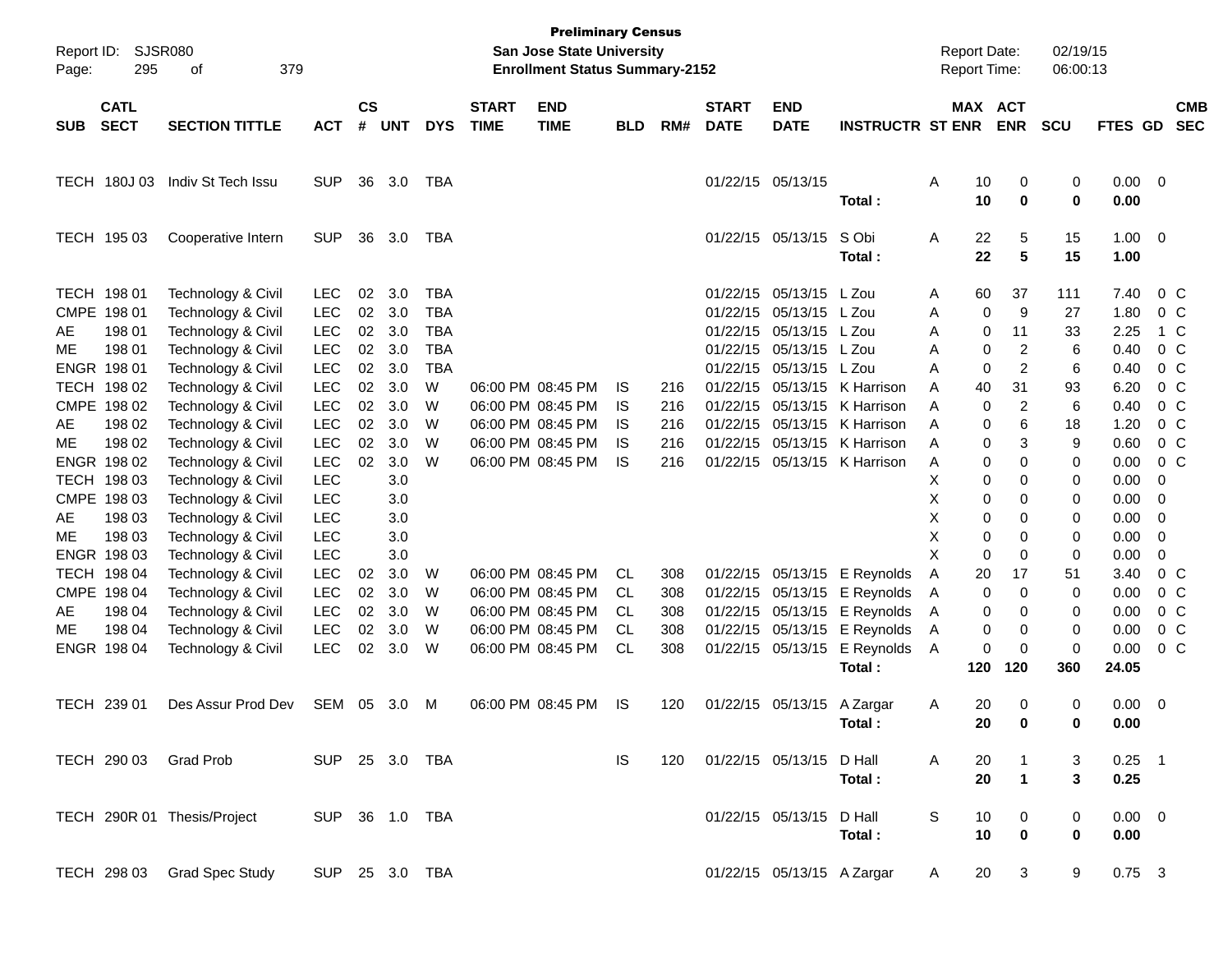| Report ID:<br>Page: | 296                        | SJSR080<br>379<br>οf  |            |                |            |            |                             | <b>Preliminary Census</b><br><b>San Jose State University</b><br><b>Enrollment Status Summary-2152</b> |            |     |                             |                                                  |                                                       | <b>Report Date:</b><br><b>Report Time:</b> |                          | 02/19/15<br>06:00:13     |                                 |                          |
|---------------------|----------------------------|-----------------------|------------|----------------|------------|------------|-----------------------------|--------------------------------------------------------------------------------------------------------|------------|-----|-----------------------------|--------------------------------------------------|-------------------------------------------------------|--------------------------------------------|--------------------------|--------------------------|---------------------------------|--------------------------|
| <b>SUB</b>          | <b>CATL</b><br><b>SECT</b> | <b>SECTION TITTLE</b> | <b>ACT</b> | <b>CS</b><br># | <b>UNT</b> | <b>DYS</b> | <b>START</b><br><b>TIME</b> | <b>END</b><br><b>TIME</b>                                                                              | <b>BLD</b> | RM# | <b>START</b><br><b>DATE</b> | <b>END</b><br><b>DATE</b>                        | <b>INSTRUCTR ST ENR</b>                               | <b>MAX</b>                                 | <b>ACT</b><br><b>ENR</b> | <b>SCU</b>               | FTES GD                         | <b>CMB</b><br><b>SEC</b> |
|                     |                            |                       |            |                |            |            |                             |                                                                                                        |            |     |                             |                                                  | Total:                                                | 20                                         | 3                        | 9                        | 0.75                            |                          |
| TECH                | 299 03                     | <b>Masters Thesis</b> | <b>SUP</b> | 25             | 3.0        | TBA        |                             |                                                                                                        | IS         | 120 | 01/22/15                    | 05/13/15 A Zargar                                | Total:                                                | 20<br>$\mathsf{A}$<br>20                   | -1                       | 3<br>3                   | 0.25<br>0.25                    |                          |
|                     | Department :               | <b>Technology</b>     |            |                |            |            |                             |                                                                                                        |            |     |                             | <b>Lower Division:</b><br><b>Upper Division:</b> | <b>Department Total:</b><br><b>Graduate Division:</b> | 946<br>448<br>408<br>90                    | 791<br>466<br>320<br>5   | 1437<br>675<br>747<br>15 | 96.10<br>45.00<br>49.85<br>1.25 |                          |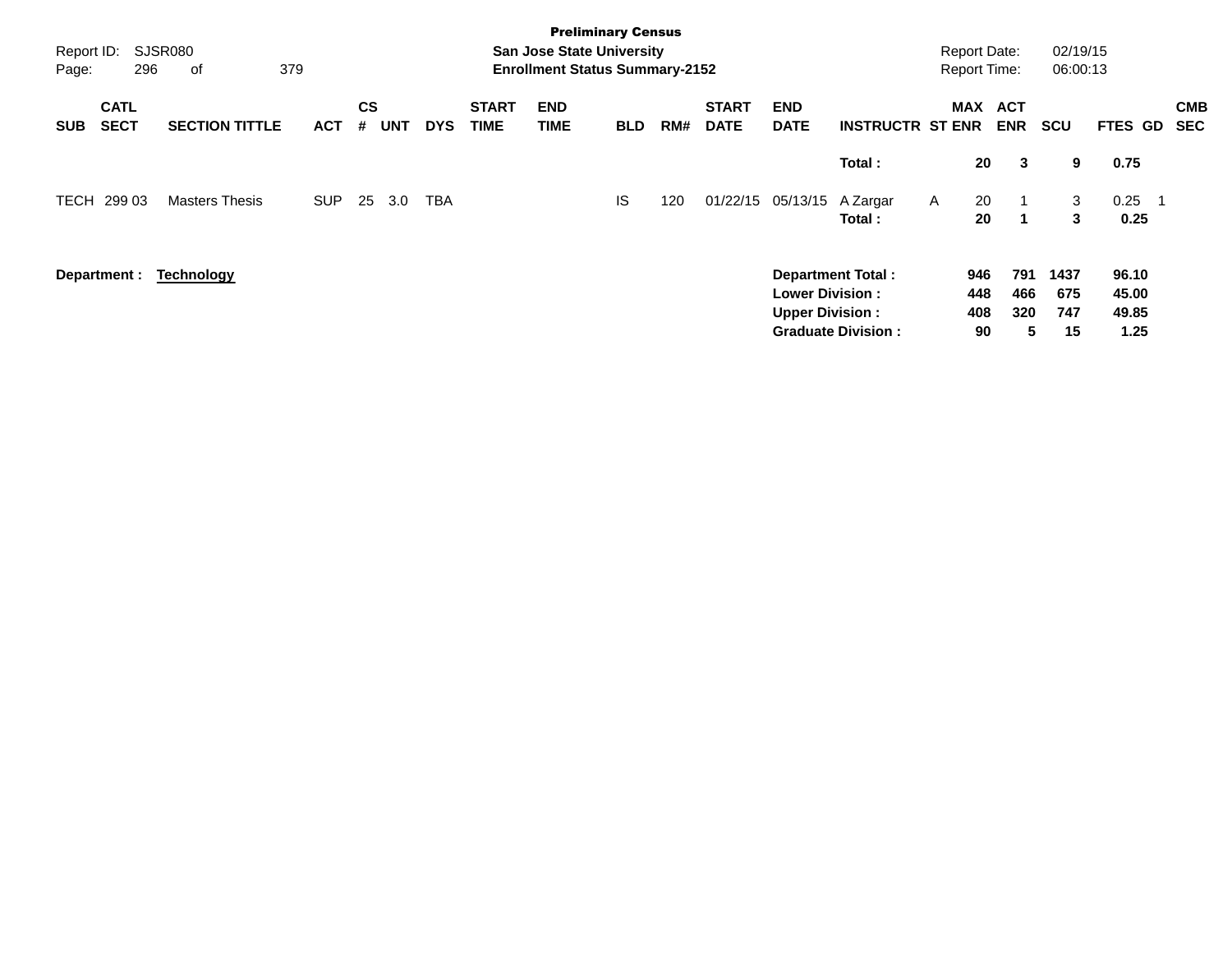| Report ID:  |              | <b>SJSR080</b>               |              |               |            |               |              | <b>Preliminary Census</b><br><b>San Jose State University</b> |            |     |                            |                            |                                                       |   | <b>Report Date:</b> |            | 02/19/15    |             |                |                |
|-------------|--------------|------------------------------|--------------|---------------|------------|---------------|--------------|---------------------------------------------------------------|------------|-----|----------------------------|----------------------------|-------------------------------------------------------|---|---------------------|------------|-------------|-------------|----------------|----------------|
| Page:       | 297          | 379<br>οf                    |              |               |            |               |              | <b>Enrollment Status Summary-2152</b>                         |            |     |                            |                            |                                                       |   | <b>Report Time:</b> |            | 06:00:13    |             |                |                |
|             |              |                              |              |               |            |               |              |                                                               |            |     |                            |                            |                                                       |   |                     |            |             |             |                |                |
|             | <b>CATL</b>  |                              |              | $\mathsf{cs}$ |            |               | <b>START</b> | <b>END</b>                                                    |            |     | <b>START</b>               | <b>END</b>                 |                                                       |   | <b>MAX ACT</b>      |            |             |             |                | <b>CMB</b>     |
| <b>SUB</b>  | <b>SECT</b>  | <b>SECTION TITTLE</b>        | <b>ACT</b>   | #             | <b>UNT</b> | <b>DYS</b>    | <b>TIME</b>  | <b>TIME</b>                                                   | <b>BLD</b> | RM# | <b>DATE</b>                | <b>DATE</b>                | <b>INSTRUCTR ST ENR</b>                               |   |                     | <b>ENR</b> | <b>SCU</b>  | FTES GD     |                | <b>SEC</b>     |
| College     |              | <b>Engineering</b>           |              |               |            |               |              |                                                               |            |     |                            |                            |                                                       |   |                     |            |             |             |                |                |
|             | Department : | <b>Materials Engineering</b> |              |               |            |               |              |                                                               |            |     |                            |                            |                                                       |   |                     |            |             |             |                |                |
| MATE        | 25 01        | Intro to Materials           | <b>LEC</b>   | 02            | 3.0        | <b>TR</b>     |              | 09:00 AM 09:50 AM                                             | <b>ENG</b> | 331 | 01/22/15                   | 05/13/15                   | T Pan                                                 | A | 80                  | 36         | 72          | 7.20        | 0              |                |
| <b>MATE</b> | 25 02        | Intro to Materials           | <b>LEC</b>   | 02            | 3.0        | <b>MW</b>     |              | 04:30 PM 05:20 PM                                             | <b>ENG</b> | 189 | 01/22/15                   | 05/13/15                   | M Ove                                                 | A | 80                  | 49         | 98          | 9.85        | $\overline{1}$ |                |
| <b>MATE</b> | 25 03        | Intro to Materials           | <b>LEC</b>   | 02            | 3.0        | <b>MW</b>     |              | 09:00 AM 09:50 AM                                             | <b>ENG</b> | 331 | 01/22/15                   | 05/13/15                   | C Peters                                              | A | 80                  | 49         | 98          | 9.85        | $\overline{1}$ |                |
| <b>MATE</b> | 25 04        | Intro to Materials           | LAB          | 16            | 0.0        | M             |              | 10:30 AM 01:15 PM                                             | <b>ENG</b> | 105 | 01/22/15                   | 05/13/15                   | W Ray                                                 | A | 12                  | 11         | 11          | 0.00        | 0              |                |
| <b>MATE</b> | 25 05        | Intro to Materials           | LAB          | 16            | 0.0        | M             |              | 01:30 PM 04:15 PM                                             | <b>ENG</b> | 105 | 01/22/15                   | 05/13/15                   | W Ray                                                 | A | 12                  | 15         | 15          | 0.00        | 0              |                |
| <b>MATE</b> | 25 06        | Intro to Materials           | LAB          | 16            | 0.0        | M             |              | 06:00 PM 08:45 PM                                             | <b>ENG</b> | 105 | 01/22/15                   |                            | 05/13/15 S Sepka                                      | A | 12                  | 14         | 14          | 0.00        | 0              |                |
| <b>MATE</b> | 25 07        | Intro to Materials           | LAB          | 16            | 0.0        | т             |              | 10:30 AM 01:15 PM                                             | <b>ENG</b> | 105 | 01/22/15                   | 05/13/15                   | W Ray                                                 | A | 12                  | 12         | 12          | 0.00        | 0              |                |
| <b>MATE</b> | 25 08        | Intro to Materials           | LAB          | 16            | 0.0        | т             |              | 01:30 PM 04:15 PM                                             | <b>ENG</b> | 105 | 01/22/15                   | 05/13/15                   | <b>B</b> Serrano                                      | A | 12                  | 11         | 11          | 0.00        | 0              |                |
| <b>MATE</b> | 25 09        | Intro to Materials           | LAB          | 16            | 0.0        | т             |              | 06:00 PM 08:45 PM                                             | <b>ENG</b> | 105 | 01/22/15                   | 05/13/15                   | E Lucow                                               | A | 12                  | 13         | 13          | 0.00        | 0              |                |
| <b>MATE</b> | 25 10        | Intro to Materials           | LAB          | 16            | 0.0        | W             |              | 10:30 AM 01:15 PM                                             | <b>ENG</b> | 105 | 01/22/15                   | 05/13/15                   | <b>B</b> Serrano                                      | A | 12                  | 11         | 11          | 0.00        | $\overline{1}$ |                |
| <b>MATE</b> | 25 11        | Intro to Materials           | LAB          | 16            | 0.0        | W             |              | 06:00 PM 08:45 PM                                             | <b>ENG</b> | 105 | 01/22/15                   | 05/13/15                   | J Rosenthal                                           | A | 12                  | 10         | 10          | 0.00        | 0              |                |
| <b>MATE</b> | 25 12        | Intro to Materials           | LAB          | 16            | 0.0        | R             |              | 10:30 AM 01:15 PM                                             | <b>ENG</b> | 105 | 01/22/15                   | 05/13/15                   | E Enlow                                               | A | 12                  | 13         | 13          | 0.00        | 0              |                |
| <b>MATE</b> | 25 13        | Intro to Materials           | LAB          | 16            | 0.0        | R             |              | 06:00 PM 08:45 PM                                             | <b>ENG</b> | 105 | 01/22/15                   | 05/13/15                   | A Wiggins-Al A                                        |   | 12                  | 12         | 12          | 0.00        | $\overline{1}$ |                |
| <b>MATE</b> | 25 14        | Intro to Materials           | LAB          | 16            | 0.0        | F             |              | 12:00 PM 02:45 PM                                             | <b>ENG</b> | 105 | 01/22/15                   | 05/13/15                   | E Enlow                                               | A | 12                  | 12         | 12          | 0.00        | 0              |                |
| MATE        | 25 15        | Intro to Materials           | LAB          | 16            | 0.0        | F             |              | 03:00 PM 05:45 PM                                             | <b>ENG</b> | 105 | 01/22/15                   | 05/13/15                   |                                                       | A | 12                  | 0          | $\mathbf 0$ | 0.00        | 0              |                |
|             |              |                              |              |               |            |               |              |                                                               |            |     |                            |                            | Total:                                                |   | 384                 | 268        | 402         | 26.90       |                |                |
| <b>MATE</b> | 129 01       | Intro IC Proc Desgn          | <b>SEM</b>   | 04            | 3.0        | R             |              | 04:30 PM 06:20 PM                                             | <b>ENG</b> | 340 | 01/22/15                   | 05/13/15                   | K Eason                                               | Α | 18                  | 13         | 26          | 2.60        |                | 0 <sup>C</sup> |
| EЕ          | 129 01       | Intro IC Proc Desgn          | <b>SEM</b>   | 04            | 3.0        | R             |              | 04:30 PM 06:20 PM                                             | <b>ENG</b> | 340 | 01/22/15                   |                            | 05/13/15 K Eason                                      | A | 0                   | 4          | 8           | 0.80        |                | $0\,C$         |
| <b>MATE</b> | 129 02       | Intro IC Proc Desgn          | LAB          | 16            | 0.0        | т             |              | 01:30 PM 04:15 PM                                             | <b>ENG</b> | 311 | 01/22/15                   | 05/13/15                   |                                                       | A | 18                  | 0          | 0           | 0.00        |                | 0 <sup>C</sup> |
| EЕ          | 129 02       | Intro IC Proc Desgn          | LAB          | 16            | 0.0        | Т             |              | 01:30 PM 04:15 PM                                             | <b>ENG</b> | 311 | 01/22/15                   | 05/13/15                   |                                                       | A | 0                   | 0          | $\mathbf 0$ | 0.00        |                | 0 <sup>C</sup> |
| <b>MATE</b> | 129 03       | Intro IC Proc Desgn          | LAB          | 16            | 0.0        | Т             |              | 06:00 PM 08:45 PM                                             | <b>ENG</b> | 311 | 01/22/15                   | 05/13/15                   | N Peters                                              | A | 18                  | 13         | 13          | 0.00        |                | 0 <sup>C</sup> |
| EE.         | 129 03       | Intro IC Proc Desgn          | LAB          | 16            | 0.0        | $\top$        |              | 06:00 PM 08:45 PM                                             | <b>ENG</b> | 311 | 01/22/15                   | 05/13/15                   | N Peters                                              | A | 0                   | 4          | 4           | 0.00        |                | 0 <sup>C</sup> |
|             |              |                              |              |               |            |               |              |                                                               |            |     |                            |                            | Total:                                                |   | 54                  | 34         | 51          | 3.40        |                |                |
| MATE        | 135 01       | Intro Composite Matl         | SEM          | 05            | 3.0        | <b>TR</b>     |              | 01:30 PM 02:45 PM                                             | <b>ENG</b> | 331 | 01/22/15                   | 05/13/15                   | T Pan                                                 | Α | 45                  | 19         | 57          | 3.80        |                | $0\,C$         |
| ME          | 135 01       | Intro Composite Matl         | <b>SEM</b>   | 05            | 3.0        | <b>TR</b>     |              | 01:30 PM 02:45 PM                                             | <b>ENG</b> | 331 | 01/22/15                   | 05/13/15                   | T Pan                                                 | A | 0                   | 16         | 48          | 3.25        |                | $1\,C$         |
| AE          | 135 01       | Intro Composite Matl         | SEM          | 05            | 3.0        | <b>TR</b>     |              | 01:30 PM 02:45 PM                                             | <b>ENG</b> | 331 | 01/22/15                   | 05/13/15                   | T Pan                                                 | A | 0                   | 5          | 15          | 1.00        |                | 0 <sup>C</sup> |
|             |              |                              |              |               |            |               |              |                                                               |            |     |                            |                            | Total:                                                |   | 45                  | 40         | 120         | 8.05        |                |                |
|             | MATE 141 01  | <b>Strctr Analys Matls</b>   |              |               |            | SEM 05 3.0 TR |              |                                                               |            |     |                            |                            | 01:30 PM 02:45 PM ENG 401 01/22/15 05/13/15 C England | A | 30                  | 20         | 60          | $4.00 \ 0$  |                |                |
|             |              |                              |              |               |            |               |              |                                                               |            |     |                            |                            | Total:                                                |   | 30                  | 20         | 60          | 4.00        |                |                |
|             | MATE 143 01  | Prin Scng Micrscpy           | LAB 16 1.0 M |               |            |               |              | 01:30 PM 04:15 PM                                             | ENG 223    |     |                            | 01/22/15 05/13/15 C Peters |                                                       | A | 12                  | 16         | 16          | $1.10 \t 2$ |                |                |
|             |              |                              |              |               |            |               |              |                                                               |            |     |                            |                            | Total:                                                |   | 12                  | 16         | 16          | 1.10        |                |                |
|             | MATE 144 01  | XRD Lab                      | LAB 16 1.0 T |               |            |               |              | 03:00 PM 05:45 PM                                             | ENG 223    |     | 01/22/15 05/13/15 C Peters |                            |                                                       | A |                     | 12 14      | 14          | $0.93 \ 0$  |                |                |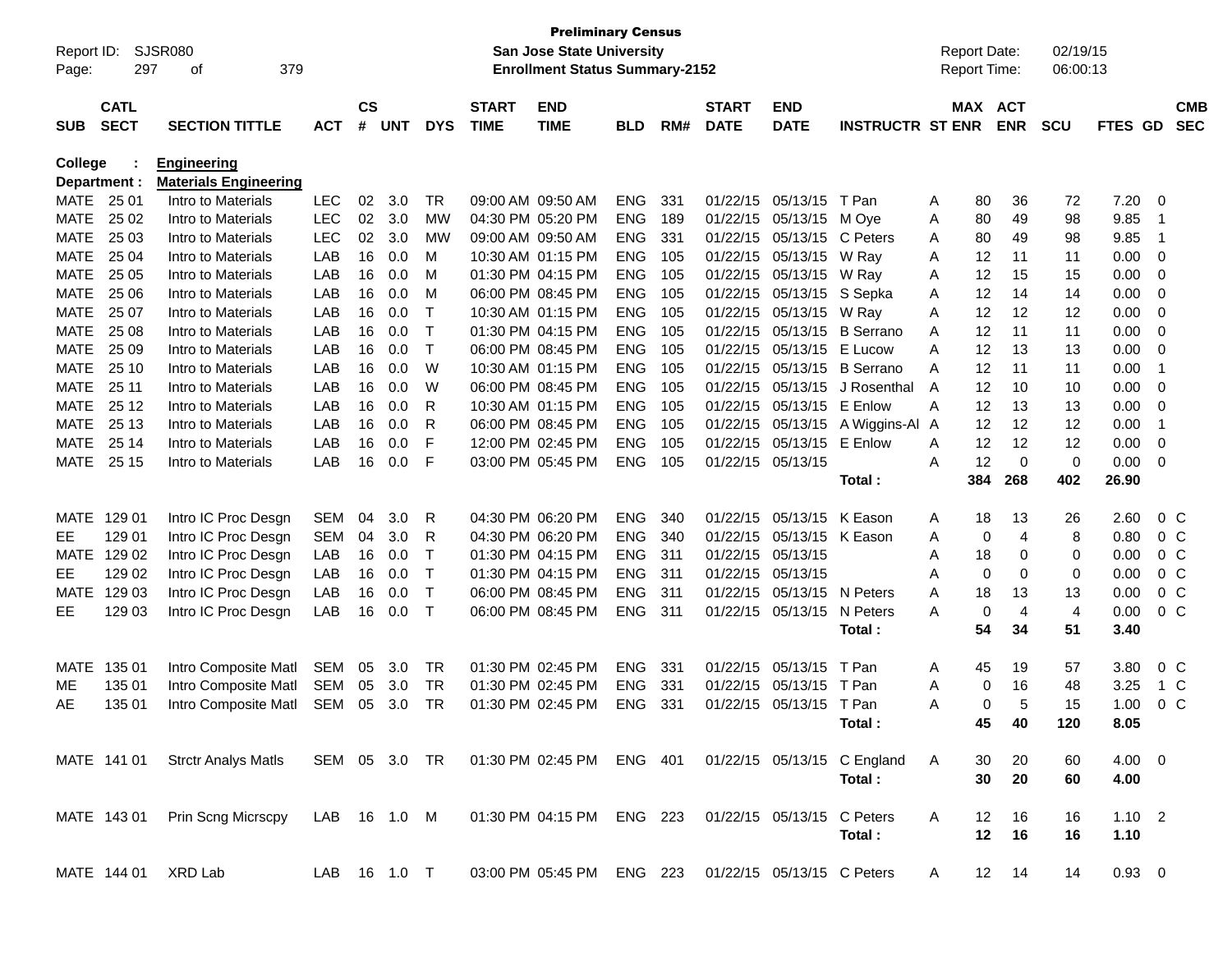| Report ID:<br>Page: | <b>SJSR080</b><br>298                                    | 379<br>οf                                                                                                                    |                                 |                      |                          |                                        |                             | <b>Preliminary Census</b><br>San Jose State University<br><b>Enrollment Status Summary-2152</b> |                                                      |                            |                             |                                                                     |                                                         | <b>Report Date:</b><br><b>Report Time:</b> |                         | 02/19/15<br>06:00:13 |                                                          |                          |
|---------------------|----------------------------------------------------------|------------------------------------------------------------------------------------------------------------------------------|---------------------------------|----------------------|--------------------------|----------------------------------------|-----------------------------|-------------------------------------------------------------------------------------------------|------------------------------------------------------|----------------------------|-----------------------------|---------------------------------------------------------------------|---------------------------------------------------------|--------------------------------------------|-------------------------|----------------------|----------------------------------------------------------|--------------------------|
| <b>SUB</b>          | <b>CATL</b><br><b>SECT</b>                               | <b>SECTION TITTLE</b>                                                                                                        | <b>ACT</b>                      | $\mathsf{cs}$<br>#   | <b>UNT</b>               | <b>DYS</b>                             | <b>START</b><br><b>TIME</b> | <b>END</b><br><b>TIME</b>                                                                       | <b>BLD</b>                                           | RM#                        | <b>START</b><br><b>DATE</b> | <b>END</b><br><b>DATE</b>                                           | <b>INSTRUCTR ST ENR</b>                                 | MAX ACT                                    | <b>ENR</b>              | <b>SCU</b>           | <b>FTES GD</b>                                           | <b>CMB</b><br><b>SEC</b> |
|                     |                                                          |                                                                                                                              |                                 |                      |                          |                                        |                             |                                                                                                 |                                                      |                            |                             |                                                                     | Total:                                                  | $12 \,$                                    | 14                      | 14                   | 0.93                                                     |                          |
|                     | MATE 145 01                                              | <b>Princ Scnng Probes</b>                                                                                                    | LAB                             | 16                   | 1.0 F                    |                                        | 09:00 AM 11:45 AM           |                                                                                                 | <b>ENG</b>                                           | 115                        |                             | 01/22/15 05/13/15                                                   | M Goedert<br>Total:                                     | 12<br>A<br>12                              | 5<br>5                  | 5<br>5               | $0.35$ 1<br>0.35                                         |                          |
|                     | MATE 151 01                                              | Solid State Thermo                                                                                                           | <b>LEC</b>                      | 04                   | 3.0                      | МW                                     |                             | 10:30 AM 11:45 AM                                                                               | ENG                                                  | 488                        |                             | 01/22/15 05/13/15                                                   | G Selvaduray A<br>Total:                                | 40<br>40                                   | 21<br>21                | 63<br>63             | $4.20 \ 0$<br>4.20                                       |                          |
|                     | MATE 152 01                                              | Solid State Kin                                                                                                              | <b>SEM</b>                      | 04                   | 3.0                      | TR                                     |                             | 09:00 AM 10:15 AM                                                                               | ENG                                                  | 327                        |                             | 01/22/15 05/13/15                                                   | C England<br>Total:                                     | 20<br>A<br>20                              | 20<br>20                | 60<br>60             | 4.50 10<br>4.50                                          |                          |
|                     | MATE 153 01<br>MATE 153 02<br>MATE 153 03                | <b>EO&amp;M Props Solids</b><br><b>EO&amp;M Props Solids</b><br><b>EO&amp;M Props Solids</b>                                 | <b>LEC</b><br><b>LEC</b><br>LAB | 02<br>02<br>16       | 3.0<br>3.0<br>0.0        | MW<br>TR<br>$\mathsf{T}$               |                             | 09:00 AM 09:50 AM<br>04:30 PM 05:20 PM<br>09:00 AM 11:45 AM                                     | <b>ENG</b><br><b>ENG</b><br><b>ENG</b>               | 341<br>341<br>315          |                             | 01/22/15 05/13/15<br>01/22/15 05/13/15<br>01/22/15 05/13/15         | R Venkatesh A<br>R Venkatesh A<br>E Ishida              | 75<br>75<br>12<br>A                        | 37<br>31<br>14          | 74<br>62<br>14       | $7.40 \quad 0$<br>$6.20 \quad 0$<br>$0.00 \t 0$          |                          |
|                     | MATE 153 04<br>MATE 153 05<br>MATE 153 06<br>MATE 153 07 | <b>EO&amp;M Props Solids</b><br><b>EO&amp;M Props Solids</b><br><b>EO&amp;M Props Solids</b><br><b>EO&amp;M Props Solids</b> | LAB<br>LAB<br>LAB<br>LAB        | 16<br>16<br>16<br>16 | 0.0<br>0.0<br>0.0<br>0.0 | $\mathsf{T}$<br>$\mathsf{T}$<br>R<br>R |                             | 01:30 PM 04:15 PM<br>06:00 PM 08:45 PM<br>09:00 AM 11:45 AM<br>01:30 PM 04:15 PM                | <b>ENG</b><br><b>ENG</b><br><b>ENG</b><br><b>ENG</b> | - 315<br>315<br>315<br>315 |                             | 01/22/15 05/13/15 C Jones<br>01/22/15 05/13/15<br>01/22/15 05/13/15 | 01/22/15 05/13/15 C England<br>S Duorah<br>I Constantin | 12<br>A<br>12<br>A<br>12<br>Α<br>12<br>A   | 14<br>14<br>15<br>11    | 14<br>14<br>15<br>11 | $0.00 \t 0$<br>$0.00 \t 0$<br>$0.00 \t 0$<br>$0.00 \t 0$ |                          |
|                     | MATE 153 08<br>MATE 153 09                               | <b>EO&amp;M Props Solids</b><br><b>EO&amp;M Props Solids</b>                                                                 | LAB<br>LAB                      | 16<br>16             | 0.0<br>0.0               | R<br>W                                 |                             | 06:00 PM 08:45 PM<br>10:00 AM 12:45 PM                                                          | <b>ENG</b><br><b>ENG</b>                             | 315<br>- 315               |                             | 01/22/15 05/13/15<br>01/22/15 05/13/15                              | Total:                                                  | 12<br>A<br>12<br>Α<br>234                  | 0<br>$\mathbf 0$<br>136 | 0<br>0<br>204        | $0.00 \t 0$<br>$0.00 \t 0$<br>13.60                      |                          |
|                     | MATE 154 01<br>MATE 154 02                               | Metals and Alloys<br>Metals and Alloys                                                                                       | <b>SEM</b><br>LAB               | 04<br>16             | 3.0<br>0.0               | M<br>W                                 |                             | 03:00 PM 04:40 PM<br>03:00 PM 05:45 PM                                                          | <b>ENG</b><br><b>ENG</b>                             | 401<br>231                 |                             | 01/22/15 05/13/15<br>01/22/15 05/13/15                              | D Chafey<br>D Chafey<br>Total:                          | 30<br>A<br>30<br>A<br>60                   | 20<br>20<br>40          | 40<br>20<br>60       | 4.10 2<br>$0.00$ 2<br>4.10                               |                          |
|                     | MATE 155 01                                              | Matls Select Desgn                                                                                                           | SEM                             | 05                   | 3.0                      | МW                                     | 01:30 PM 02:45 PM           |                                                                                                 | <b>ENG</b>                                           | 301                        |                             | 01/22/15 05/13/15                                                   | W Chung<br>Total:                                       | 30<br>Α<br>30                              | 22<br>22                | 66<br>66             | $4.40 \ 0$<br>4.40                                       |                          |
|                     | MATE 180 01<br>MATE 180 02                               | <b>Ind Studies</b><br>Ind Studies                                                                                            | <b>SUP</b><br><b>SUP</b>        | 36                   | 1.0<br>36 2.0 TBA        | TBA                                    |                             |                                                                                                 |                                                      |                            |                             | 01/22/15 05/13/15 G Young<br>01/22/15 05/13/15 G Young              | Total:                                                  | 30<br>A<br>30<br>A<br>60                   | 0<br>$\Omega$<br>0      | 0<br>$\Omega$<br>0   | $0.00 \t 0$<br>$0.00 \quad 0$<br>0.00                    |                          |
|                     |                                                          | MATE 186 01 Polymers                                                                                                         | SEM 05 3.0 TR                   |                      |                          |                                        |                             | 10:30 AM 11:45 AM ENG 301                                                                       |                                                      |                            |                             | 01/22/15 05/13/15 A Diaz                                            | Total:                                                  | A<br>30<br>30                              | 25<br>25                | 75<br>75             | 5.30 6<br>5.30                                           |                          |
|                     |                                                          | MATE 198B 01 Sr Design Proj<br>MATE 198B 02 Sr Design Proj                                                                   | SEM 04 2.0 F<br>LAB 16 0.0 F    |                      |                          |                                        |                             | 09:00 AM 09:50 AM<br>10:30 AM 01:15 PM                                                          | ENG 329<br>ENG 329                                   |                            |                             | 01/22/15 05/13/15 W Chung<br>01/22/15 05/13/15 W Chung              | Total:                                                  | 15<br>A<br>15<br>Α<br>30                   | 11<br>11<br>22          | 11<br>11<br>22       | $1.47 \t 0$<br>$0.00 \t 0$<br>1.47                       |                          |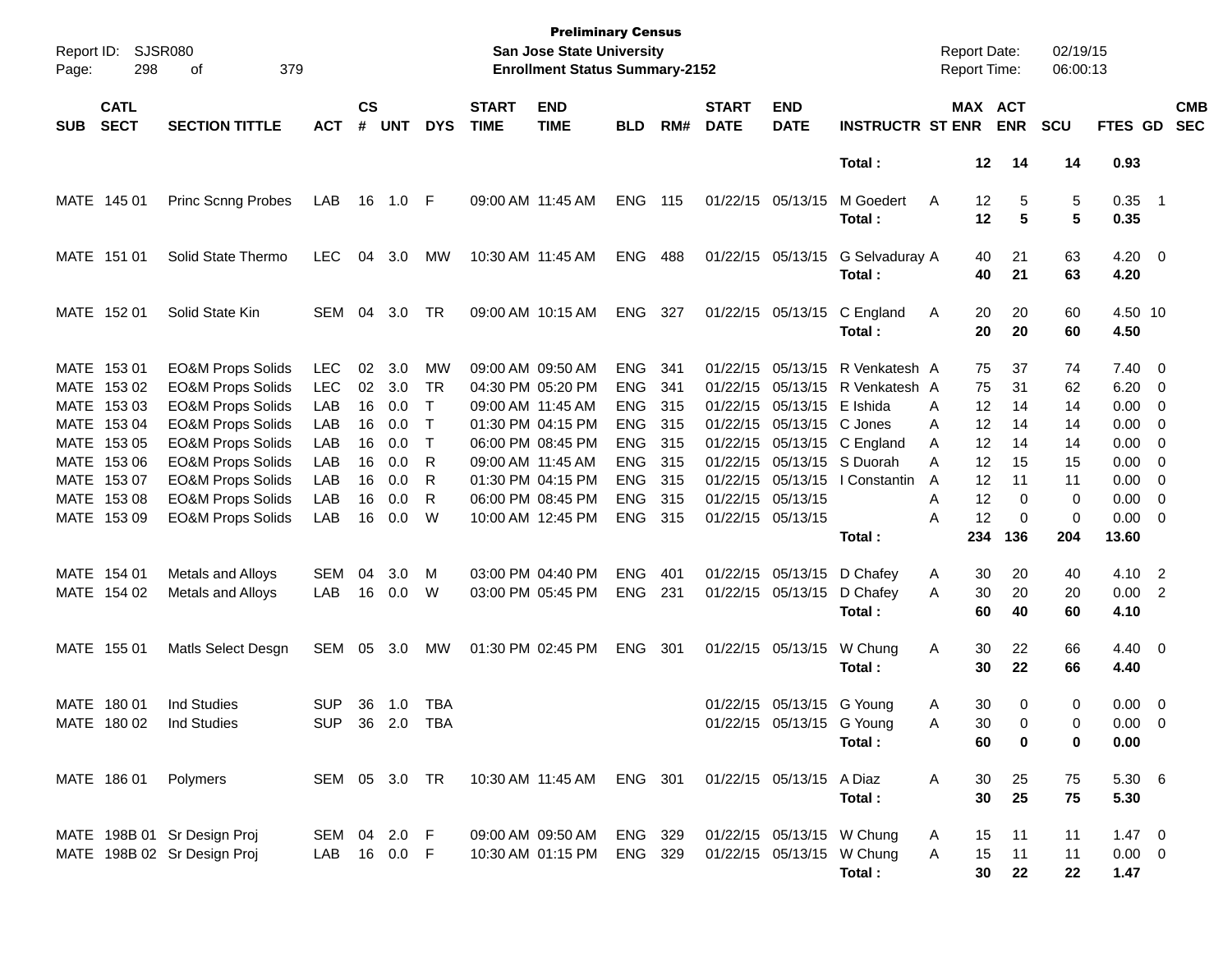| Page:                              | Report ID: SJSR080<br>299                                | 379<br>0f                                                                                     |                                                      |                |                          |                               |                             | <b>Preliminary Census</b><br><b>San Jose State University</b><br><b>Enrollment Status Summary-2152</b> |                   |            |                             |                                               |                                              | <b>Report Date:</b><br><b>Report Time:</b>                       |                                                                     | 02/19/15<br>06:00:13            |                                                |                                                               |
|------------------------------------|----------------------------------------------------------|-----------------------------------------------------------------------------------------------|------------------------------------------------------|----------------|--------------------------|-------------------------------|-----------------------------|--------------------------------------------------------------------------------------------------------|-------------------|------------|-----------------------------|-----------------------------------------------|----------------------------------------------|------------------------------------------------------------------|---------------------------------------------------------------------|---------------------------------|------------------------------------------------|---------------------------------------------------------------|
| <b>SUB</b>                         | <b>CATL</b><br><b>SECT</b>                               | <b>SECTION TITTLE</b>                                                                         | <b>ACT</b>                                           | <b>CS</b><br># | <b>UNT</b>               | <b>DYS</b>                    | <b>START</b><br><b>TIME</b> | <b>END</b><br><b>TIME</b>                                                                              | <b>BLD</b>        | RM#        | <b>START</b><br><b>DATE</b> | <b>END</b><br><b>DATE</b>                     | <b>INSTRUCTR ST ENR</b>                      | MAX ACT                                                          | <b>ENR</b>                                                          | SCU                             | FTES GD                                        | <b>CMB</b><br><b>SEC</b>                                      |
|                                    | MATE 215 01                                              | <b>Solid State Matls</b>                                                                      | <b>SEM</b>                                           |                | 05 3.0                   | W                             |                             | 06:00 PM 08:45 PM                                                                                      | <b>CL</b>         | 225        |                             | 01/22/15 05/13/15                             | S Harvey<br>Total:                           | 40<br>A<br>40                                                    | 17<br>17                                                            | 51<br>51                        | 4.25 17<br>4.25                                |                                                               |
|                                    | MATE 251 01                                              | Adv Sld St Thermo                                                                             | <b>SEM</b>                                           |                | 05 3.0                   | M                             |                             | 06:00 PM 08:45 PM                                                                                      | <b>CL</b>         | 225        |                             | 01/22/15 05/13/15                             | G Selvaduray A<br>Total:                     | 40<br>40                                                         | 16<br>16                                                            | 48<br>48                        | 4.00 16<br>4.00                                |                                                               |
|                                    | MATE 265 01                                              | Nanomaterials                                                                                 | <b>LEC</b>                                           | 01             | 3.0                      | $\top$                        |                             | 06:00 PM 08:45 PM                                                                                      | <b>CL</b>         | 303        |                             | 01/22/15 05/13/15                             | M Oye<br>Total:                              | 40<br>A<br>40                                                    | 24<br>24                                                            | 72<br>72                        | 5.60 16<br>5.60                                |                                                               |
|                                    | MATE 270 01                                              | Meth Thin Flim Dep                                                                            | SEM                                                  |                | 05 3.0                   | R                             |                             | 06:00 PM 08:45 PM                                                                                      | <b>CL</b>         | 303        |                             | 01/22/15 05/13/15                             | S Harvey<br>Total:                           | A<br>40<br>40                                                    | 17<br>17                                                            | 51<br>51                        | 4.25 17<br>4.25                                |                                                               |
| <b>MATE</b><br><b>CHE</b>          | 281 01<br>281 01                                         | Thesis Prep Sem<br>Thesis Prep Sem                                                            | LAB<br>LAB                                           | 16<br>16       | 1.0<br>1.0               | -F<br>-F                      |                             | 03:00 PM 05:45 PM<br>03:00 PM 05:45 PM                                                                 | <b>ENG</b><br>ENG | 333<br>333 |                             | 01/22/15 05/13/15<br>01/22/15 05/13/15        | <b>B</b> Lustig<br><b>B</b> Lustig<br>Total: | 25<br>Α<br>A<br>0<br>25                                          | 10<br>12<br>22                                                      | 10<br>12<br>22                  | 1.83                                           | 0.83 10 C<br>1.00 12 C                                        |
| MATE<br><b>MATE</b><br><b>MATE</b> | 298 01<br>298 02<br>298 03<br>MATE 298 04                | Master's Project<br>Master's Project<br>Master's Project<br>Master's Project                  | <b>SUP</b><br><b>SUP</b><br><b>SUP</b><br><b>SUP</b> | 25<br>25<br>25 | 1.0<br>2.0<br>2.0<br>2.0 | <b>TBA</b><br><b>TBA</b><br>M |                             | 03:00 PM 04:15 PM                                                                                      | <b>HB</b>         | 405        | 01/22/15 05/13/15           | 01/22/15 05/13/15<br>01/22/15 05/13/15 S Diaz | Total:                                       | 20<br>Α<br>X<br>$\mathbf 0$<br>A<br>20<br>A<br>20<br>60          | 0<br>$\Omega$<br>$\mathbf 0$<br>6<br>6                              | 0<br>0<br>0<br>12<br>12         | 0.00<br>0.00<br>0.00<br>1.00<br>1.00           | $\overline{\mathbf{0}}$<br>$\overline{0}$<br>$\mathbf 0$<br>6 |
|                                    | MATE 299 01<br>MATE 299 02<br>MATE 299 03<br>MATE 299 04 | <b>Master's Thesis</b><br><b>Master's Thesis</b><br>Master's Thesis<br><b>Master's Thesis</b> | <b>SUP</b><br><b>SUP</b><br><b>SUP</b><br><b>SUP</b> | 25<br>25       | 3.0<br>3.0<br>1.0<br>3.0 | <b>TBA</b><br>M               |                             | 03:00 PM 04:15 PM                                                                                      | <b>HB</b>         | 405        |                             | 01/22/15 05/13/15 S Diaz<br>01/22/15 05/13/15 | S Diaz<br>Total:                             | Χ<br>$\mathbf 0$<br>A<br>20<br>X<br>$\mathbf 0$<br>A<br>20<br>40 | $\Omega$<br>1<br>$\mathbf 0$<br>$\mathbf 0$<br>$\blacktriangleleft$ | 0<br>3<br>0<br>$\mathbf 0$<br>3 | $0.00 \quad 0$<br>0.25<br>0.00<br>0.00<br>0.25 | $\overline{1}$<br>$\overline{0}$<br>$\overline{\mathbf{0}}$   |

| Department: | <b>Materials Engineering</b> | Department Total:         | 1338 | 786 | 1477 | 103.48 |
|-------------|------------------------------|---------------------------|------|-----|------|--------|
|             |                              | <b>Lower Division:</b>    | 384  | 268 | 402  | 26.90  |
|             |                              | <b>Upper Division:</b>    | 669  | 415 | 816  | 55.40  |
|             |                              | <b>Graduate Division:</b> | 285  | 103 | 259  | 21.18  |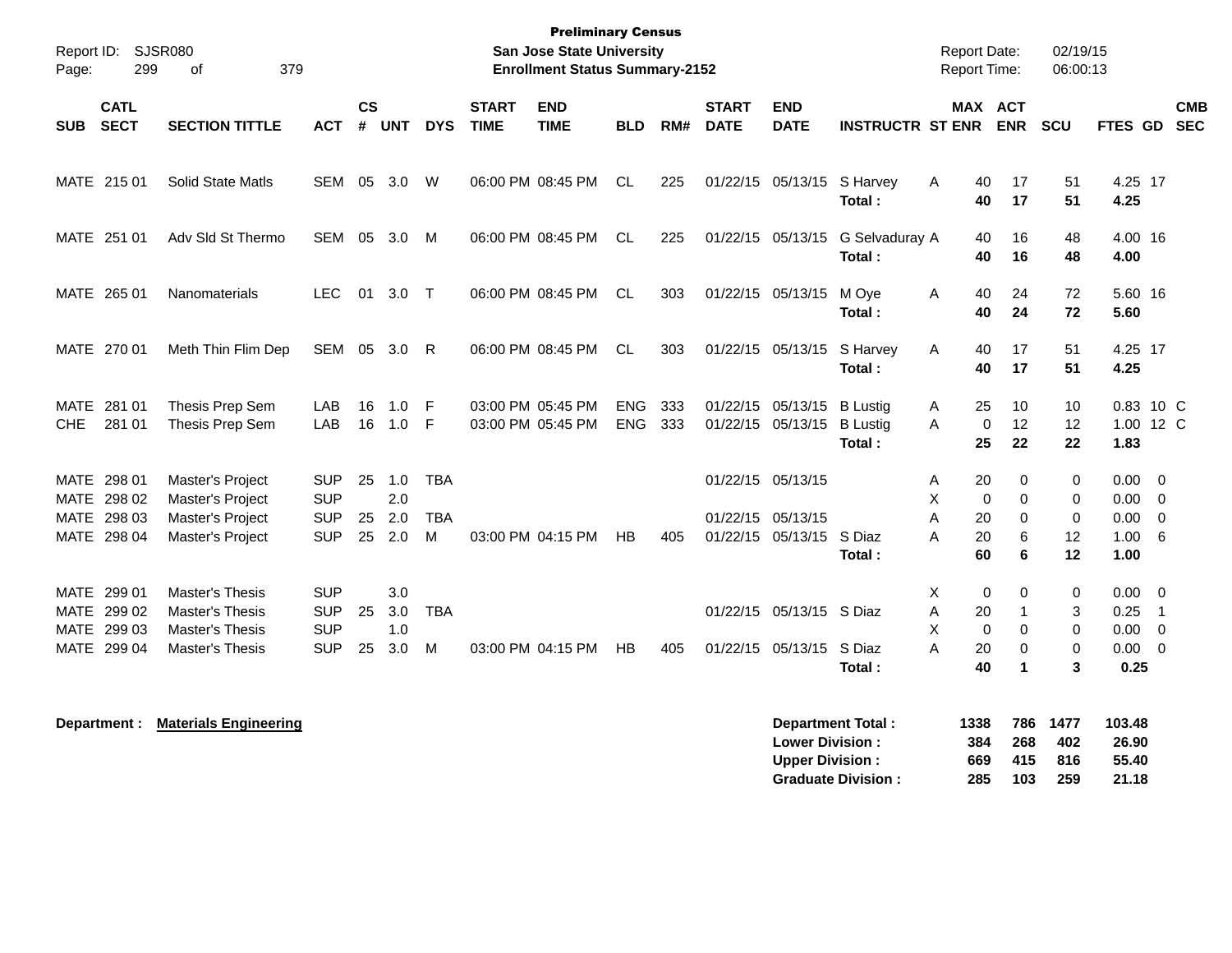| <b>Preliminary Census</b><br><b>Report Date:</b> |                                                                                                                               |                               |            |               |            |            |              |                   |            |     |              |                   |                                     |              |          |                |                      |         |    |                |
|--------------------------------------------------|-------------------------------------------------------------------------------------------------------------------------------|-------------------------------|------------|---------------|------------|------------|--------------|-------------------|------------|-----|--------------|-------------------|-------------------------------------|--------------|----------|----------------|----------------------|---------|----|----------------|
| Page:                                            | <b>SJSR080</b><br>Report ID:<br><b>San Jose State University</b><br>379<br><b>Enrollment Status Summary-2152</b><br>300<br>οf |                               |            |               |            |            |              |                   |            |     |              |                   |                                     | Report Time: |          |                | 02/19/15<br>06:00:13 |         |    |                |
|                                                  |                                                                                                                               |                               |            |               |            |            |              |                   |            |     |              |                   |                                     |              |          |                |                      |         |    |                |
|                                                  | <b>CATL</b>                                                                                                                   |                               |            | $\mathsf{cs}$ |            |            | <b>START</b> | <b>END</b>        |            |     | <b>START</b> | <b>END</b>        |                                     |              | MAX ACT  |                |                      |         |    | <b>CMB</b>     |
| <b>SUB</b>                                       | <b>SECT</b>                                                                                                                   | <b>SECTION TITTLE</b>         | <b>ACT</b> | $\pmb{\#}$    | <b>UNT</b> | <b>DYS</b> | <b>TIME</b>  | <b>TIME</b>       | <b>BLD</b> | RM# | <b>DATE</b>  | <b>DATE</b>       | <b>INSTRUCTR ST ENR</b>             |              |          | <b>ENR</b>     | <b>SCU</b>           | FTES GD |    | <b>SEC</b>     |
| College                                          |                                                                                                                               | <b>Engineering</b>            |            |               |            |            |              |                   |            |     |              |                   |                                     |              |          |                |                      |         |    |                |
|                                                  | Department :                                                                                                                  | <b>Mechanical Engineering</b> |            |               |            |            |              |                   |            |     |              |                   |                                     |              |          |                |                      |         |    |                |
| МE                                               | 20 01                                                                                                                         | Design & Graphics             | <b>SEM</b> | 16            | 2.0        | M          |              | 09:00 AM 09:50 AM | <b>ENG</b> | 189 | 01/22/15     | 05/13/15          | K Youssefi                          | A            | 150      | 161            | 161                  | 21.47   |    | $0\,C$         |
| <b>TECH</b>                                      | 20 01                                                                                                                         | Design & Graphics             | <b>SEM</b> | 16            | 2.0        | M          |              | 09:00 AM 09:50 AM | <b>ENG</b> | 189 | 01/22/15     | 05/13/15          | K Youssefi                          | A            | 0        | 11             | 11                   | 1.47    |    | $0\,C$         |
| МE                                               | 20 02                                                                                                                         | Design & Graphics             | LAB        | 16            | 0.0        | M          |              | 10:00 AM 12:45 PM | <b>ENG</b> | 394 | 01/22/15     | 05/13/15          | K Youssefi                          | A            | 25       | 25             | 25                   | 0.00    |    | $0\,C$         |
| <b>TECH</b>                                      | 20 02                                                                                                                         | Design & Graphics             | LAB        | 16            | 0.0        | M          |              | 10:00 AM 12:45 PM | <b>ENG</b> | 394 | 01/22/15     | 05/13/15          | K Youssefi                          | A            | 0        | 3              | 3                    | 0.00    |    | 0 <sup>C</sup> |
| МE                                               | 20 03                                                                                                                         | Design & Graphics             | LAB        | 16            | 0.0        | M          |              | 01:30 PM 04:15 PM | <b>ENG</b> | 394 | 01/22/15     | 05/13/15          | P Kolla                             | A            | 25       | 27             | 27                   | 0.00    |    | 0 <sup>C</sup> |
| <b>TECH</b>                                      | 20 03                                                                                                                         | Design & Graphics             | LAB        | 16            | 0.0        | M          |              | 01:30 PM 04:15 PM | <b>ENG</b> | 394 | 01/22/15     | 05/13/15          | P Kolla                             | A            | 0        | $\overline{2}$ | 2                    | 0.00    |    | 0 <sup>C</sup> |
| МE                                               | 20 04                                                                                                                         | Design & Graphics             | LAB        | 16            | 0.0        | т          |              | 09:00 AM 11:45 AM | <b>ENG</b> | 394 | 01/22/15     | 05/13/15          | K Bhat                              | Α            | 25       | 28             | 28                   | 0.00    |    | 0 <sup>C</sup> |
| <b>TECH</b>                                      | 20 04                                                                                                                         | Design & Graphics             | LAB        | 16            | 0.0        | Τ          |              | 09:00 AM 11:45 AM | <b>ENG</b> | 394 | 01/22/15     | 05/13/15          | K Bhat                              | Α            | 0        | $\mathbf 0$    | 0                    | 0.00    |    | 0 <sup>C</sup> |
| МE                                               | 20 05                                                                                                                         | Design & Graphics             | LAB        | 16            | 0.0        | R          |              | 01:30 PM 04:15 PM | <b>ENG</b> | 394 | 01/22/15     | 05/13/15          | <b>B</b> Krupp                      | Α            | 25       | 29             | 29                   | 0.00    |    | 0 <sup>C</sup> |
| <b>TECH</b>                                      | 20 05                                                                                                                         | Design & Graphics             | LAB        | 16            | 0.0        | R          |              | 01:30 PM 04:15 PM | <b>ENG</b> | 394 | 01/22/15     | 05/13/15          | <b>B</b> Krupp                      | Α            | 0        | $\overline{1}$ | $\mathbf{1}$         | 0.00    |    | 0 <sup>C</sup> |
| МE                                               | 20 06                                                                                                                         | Design & Graphics             | LAB        | 16            | 0.0        | W          |              | 09:00 AM 11:45 AM | <b>ENG</b> | 103 | 01/22/15     | 05/13/15          | K Bhat                              | A            | 25       | 27             | 27                   | 0.00    |    | 0 <sup>C</sup> |
| <b>TECH</b>                                      | 20 06                                                                                                                         | Design & Graphics             | LAB        | 16            | 0.0        | W          |              | 09:00 AM 11:45 AM | <b>ENG</b> | 103 | 01/22/15     | 05/13/15          | K Bhat                              | A            | 0        | $\overline{4}$ | 4                    | 0.00    |    | 0 <sup>C</sup> |
| МE                                               | 20 07                                                                                                                         | Design & Graphics             | LAB        | 16            | 0.0        | R          |              | 09:00 AM 11:45 AM | <b>ENG</b> | 394 | 01/22/15     | 05/13/15          | <b>B</b> Krupp                      | Α            | 25       | 25             | 25                   | 0.00    |    | 0 <sup>C</sup> |
| <b>TECH</b>                                      | 20 07                                                                                                                         | Design & Graphics             | LAB        | 16            | 0.0        | R          |              | 09:00 AM 11:45 AM | <b>ENG</b> | 394 | 01/22/15     | 05/13/15          | <b>B</b> Krupp                      | A            | 0        | $\overline{1}$ | $\mathbf{1}$         | 0.00    |    | $0\,C$         |
|                                                  |                                                                                                                               |                               |            |               |            |            |              |                   |            |     |              |                   | Total:                              |              | 300      | 344            | 344                  | 22.93   |    |                |
| ME                                               | 30 01                                                                                                                         | <b>Comp Applications</b>      | <b>SEM</b> | 05            | 2.0        | M          |              | 12:00 PM 12:50 PM | <b>ENG</b> | 189 |              | 01/22/15 05/13/15 | <b>B</b> Burlingame A               |              | 84       | 83             | 83                   | 11.07   | 0  |                |
| MЕ                                               | 30 02                                                                                                                         | <b>Comp Applications</b>      | LAB        | 16            | 0.0        | Τ          |              | 01:30 PM 04:15 PM | <b>ENG</b> | 394 |              | 01/22/15 05/13/15 | <b>B</b> Burlingame A               |              | 28       | 30             | 30                   | 0.00    | 0  |                |
| ME                                               | 30 03                                                                                                                         | <b>Comp Applications</b>      | LAB        | 16            | 0.0        | W          |              | 01:30 PM 04:15 PM | <b>ENG</b> | 394 |              | 01/22/15 05/13/15 | <b>B</b> Burlingame A               |              | 28       | 27             | 27                   | 0.00    | 0  |                |
| ME                                               | 30 04                                                                                                                         | <b>Comp Applications</b>      | LAB        | 16            | 0.0        | F          |              | 09:00 AM 11:45 AM | <b>ENG</b> | 407 |              | 01/22/15 05/13/15 | <b>B</b> Burlingame A               |              | 28       | 26             | 26                   | 0.00    | 0  |                |
|                                                  |                                                                                                                               |                               |            |               |            |            |              |                   |            |     |              |                   | Total:                              |              | 168      | 166            | 166                  | 11.07   |    |                |
| ME                                               | 101 01                                                                                                                        | Dynamics                      | SEM        | 04            | 3.0        | <b>TR</b>  |              | 04:30 PM 05:45 PM | <b>ENG</b> | 343 |              | 01/22/15 05/13/15 | R Agarwal                           | A            | 70       | 66             | 198                  | 13.20   | 0  |                |
| MЕ                                               | 101 02                                                                                                                        | <b>Dynamics</b>               | <b>SEM</b> | 04            | 3.0        | <b>TR</b>  |              | 06:00 PM 07:15 PM | CL.        | 117 | 01/22/15     | 05/13/15          | S Zaidi                             | A            | 50       | 41             | 123                  | 8.25    | -1 |                |
| ME                                               | 101 03                                                                                                                        | Dynamics                      | <b>SEM</b> | 04            | 3.0        | <b>TR</b>  |              | 09:00 AM 10:15 AM | <b>ENG</b> | 340 |              | 01/22/15 05/13/15 | R Agarwal                           | A            | 35       | 35             | 105                  | 7.00    | 0  |                |
|                                                  |                                                                                                                               |                               |            |               |            |            |              |                   |            |     |              |                   | Total:                              |              | 155      | 142            | 426                  | 28.45   |    |                |
|                                                  |                                                                                                                               |                               |            |               |            |            |              |                   |            |     |              |                   |                                     |              |          |                |                      |         |    |                |
| ME                                               | 106 01                                                                                                                        | Fund Mechatro Engr            | <b>SEM</b> | 04            | 3.0        | <b>TR</b>  |              | 10:30 AM 11:20 AM | <b>ENG</b> | 331 | 01/22/15     | 05/13/15          | <b>B</b> Furman                     | Α            | 80       | 67             | 134                  | 13.40   |    | 0 <sup>C</sup> |
| EE                                               | 106 01                                                                                                                        | Fund Mechatro Engr SEM 04 3.0 |            |               |            | TR         |              | 10:30 AM 11:20 AM | ENG.       | 331 |              |                   | 01/22/15 05/13/15 B Furman          | А            | $\Omega$ | 13             | 26                   | 2.60    |    | $0 \, C$       |
| ME                                               | 106 02                                                                                                                        | Fund Mechatro Engr            | LAB        |               | 16 0.0     | Τ          |              | 01:30 PM 04:15 PM | ENG 125    |     |              |                   | 01/22/15 05/13/15 B Furman          | A            | 20       | 16             | 16                   | 0.00    |    | $0\,$ C        |
| EE.                                              | 106 02                                                                                                                        | Fund Mechatro Engr            | LAB        | 16            | 0.0        | Τ          |              | 01:30 PM 04:15 PM | ENG 125    |     |              | 01/22/15 05/13/15 | <b>B</b> Furman                     | A            | 0        | 3              | 3                    | 0.00    |    | $0\,C$         |
| ME                                               | 106 03                                                                                                                        | Fund Mechatro Engr            | LAB        |               | 16 0.0     | R          |              | 02:30 PM 05:15 PM | ENG 125    |     |              |                   | 01/22/15 05/13/15 B Furman          | A            | 20       | 20             | 20                   | 0.00    |    | $0\,C$         |
| EE                                               | 106 03                                                                                                                        | Fund Mechatro Engr            | LAB        | 16            | 0.0        | R          |              | 02:30 PM 05:15 PM | ENG 125    |     |              |                   | 01/22/15 05/13/15 B Furman          | A            | 0        | 0              | 0                    | 0.00    |    | $0\,C$         |
| ME                                               | 106 04                                                                                                                        | Fund Mechatro Engr            | LAB        | 16            | 0.0        | F          |              | 02:30 PM 05:15 PM | ENG 125    |     |              |                   | 01/22/15 05/13/15 B Furman          | A            | 20       | 13             | 13                   | 0.00    |    | $0\,C$         |
| EE                                               | 106 04                                                                                                                        | Fund Mechatro Engr            | LAB        |               | 16 0.0     | F          |              | 02:30 PM 05:15 PM | ENG 125    |     |              |                   | 01/22/15 05/13/15 B Furman          | Α            | 0        | $\overline{4}$ | 4                    | 0.00    |    | $0\,C$         |
| ME                                               | 106 05                                                                                                                        | Fund Mechatro Engr            | LAB        |               | 16 0.0     | W          |              | 06:00 PM 08:45 PM |            |     |              |                   | ENG 125A 01/22/15 05/13/15 B Furman | A            | 20       | 14             | 14                   | 0.00    |    | 0 C            |
| EE                                               | 106 05                                                                                                                        | Fund Mechatro Engr            | LAB        |               | 16 0.0     | W          |              | 06:00 PM 08:45 PM |            |     |              |                   | ENG 125A 01/22/15 05/13/15 B Furman | Α            | 0        | 6              | 6                    | 0.00    |    | $0\,C$         |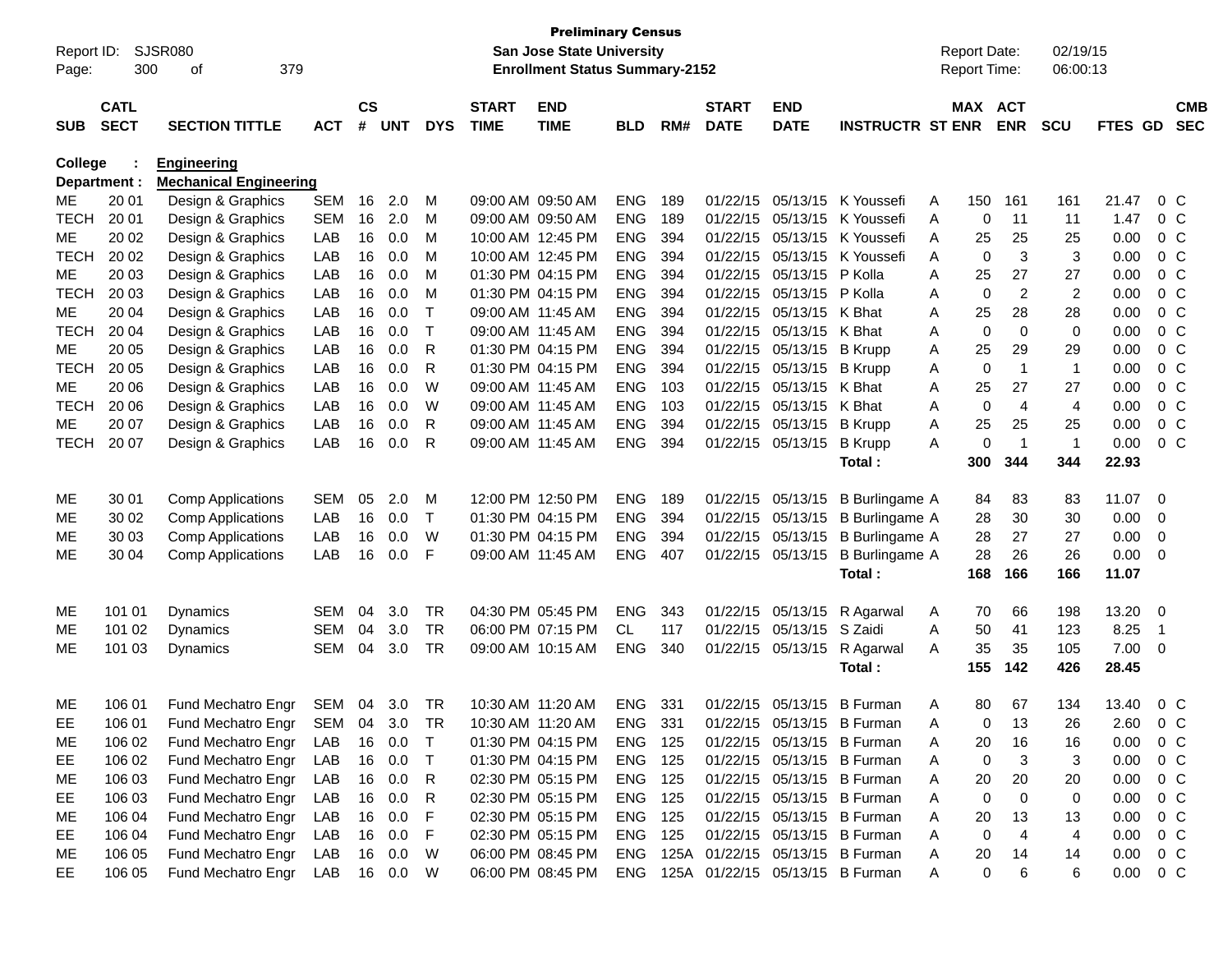| <b>Preliminary Census</b> |                                                                                                                        |                           |              |           |            |            |                   |                                                      |                |     |                        |                                            |                                  |   |             | 02/19/15       |             |              |                          |            |
|---------------------------|------------------------------------------------------------------------------------------------------------------------|---------------------------|--------------|-----------|------------|------------|-------------------|------------------------------------------------------|----------------|-----|------------------------|--------------------------------------------|----------------------------------|---|-------------|----------------|-------------|--------------|--------------------------|------------|
| Page:                     | <b>SJSR080</b><br>San Jose State University<br>Report ID:<br>301<br>379<br><b>Enrollment Status Summary-2152</b><br>оf |                           |              |           |            |            |                   |                                                      |                |     |                        | <b>Report Date:</b><br><b>Report Time:</b> |                                  |   | 06:00:13    |                |             |              |                          |            |
|                           | <b>CATL</b>                                                                                                            |                           |              | <b>CS</b> |            |            | <b>START</b>      | <b>END</b>                                           |                |     | <b>START</b>           | <b>END</b>                                 |                                  |   |             | MAX ACT        |             |              |                          | <b>CMB</b> |
| <b>SUB</b>                | <b>SECT</b>                                                                                                            | <b>SECTION TITTLE</b>     | <b>ACT</b>   | #         | <b>UNT</b> | <b>DYS</b> | <b>TIME</b>       | <b>TIME</b>                                          | <b>BLD</b>     | RM# | <b>DATE</b>            | <b>DATE</b>                                | <b>INSTRUCTR ST ENR</b>          |   |             | <b>ENR</b>     | SCU         | FTES GD SEC  |                          |            |
| ME                        | 106 06                                                                                                                 | Fund Mechatro Engr        | <b>SEM</b>   | 04        | 3.0        | м          |                   | 07:30 PM 09:10 PM                                    | <b>ENG</b>     | 339 |                        | 01/22/15 05/13/15                          | A Rahimi                         | A | 40          | 21             | 42          | 4.20         | $0\,C$                   |            |
| EE.                       | 106 06                                                                                                                 | Fund Mechatro Engr        | <b>SEM</b>   | 04        | 3.0        | м          |                   | 07:30 PM 09:10 PM                                    | <b>ENG</b>     | 339 |                        | 01/22/15 05/13/15                          | A Rahimi                         | A | $\mathbf 0$ | $\mathbf 0$    | $\mathbf 0$ | 0.00         | 0 <sup>o</sup>           |            |
| MЕ                        | 106 07                                                                                                                 | Fund Mechatro Engr        | LAB          | 16        | 0.0        | F          | 08:30 AM 11:20 AM |                                                      | <b>ENG</b>     |     | 125A 01/22/15 05/13/15 |                                            | <b>B</b> Furman                  | A | 20          | 17             | 17          | 0.00         | $0\,C$                   |            |
| EE                        | 106 07                                                                                                                 | Fund Mechatro Engr        | LAB          | 16        | 0.0        | F          | 08:30 AM 11:20 AM |                                                      | <b>ENG</b>     |     | 125A 01/22/15 05/13/15 |                                            | <b>B</b> Furman                  | A | 0           | $\mathbf 0$    | $\mathbf 0$ | 0.00         | $0\,C$                   |            |
| МE                        | 106 08                                                                                                                 | Fund Mechatro Engr        | LAB          | 16        | 0.0        | R          | 08:30 AM 11:20 AM |                                                      | <b>ENG</b>     |     | 125A 01/22/15 05/13/15 |                                            | I Tineo                          | A | 20          | 8              | 8           | 0.00         | $0\,C$                   |            |
| EE                        | 106 08                                                                                                                 | Fund Mechatro Engr        | LAB          | 16        | 0.0        | R          | 08:30 AM 11:20 AM |                                                      | <b>ENG</b>     |     | 125A 01/22/15 05/13/15 |                                            | I Tineo                          | A | $\mathbf 0$ | $\mathbf 0$    | $\mathbf 0$ | 0.00         | $0\,C$                   |            |
|                           |                                                                                                                        |                           |              |           |            |            |                   |                                                      |                |     |                        |                                            | Total:                           |   | 240         | 202            | 303         | 20.20        |                          |            |
| ME                        | 111 01                                                                                                                 | <b>Fluid Mech</b>         | <b>SEM</b>   | 04        | 3.0        | МW         |                   | 04:30 PM 05:45 PM                                    | MH             | 520 |                        | 01/22/15 05/13/15                          | P Kutler                         | Α | 70          | 69             | 207         | 13.80        | $\overline{0}$           |            |
| МE                        | 111 02                                                                                                                 | <b>Fluid Mech</b>         | <b>SEM</b>   | 04        | 3.0        | <b>TR</b>  |                   | 09:00 AM 10:15 AM                                    | <b>ENG</b>     | 401 |                        | 01/22/15 05/13/15                          | H Kabbani                        | A | 40          | 42             | 126         | 8.50         | $\overline{2}$           |            |
| МE                        | 111 03                                                                                                                 | <b>Fluid Mech</b>         | <b>SEM</b>   | 04        | 3.0        | <b>MW</b>  |                   | 06:00 PM 07:15 PM                                    | <b>ENG</b>     | 339 |                        | 01/22/15 05/13/15                          | R Tsou                           | A | 45          | 34             | 102         | 6.85         | $\overline{1}$           |            |
|                           |                                                                                                                        |                           |              |           |            |            |                   |                                                      |                |     |                        |                                            | Total:                           |   | 155         | 145            | 435         | 29.15        |                          |            |
| ME                        | 11301                                                                                                                  | Thermodynamics            | <b>SEM</b>   | 04        | 4.0        | <b>MW</b>  |                   | 08:40 AM 10:20 AM                                    | <b>ENG</b>     | 339 |                        | 01/22/15 05/13/15                          | N Okamoto                        | A | 45          | 49             | 196         | 13.07        | $\overline{0}$           |            |
| ME                        | 113 02                                                                                                                 | Thermodynamics            | <b>SEM</b>   | 04        | 4.0        | <b>TR</b>  |                   | 08:00 AM 09:40 AM                                    | <b>ENG</b>     | 329 |                        | 01/22/15 05/13/15                          | E Thurlow                        | A | 45          | 22             | 88          | 5.87         | $\overline{\mathbf{0}}$  |            |
|                           |                                                                                                                        |                           |              |           |            |            |                   |                                                      |                |     |                        |                                            | Total:                           |   | 90          | 71             | 284         | 18.93        |                          |            |
| ME                        | 114 01                                                                                                                 | <b>Heat Transfer</b>      | <b>SEM</b>   | 04        | 3.0        | <b>MW</b>  |                   | 09:00 AM 10:15 AM                                    | <b>CL</b>      | 202 |                        | 01/22/15 05/13/15                          | H Kabbani                        | A | 50          | 63             | 189         | 12.60        | $\overline{\mathbf{0}}$  |            |
| МE                        | 114 02                                                                                                                 | <b>Heat Transfer</b>      | <b>SEM</b>   | 04        | 3.0        | <b>TR</b>  |                   | 07:30 AM 08:45 AM                                    | <b>ENG</b>     | 341 |                        | 01/22/15 05/13/15                          | S Manickam                       | A | 50          | 34             | 102         | 6.80         | $\overline{0}$           |            |
| МE                        | 114 03                                                                                                                 | <b>Heat Transfer</b>      | <b>SEM</b>   | 04        | 3.0        | <b>TR</b>  |                   | 07:30 PM 08:45 PM                                    | CL             | 117 |                        | 01/22/15 05/13/15                          | S Zaidi                          | A | 50          | 35             | 105         | 7.00         | $\overline{\mathbf{0}}$  |            |
|                           |                                                                                                                        |                           |              |           |            |            |                   |                                                      |                |     |                        |                                            | Total:                           |   | 150         | 132            | 396         | 26.40        |                          |            |
| ME                        | 115 01                                                                                                                 | Thermal Eng Lab           | LAB          | 16        | 1.0        | M          |                   | 02:30 PM 05:15 PM                                    | <b>ENG</b>     | 113 |                        | 01/22/15 05/13/15                          | J Mokri                          | A | 15          | 15             | 15          | 1.00         | $\overline{0}$           |            |
| МE                        | 115 02                                                                                                                 | Thermal Eng Lab           | LAB          | 16        | 1.0        | $\top$     |                   | 02:30 PM 05:15 PM                                    | <b>ENG</b>     | 113 |                        | 01/22/15 05/13/15                          | J Mokri                          | A | 15          | 15             | 15          | 1.00         | $\overline{0}$           |            |
| МE                        | 115 03                                                                                                                 | Thermal Eng Lab           | LAB          | 16        | 1.0        | R          |                   | 02:30 PM 05:15 PM                                    | <b>ENG</b>     | 113 |                        | 01/22/15 05/13/15                          | J Mokri                          | A | 15          | 15             | 15          | 1.00         | $\overline{0}$           |            |
| МE                        | 115 04                                                                                                                 | Thermal Eng Lab           | LAB          | 16        | 1.0        | W          |                   | 06:00 PM 08:45 PM                                    | <b>ENG</b>     | 113 |                        | 01/22/15 05/13/15                          | T Grushkowit A                   |   | 15          | 17             | 17          | 1.13         | $\overline{0}$           |            |
| МE                        | 115 05                                                                                                                 | Thermal Eng Lab           | LAB          | 16        | 1.0        | W          |                   | 02:30 PM 05:15 PM                                    | <b>ENG</b>     | 113 | 01/22/15               | 05/13/15                                   | J Mokri                          | A | 15          | 15             | 15          | 1.00         | $\overline{0}$           |            |
| МE                        | 115 06                                                                                                                 | Thermal Eng Lab           | LAB          | 16        | 1.0        | M          |                   | 06:00 PM 08:45 PM                                    | <b>ENG 113</b> |     |                        | 01/22/15 05/13/15                          | J Mokri                          | A | 15          | 11             | 11          | 0.73         | $\overline{0}$           |            |
|                           |                                                                                                                        |                           |              |           |            |            |                   |                                                      |                |     |                        |                                            | Total:                           |   | 90          | 88             | 88          | 5.87         |                          |            |
| ME                        |                                                                                                                        | 120 01 Experimental Meths | SEM 04 2.0 M |           |            |            |                   | 08:00 AM 08:50 AM ENG 329 01/22/15 05/13/15 A Mysore |                |     |                        |                                            |                                  | A | 64          | 41             | 41          | 5.47 0       |                          |            |
| ME                        | 120 02                                                                                                                 | <b>Experimental Meths</b> | LAB          | 16        | 0.0        | $\top$     |                   | 01:30 PM 04:15 PM                                    | ENG 133        |     |                        | 01/22/15 05/13/15 A Mysore                 |                                  | Α | 16          | 14             | 14          | 0.00         | $\overline{0}$           |            |
| ME                        | 120 03                                                                                                                 | <b>Experimental Meths</b> | LAB          | 16        | 0.0        | M          |                   | 05:30 PM 08:15 PM                                    | ENG 133        |     |                        | 01/22/15 05/13/15 A Mysore                 |                                  | Α | 16          | $\overline{7}$ | 7           | 0.00         | $\overline{\mathbf{0}}$  |            |
| ME                        | 120 04                                                                                                                 | <b>Experimental Meths</b> | LAB          | 16        | 0.0        | $\top$     |                   | 05:30 PM 08:15 PM                                    | ENG 133        |     |                        | 01/22/15 05/13/15 A Mysore                 |                                  | Α | 16          | $9\,$          | 9           | 0.00         | $\overline{\phantom{0}}$ |            |
| ME                        | 120 05                                                                                                                 | <b>Experimental Meths</b> | LAB          |           | 16  0.0    | R          |                   | 05:30 PM 08:15 PM                                    | ENG 133        |     |                        | 01/22/15 05/13/15 A Mysore                 |                                  | A | 16          | 11             | 11          | $0.00 \t 0$  |                          |            |
|                           |                                                                                                                        |                           |              |           |            |            |                   |                                                      |                |     |                        |                                            | Total:                           |   | 128         | 82             | 82          | 5.47         |                          |            |
| ME                        | 130 01                                                                                                                 | Appl Engr Analysis        | SEM          |           | 04 3.0     | TR         |                   | 09:00 AM 10:15 AM                                    | ENG 341        |     |                        | 01/22/15 05/13/15 T Hsu                    |                                  | A | 70          | 61             | 183         | $12.20 \t 0$ |                          |            |
| ME                        | 130 02                                                                                                                 | Appl Engr Analysis        | SEM          |           | 04 3.0 TR  |            |                   | 12:00 PM 01:15 PM                                    | ENG 341        |     |                        |                                            | 01/22/15 05/13/15 D Abdollahia A |   | 50          | 50             | 150         | $10.00 \t 0$ |                          |            |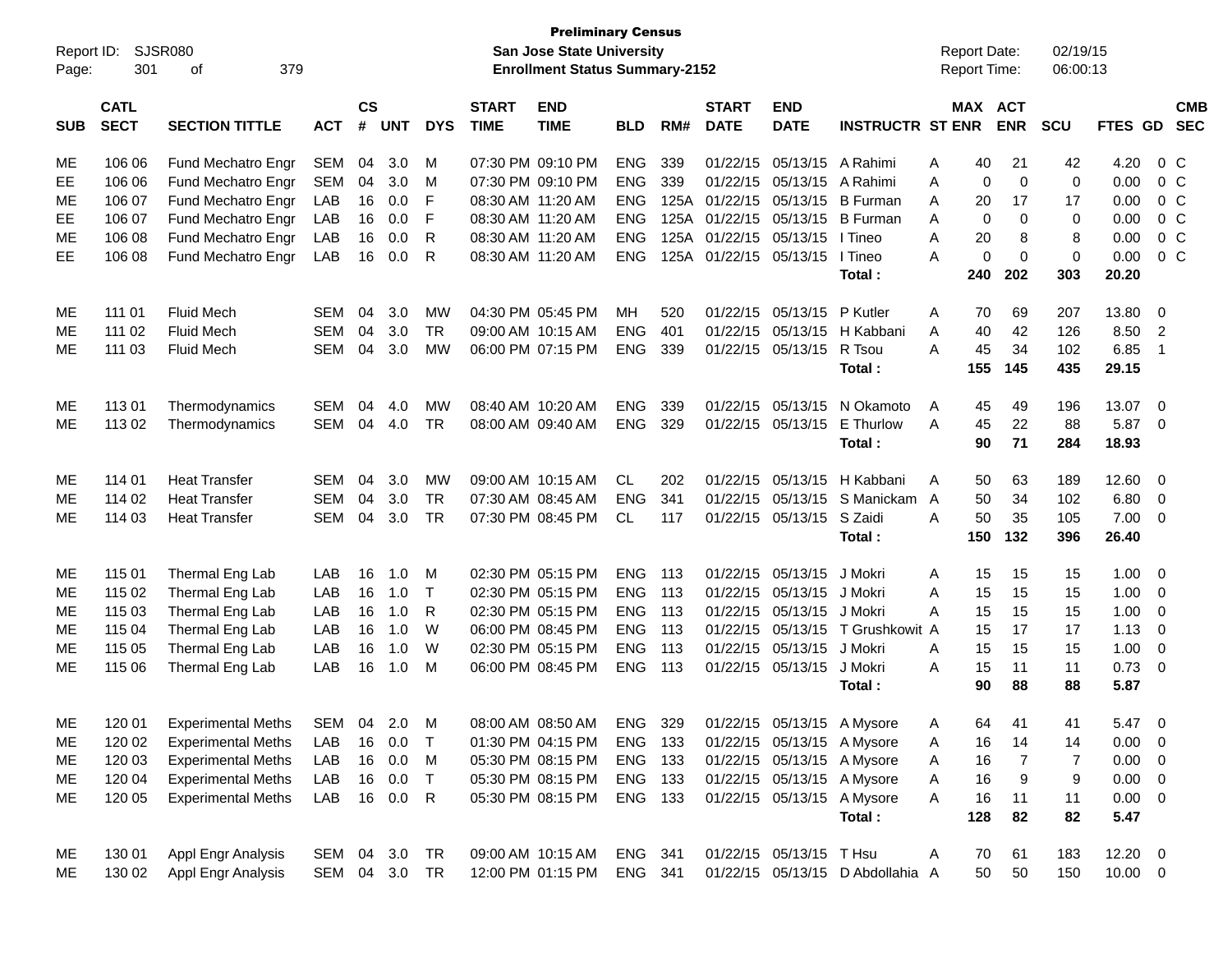| Page:                    | Report ID: SJSR080<br>302  | 379<br>оf                                                                                                        |                                        | <b>Preliminary Census</b><br>San Jose State University<br><b>Enrollment Status Summary-2152</b> |                                      |                                        |                             |                                                                                  |                                        |                     |                             |                                                                     |                                                                                          | <b>Report Date:</b><br><b>Report Time:</b> |                              |                             | 02/19/15<br>06:00:13        |                                                   |                                     |
|--------------------------|----------------------------|------------------------------------------------------------------------------------------------------------------|----------------------------------------|-------------------------------------------------------------------------------------------------|--------------------------------------|----------------------------------------|-----------------------------|----------------------------------------------------------------------------------|----------------------------------------|---------------------|-----------------------------|---------------------------------------------------------------------|------------------------------------------------------------------------------------------|--------------------------------------------|------------------------------|-----------------------------|-----------------------------|---------------------------------------------------|-------------------------------------|
| <b>SUB</b>               | <b>CATL</b><br><b>SECT</b> | <b>SECTION TITTLE</b>                                                                                            | <b>ACT</b>                             | $\mathsf{cs}$<br>#                                                                              | <b>UNT</b>                           | <b>DYS</b>                             | <b>START</b><br><b>TIME</b> | <b>END</b><br><b>TIME</b>                                                        | <b>BLD</b>                             | RM#                 | <b>START</b><br><b>DATE</b> | <b>END</b><br><b>DATE</b>                                           | <b>INSTRUCTR ST ENR</b>                                                                  |                                            |                              | MAX ACT<br><b>ENR</b>       | <b>SCU</b>                  | FTES GD                                           | <b>CMB</b><br><b>SEC</b>            |
|                          |                            |                                                                                                                  |                                        |                                                                                                 |                                      |                                        |                             |                                                                                  |                                        |                     |                             |                                                                     | Total:                                                                                   |                                            |                              | 120 111                     | 333                         | 22.20                                             |                                     |
| MЕ                       | 147 01                     | Dyn Sys Vibs Cntrl                                                                                               | SEM                                    | 04                                                                                              | 3.0                                  | MW                                     |                             | 04:30 PM 05:45 PM                                                                | ENG                                    | 343                 |                             | 01/22/15 05/13/15                                                   | F Barez<br>Total :                                                                       | A                                          | 65<br>65                     | 70<br>70                    | 210<br>210                  | $14.00 \t 0$<br>14.00                             |                                     |
| MЕ<br>ME                 | 154 01<br>154 02           | Mech Engr Design<br>Mech Engr Design                                                                             | <b>SEM</b><br>SEM                      | 04                                                                                              | 4.0<br>04 4.0                        | MW<br>MW                               |                             | 10:30 AM 12:10 PM<br>10:30 AM 12:10 PM                                           | <b>ENG</b><br><b>ENG</b>               | 341<br>329          |                             | 01/22/15 05/13/15<br>01/22/15 05/13/15                              | R Yee<br>S Lee<br>Total:                                                                 | A<br>A                                     | 75<br>45<br>120              | 61<br>44<br>105             | 244<br>176<br>420           | 16.27 0<br>11.73 0<br>28.00                       |                                     |
| МE                       | 160 01                     | <b>Finite Ele Methods</b>                                                                                        | SEM                                    | 04                                                                                              | 3.0                                  | TR                                     |                             | 07:30 PM 08:45 PM                                                                | <b>ENG</b>                             | 213                 |                             | 01/22/15 05/13/15                                                   | E Chan<br>Total:                                                                         | Α                                          | 35<br>35                     | 34<br>34                    | 102<br>102                  | $6.85$ 1<br>6.85                                  |                                     |
| МE                       | 165 01                     | Com Aid Des in ME                                                                                                | SEM                                    | 04                                                                                              | 3.0                                  | TR                                     |                             | 06:00 PM 07:15 PM                                                                | <b>ENG</b>                             | 213                 |                             | 01/22/15 05/13/15                                                   | E Chan<br>Total:                                                                         | Α                                          | 35<br>35                     | 31<br>31                    | 93<br>93                    | $6.25$ 1<br>6.25                                  |                                     |
| ME<br><b>BME</b>         | 167 01<br>167 01           | Intro Eng Biomecha<br>Intro Eng Biomecha                                                                         | <b>SEM</b><br>SEM                      | 04<br>04                                                                                        | 3.0<br>3.0                           | TR<br>TR                               |                             | 04:30 PM 05:45 PM<br>04:30 PM 05:45 PM                                           | <b>ENG</b><br><b>ENG</b>               | 303<br>303          |                             | 01/22/15 05/13/15<br>01/22/15 05/13/15                              | A Bellofiore<br>A Bellofiore<br>Total:                                                   | A<br>A                                     | 40<br>$\mathbf 0$<br>40      | 36<br>$\mathbf 0$<br>36     | 108<br>0<br>108             | 7.35<br>0.00<br>7.35                              | 3 C<br>0 C                          |
| MЕ<br>EE.<br><b>MATE</b> | 169 01<br>169 01<br>169 01 | MEMS Fab & Design<br>MEMS Fab & Design<br>MEMS Fab & Design LAB                                                  | LAB<br>LAB                             | 16<br>16<br>16                                                                                  | 1.0<br>1.0<br>1.0                    | R<br>R<br>R                            |                             | 01:30 PM 04:15 PM<br>01:30 PM 04:15 PM<br>01:30 PM 04:15 PM                      | <b>ENG</b><br><b>ENG</b><br><b>ENG</b> | 311<br>311<br>- 311 |                             | 01/22/15 05/13/15<br>01/22/15 05/13/15 E Green<br>01/22/15 05/13/15 | E Green<br>E Green<br>Total:                                                             | Α<br>A<br>A                                | 16<br>0<br>$\mathbf 0$<br>16 | 4<br>3<br>5<br>12           | 4<br>3<br>5<br>12           | 0.27<br>0.38<br>0.87                              | 0 <sup>o</sup><br>$0.22$ 1 C<br>3 C |
| MЕ<br>МE<br>ME           | 180 01<br>180 02<br>180 03 | <b>Indiv Studies</b><br><b>Indiv Studies</b><br><b>Indiv Studies</b>                                             | <b>SUP</b><br><b>SUP</b><br><b>SUP</b> | 36<br>36<br>36                                                                                  | 1.0<br>2.0<br>3.0                    | <b>TBA</b><br><b>TBA</b><br><b>TBA</b> |                             |                                                                                  |                                        |                     |                             | 01/22/15 05/13/15<br>01/22/15 05/13/15<br>01/22/15 05/13/15         | N Okamoto<br>N Okamoto<br>N Okamoto<br>Total:                                            | A<br>A<br>A                                | 20<br>20<br>20<br>60         | 2<br>0<br>0<br>$\mathbf{2}$ | 2<br>0<br>0<br>$\mathbf{2}$ | $0.13 \ 0$<br>$0.00 \t 0$<br>$0.00 \t 0$<br>0.13  |                                     |
| ME                       | 18301                      | <b>HVAC Sys Design</b>                                                                                           | SEM                                    | 04                                                                                              | 3.0                                  | TR                                     |                             | 06:00 PM 07:15 PM                                                                | <b>ENG</b>                             | 192                 |                             | 01/22/15 05/13/15                                                   | S Ishaya<br>Total:                                                                       | Α                                          | 35<br>35                     | 41<br>41                    | 123<br>123                  | 8.45 5<br>8.45                                    |                                     |
| ME.                      | 187 01                     | Auto Control Dsgn                                                                                                |                                        |                                                                                                 |                                      | SEM 04 3.0 MW                          |                             | 07:30 PM 08:45 PM ENG 329                                                        |                                        |                     |                             |                                                                     | 01/22/15 05/13/15 N Hemati<br>Total:                                                     | A                                          | 35<br>35                     | 22<br>22                    | 66<br>66                    | $4.40 \quad 0$<br>4.40                            |                                     |
| МE<br>ME<br>ME<br>ME     |                            | 195B 01 Sr Design Proj II<br>195B 02 Sr Design Proj II<br>195B 03 Sr Design Proj II<br>195B 04 Sr Design Proj II | LAB<br>LAB<br>LAB<br>LAB               | 16<br>16                                                                                        | 16 3.0 W<br>3.0<br>3.0 W<br>16 3.0 W | W                                      |                             | 01:30 PM 04:15 PM<br>01:30 PM 04:15 PM<br>01:30 PM 04:15 PM<br>01:30 PM 04:15 PM | ENG 135<br>ENG<br>ENG 192<br>ENG 114   | - 133               |                             | 01/22/15 05/13/15 F Barez                                           | 01/22/15 05/13/15 R Agarwal<br>01/22/15 05/13/15 B Furman<br>01/22/15 05/13/15 N Okamoto | A<br>A<br>Α<br>A                           | 30<br>30<br>30<br>30         | 16<br>20<br>45<br>23        | 48<br>60<br>135<br>69       | $3.20 \ 0$<br>$4.00 \ 0$<br>$9.00 \t 0$<br>4.60 0 |                                     |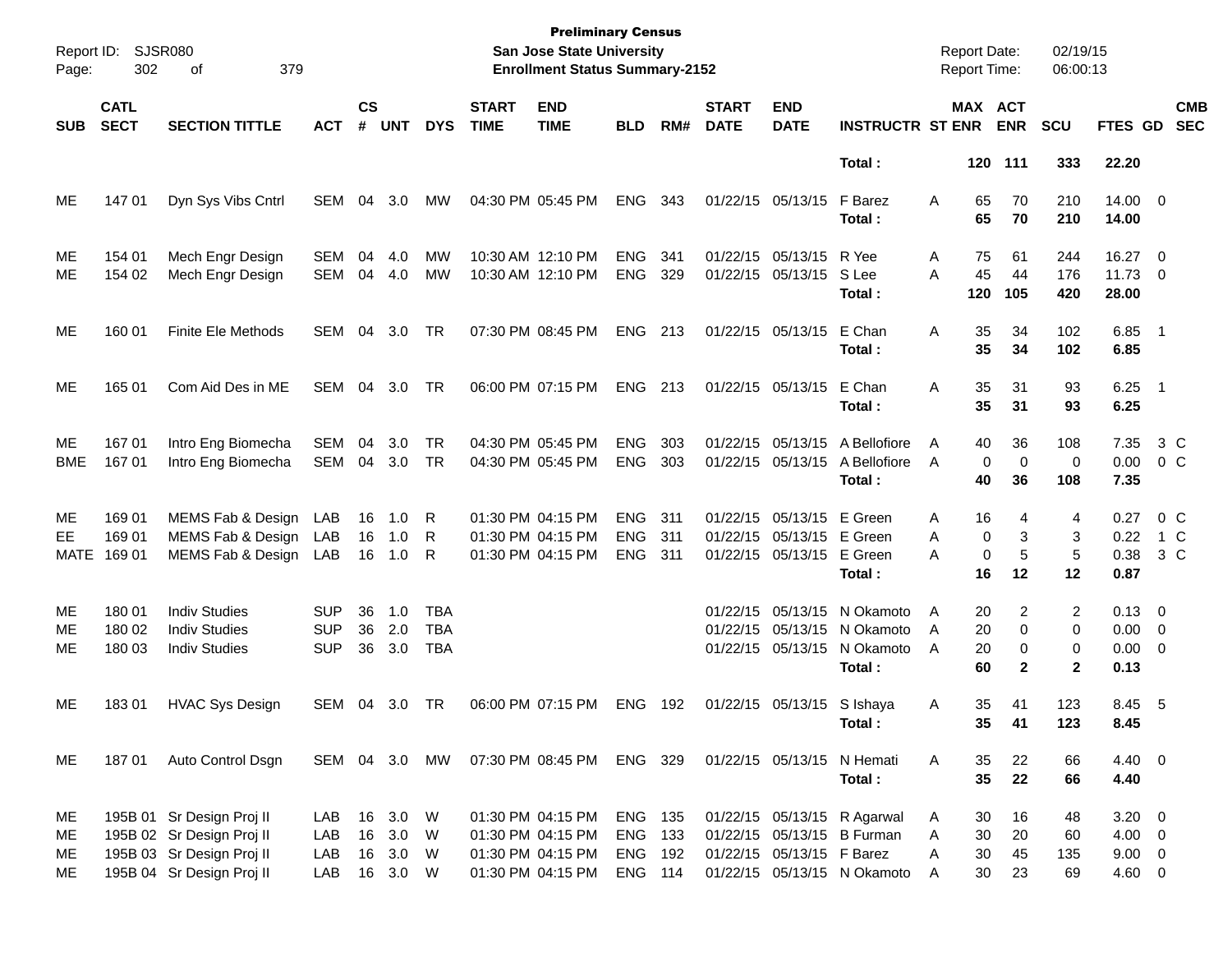| Page:      | Report ID: SJSR080<br>303<br>379<br>of |                                                        |                   |                    |               |                  |                             | <b>Preliminary Census</b><br>San Jose State University<br><b>Enrollment Status Summary-2152</b> |            | 02/19/15<br><b>Report Date:</b><br>Report Time:<br>06:00:13 |                             |                           |                                                                      |        |                                  |                                   |                   |                            |            |
|------------|----------------------------------------|--------------------------------------------------------|-------------------|--------------------|---------------|------------------|-----------------------------|-------------------------------------------------------------------------------------------------|------------|-------------------------------------------------------------|-----------------------------|---------------------------|----------------------------------------------------------------------|--------|----------------------------------|-----------------------------------|-------------------|----------------------------|------------|
| <b>SUB</b> | <b>CATL</b><br><b>SECT</b>             | <b>SECTION TITTLE</b>                                  | <b>ACT</b>        | $\mathsf{cs}$<br># | <b>UNT</b>    | <b>DYS</b>       | <b>START</b><br><b>TIME</b> | <b>END</b><br><b>TIME</b>                                                                       | <b>BLD</b> | RM#                                                         | <b>START</b><br><b>DATE</b> | <b>END</b><br><b>DATE</b> | <b>INSTRUCTR ST ENR</b>                                              |        | MAX ACT<br><b>ENR</b>            | <b>SCU</b>                        | FTES GD SEC       |                            | <b>CMB</b> |
|            |                                        |                                                        |                   |                    |               |                  |                             |                                                                                                 |            |                                                             |                             |                           | Total:                                                               |        | 120 104                          | 312                               | 20.80             |                            |            |
| ME         | 199 01                                 | Special Topics Mech                                    | SEM 04 3.0        |                    |               | MW               |                             | 06:00 PM 07:15 PM                                                                               | ENG 327    |                                                             |                             | 01/22/15 05/13/15         | F Barez<br>Total:                                                    | A      | 26<br>30<br>30<br>26             | 78<br>78                          | 5.40              | 5.40 4                     |            |
| ME         | 210 01                                 | Adv Thermodynamics SEM 05 3.0 MW                       |                   |                    |               |                  |                             | 06:00 PM 07:15 PM                                                                               | <b>SH</b>  | 242                                                         |                             |                           | 01/22/15 05/13/15 Y Shabany<br>Total:                                | A      | 35<br>10<br>35<br>10             | 30<br>30                          | 2.50              | 2.50 10                    |            |
| ME         | 230 01                                 | Ad Mech Eng Analys SEM 05 3.0                          |                   |                    |               | MW               |                             | 07:30 PM 08:45 PM                                                                               | SH         | 242                                                         |                             |                           | 01/22/15 05/13/15 Y Shabany<br>Total:                                | A      | 40<br>40                         | 9<br>27<br>9<br>27                | $2.25$ 9<br>2.25  |                            |            |
| ME<br>ME   | 240 01<br>240 02                       | Rigid Body Dynamic<br>Rigid Body Dynamic               | <b>SEM</b><br>SEM | 05                 | 3.0<br>3.0    | <b>TR</b>        |                             | 07:30 PM 08:45 PM                                                                               | ENG        | 329                                                         |                             | 01/22/15 05/13/15         | F Lopez<br>Total:                                                    | X<br>A | 0<br>40<br>40                    | 0<br>0<br>0<br>0<br>$\bf{0}$<br>0 | 0.00              | $0.00 \t 0$<br>$0.00 \t 0$ |            |
| ME<br>МE   | 250 01<br>250 02                       | <b>Precision Mach Des</b><br><b>Precision Mach Des</b> | <b>SEM</b><br>SEM | 05                 | 3.0<br>3.0    | MW               |                             | 07:30 PM 08:45 PM                                                                               | CL.        | 117                                                         |                             | 01/22/15 05/13/15         | M Sullivan<br>Total:                                                 | X<br>A | 0<br>40<br>40<br>40<br>40        | 0<br>0<br>120<br>120              | 9.90 38<br>9.90   | $0.00 \t 0$                |            |
| ME         | 265 01                                 | Computer Aid ME Des SEM 05 3.0                         |                   |                    |               | MW               |                             | 06:00 PM 07:15 PM                                                                               | CL.        | 117                                                         |                             | 01/22/15 05/13/15         | K Youssefi<br>Total:                                                 | Α      | 48<br>45<br>45<br>48             | 144<br>144                        | 11.75 43<br>11.75 |                            |            |
| ME         | 273 01                                 | Finite El Meth Eng                                     | SEM               |                    | 04 3.0        | MW               |                             | 04:30 PM 05:45 PM                                                                               | ENG        | 340                                                         |                             | 01/22/15 05/13/15         | S Lee<br>Total:                                                      | Α      | 20<br>40<br>40<br>20             | 60<br>60                          | 4.95 19<br>4.95   |                            |            |
| ME         | 281 01                                 | Adv Cntrl Syst Des                                     | SEM 05 3.0        |                    |               | TR               |                             | 07:30 PM 08:45 PM                                                                               | ENG        | 232                                                         |                             | 01/22/15 05/13/15         | A Rahimi<br>Total:                                                   | Α      | 35<br>21<br>35<br>21             | 63<br>63                          | 5.25 21<br>5.25   |                            |            |
| ME<br>МE   | 285 01<br>285 02                       | Mechatronic Sys En<br>Mechatronic Sys En               | SEM<br>LAB        | 05                 | 3.0<br>16 0.0 | TR<br><b>TBA</b> |                             | 06:00 PM 07:15 PM                                                                               | ENG 232    |                                                             |                             |                           | 01/22/15 05/13/15 F Farzbod<br>01/22/15 05/13/15 B Furman<br>Total : | Α<br>A | 35<br>26<br>35<br>26<br>70<br>52 | 52<br>26<br>78                    | $0.00$ 25<br>6.45 | 6.45 25                    |            |
| ME.        |                                        | 295A 01 ME Project I                                   | SUP 25 3.0 F      |                    |               |                  |                             | 05:00 PM 07:30 PM ENG 339 01/22/15 05/13/15 F Barez                                             |            |                                                             |                             |                           | Total:                                                               | A      | 20<br>20                         | 8<br>24<br>8<br>24                | 2.00              | $2.00\quad 8$              |            |
| ME         |                                        | 295B 01 ME Project II                                  | SUP 25 3.0 F      |                    |               |                  |                             | 05:00 PM 07:30 PM ENG 339                                                                       |            |                                                             |                             | 01/22/15 05/13/15 F Barez | Total:                                                               | A      | 20<br>20                         | 5<br>15<br>5<br>15                | 1.25              | $1.25 - 5$                 |            |
| ME         | 297 01                                 | Special Topics Mech SEM 04 3.0 TBA                     |                   |                    |               |                  |                             |                                                                                                 |            |                                                             |                             | 01/22/15 05/13/15 F Barez |                                                                      | A      | 25                               | 0<br>$\mathbf{0}$                 |                   | $0.00 \t 0$                |            |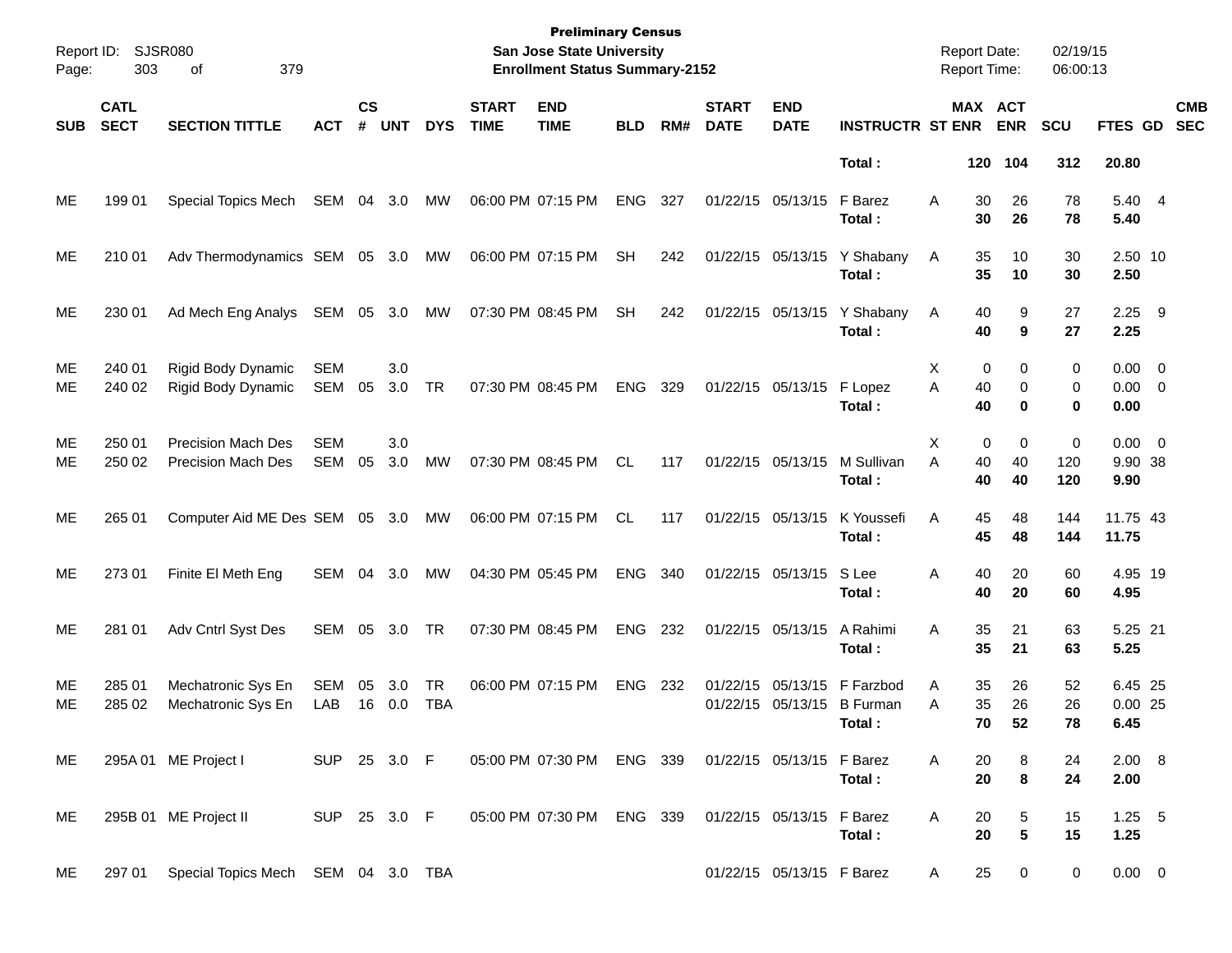| Report ID:<br>Page:   | 304                                  | <b>SJSR080</b><br>379<br>οf                                                       |                                                      |                      | <b>Preliminary Census</b><br><b>San Jose State University</b><br><b>Enrollment Status Summary-2152</b> |                         |                             |                           |                                                      |                          |                                              |                                                  |                                                          |                             | <b>Report Date:</b><br>Report Time: |                                 | 02/19/15<br>06:00:13            |                                                |                                        |                          |
|-----------------------|--------------------------------------|-----------------------------------------------------------------------------------|------------------------------------------------------|----------------------|--------------------------------------------------------------------------------------------------------|-------------------------|-----------------------------|---------------------------|------------------------------------------------------|--------------------------|----------------------------------------------|--------------------------------------------------|----------------------------------------------------------|-----------------------------|-------------------------------------|---------------------------------|---------------------------------|------------------------------------------------|----------------------------------------|--------------------------|
| <b>SUB</b>            | <b>CATL</b><br><b>SECT</b>           | <b>SECTION TITTLE</b>                                                             | <b>ACT</b>                                           | <b>CS</b><br>#       | <b>UNT</b>                                                                                             | <b>DYS</b>              | <b>START</b><br><b>TIME</b> | <b>END</b><br><b>TIME</b> | <b>BLD</b>                                           | RM#                      | <b>START</b><br><b>DATE</b>                  | <b>END</b><br><b>DATE</b>                        | <b>INSTRUCTR ST ENR</b>                                  |                             | <b>MAX</b>                          | <b>ACT</b><br><b>ENR</b>        | <b>SCU</b>                      | FTES GD                                        |                                        | <b>CMB</b><br><b>SEC</b> |
|                       |                                      |                                                                                   |                                                      |                      |                                                                                                        |                         |                             |                           |                                                      |                          |                                              |                                                  | Total:                                                   |                             | 25                                  | 0                               | 0                               | 0.00                                           |                                        |                          |
| ME<br>ME<br>ME.<br>ME | 298 01<br>298 02<br>298 03<br>299 01 | Special Project ME<br>Special Project ME<br>Special Project ME<br>Master's Thesis | <b>SUP</b><br><b>SUP</b><br><b>SUP</b><br><b>SUP</b> | 25<br>25<br>25<br>25 | 1.0<br>2.0<br>3.0<br>3.0                                                                               | TBA<br>TBA<br>TBA<br>-F |                             | 05:00 PM 07:30 PM         | <b>ENG</b><br><b>ENG</b><br><b>ENG</b><br><b>ENG</b> | 217<br>217<br>217<br>339 | 01/22/15<br>01/22/15<br>01/22/15<br>01/22/15 | 05/13/15<br>05/13/15<br>05/13/15<br>05/13/15     | F Barez<br>F Barez<br>F Barez<br>Total:<br>F Barez       | A<br>A<br>A<br>$\mathsf{A}$ | 0<br>25<br>25<br>50<br>20           | 0<br>0<br>0<br>$\mathbf 0$<br>0 | 0<br>0<br>0<br>0<br>0           | 0.00<br>0.00<br>0.00<br>0.00<br>$0.00 \quad 0$ | $\overline{\phantom{0}}$<br>- 0<br>- 0 |                          |
|                       | Department :                         | <b>Mechanical Engineering</b>                                                     |                                                      |                      |                                                                                                        |                         |                             |                           |                                                      |                          |                                              | <b>Lower Division:</b><br><b>Upper Division:</b> | Total:<br>Department Total:<br><b>Graduate Division:</b> |                             | 20<br>2667<br>468<br>1719<br>480    | 0<br>2179<br>510<br>1456<br>213 | 0<br>4944<br>510<br>3873<br>561 | 0.00<br>339.47<br>34.00<br>259.17<br>46.30     |                                        |                          |